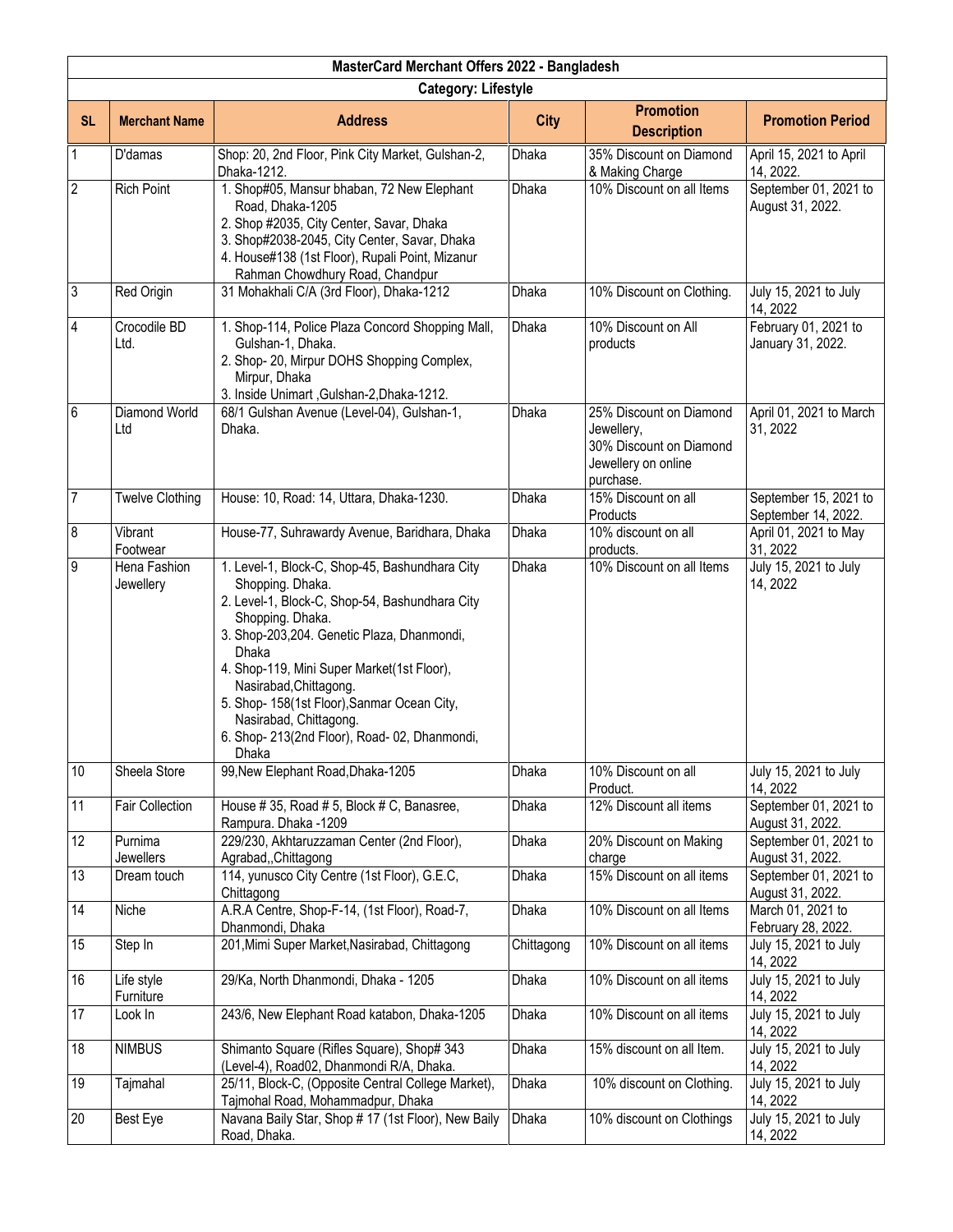| MasterCard Merchant Offers 2022 - Bangladesh |                                                              |                                                                                                                                                                                                                                                                                                                                                                |                |                                                                                         |                                                            |  |
|----------------------------------------------|--------------------------------------------------------------|----------------------------------------------------------------------------------------------------------------------------------------------------------------------------------------------------------------------------------------------------------------------------------------------------------------------------------------------------------------|----------------|-----------------------------------------------------------------------------------------|------------------------------------------------------------|--|
|                                              | <b>Category: Lifestyle</b>                                   |                                                                                                                                                                                                                                                                                                                                                                |                |                                                                                         |                                                            |  |
| <b>SL</b>                                    | <b>Merchant Name</b>                                         | <b>Address</b>                                                                                                                                                                                                                                                                                                                                                 | <b>City</b>    | <b>Promotion</b><br><b>Description</b>                                                  | <b>Promotion Period</b>                                    |  |
| 21                                           | Ozu                                                          | Shop-338 (3rd Floor), Shimanto Square,<br>Peelkhana, Dhanmondi, Dhaka.                                                                                                                                                                                                                                                                                         | Dhaka          | 12% Discount on Footwear                                                                | July 15, 2021 to July<br>14, 2022                          |  |
| $\overline{22}$                              | Carbon Kraft                                                 | Shop-310 (3rd Floor), Shimanto Square,<br>Peelkhana, Dhanmondi, Dhaka.                                                                                                                                                                                                                                                                                         | Dhaka          | 10% Discount on Jewellery                                                               | July 15, 2021 to July<br>14, 2022                          |  |
| 23                                           | Evana                                                        | 234/1 New Elephant Road Katabon, Dhaka-1205                                                                                                                                                                                                                                                                                                                    | Dhaka          | 10% Discount on Clothing                                                                | July 15, 2021 to July<br>14, 2022                          |  |
| 24                                           | Rupahali                                                     | Shop-223, Shimanto Sq, Peelkhana, Dhanmondi-2,<br>Dhaka-1205.                                                                                                                                                                                                                                                                                                  | Dhaka          | 12% Discount on Clothing                                                                | July 15, 2021 to July<br>14, 2022                          |  |
| 25                                           | Maestro<br>Collection                                        | Anam Rangs Plaza (2nd Floor), Shop-18,19,<br>Dhanmondi, Dhaka                                                                                                                                                                                                                                                                                                  | Dhaka          | 10% Discount on all<br>product                                                          | July 15, 2021 to July<br>14, 2022                          |  |
| 26                                           | Amour                                                        | shop-14/15, Level-3, Capital Siraz Center, Baily<br>Road, Dhaka                                                                                                                                                                                                                                                                                                | Dhaka          | 10% Discount on all<br>product                                                          | July 15, 2021 to July<br>14, 2022                          |  |
| 27                                           | Pacific<br>Collection                                        | Shop-29, sunrise Plaza, Dhanmondi, Dhaka                                                                                                                                                                                                                                                                                                                       | Dhaka          | 10% Discount on all<br>Clothing                                                         | July 15, 2021 to July<br>14, 2022                          |  |
| 28                                           | Jahan Fashion                                                | Shop-12/A, Section-06, Mirpur, Dhaka-1216                                                                                                                                                                                                                                                                                                                      | Dhaka          | 10% discount on all<br>products                                                         | July 15, 2021 to July<br>14, 2022                          |  |
| 29                                           | Mehbooba                                                     | Ga-041, 1D-021, 2C-022, Jamuna Future Park,<br>Dhaka-1229                                                                                                                                                                                                                                                                                                      | Dhaka          | 10% discount on all<br>products                                                         | July 15, 2021 to July<br>14, 2022                          |  |
| $\overline{30}$                              | Blu                                                          | Shop-C-11, Level-01, South Court, Jamuna Future<br>Park, Dhaka-1229                                                                                                                                                                                                                                                                                            | Dhaka          | 10% discount on all<br>products                                                         | July 15, 2021 to July<br>14, 2022                          |  |
| 31                                           | <b>AVON</b>                                                  | 1. 925/C, Khilgaon Taltola, Dhaka-1219<br>2. House-33, Road-01, Block-C, Banasree,<br>Rampura, Dhaka-1219.<br>3. 40/1/1, Rohman Plaza, Shahid Faruk Road,<br>North Jatrabari, Dhaka<br>4. House-42, Block-A, Kumarpara, Sylhet<br>5. QC Tower, B-6 (G Floor), Hajiganj, Chadpur.                                                                               | Dhaka          | 10% discount on all<br>products                                                         | July 15, 2021 to July<br>14, 2022                          |  |
| 33                                           | E & A Fashion                                                | 1. 1/GA, Moddho Basabo, Agomoni Cinema Hall<br>Building (Inside SHWAPNO), Sabujbagh, Dhaka.<br>2. House- 01, Road- 13/D, Sector-06 (Inside<br>SHWAPNO), Uttara, Dhaka<br>3. 326 Habib Tower, Sontek South kajla, Jatrabari<br>(Inside SHWAPNO), Dhaka-1232.<br>4. Komoria Complex, East Zinda Bazar, Barut<br>Khana Point (Inside SHWAPNO), Sylhet.            | <b>Dhaka</b>   | 10% Discount on All<br>Products                                                         | July 15, 2021 to July<br>14, 2022                          |  |
| 34                                           | A Like Boutiques<br>Design & Tailorings                      | House-41, Road-01, Block-E, Banasree, Rampura,<br>Dhaka-1219.                                                                                                                                                                                                                                                                                                  | Dhaka          | 20% Discount on All<br>Products                                                         | July 15, 2021 to July<br>14, 2022                          |  |
| 35                                           | <b>Arin Fashion</b>                                          | House-04, Road-01, Block-F, Banasree, Rampura,<br>Dhaka-1219.                                                                                                                                                                                                                                                                                                  | Dhaka          | 10% Discount on All<br>Products                                                         | July 15, 2021 to July<br>14, 2022                          |  |
| 36                                           | Femina                                                       | House: 35, Road: 03, Block: C, Banasree,<br>Rampura, Dhaka-1219.                                                                                                                                                                                                                                                                                               | Dhaka          | 15% Discount on All<br>Products.                                                        | July 15, 2021 to July<br>14, 2022                          |  |
| 37                                           | Diamond Galaxy<br>Ltd.                                       | Jabbar Tower (3rd floor), House #42, Road #135,<br>Gulshan-1, Dhaka-1212.                                                                                                                                                                                                                                                                                      | Dhaka          | 35% Discount on diamond<br>Jewellery.<br>30% Discount on Making<br>Charge (gold items). | April 01, 2021 to March<br>31, 2022                        |  |
| 38                                           | Hur                                                          | Shop: 10/B, 2nd Floor, Pink City Shopping Center,<br>Gulshan-2, Dhaka-1212.                                                                                                                                                                                                                                                                                    | Dhaka          | 10 % Discount on All Items,<br>15 % Discount on Party<br>Wear                           | April 01, 2021 to March<br>31, 2022                        |  |
| 39                                           | Queens                                                       | Shop: 337,320, Mofiz Uddin Index Plaza, 2nd Floor,<br>Ram Babu Road, Natun Bazar, Mymensingh-2200                                                                                                                                                                                                                                                              | Mymensing      | 20% Discount on All<br>Products.                                                        | April 01, 2021 to March<br>31, 2022                        |  |
| 40<br>41                                     | Sreeja Gold<br>Palace (Pvt.)<br>Ltd.<br><b>Banglar Shova</b> | 1. Bashundhara City Shopping Mall, Level # 5,<br>Block# D, Shop# 4,5, 16 Panthapath, Dhaka<br>2. Navana Tower Shopping Complex, Shop # 2,5 6,<br>7, Gulshan - 1, Dhaka - 1212<br>3. Eastern Plaza, Shop # 4/60/61, Sonargaon<br>Road, Hatirpool, Dhaka - 1205<br>4. 203, Dhaka Gov. New Market, Dhaka - 1205.<br>2/1, Block - A, Lalmatia, Mirpur Road, Dhaka. | Dhaka<br>Dhaka | 30% Discount on Making<br>Charge<br>12% Discount on all items                           | May 01, 2021 to April<br>30, 2022<br>May 01, 2021 to April |  |
|                                              |                                                              |                                                                                                                                                                                                                                                                                                                                                                |                |                                                                                         | 30, 2022                                                   |  |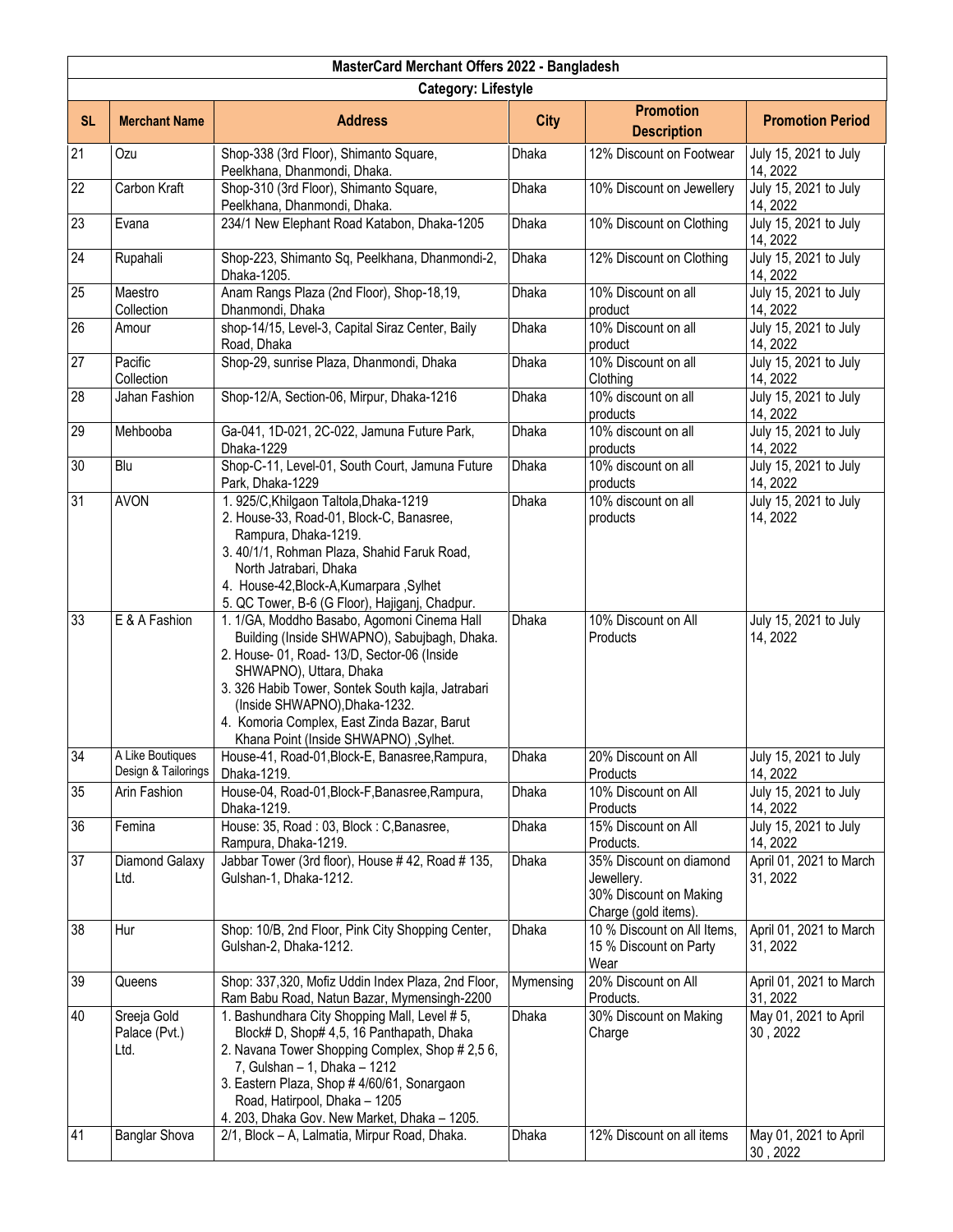|           | MasterCard Merchant Offers 2022 - Bangladesh |                                                                                                                                                                                                                                                                                                                                                                |              |                                                                                            |                                   |  |
|-----------|----------------------------------------------|----------------------------------------------------------------------------------------------------------------------------------------------------------------------------------------------------------------------------------------------------------------------------------------------------------------------------------------------------------------|--------------|--------------------------------------------------------------------------------------------|-----------------------------------|--|
|           | <b>Category: Lifestyle</b>                   |                                                                                                                                                                                                                                                                                                                                                                |              |                                                                                            |                                   |  |
| <b>SL</b> | <b>Merchant Name</b>                         | <b>Address</b>                                                                                                                                                                                                                                                                                                                                                 | <b>City</b>  | <b>Promotion</b><br><b>Description</b>                                                     | <b>Promotion Period</b>           |  |
| 42        | Ahang Fashion<br>& Crafts Limited            | House-01(1st Floor), Road-10, Banani, Dhaka.                                                                                                                                                                                                                                                                                                                   | Dhaka        | 21% Discount on all items                                                                  | May 01, 2021 to April<br>30, 2022 |  |
| 43        | New Royal<br>Diamond                         | 45, Navana Tower, Shop #11,12 (1st floor)<br>Gulshan-1, Dhaka                                                                                                                                                                                                                                                                                                  | Dhaka        | 30% Discount on diamond<br>jewellery                                                       | May 01, 2021 to April<br>30, 2022 |  |
| 44        | Royal Diamond                                | 45, Navana Tower, Shop #13, (1st floor) Gulshan-1,<br><b>Dhaka</b>                                                                                                                                                                                                                                                                                             | Dhaka        | 30% Discount on diamond<br>jewellery                                                       | May 01, 2021 to April<br>30, 2022 |  |
| 45        | The Royal<br>Diamond                         | Shop #18, Polwel Carnation, Level #4, Plot #9/B,<br>Sector #8, Uttara, Dhaka                                                                                                                                                                                                                                                                                   | <b>Dhaka</b> | 30% Discount on diamond<br>jewellery                                                       | May 01, 2021 to April<br>30, 2022 |  |
| 46        | Gitanjali<br>Jewellery                       | Shop #21 (2nd floor), Gulshan Pink City, Gulshan -<br>2, Dhaka                                                                                                                                                                                                                                                                                                 | Dhaka        | 33% Discount on Making<br>Charge (gold items), 33%<br>Discount on all diamond<br>jewellery | May 01, 2021 to April<br>30, 2022 |  |
| 47        | Gulshan Sharee<br>Museum                     | Shop- 1/3, Basement- 1, Plot- 15, Road-103, Pink<br>City Shopping Complex, Gulshan-2, Dhaka                                                                                                                                                                                                                                                                    | Dhaka        | 10% Discount on all items                                                                  | May 01, 2021 to April<br>30, 2022 |  |
| 48        | Shatarupa<br>Department<br>Store             | 1. Plot # 01, Road # 07, Gulshan - 1, Dhaka - 1212<br>2. 109, Kakrail Road, Karnaphuli Garden City, Shop<br># 54, Dhaka.                                                                                                                                                                                                                                       | Dhaka        | 15% Discount on all items                                                                  | May 01, 2021 to April<br>30, 2022 |  |
| 49        | Alankar Niketon                              | 1. Bashundhara City Shopping Mall, Level # 5,<br>Block # A, Shop # 63 - 67, 75 - 78, Panthapath,<br>Dhaka - 1205<br>2. New Market Branch: 3, 4 Dhaka New Market,<br>Dhaka - 1205<br>3. Gulshan Pink City Branch: Shop # 3,4/B, 4/C,<br>Plot #15, Road #103, Gulshan Avenue, Gulshan -<br>2, Dhaka - 1212                                                       | Dhaka        | 30% Discount on Making<br>Cost Gold, 30% discount<br>on Product price                      | May 01, 2021 to April<br>30, 2022 |  |
| 50        | Nandan<br>Jewellers Ltd.                     | Bashundhara City Shopping Mall, Level # 5, Block #<br>A, Shop # 61, 62, 72, 73, Panthapath                                                                                                                                                                                                                                                                     | <b>Dhaka</b> | 30% Discount on making<br>charge on gold                                                   | May 01, 2021 to April<br>30, 2022 |  |
| 51        | Leelabali                                    | 1. House # 64, Road # 10, Block # D, Banani,<br>Dhaka - 1213<br>2. Banarashi Palli, House # 7/8, Road # 5, Block #<br>A, Section # 10, Mirpur # 10, Dhaka - 1216                                                                                                                                                                                               | Dhaka        | 20% Discount on all items                                                                  | May 01, 2021 to April<br>30, 2022 |  |
| 52        | <b>KING'S</b>                                | Bashundhara City Shopping Complex, Level #2,<br>Block # D, Shop # 111 & 112, Dhaka                                                                                                                                                                                                                                                                             | <b>Dhaka</b> | 10% Discount on all items                                                                  | May 01, 2021 to April<br>30, 2022 |  |
| 53        | Man One                                      | 1. Shop - 314/315(2nd Floor), Orchard Point, Mirpur<br>Road, Dhanmondi, Dhaka - 1205<br>2. Shop - 241/242( 1st Floor), Twin Tower Concord<br>Shopping Complex, Shantinagar, Dhaka-1217.<br>3. Shop - 404 (3rd Floor), Sector-3, RAK Tower,<br>Jashimuddin Road, Uttara, Dhaka<br>4. Shop - 218, 219 (1st Floor), Mirpur Road, Plaza<br>A. R , Dhanmondi, Dhaka | Dhaka        | 15% Discount on all items                                                                  | May 01, 2021 to April<br>30, 2022 |  |
| 54        | Mahin's<br>Collection                        | 51, New Elephant Road, Alpona Plaza, Shop no -<br>131, Dhanmondi, Dhaka - 1205                                                                                                                                                                                                                                                                                 | Dhaka        | 12% Discount on all items                                                                  | May 01, 2021 to April<br>30, 2022 |  |
| 55        | Rommo                                        | Orchard Point, Road - 07, Plot -17, Shop no - 429,<br>Dhanmondi, Dhaka-1205                                                                                                                                                                                                                                                                                    | Dhaka        | 15% Discount on all items                                                                  | May 01, 2021 to April<br>30, 2022 |  |
| 56        | Athena's<br>Furniture &<br>Home Décor        | 1. House #77, Road #24, Gulshan #1, Dhaka -<br>1212.<br>2. House #41, Road #7, Sector #4, Joshimuddin<br>Road, Dhaka.                                                                                                                                                                                                                                          | Dhaka        | 15% Discount on all items                                                                  | May 01, 2021 to April<br>30, 2022 |  |
| 57        | Noksha<br>Furniture Itd                      | 666/A, Begum Rokeya Sarani, Kazipara, Mirpur,<br>Dhaka                                                                                                                                                                                                                                                                                                         | <b>Dhaka</b> | 12% Discount on all items                                                                  | May 01, 2021 to April<br>30, 2022 |  |
| 58        | Model                                        | Shop no: 4, (1st Floor), Jabbar Tower, Gulshan-1,<br>Dhaka-1212                                                                                                                                                                                                                                                                                                | Dhaka        | 20% Discount on all items                                                                  | May 01, 2021 to April<br>30, 2022 |  |
| 59        | Mccoy                                        | 1. Metro Shoping mall, Shop No.-310, 2nd floor,<br>Dhanmondi, Dhaka<br>2. Orchard Point Shop No.-301-302, 2nd Floor,<br>Danmondi -7, Dhaka<br>3. Shimanto squire, Shop No.-204, 2nd floor,<br>Danmondi-2, Dhaka                                                                                                                                                | Dhaka        | 15% Discount on all items                                                                  | May 01, 2021 to April<br>30, 2022 |  |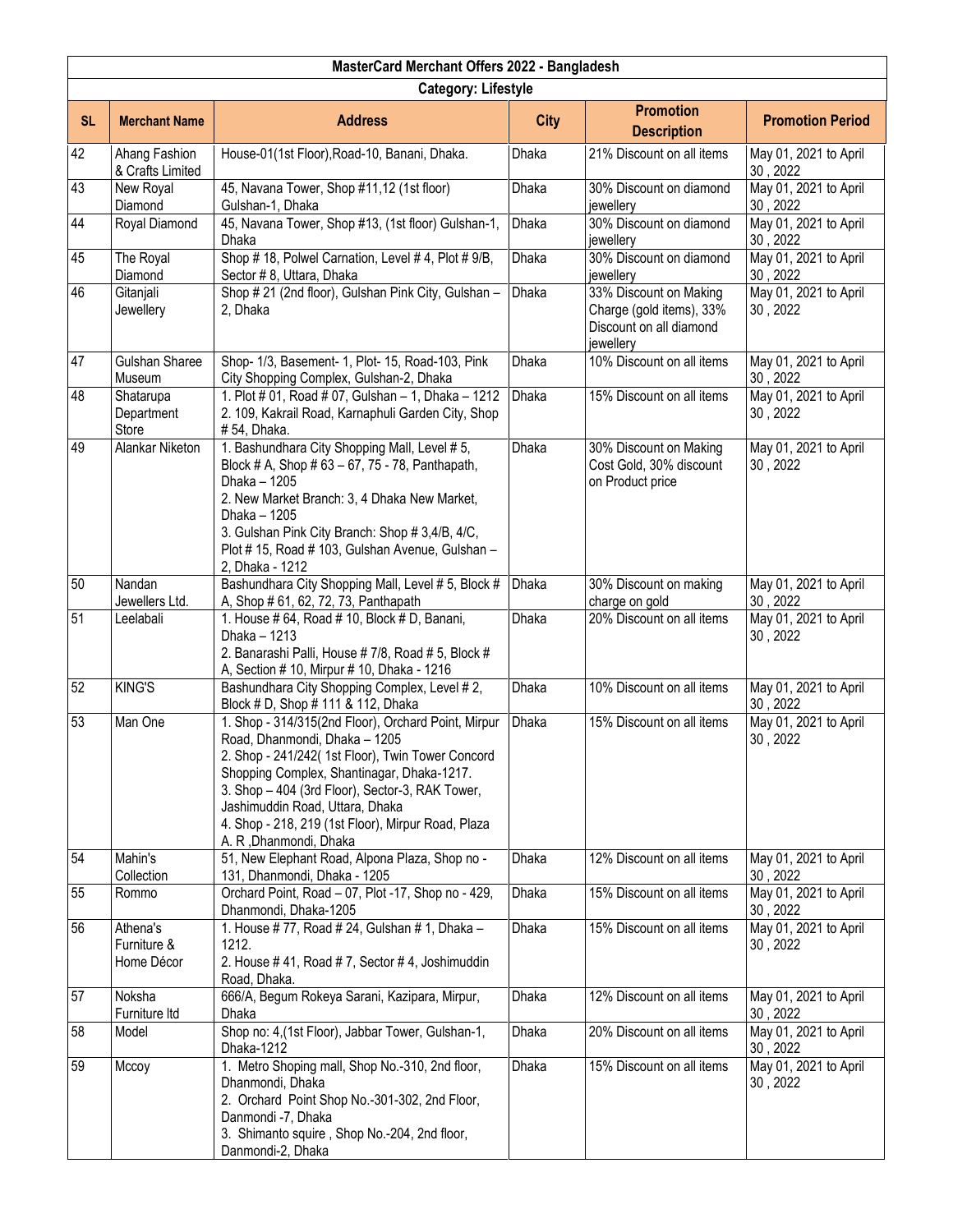|           | MasterCard Merchant Offers 2022 - Bangladesh |                                                                                                                                                                                                                                                                                                                                                                                                                                                                                                                                              |              |                                                                                    |                                   |  |  |
|-----------|----------------------------------------------|----------------------------------------------------------------------------------------------------------------------------------------------------------------------------------------------------------------------------------------------------------------------------------------------------------------------------------------------------------------------------------------------------------------------------------------------------------------------------------------------------------------------------------------------|--------------|------------------------------------------------------------------------------------|-----------------------------------|--|--|
|           | <b>Category: Lifestyle</b>                   |                                                                                                                                                                                                                                                                                                                                                                                                                                                                                                                                              |              |                                                                                    |                                   |  |  |
| <b>SL</b> | <b>Merchant Name</b>                         | <b>Address</b>                                                                                                                                                                                                                                                                                                                                                                                                                                                                                                                               | <b>City</b>  | <b>Promotion</b><br><b>Description</b>                                             | <b>Promotion Period</b>           |  |  |
|           |                                              | 4. Basundhara City Shoping Mall, Shop No.- 61,<br>level3, Block-C, Panthapath, Dhaka                                                                                                                                                                                                                                                                                                                                                                                                                                                         |              |                                                                                    |                                   |  |  |
| 60        | Tuli Fashion                                 | House: 1, 1st Floor, Road # 1, Block #F, Banasree<br>Rampura, Dhaka                                                                                                                                                                                                                                                                                                                                                                                                                                                                          | Dhaka        | 10% Discount only ready<br>wear                                                    | May 01, 2021 to April<br>30, 2022 |  |  |
| 61        | Excellent<br>Collection                      | Pink City, Shop 14, 1st Floor, Gulshan - 2, Dhaka                                                                                                                                                                                                                                                                                                                                                                                                                                                                                            | Dhaka        | 15% Discount on all items                                                          | May 01, 2021 to April<br>30, 2022 |  |  |
| 62        | Rupmela                                      | 2/2, Block # A, Mirpur Road, Lalmatia, Dhaka-1207                                                                                                                                                                                                                                                                                                                                                                                                                                                                                            | Dhaka        | 12% Discount on all items                                                          | May 01, 2021 to April<br>30, 2022 |  |  |
| 63        | Ebong                                        | 1. House # 01(new), 398 (old), Road # 15 (new), 28<br>(old), Hussain Plaza, Dhanmondi, Dhaka -1207.<br>2. Rak Tower Shopping Complex, Shop # 315,316<br>(2nd Floor), 1/A, Jasimuddin Avenue, Sector #3,<br>Uttara, Dhaka -1230.                                                                                                                                                                                                                                                                                                              | Dhaka        | 10% Discount on all items                                                          | May 01, 2021 to April<br>30, 2022 |  |  |
| 64        | <b>Dream World</b>                           | House: 1, Road: 1/b, Sector: 9, Uttara Model Town,<br>Dhaka-1230                                                                                                                                                                                                                                                                                                                                                                                                                                                                             | Dhaka        | 10% Discount on all items                                                          | May 01, 2021 to April<br>30, 2022 |  |  |
| 65        | Nilmoni Sharees                              | Metro Shopping Mall Shop no - 312/313, 2nd<br>Floor, Dhanmondi, Dhaka                                                                                                                                                                                                                                                                                                                                                                                                                                                                        | Dhaka        | 10% Discount on all<br>sharees                                                     | May 01, 2021 to April<br>30, 2022 |  |  |
| 66        | World Fashion                                | House: 24, Road: 36, Gulshan - 2, Dhaka - 1212                                                                                                                                                                                                                                                                                                                                                                                                                                                                                               | Dhaka        | 20% Discount on all<br>product                                                     | May 01, 2021 to April<br>30, 2022 |  |  |
| 67        | Fiore                                        | Suite: D 21 & 22 (3rd floor), Pink City Shopping<br>Complex, Road # 103, Gulshan-2, Dhaka                                                                                                                                                                                                                                                                                                                                                                                                                                                    | <b>Dhaka</b> | 30% Discount on Diamond<br>jewellery 30% Discount on<br>making charge (gold items) | May 01, 2021 to April<br>30, 2022 |  |  |
| 68        | Gentleman                                    | 1.72/9, Monsor Bhaban, Elephant Road, Ground<br>Floor, Dhaka.<br>2. 13/B, Biponi Bitan, Ground Floor, Chittagong.<br>3. 05, Biponi Bitan, Ground Floor, Chittagong.<br>4. G-33, Afmi Plaza, Ground Floor, Chittagong.<br>5. 305, Sanmar Ocean City, 3rd Floor, Chittagong.<br>6. 337/338, Aktharuzzaman Center, 3rd Floor,<br>Chittagong.<br>7. 101, Yunusco City Center 1st Floor, Chittagong.<br>8. B/1, Abu Center Barmise Market, 1st Floor, Cox's<br>Bazer.<br>9. 1-No, Hazera Barmise Market, Main Road,<br>Ground Floor, Cox's Bazer. | <b>Dhaka</b> | 10% Discount on all items                                                          | May 01, 2021 to April<br>30, 2022 |  |  |
| 69        | Landmark                                     | 1. Shop: 139/140, (Ground Floor) New Elephant<br>Road, Multiplan Center, Dhaka-1205.2. Shop: 140,<br>Ground Floor, 51, New Elephant Road, Dhaka                                                                                                                                                                                                                                                                                                                                                                                              | <b>Dhaka</b> | 15% Discount on all items                                                          | May 01, 2021 to April<br>30, 2022 |  |  |
| 70        | Art Land                                     | Shop: 39,40. Gulshan D.C.C Market 1st Floor,<br>Gulshan -1, Dhaka                                                                                                                                                                                                                                                                                                                                                                                                                                                                            | Dhaka        | 10% Discount on all items                                                          | May 01, 2021 to April<br>30, 2022 |  |  |
| 71        | Arbana<br>Footwear                           | 1. Er. 41, New Elephant Road, Dhaka -1205.<br>2. Plaza A.R, Shop-124, Ground Floor, Road-14,<br>Dhanmondi, Dhaka-1205.<br>3. Shimanto Square, Shop-315, 3rd Floor, Road-2,<br>Dhanmondi, Dhaka                                                                                                                                                                                                                                                                                                                                               | Dhaka        | 15 % Discount on all items                                                         | May 01, 2021 to April<br>30, 2022 |  |  |
| 72        | Sweet Heaven<br><b>Varity Store</b>          | Shop: 22, 1st Floor, D.C.C Market, Gulshan -1,<br>Dhaka                                                                                                                                                                                                                                                                                                                                                                                                                                                                                      | Dhaka        | 10% Discount on all items                                                          | May 01, 2021 to April<br>30, 2022 |  |  |
| 73        | Nice Man                                     | 1.53/1, Amena Mansion, New Elephant Road,<br>Dhaka-1205.<br>2. 255,256 Mukto Bangla, Mirpur-1, Dhaka                                                                                                                                                                                                                                                                                                                                                                                                                                         | Dhaka        | 20% Discount on all items                                                          | May 01, 2021 to April<br>30, 2022 |  |  |
| 74        | Leo Diamond                                  | Shop: 5, 1st Floor, Navana Tower, Gulshan-1,<br>Dhaka                                                                                                                                                                                                                                                                                                                                                                                                                                                                                        | Dhaka        | 35% Discount on diamond<br>items                                                   | July 15, 2021 to July<br>14, 2022 |  |  |
| 75        | Gems World                                   | 1. Shop: 17/18, 2nd Floor, Navana Tower, Gulshan-<br>1, Dhaka-1212.<br>, Ground Floor, Navana Tower<br>2. Shop:<br>Shopping Complex, Gulshan-1, Dhaka-1212.<br>3. Shop: 14, 1st Floor, Baitul Mukarram, Dhaka-<br>1000.                                                                                                                                                                                                                                                                                                                      | Dhaka        | 37% Discount on diamond<br>items                                                   | July 15, 2021 to July<br>14, 2022 |  |  |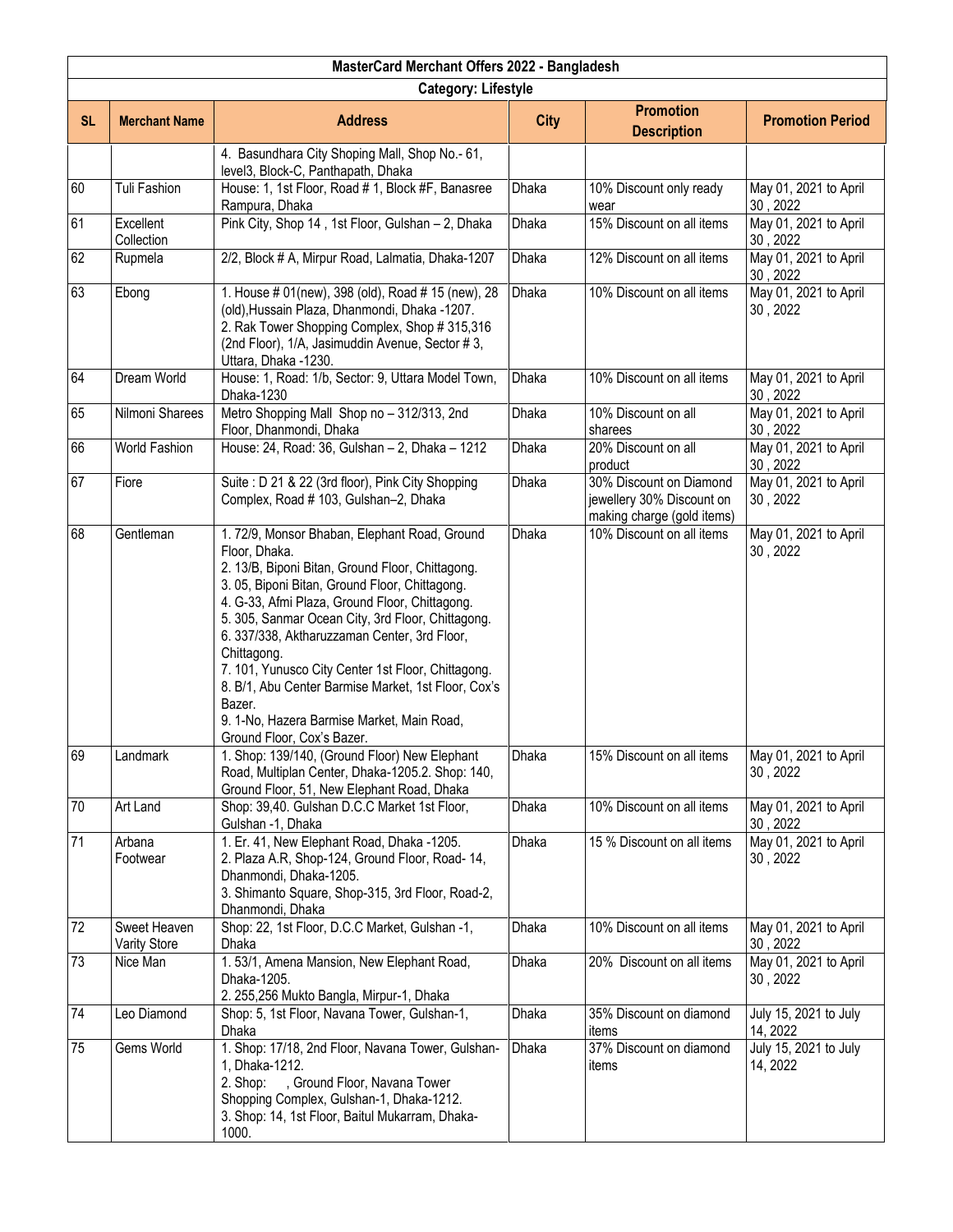| MasterCard Merchant Offers 2022 - Bangladesh |                                     |                                                                                                                                                                                                                                                                                                                |              |                                        |                                     |  |
|----------------------------------------------|-------------------------------------|----------------------------------------------------------------------------------------------------------------------------------------------------------------------------------------------------------------------------------------------------------------------------------------------------------------|--------------|----------------------------------------|-------------------------------------|--|
|                                              | <b>Category: Lifestyle</b>          |                                                                                                                                                                                                                                                                                                                |              |                                        |                                     |  |
| <b>SL</b>                                    | <b>Merchant Name</b>                | <b>Address</b>                                                                                                                                                                                                                                                                                                 | <b>City</b>  | <b>Promotion</b><br><b>Description</b> | <b>Promotion Period</b>             |  |
| 76                                           | Neha Fashion<br>Mall                | House # 2, Road # 21, Gulshan - 1, Dhaka - 1212                                                                                                                                                                                                                                                                | <b>Dhaka</b> | 12% Discount on all items              | July 15, 2021 to July<br>14, 2022   |  |
| $\overline{77}$                              | Haque Family<br>Mart                | 42-43, Probal Housing Ltd. Ring Road, Adabar,<br>Dhaka-1207                                                                                                                                                                                                                                                    | Dhaka        | 12% Discount on all items              | July 15, 2021 to July<br>14, 2022   |  |
| 78                                           | <b>KNZ Fashion</b>                  | House: 1, Road: 1/b, Sector: 9, Uttara Model Town,<br>Dhaka-1230.<br>2. Shop: 309 & 311, 2nd Floor, Sector: 07, Uttara<br>Model Town, Dhaka.<br>3. Shop: 33 & 46, Level: 02, Block: D, 13/KA/1<br>Panthapath, Dhaka.<br>4. Sheik Market(Ground Floor), Jumur Cinema Hall<br>Road, Sreenagar Bazar, Munshiganj. | Dhaka        | 10-15 % Discount on all<br>items       | July 15, 2021 to July<br>14, 2022   |  |
| 79                                           | Fashion<br>Paradise                 | House - 12 Jashimuddin Road, Uttara, Dhaka                                                                                                                                                                                                                                                                     | Dhaka        | 15% Discount on all items              | July 15, 2021 to July<br>14, 2022   |  |
| 80                                           | Shamsis Prime<br>Collection         | Shop - 109, Road - 2, Shimanto Square,<br>Dhanmondi, Dhaka                                                                                                                                                                                                                                                     | <b>Dhaka</b> | 15% Discount on all items              | July 15, 2021 to July<br>14, 2022   |  |
| 81                                           | Leo Technology                      | Ka- 24/4, Sarkar Market, Bashundhara Road,<br>Baridhara. Dhaka                                                                                                                                                                                                                                                 | Dhaka        | 10% Discount on all items              | July 15, 2021 to July<br>14, 2022   |  |
| 82                                           | Lyric                               | 4th Floor, Suvastu Nazar Valley, Shahazadpur,<br>Gulshan. Dhaka                                                                                                                                                                                                                                                | <b>Dhaka</b> | 10% Discount on all items              | July 15, 2021 to July<br>14, 2022   |  |
| 83                                           | Lam<br>Departmental<br><b>Store</b> | Road No:27, House No:1, Rapa Plaza, Shop No:<br>41,19 (2nd Floor), Dhanmondi, Dhaka                                                                                                                                                                                                                            | <b>Dhaka</b> | 10% Discount on all items              | July 15, 2021 to July<br>14, 2022   |  |
| 84                                           | Lal Shobuj                          | Adal Plaza, 1/1 Block # A, Lalmatia, Dhaka-1207                                                                                                                                                                                                                                                                | Dhaka        | 10% Discount on all items              | July 15, 2021 to July<br>14, 2022   |  |
| 85                                           | Maxim                               | Sunrise Plaza, Shop: 19(Ground Floor), Mirpur<br>Road, Dhaka                                                                                                                                                                                                                                                   | <b>Dhaka</b> | 15% Discount on all items              | July 15, 2021 to July<br>14, 2022   |  |
| 86                                           | Vivana                              | Shop:25 (Ground Floor), 3/1,3/2, Block:A, Lalmatia,<br>Mirpur Road, Dhaka                                                                                                                                                                                                                                      | Dhaka        | 10% Discount on all items              | July 15, 2021 to July<br>14, 2022   |  |
| 87                                           | Nodi                                | 1. Shop # 210/211(2nd Floor), Road # 2, Shimanto<br>Square, Dhanmondi, Dhaka-1205.<br>2. Shop # 10(1st Floor), Sunrise Plaza, Lalmatia,<br>Dhaka-1207.                                                                                                                                                         | Dhaka        | 15% Discount on all items              | July 15, 2021 to July<br>14, 2022   |  |
| 88                                           | <b>Shirt Gallery</b>                | Shop No: 23/A, 3rd Floor, Gulshan Pink City,<br>Gulshan-2, Dhaka                                                                                                                                                                                                                                               | <b>Dhaka</b> | 10% Discount on all items              | July 15, 2021 to July<br>14, 2022   |  |
| 89                                           | Dash Fashion                        | Shop:18,19,20, House No:1, Road: 16, Rapa Plaza,<br>New Dhanmondi. Dhaka                                                                                                                                                                                                                                       | Dhaka        | 10% Discount on all items              | July 15, 2021 to July<br>14, 2022   |  |
| $\overline{90}$                              | Monpura                             | Rapa Plaza, Road: 27, House: 01, Shop: 19, 2nd<br>Floor, Dhanmondi. Dhaka                                                                                                                                                                                                                                      | Dhaka        | 15% Discount on all items              | July 15, 2021 to July<br>14, 2022   |  |
| 91                                           | Shongkhocil                         | Shop:34,35, Sunrise Plaza, 2nd Floor, Mirpur Road,<br>Lalmatia. Dhaka                                                                                                                                                                                                                                          | Dhaka        | 15% Discount on all items              | July 15, 2021 to July<br>14, 2022   |  |
| 92                                           | M/S Bondhon                         | Shop:24,25, Sunrise Plaza, 2nd Floor, Mirpur<br>Road, Lalmatia. Dhaka                                                                                                                                                                                                                                          | Dhaka        | 15% Discount on all items              | July 15, 2021 to July<br>14, 2022   |  |
| 93                                           | Manavi<br>Exclusive                 | Pink City, Shop 14/A, 1st Floor, Gulshan - 2.<br>Dhaka                                                                                                                                                                                                                                                         | Dhaka        | 10% Discount on all items              | August 01, 2021 to<br>July 31, 2022 |  |
| 94                                           | Daimond<br>Jewwellers               | House - 12 Jashimuddin Road, Uttara, Dhaka                                                                                                                                                                                                                                                                     | Dhaka        | 30% Discount on all<br>products        | August 01, 2021 to<br>July 31, 2022 |  |
| 95                                           | Pranatun<br>Furniture               | House - 7, Road - 130, Gulshan - 1, Dhaka                                                                                                                                                                                                                                                                      | Dhaka        | 10% Discount on all items              | August 01, 2021 to<br>July 31, 2022 |  |
| 96                                           | Noise                               | 113, D.M.C. 1st Market, (1st Floor), Gulshan-1,<br>Dhaka-1212                                                                                                                                                                                                                                                  | Dhaka        | 10% Discount on all items              | August 01, 2021 to<br>July 31, 2022 |  |
| 97                                           | Digital Audio                       | 122, D.M.C. 1st Market, (1st Floor), Gulshan-1,<br>Dhaka-1212                                                                                                                                                                                                                                                  | Dhaka        | 10% Discount on all items              | August 01, 2021 to<br>July 31, 2022 |  |
| 98                                           | Shell Design                        | Metro Shopping Mall, 232, Dhanmondi, Dhaka.                                                                                                                                                                                                                                                                    | Dhaka        | 15% Discount on all items              | August 01, 2021 to<br>July 31, 2022 |  |
| 99                                           | The Cheq                            | Shop: 15, 1st floor, 45 Gulshan Avenue, Gulshan 1,<br>Dhaka                                                                                                                                                                                                                                                    | Dhaka        | 10% Discount on all items              | August 01, 2021 to<br>July 31, 2022 |  |
| 100                                          | Azmir General<br>Store              | Metro Shopping Mall, Shop: 208 (1st Floor),<br>Road:12, House:1, Dhanmondi, Dhaka                                                                                                                                                                                                                              | Dhaka        | 10% Discount on all items              | August 01, 2021 to<br>July 31, 2022 |  |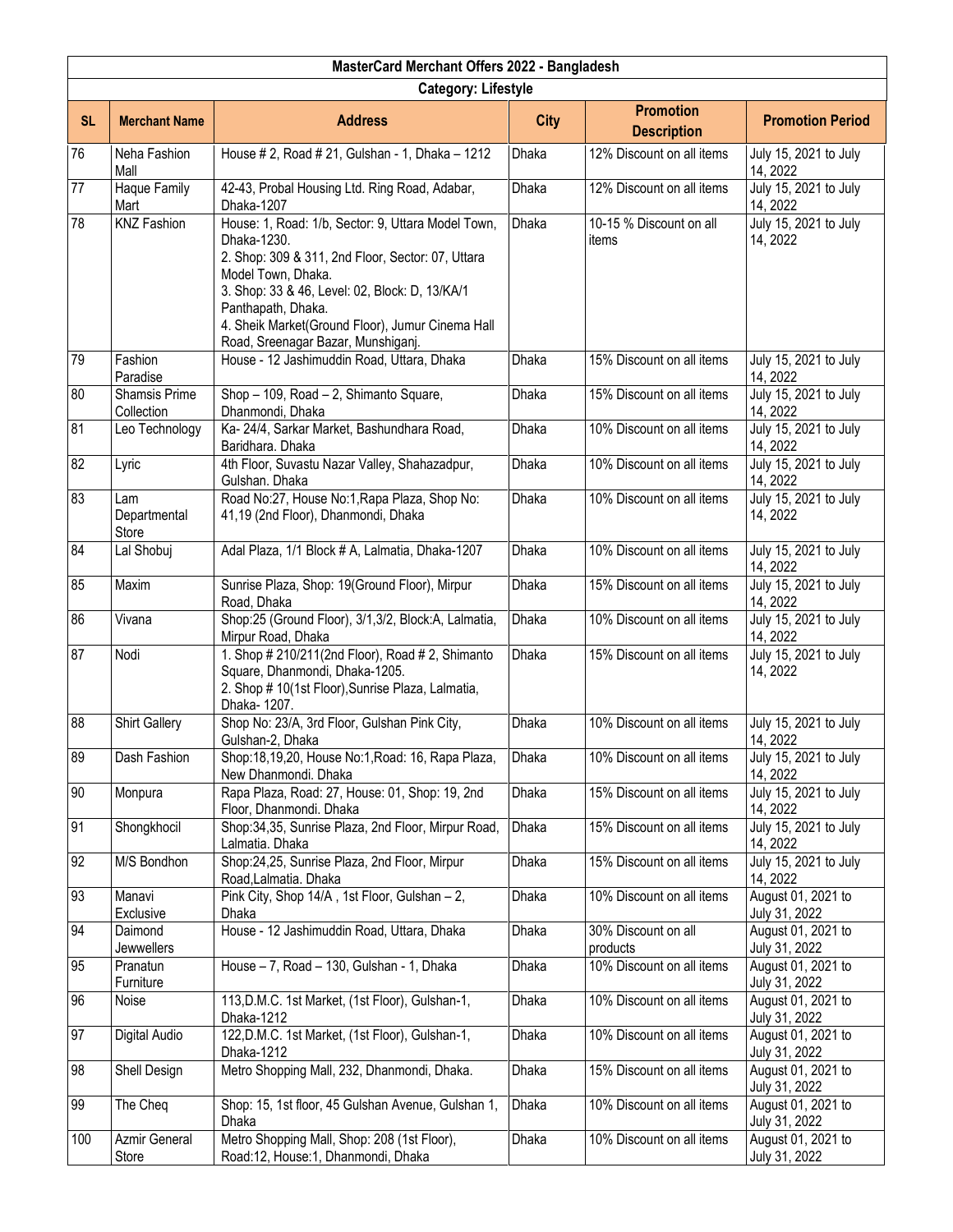|           | MasterCard Merchant Offers 2022 - Bangladesh   |                                                                                                                                                                                                                                       |              |                                        |                                     |  |  |
|-----------|------------------------------------------------|---------------------------------------------------------------------------------------------------------------------------------------------------------------------------------------------------------------------------------------|--------------|----------------------------------------|-------------------------------------|--|--|
|           |                                                | <b>Category: Lifestyle</b>                                                                                                                                                                                                            |              |                                        |                                     |  |  |
| <b>SL</b> | <b>Merchant Name</b>                           | <b>Address</b>                                                                                                                                                                                                                        | <b>City</b>  | <b>Promotion</b><br><b>Description</b> | <b>Promotion Period</b>             |  |  |
| 101       | <b>Bag Collection</b>                          | 1. Metro Shopping Mall, 1st Floor, Shop:238/B,<br>House: 1, Road: 12, Dhanmondi, Dhaka.<br>2. Metro Shopping Mall, 2nd Floor, Shop:<br>205, House: 1, Dhanmondi, Dhaka.<br>3. Rapa Plaza, Ground Floor, Shop:15, Dhanmondi,<br>Dhaka. | Dhaka        | 10% Discount on all items              | August 01, 2021 to<br>July 31, 2022 |  |  |
| 102       | Fahim's<br>Collection                          | 1. Metro Shopping Mall, Shop:202, Dhaka-1207.<br>2. Rapa Plaza, Shop: 9,13, Dhaka-1207<br>3. Eastern Plaza, Shop:1/1, 1/31, 1/43, Dhaka-<br>1205.                                                                                     | <b>Dhaka</b> | 10% Discount on all items              | August 01, 2021 to<br>July 31, 2022 |  |  |
| 103       | Ittadi                                         | Metro Shopping Mall, Shop:241, House: 1, Road:<br>12(New), Dhaka                                                                                                                                                                      | <b>Dhaka</b> | 10% Discount on items                  | August 01, 2021 to<br>July 31, 2022 |  |  |
| 104       | Shakh                                          | Shop No:30, 1st Floor, Pink City Shopping Mall,<br>Gulshan-2, Dhaka                                                                                                                                                                   | Dhaka        | 15% Discount on all items              | August 01, 2021 to<br>July 31, 2022 |  |  |
| 105       | Studio Salon                                   | Above Coffee World, House: 98, Road: 11/C,<br>Banani Model Town. Dhaka                                                                                                                                                                | Dhaka        | 10% Discount on all items              | August 01, 2021 to<br>July 31, 2022 |  |  |
| 106       | Euro Fashion<br>Mart                           | Jamuna Future Park, Ground Floor.                                                                                                                                                                                                     | Dhaka        | 10% Discount on all items              | August 01, 2021 to<br>July 31, 2022 |  |  |
| 107       | <b>Iris Collection &amp;</b><br><b>Tailors</b> | 25,26 (Ground Floor), 3/1, Block # A, Mirpur Road,<br>Lalmatia, Dhaka                                                                                                                                                                 | <b>Dhaka</b> | 10% Discount on all items              | August 01, 2021 to<br>July 31, 2022 |  |  |
| 108       | Iris Collection                                | 25,26 (Ground Floor), 3/1, Block # A, Mirpur Road,<br>Lalmatia, Dhaka                                                                                                                                                                 | <b>Dhaka</b> | 10% Discount on all items              | August 01, 2021 to<br>July 31, 2022 |  |  |
| 109       | Krishani                                       | 2/2, Block-A, Lalmatia, Mirpur Road, Dhaka-1207                                                                                                                                                                                       | Dhaka        | 10% Discount on all items              | August 01, 2021 to<br>July 31, 2022 |  |  |
| 110       | O Code                                         | 270/B, Tejgaon C/A, Dhaka-1208                                                                                                                                                                                                        | Dhaka        | 10% Discount on all items              | August 01, 2021 to<br>July 31, 2022 |  |  |
| 111       | Vibabori                                       | Gulshan Pink City, Shop#60, 13 (1st Floor),<br>Gulshan 2, Dhaka-1212                                                                                                                                                                  | Dhaka        | 15% Discount on all items              | August 01, 2021 to<br>July 31, 2022 |  |  |
| 112       | <b>Recent Shoes</b>                            | 1. Shop:212, House: 01, Metro Shopping<br>Mall, Dhanmondi, Dhaka<br>2. Shop:311, (3rd Floor), Shimanto Square,<br>Dhanmondi, Dhaka                                                                                                    | Dhaka        | 10% Discount on all items              | August 01, 2021 to<br>July 31, 2022 |  |  |
| 113       | Rose Collection                                | 1. Shop:119 (G Floor), House: 01, Metro Shopping<br>Mall, Dhanmondi, Dhaka<br>2. Shop:126 (1st Floor), Shimanto Square,<br>Dhanmondi, Dhaka                                                                                           | Dhaka        | 10% Discount on all items              | August 01, 2021 to<br>July 31, 2022 |  |  |
| 114       | Amreen                                         | Jamuna Future Park, Shop#013, Zone#C, Dhaka                                                                                                                                                                                           | Dhaka        | 10% Discount on all items              | August 01, 2021 to<br>July 31, 2022 |  |  |
| 115       | <b>Bag Collection</b><br>Exclusive             | Metro Shopping Mall, 2nd Floor, Shop:<br>205, House: 1, Dhanmondi, Dhaka                                                                                                                                                              | Dhaka        | 10% Discount on all items              | August 01, 2021 to<br>July 31, 2022 |  |  |
| 116       | Designer Deport                                | 2/1, Lalmatia, Block: A, Mirpur Road, Dhaka-1207                                                                                                                                                                                      | Dhaka        | 10% Discount on all items              | August 01, 2021 to<br>July 31, 2022 |  |  |
| 117       | Kids collection                                | Mirpur Road, 2/2, Lalmatia, Block: A, Dhaka-1207                                                                                                                                                                                      | Dhaka        | 10% Discount on all items              | August 01, 2021 to<br>July 31, 2022 |  |  |
| 118       | <b>Blue Stone</b>                              | 1. Shop-c-9(2nd floor), Pink city, 15, Dhaka-1212<br>2. Shop-115 A/1, Biponi Bitan(1st Floor), Sohid<br>Shoroardhi Road, Chittagong.<br>3. Shop-142, Mini Super Market (1st floor),<br>Prbathak Mor, Chittagong.                      | Dhaka        | 10% Discount on all items              | August 01, 2021 to<br>July 31, 2022 |  |  |
| 119       | Bag Packer's                                   | 1. B-42, Block-E, Zakir Hossain Road,<br>Mohammadpur, Dhaka-1207<br>2. B-24, Block-E, Zakir Hossain Road,<br>Mohammadpur, Dhaka-1207<br>3. G-1, Block-E, Zakir Hossain Road,<br>Mohammadpur, Dhaka-1207                               | Dhaka        | 10% Discount on all Items              | August 01, 2021 to<br>July 31, 2022 |  |  |
| 120       | Khalifa                                        | House# 14/5, Road# Salimullah Road,<br>Mohammadpur, Dhaka                                                                                                                                                                             | Dhaka        | 10% Discount on all items              | August 01, 2021 to<br>July 31, 2022 |  |  |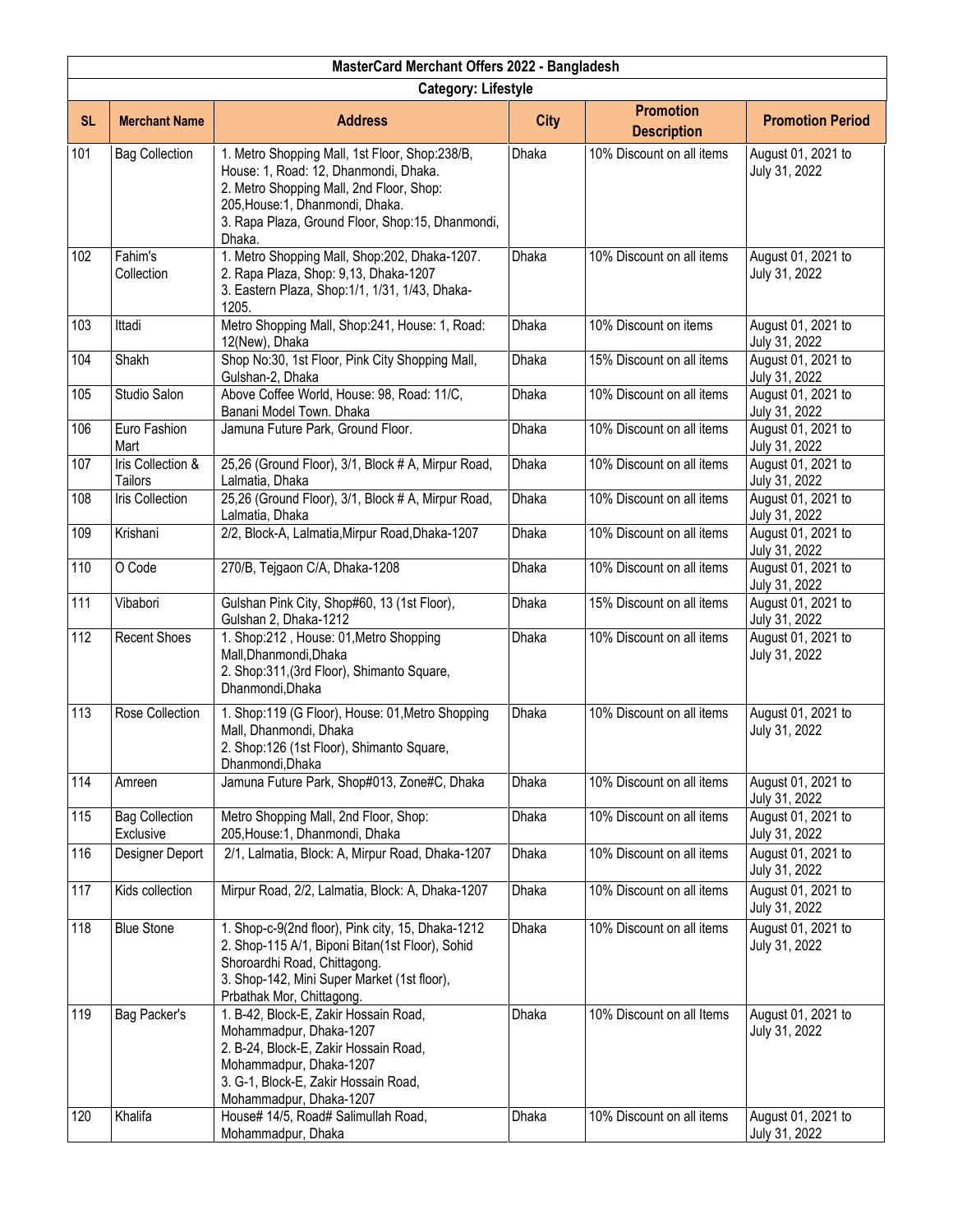|           | MasterCard Merchant Offers 2022 - Bangladesh |                                                                                                                                                                                                                                                                                                                                                                              |              |                                        |                                              |  |  |
|-----------|----------------------------------------------|------------------------------------------------------------------------------------------------------------------------------------------------------------------------------------------------------------------------------------------------------------------------------------------------------------------------------------------------------------------------------|--------------|----------------------------------------|----------------------------------------------|--|--|
|           | <b>Category: Lifestyle</b>                   |                                                                                                                                                                                                                                                                                                                                                                              |              |                                        |                                              |  |  |
| <b>SL</b> | <b>Merchant Name</b>                         | <b>Address</b>                                                                                                                                                                                                                                                                                                                                                               | <b>City</b>  | <b>Promotion</b><br><b>Description</b> | <b>Promotion Period</b>                      |  |  |
| 121       | Vibhavari<br>Designer<br>Collection          | Pink City, Shop#60, 13 (1st Floor), Gulshan 2,<br>Dhaka                                                                                                                                                                                                                                                                                                                      | Dhaka        | 20% Discount on all items              | August 01, 2021 to<br>July 31, 2022          |  |  |
| 122       | Zaveri Gold                                  | Pink city, Shop#24, (2nd floor), Gulshan 2, Dhaka                                                                                                                                                                                                                                                                                                                            | Dhaka        | 25% Discount on Diamond<br>items       | August 01, 2021 to<br>July 31, 2022          |  |  |
| 123       | Shahjaadi                                    | Pink City, Shop#4-A, 3rd Floor, Gulshan 2, Dhaka-<br>1212                                                                                                                                                                                                                                                                                                                    | <b>Dhaka</b> | 15% Discount on all items              | August 01, 2021 to<br>July 31, 2022          |  |  |
| 124       | Bag It                                       | 15/2, Block-C, Tajmahal Road, Mohammadpur,<br>Dhaka                                                                                                                                                                                                                                                                                                                          | <b>Dhaka</b> | 15% Discount on all items              | August 01, 2021 to<br>July 31, 2022          |  |  |
| 125       | Oceania                                      | Sunrise Plaza, 11 (Ground Floor), 3/1 Block-A,<br>Lalmatia, Dhaka                                                                                                                                                                                                                                                                                                            | Dhaka        | 10% Discount on all items              | September 15, 2021 to<br>September 14, 2022. |  |  |
| 126       | <b>Matching Corner</b>                       | Sunrise Plaza, 11 (Ground Floor), 3/1 Block-A,<br>Lalmatia, Dhaka                                                                                                                                                                                                                                                                                                            | Dhaka        | 10% Discount on all items              | September 15, 2021 to<br>September 14, 2022  |  |  |
| 127       | Oceania Fabrics                              | Sunrise Plaza, 22 (1st Floor), 3/1 Block-A, Lalmatia<br>Dhaka                                                                                                                                                                                                                                                                                                                | Dhaka        | 10% Discount on all items              | August 01, 2021 to<br>July 31, 2022          |  |  |
| 128       | Zara Man                                     | Anam Rangs Plaza (1st Floor), Shop#27, House#<br>61, Road# 6/A, Dhanmondi, Dhaka                                                                                                                                                                                                                                                                                             | Dhaka        | 10% Discount on all items              | August 01, 2021 to<br>July 31, 2022          |  |  |
| 129       | Lalana                                       | Genetic Plaza, Shop# 132 (Ground floor), House#<br>16, Road-27, Dhanmondi, Dhaka                                                                                                                                                                                                                                                                                             | Dhaka        | 20% Discount on all items              | August 01, 2021 to<br>July 31, 2022          |  |  |
| 130       | Selai Ghar                                   | 1. Bashundhara City, Level # 2, Block # A, Shop #<br>69-70, Dhaka-1205<br>2. Bashundhara City, Level # 3, Block # A, Shop #<br>57,68, Dhaka-1205<br>3. Bashundhara City, Level # 3, Block # D, Shop #<br>59-60, Dhaka-1205<br>4. Rajuk Comercial Compelx, 1st floor, shop #<br>25,26,27, Uttara, Dhaka.<br>5. Aziz Super Market, Shop # 88, Ground Floor,<br>Shahabag Dhaka. | <b>Dhaka</b> | 12% Discount on all items              | August 01, 2021 to<br>July 31, 2022          |  |  |
| 131       | <b>Optical Care</b>                          | House:24, Road:11, Banani:11, Dhaka                                                                                                                                                                                                                                                                                                                                          | Dhaka        | 10% Discount on all Items              | August 01, 2021 to<br>July 31, 2022          |  |  |
| 132       | <b>Chamaly Sharee</b>                        | Level-4, Block-D, Shop-61 & 62. Bashundhara City<br>Shopping. Dhaka                                                                                                                                                                                                                                                                                                          | Dhaka        | 12% Discount on all items              | August 01, 2021 to<br>July 31, 2022          |  |  |
| 133       | Stitch                                       | Lake Drive Road, House-6, Sector-7, Uttara,<br>Dhaka-1230                                                                                                                                                                                                                                                                                                                    | Dhaka        | 10% Discount on all Items              | August 01, 2021 to<br>July 31, 2022          |  |  |
| 134       | Thai Gallery                                 | 1. Pink City, Gulshan -2.<br>2. Confidence Shopping Complex, Shahjadpur,<br>Gulshan.                                                                                                                                                                                                                                                                                         | Dhaka        | 10% Discount on all Items              | August 01, 2021 to<br>July 31, 2022          |  |  |
| 135       | Raginee<br>Sharees                           | Level-4, Block-C, Shop-39-39/A, Bashundhara City<br>Shopping. Dhaka                                                                                                                                                                                                                                                                                                          | Dhaka        | 10% Discount on all Items              | August 01, 2021 to<br>July 31, 2022          |  |  |
| 136       | Dhaka Colour<br>Point                        | Gulshan Circle 1, Beside Bata Show Room,<br>Gulshan-1, Dhaka                                                                                                                                                                                                                                                                                                                 | <b>Dhaka</b> | 10% Discount on Food                   | August 01, 2021 to<br>July 31, 2022          |  |  |
| 137       | The Tassels<br>Sharees                       | 1. Level-4, Block-D (Shop no. 52, 53, 67),<br>Bashundhara City, Panthapth, Dhaka.<br>2. Jamuna Future Park, Level-2, Block-C, Shop no.<br>35, Dhaka.                                                                                                                                                                                                                         | Dhaka        | 10% Discount on all items              | August 01, 2021 to<br>July 31, 2022          |  |  |
| 138       | S.K. Tassels<br>Sharees                      | Shop-339,340 (2nd Floor), Chameli Bag, Kakrail<br>Road, Dhaka                                                                                                                                                                                                                                                                                                                | Dhaka        | 10% Discount on all Items              | August 01, 2021 to<br>July 31, 2022          |  |  |
| 139       | Greetings                                    | 1. R. A. K. Tower, Uttara<br>2. ADC Empire Plaza, Dhanmondi.                                                                                                                                                                                                                                                                                                                 | Dhaka        | 10% Discount on all Items              | July 15, 2021 to July<br>14, 2022            |  |  |
| 140       | Mahjabin                                     | 1. Road-11, Banani,, Dhaka - 1213.<br>2. Jamuna Future Park, Dhaka                                                                                                                                                                                                                                                                                                           | Dhaka        | 15% Discount on all Items              | July 15, 2021 to July<br>14, 2022            |  |  |
| 141       | Road's                                       | 1. House-Ka, 85/3(1st Floor), Shahjadpur, Gulshan,<br>Dhaka-1212<br>2. House-Ka, 23/1, Pragati Sharani Road, Kuril,<br>Dhaka.                                                                                                                                                                                                                                                | Dhaka        | 10% Discount on all Items              | July 15, 2021 to July<br>14, 2022            |  |  |
| 142       | Zero Plus                                    | House #36, Road #3, Block #C, Banasree,<br>Dhaka.                                                                                                                                                                                                                                                                                                                            | Dhaka        | 12% Discount on all items              | July 15, 2021 to July<br>14, 2022            |  |  |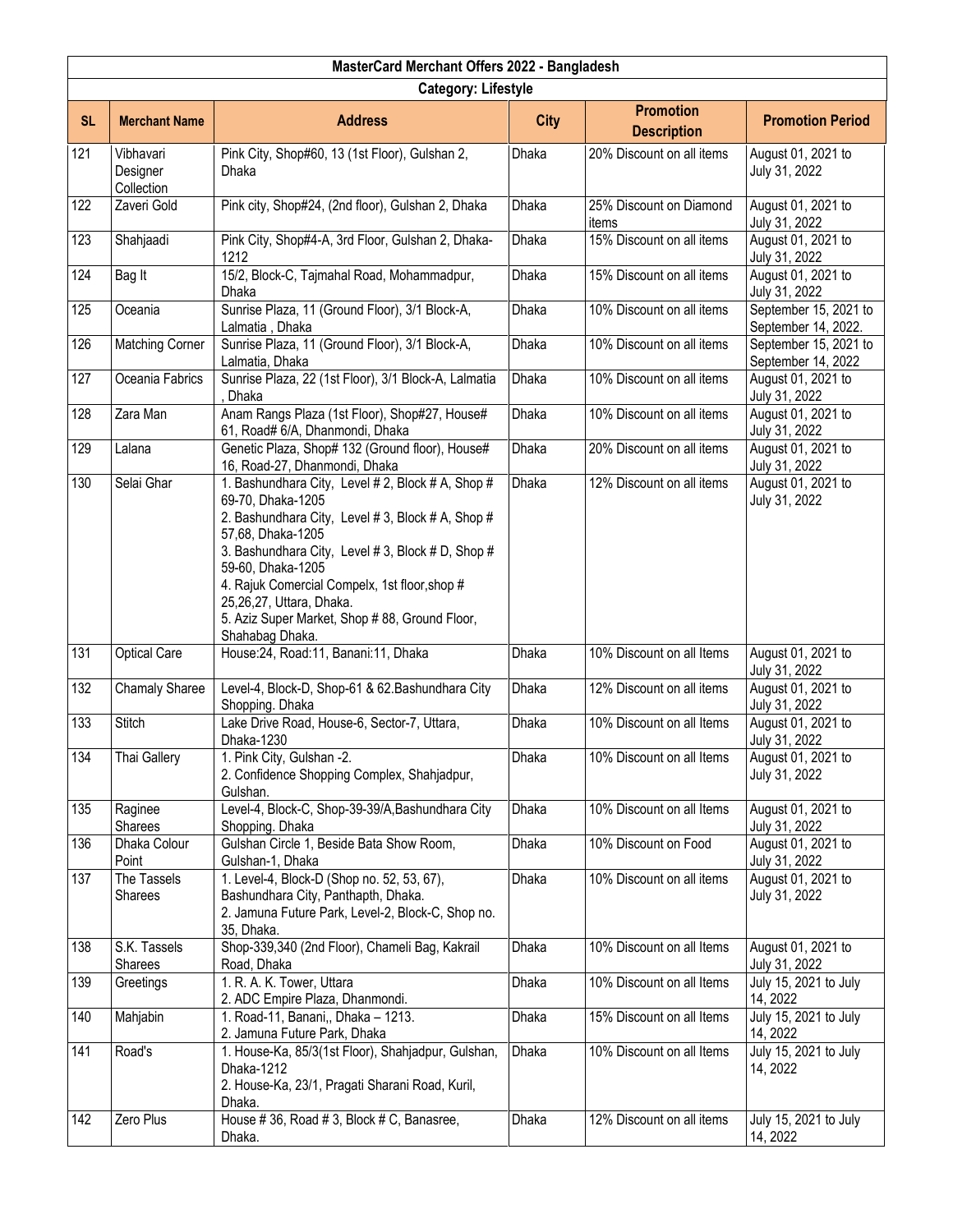|           | MasterCard Merchant Offers 2022 - Bangladesh |                                                                                                                                                                                                                                                                                                                                          |              |                                        |                                   |  |  |
|-----------|----------------------------------------------|------------------------------------------------------------------------------------------------------------------------------------------------------------------------------------------------------------------------------------------------------------------------------------------------------------------------------------------|--------------|----------------------------------------|-----------------------------------|--|--|
|           |                                              | <b>Category: Lifestyle</b>                                                                                                                                                                                                                                                                                                               |              |                                        |                                   |  |  |
| <b>SL</b> | <b>Merchant Name</b>                         | <b>Address</b>                                                                                                                                                                                                                                                                                                                           | <b>City</b>  | <b>Promotion</b><br><b>Description</b> | <b>Promotion Period</b>           |  |  |
| 143       | <b>Portrait Beauty</b><br>Salon              | House# 22, Road# 19/A, Block-A, Banani, Dhaka.                                                                                                                                                                                                                                                                                           | Dhaka        | 10% Discount on all Items              | July 15, 2021 to July<br>14, 2022 |  |  |
| 144       | New Dulhan<br><b>Sharees</b>                 | 1. Level-4, Block-C, Shop-61-65. Bashundhara City<br>Shopping. Dhaka.<br>2. Level-4, Block-D, Shop-82-83. Bashundhara City<br>Shopping. Dhaka.<br>3. Level-2, Block-C, Shop-34, Jamuna Future Park<br>Itd. Dhaka.                                                                                                                        | Dhaka        | 10% Discount on all items              | July 15, 2021 to July<br>14, 2022 |  |  |
| 145       | Man's Planet                                 | UAE Maitri Complex, Kamal Ataturk Avenue,<br>Banani, Dhaka                                                                                                                                                                                                                                                                               | Dhaka        | 10% Discount on all items              | July 15, 2021 to July<br>14, 2022 |  |  |
| 146       | Megh Fashion                                 | 1.62, Aziz Co-operative Super Market, Shahbag,<br>Dhaka - 1200.<br>2. 114, Aziz Co-operative Super Market, Shahbag,<br>Dhaka - 1200.<br>3. 430-431, Metro Shopping Mall, Dhanmondi,<br>Dhaka-1000<br>4. Road.3 House.2, Block. A, Section-10, Mirpur,<br>Dhaka-1216                                                                      | Dhaka        | 15% Discount on all items.             | July 15, 2021 to July<br>14, 2022 |  |  |
| 147       | The Fatema<br>Jewelers                       | Shop#82 (1st Floor), Banani Super Market, Kamal<br>Ataturk Avenue, Banani, Dhaka                                                                                                                                                                                                                                                         | <b>Dhaka</b> | 25% Discount on Fashion<br>Jewelers    | July 15, 2021 to July<br>14, 2022 |  |  |
| 148       | Tanha                                        | 25/9 (1st Floor), Tajmahal Road,, Block: C,<br>Mohammadpur, Dhaka                                                                                                                                                                                                                                                                        | Dhaka        | 10% discount on all items              | July 15, 2021 to July<br>14, 2022 |  |  |
| 149       | Duetad Aitijya                               | 1. Shop-113/114, Aziz Super Market, Shahbag,<br>Dhaka<br>2. Shop-327, Metro Shopping Mall (2nd Floor),<br>Mirpur Road, Dhanmondi, Dhaka.                                                                                                                                                                                                 | Dhaka        | 10% discount on all items              | July 15, 2021 to July<br>14, 2022 |  |  |
| 150       | <b>Best Leather</b><br>Products              | Shop-49, Ground floor, Pink City Shopping<br>Complex, Gulshan-2, Dhaka                                                                                                                                                                                                                                                                   | Dhaka        | 10% Discount on all items              | July 15, 2021 to July<br>14, 2022 |  |  |
| 151       | Chader Haat                                  | Level-3, Block-A, Shop-17-18. Bashundhara City<br>Shopping, Dhaka.                                                                                                                                                                                                                                                                       | <b>Dhaka</b> | 12% Discount on all items              | July 15, 2021 to July<br>14, 2022 |  |  |
| 152       | Didimoni                                     | Level-3, Block-A, Shop-27, 41, Bashundhara City<br>Shopping, Dhaka.                                                                                                                                                                                                                                                                      | Dhaka        | 12% Discount on all items              | July 15, 2021 to July<br>14, 2022 |  |  |
| 153       | Onno Kichu                                   | Shop-79-80, Block-A, Level-6, Bashundhara city,<br>Panthapath, Dhaka.                                                                                                                                                                                                                                                                    | Dhaka        | 10% discount on all items              | July 15, 2021 to July<br>14, 2022 |  |  |
| 154       | S. S. Boutique                               | Shop-12-B (3rd floor), Pink City Shopping Complex,<br>Gulshan-2, Dhaka                                                                                                                                                                                                                                                                   | Dhaka        | 10% Discount on all items              | July 15, 2021 to July<br>14, 2022 |  |  |
| 155       | Jubaer Optic                                 | Shop: 5, House: 45, Gulshan-1, Dhaka-1212                                                                                                                                                                                                                                                                                                | Dhaka        | 10% Discount on all items              | July 15, 2021 to July<br>14, 2022 |  |  |
| 156       | <b>Bindu Fashion</b><br>Ltd                  | 1. 90, Aziz Co-operative Super Market, Shahbag,<br>Dhaka - 1200.<br>2. 125,126, Aziz Co-operative Super Market,<br>Shahbag, Dhaka - 1200.<br>3. Mahabub Plaza (G/F), Shop # 13-14 Indira Road,<br>Farmgate, Dhaka-1212<br>4. Tanha Bhaban, College Road Basurhat, Noakhali<br>5. Holy View Complex East Dargah Gate<br>ambarkhana Sylhet | Dhaka        | 15% Discount on all items              | July 15, 2021 to July<br>14, 2022 |  |  |
| 157       | Dhrupodi<br>Fashion                          | 45, Navana Tower, Shop: 11/12 (2nd floor),<br>Gulshan-1, Dhaka                                                                                                                                                                                                                                                                           | Dhaka        | 10% Discount on all items              | July 15, 2021 to July<br>14, 2022 |  |  |
| 158       | Mitua Fashion                                | 1. Bashundhara City, Level # 2, Block # C, Shop #<br>76,87, Dhaka-1205<br>2. Bashundhara City, Level # 2, Block # C, Shop #<br>98,99, Dhaka-1205<br>3. Bashundhara City, Level #2, Block # C, Shop #<br>100, Dhaka-1205                                                                                                                  | Dhaka        | 12% Discount on all items              | July 15, 2021 to July<br>14, 2022 |  |  |
| 159       | Diva<br>Bangladesh                           | 1. Bashundhara City, Level # 2, Block # C, Shop #<br>63,64, Dhaka-12052. Polwel Carnation Shopping<br>Centre, Shop: 46, 47, Level: 3,                                                                                                                                                                                                    | Dhaka        | 10% Discount on all items              | July 15, 2021 to July<br>14, 2022 |  |  |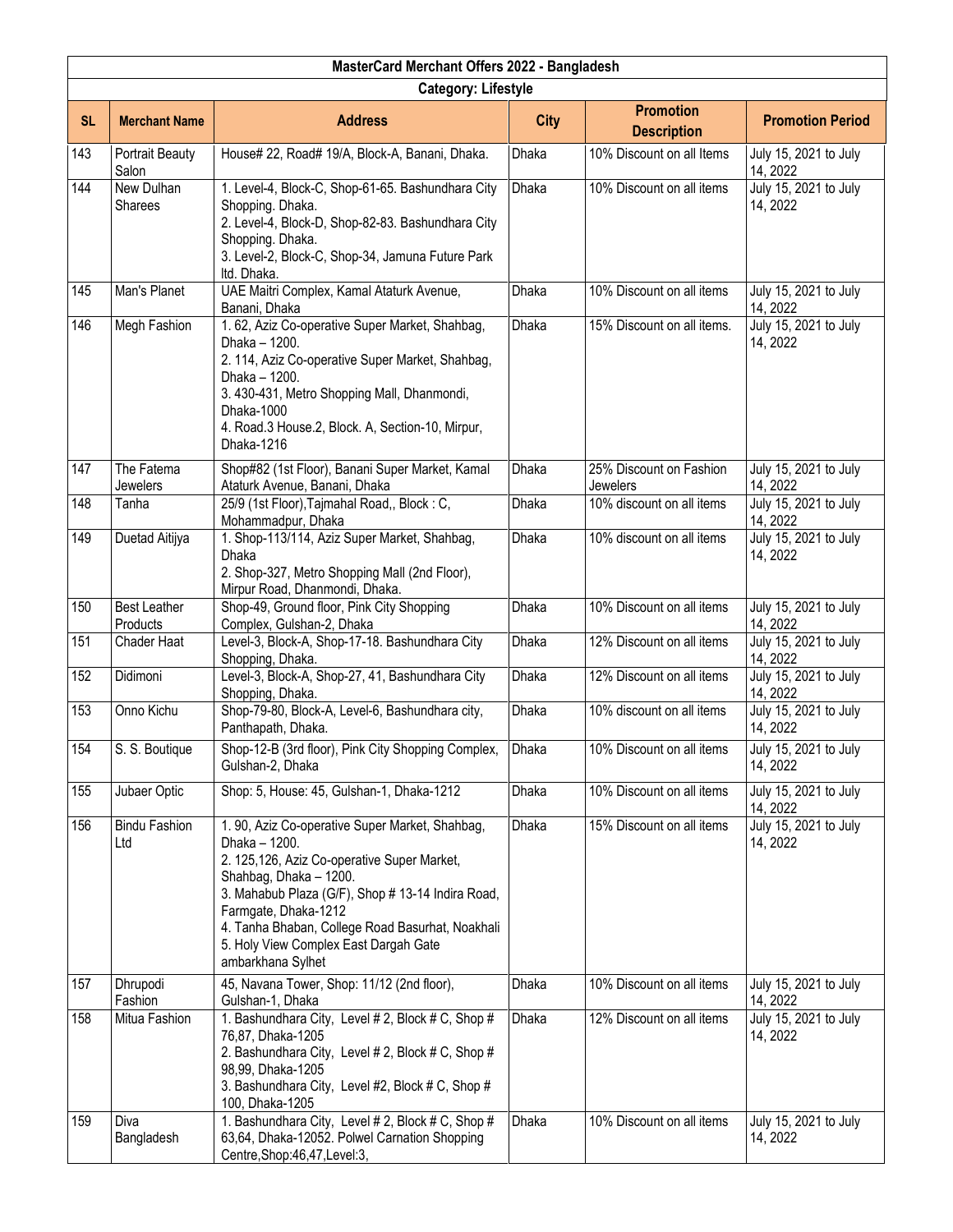|           | MasterCard Merchant Offers 2022 - Bangladesh                                                                               |                                                                                                                                                                                                                                                                                                                                                      |              |                                                              |                                   |  |  |
|-----------|----------------------------------------------------------------------------------------------------------------------------|------------------------------------------------------------------------------------------------------------------------------------------------------------------------------------------------------------------------------------------------------------------------------------------------------------------------------------------------------|--------------|--------------------------------------------------------------|-----------------------------------|--|--|
|           | <b>Category: Lifestyle</b>                                                                                                 |                                                                                                                                                                                                                                                                                                                                                      |              |                                                              |                                   |  |  |
| <b>SL</b> | <b>Promotion</b><br><b>Merchant Name</b><br><b>Address</b><br><b>City</b><br><b>Promotion Period</b><br><b>Description</b> |                                                                                                                                                                                                                                                                                                                                                      |              |                                                              |                                   |  |  |
|           |                                                                                                                            | Sector:8, Uttara, Dhaka3. Tropical Alauddin Tower<br><b>Shopping Complex</b><br>,Shop:330,Level:3,Sector:3,Uttara, Dhaka4.<br>Gulshan Pink City, Shop:27, Level:2, Plot:15,<br>Road:103, Gulshan-2, Dhaka5. 365/8, Mohammad<br>Ali Market, Shop: 1-3, West Shewrapara, Mirpur,<br>Dhaka6. Gulshan Pink City, Shop:D-21,<br>Level:4, Gulshan-2, Dhaka |              |                                                              |                                   |  |  |
| 160       | Arzoo                                                                                                                      | Shop-24 (2nd Floor), Pink City, Gulshan Avenue,<br>Gulshan-2, Dhaka                                                                                                                                                                                                                                                                                  | Dhaka        | 12% Discount on all items                                    | July 15, 2021 to July<br>14, 2022 |  |  |
| 161       | Ladies Paragon                                                                                                             | Jabbar Tower 42, Gulshan Avenue, Gulshan-1,<br>Dhaka - 1212.                                                                                                                                                                                                                                                                                         | <b>Dhaka</b> | 20% Discount on all items                                    | July 15, 2021 to July<br>14, 2022 |  |  |
| 162       | Alfoci                                                                                                                     | 1. Shop#83/83A, Level-2, Block-A, Bashundhara<br>City, Dhaka-1205.<br>2. Gafur Mansion, Shop# 120(1st floor), New<br>Elephant Road, Dhaka<br>3. Tropical Alauddin Tower, Shop# 227, Level# 2,<br>Sector, Uttara.<br>4. Monjuri Plaza, G, L Roy Road, Jahaj Company,<br>Rangpur.                                                                      | <b>Dhaka</b> | 10% Discount for all<br>mastercard and 15% for<br>world card | July 15, 2021 to July<br>14, 2022 |  |  |
| 163       | <b>Nikhut Crafts</b>                                                                                                       | 1. Shadin Bangla Supper Market, Shop: 31, 32,<br>Mirpur-1, Dhaka<br>2. Mirpur -1 Circle. 3. Shadin Bangla Supper Market<br>2nd Floor.                                                                                                                                                                                                                | Dhaka        | 10% Discount on all items                                    | July 15, 2021 to July<br>14, 2022 |  |  |
| 164       | Jeans Mart                                                                                                                 | Jamuna Future Park, Shop-003, Block-D, Level-01,<br>Pragati Sharani, Dhaka                                                                                                                                                                                                                                                                           | Dhaka        | 10% Discount on all items                                    | July 15, 2021 to July<br>14, 2022 |  |  |
| 165       | Glow                                                                                                                       | 204-B, Bir-Uttam-Mir Showkat Road, Tejgaon,<br>Dhaka                                                                                                                                                                                                                                                                                                 | Dhaka        | 20% Discount on all items                                    | July 15, 2021 to July<br>14, 2022 |  |  |
| 166       | <b>Tooth Fairy</b>                                                                                                         | House: 66, Road: 10, Block: D, Banani, Dhaka-<br>1213                                                                                                                                                                                                                                                                                                | Dhaka        | 10% discount on all items                                    | July 15, 2021 to July<br>14, 2022 |  |  |
| 167       | Mad Club                                                                                                                   | 110, D.M.C. 1st Market (1st Floor), Gulshan-1,<br>Dhaka                                                                                                                                                                                                                                                                                              | Dhaka        | 10% Discount on all items                                    | July 15, 2021 to July<br>14, 2022 |  |  |
| 168       | Porto Bijuria                                                                                                              | Shop-012, Block-B, Ground Floor, Jamuna Future<br>Park Ltd. Dhaka                                                                                                                                                                                                                                                                                    | Dhaka        | 15% discount on Food                                         | July 15, 2021 to July<br>14, 2022 |  |  |
| 169       | Desire Islamic<br>Lifestyle                                                                                                | Shop: 13 (1st Floor), U.A.E Moitree Complex, 4<br>Kamal Ataturk Avenue, Banani, Dhaka                                                                                                                                                                                                                                                                | Dhaka        | 10% discount on Food                                         | May 15, 2021 to May<br>14, 2022   |  |  |
| 170       | Iconic Fashion<br>Garage                                                                                                   | Jamuna Future Park, Shop-004, Ground Floor,<br>Pragati Sharani, Dhaka                                                                                                                                                                                                                                                                                | Dhaka        | 10% Discount on all items                                    | May 15, 2021 to May<br>14, 2022   |  |  |
| 171       | Darun Jannat                                                                                                               | Bashundhara City, Level # 3, Block # C, Shop #<br>99-100, Dhaka                                                                                                                                                                                                                                                                                      | <b>Dhaka</b> | 10% Discount on all items                                    | May 15, 2021 to May<br>14, 2022   |  |  |
| 172       | Jannat Orpa<br>Collection                                                                                                  | Bashundhara City, Level # 3, Block # C, Shop #<br>71-72, Dhaka                                                                                                                                                                                                                                                                                       | <b>Dhaka</b> | 10% Discount on all items                                    | May 15, 2021 to May<br>14, 2022   |  |  |
| 173       | Madol                                                                                                                      | 56/4, West Panthapath, 4rt floor, Dhaka-1205                                                                                                                                                                                                                                                                                                         | Dhaka        | 10% Discount on all items                                    | May 15, 2021 to May<br>14, 2022   |  |  |
| 174       | <b>Bodhua Sharees</b>                                                                                                      | Shop: 07 (2nd Floor), Confidence Tower pragati<br>Sharani Road Gulshan, Dhaka                                                                                                                                                                                                                                                                        | Dhaka        | 12% Discount on all items                                    | May 15, 2021 to May<br>14, 2022   |  |  |
| 175       | Men's Beauty<br>Care Ltd                                                                                                   | Howlader Complex, House# 121/D, Road# 44,<br>Gulshan Avenue, Dhaka                                                                                                                                                                                                                                                                                   | Dhaka        | 15% Discount on all items                                    | May 15, 2021 to May<br>14, 2022   |  |  |
| 176       | <b>Trust Mart</b>                                                                                                          | Shop-18, 19, 20, Block-A, Ground floor, Pragati<br>Sharani, Dhaka                                                                                                                                                                                                                                                                                    | Dhaka        | 15% Discount on all items                                    | May 15, 2021 to May<br>14, 2022   |  |  |
| 177       | Ne & Na                                                                                                                    | Shop:127-128(1st Floor), Shimanto Square,<br>Dhanmondi, Dhaka                                                                                                                                                                                                                                                                                        | Dhaka        | 10% Discount on all items                                    | May 15, 2021 to May<br>14, 2022   |  |  |
| 178       | Lulu                                                                                                                       | Shop:108 (2nd Floor), Shimanto Square,<br>Dhanmondi, Dhaka                                                                                                                                                                                                                                                                                           | Dhaka        | 10% Discount on all items                                    | May 15, 2021 to May<br>14, 2022   |  |  |
| 179       | Soeri'z                                                                                                                    | Rangdhanu Shopping Complex, Shop: 327 (2nd<br>Floor) Mirpur 11.5, Pallabi, Dhaka                                                                                                                                                                                                                                                                     | Dhaka        | 10% Discount on all items                                    | May 15, 2021 to May<br>14, 2022   |  |  |
| 180       | She Diamond                                                                                                                | Shop: 26/A (3rd Floor), Pink City Shopping Mall,<br>Gulshan-2, Dhaka                                                                                                                                                                                                                                                                                 | <b>Dhaka</b> | 15% Discount on all items                                    | May 15, 2021 to May<br>14, 2022   |  |  |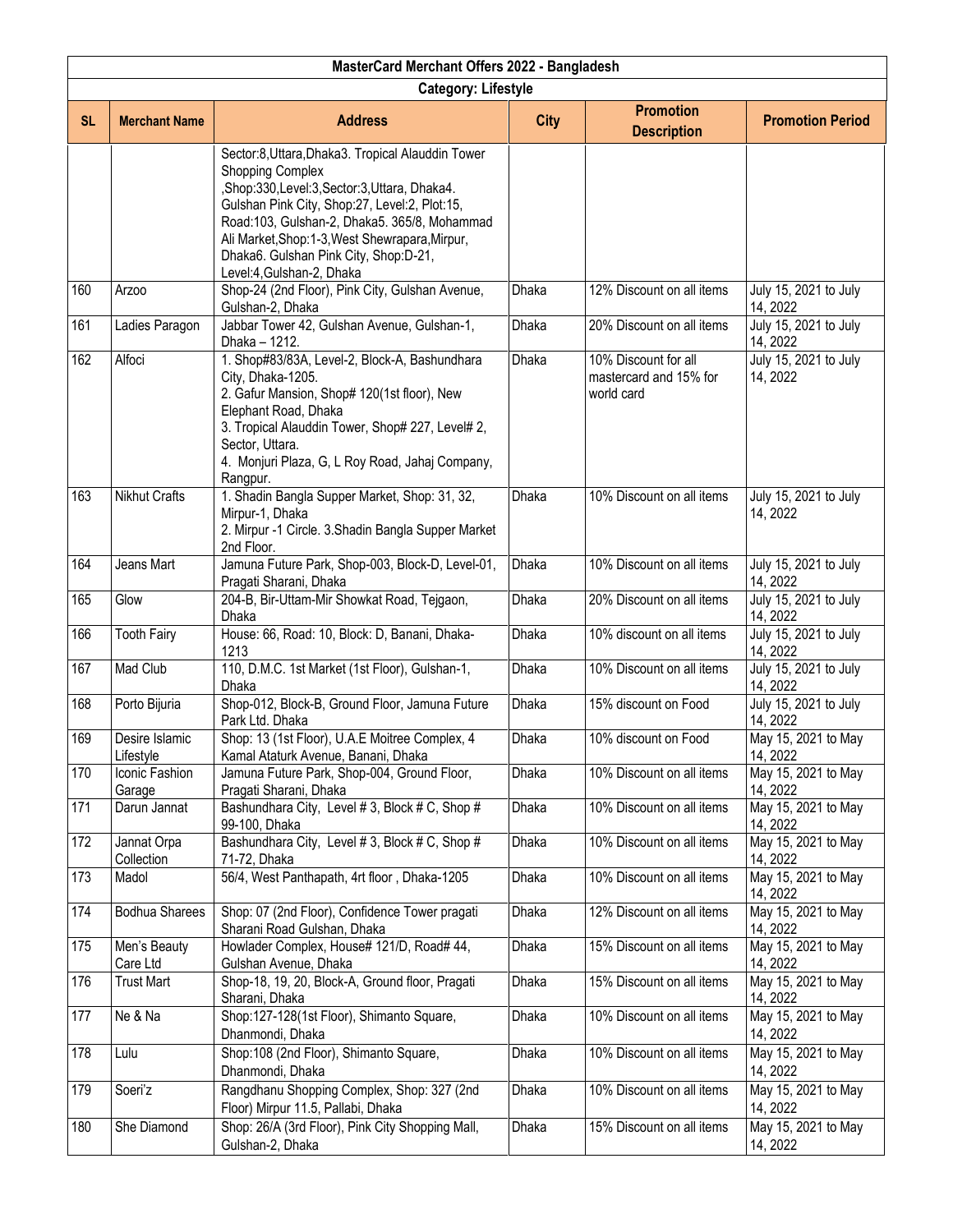|           | MasterCard Merchant Offers 2022 - Bangladesh |                                                                                                                                                                                                                                 |              |                                        |                                     |  |  |
|-----------|----------------------------------------------|---------------------------------------------------------------------------------------------------------------------------------------------------------------------------------------------------------------------------------|--------------|----------------------------------------|-------------------------------------|--|--|
|           | <b>Category: Lifestyle</b>                   |                                                                                                                                                                                                                                 |              |                                        |                                     |  |  |
| <b>SL</b> | <b>Merchant Name</b>                         | <b>Address</b>                                                                                                                                                                                                                  | <b>City</b>  | <b>Promotion</b><br><b>Description</b> | <b>Promotion Period</b>             |  |  |
| 181       | Soft Touch                                   | Ka-1/B, Bashundhara R/A, Vatara, Dhaka-1229.                                                                                                                                                                                    | Dhaka        | 10% Discount on all items              | May 15, 2021 to May<br>14, 2022     |  |  |
| 182       | Monalisa<br>Fashion                          | Science Laboratory Beside The Police Box, Dhaka-<br>1205.                                                                                                                                                                       | Dhaka        | 12% Discount on all items              | May 15, 2021 to May<br>14, 2022     |  |  |
| 183       | Mamoni                                       | Shop: 70-71, Gulshan D.C.C Market (2nd Floor),<br>Gulshan -1, Dhaka                                                                                                                                                             | <b>Dhaka</b> | 10% Discount on all items              | May 15, 2021 to May<br>14, 2022     |  |  |
| 184       | Intense                                      | Shop# 30, 31, 32, 33, Level# 01, Block# C, Jamuna<br>Future Park, Dhaka                                                                                                                                                         | <b>Dhaka</b> | 15% Discount on all items              | May 15, 2021 to May<br>14, 2022     |  |  |
| 185       | All The Best                                 | Road# 47, House# 25, Flat# D4, Gulshan-2, Dhaka                                                                                                                                                                                 | Dhaka        | 15% Discount on all items              | May 15, 2021 to May<br>14, 2022     |  |  |
| 186       | Shanchita                                    | Shop: 24, 1st Floor, Malibagh Supper Market,<br>Dhaka                                                                                                                                                                           | Dhaka        | 12% Discount on all items              | May 15, 2021 to May<br>14, 2022     |  |  |
| 187       | The Newyork<br>Look                          | Shop:233(2nd Floor), Shimanto Square,<br>Dhanmondi, Dhaka                                                                                                                                                                       | Dhaka        | 10% Discount on all items              | May 15, 2021 to May<br>14, 2022     |  |  |
| 188       | Aban Jewelers                                | Shop: 13, 2nd Floor, Navana Tower, Gulshan-1,<br>Dhaka                                                                                                                                                                          | Dhaka        | 30% Discount on all items              | May 15, 2021 to May<br>14, 2022     |  |  |
| 189       | Mommies<br>Angels                            | Shop# GB 003, Ground Floor, Jamuna Future Park,<br>Dhaka                                                                                                                                                                        | Dhaka        | 10% Discount on all items              | May 15, 2021 to May<br>14, 2022     |  |  |
| 190       | Karukotha                                    | Shop: 03, Road: 17, Block: C, Banani, Dhaka-1213.                                                                                                                                                                               | Dhaka        | 10% Discount on all items              | May 15, 2021 to May<br>14, 2022     |  |  |
| 191       | Rumanas<br><b>Fashion House</b>              | Shop: 45, Confidence Tower, Pragati Sharani<br>Road, Gulshan, Dhaka                                                                                                                                                             | <b>Dhaka</b> | 10% Discount on all items              | May 15, 2021 to May<br>14, 2022     |  |  |
| 192       | M.H Fashion                                  | Shop: 09, Ground Floor, Nur Jahan Super Market,<br>Dhaka                                                                                                                                                                        | Dhaka        | 10% Discount on all items              | May 15, 2021 to May<br>14, 2022     |  |  |
| 193       | Surma Fashion                                | Shop: 207, Navana Tower Shopping Complex (2nd<br>Floor), Gulshan-1, Dhaka                                                                                                                                                       | Dhaka        | 10% Discount on all items              | May 15, 2021 to May<br>14, 2022     |  |  |
| 194       | M. I. Enterprise                             | Shop: 97, D.C.C Market, Gulshan-2, Dhaka-1212.                                                                                                                                                                                  | Dhaka        | 10% Discount on all items              | May 15, 2021 to May<br>14, 2022     |  |  |
| 195       | One ness<br>Fashion                          | Shop:309 (3rd floor), Shimanto Square, Dhanmondi.<br>Dhaka                                                                                                                                                                      | Dhaka        | 10% Discount on all items              | May 15, 2021 to May<br>14, 2022     |  |  |
| 196       | Style X                                      | Shop: 2, Mezbauddin Plaza New Circular Road-91,<br>Mowchak, Dhaka                                                                                                                                                               | Dhaka        | 15% Discount on all items              | April 15, 2021 to April<br>14, 2022 |  |  |
| 197       | Tazeens                                      | Shop-24 (2nd Floor), Pink City, Gulshan Avenue,<br>Gulshan-2, Dhaka                                                                                                                                                             | Dhaka        | 12% Discount on all items              | April 15, 2021 to April<br>14, 2022 |  |  |
| 198       | H & G Fashion                                | Shop: 07 (2nd Floor), Confidence Tower Pragati<br>Sharani Road Gulshan, Dhaka                                                                                                                                                   | Dhaka        | 12% Discount on all items              | April 15, 2021 to April<br>14, 2022 |  |  |
| 199       | Style and<br><b>Beauty</b>                   | 1. Shop: 42, Rapa Plaza(2nd Floor) Dhanmondi,<br>Dhaka<br>2. 2/33, Twin towers(1st Floor), Shantinagar, Dhaka<br>3. 3/36, Twin towers(2nd Floor), Shantinagar, Dhaka<br>4. 314 (2nd Floor), Shyamoli Square, Shyamoli,<br>Dhaka | Dhaka        | 10% Discount on all items              | April 15, 2021 to April<br>14, 2022 |  |  |
| 200       | Evangel                                      | 43-A, Ground Floor, Jamuna Future Park, Kuril,<br>Dhaka.                                                                                                                                                                        | Dhaka        | 10% Discount on all items              | April 15, 2021 to April<br>14, 2022 |  |  |
| 201       | Woman 'secret                                | Blue Lobelia, House-26, Road-34, Gulshan-2,<br>Dhaka                                                                                                                                                                            | Dhaka        | 15% Discount on all items              | April 15, 2021 to April<br>14, 2022 |  |  |
| 202       | Xiaz                                         | 1. A.R.A Centre Shopping Mall, Shop: F-13 (1st<br>Floor), Dhanmondi-07, Dhaka<br>2. Orchard Point, Shop: 360, 2nd Floor,<br>Dhanmondi.<br>3. Fashion Bangladesh, 15/A Rankin Street, Wari,<br>Dhaka.                            | Dhaka        | 16% Discount on all items              | April 15, 2021 to April<br>14, 2022 |  |  |
| 203       | <b>Standard Optics</b>                       | 150, Green Road, Panthapath, Dhaka - 1205                                                                                                                                                                                       | Dhaka        | 10% Discount on all items              | April 15, 2021 to April<br>14, 2022 |  |  |
| 204       | Ampol Fashion                                | Shop: 321(2nd floor), Twin Towers, Shantinagar,<br>Dhaka                                                                                                                                                                        | Dhaka        | 10% Discount on all items              | April 15, 2021 to April<br>14, 2022 |  |  |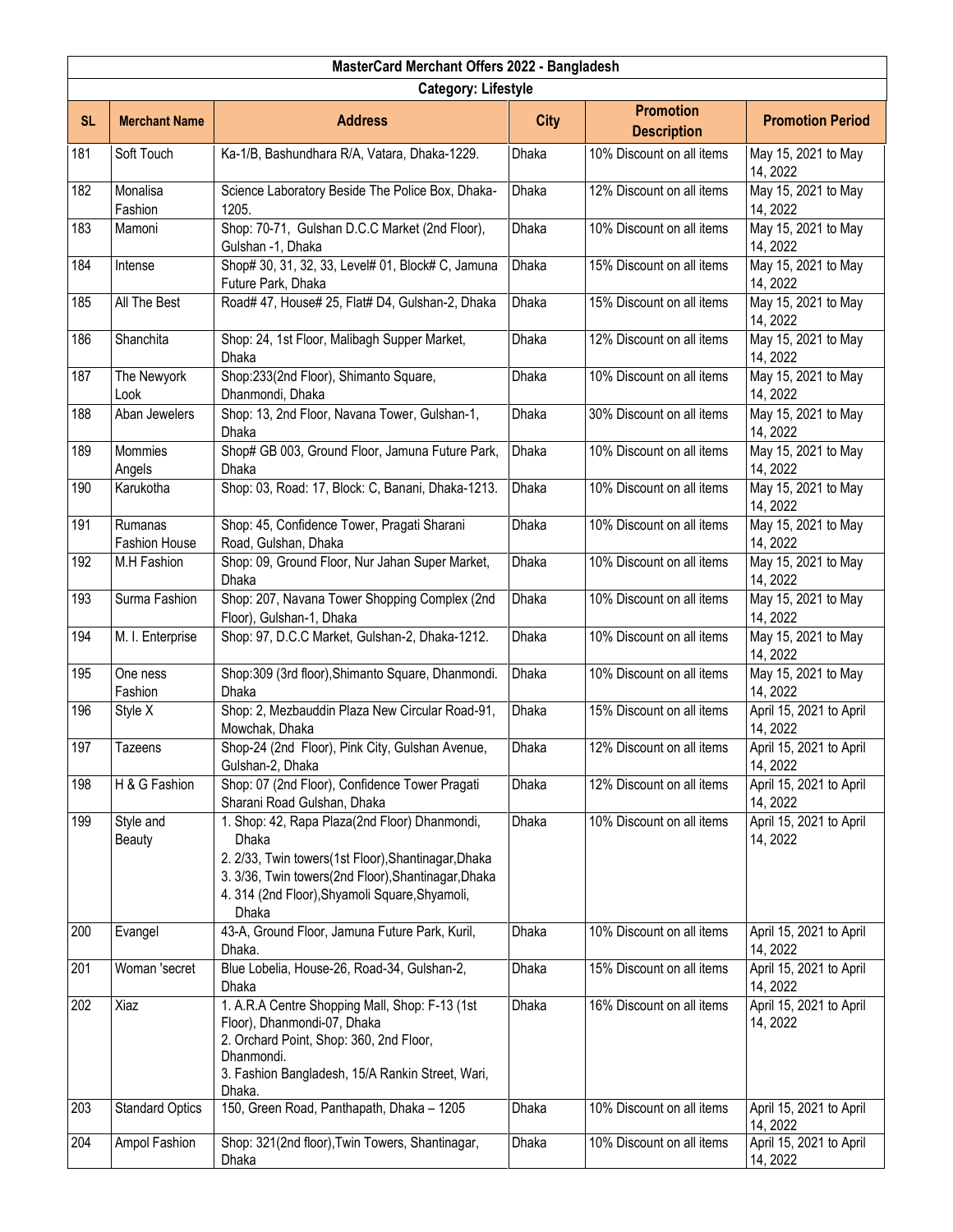|           | MasterCard Merchant Offers 2022 - Bangladesh |                                                                                     |              |                                                              |                                     |  |  |
|-----------|----------------------------------------------|-------------------------------------------------------------------------------------|--------------|--------------------------------------------------------------|-------------------------------------|--|--|
|           | <b>Category: Lifestyle</b>                   |                                                                                     |              |                                                              |                                     |  |  |
| <b>SL</b> | <b>Merchant Name</b>                         | <b>Address</b>                                                                      | <b>City</b>  | <b>Promotion</b><br><b>Description</b>                       | <b>Promotion Period</b>             |  |  |
| 205       | Sakura A II Z<br>Collection                  | Navana Tower, Shop-21, (2nd Floor), Gulshan-1,<br>Dhaka-1213                        | Dhaka        | 10% Discount on all items                                    | April 15, 2021 to April<br>14, 2022 |  |  |
| 206       | Sakura Chain<br>Store                        | Navana Tower, Shop-21, (2nd Floor), Gulshan-1,<br>Dhaka-1213                        | Dhaka        | 10% Discount on all items                                    | April 15, 2021 to April<br>14, 2022 |  |  |
| 207       | Sanjori Boutique                             | Shop: 7/A (3rd Floor), Pink City Shopping Mall,<br>Gulshan-2, Dhaka                 | <b>Dhaka</b> | 10% Discount on all items                                    | April 15, 2021 to April<br>14, 2022 |  |  |
| 208       | <b>SA Leather</b><br>Goods                   | Asad Garden 96, Shere Bangla Road Rayer Bazar,<br>Dhaka                             | <b>Dhaka</b> | 12% Discount on all items                                    | April 15, 2021 to April<br>14, 2022 |  |  |
| 209       | Blaze                                        | A.R.A Centre, Shop-S1, (2nd Floor), Road-7,<br>Dhanmondi, Dhaka                     | Dhaka        | 10% Discount on all items                                    | April 15, 2021 to April<br>14, 2022 |  |  |
| 210       | <b>Imperial Gems</b><br>and jewelry          | A.R.A Centre, (2nd Floor), Road-7, Dhanmondi,<br>Dhaka-1205                         | Dhaka        | 10% Discount on all items                                    | April 15, 2021 to April<br>14, 2022 |  |  |
| 211       | Arabian Gold                                 | 118, Rifles Square, Dhanmondi, B.D.R. Gate,<br>Dhaka.                               | <b>Dhaka</b> | 25% Discount on all items                                    | April 15, 2021 to April<br>14, 2022 |  |  |
| 212       | S.K. Pearl<br>House Jewelers                 | 21/A, Gulshan Pink City, Gulshan-2, Dhaka.                                          | <b>Dhaka</b> | 10% Discount on all items                                    | April 15, 2021 to April<br>14, 2022 |  |  |
| 213       | <b>B.C Sen</b><br><b>Jewelers</b>            | Pink City Market, Shop # 23- (2nd Floor), Gulshan-<br>2, Dhaka                      | Dhaka        | 30% Discount on all items                                    | April 15, 2021 to April<br>14, 2022 |  |  |
| 214       | Queen Pearl<br>House                         | Navana Shopping Complex, Shop # 23-24 (3rd<br>Floor), Gulshan-1, Dhaka              | Dhaka        | 30% Discount on all items                                    | April 15, 2021 to April<br>14, 2022 |  |  |
| 215       | <b>Smiles Beauty</b><br>Care and saloon      | Road-55, House-12/B (3rd Floor), Gulshan-1,<br>Dhaka-1213                           | <b>Dhaka</b> | 10% Discount on all items                                    | April 15, 2021 to April<br>14, 2022 |  |  |
| 216       | Adonize                                      | Shop-09, (3rd Floor), Road-103, Pink City Shopping<br>Complex, Gulshan-2, Dhaka     | <b>Dhaka</b> | 10% Discount on all items                                    | April 15, 2021 to April<br>14, 2022 |  |  |
| 217       | <b>Brighton</b>                              | Shop-9 (1st Floor), Pink City Shopping Complex,<br>Gulshan-2, Dhaka                 | <b>Dhaka</b> | 10% Discount on all items                                    | April 15, 2021 to April<br>14, 2022 |  |  |
| 218       | Lamiz                                        | Gulshan Pink City, Shop-45, Ground Floor, Dhaka-<br>1212                            | <b>Dhaka</b> | 10% Discount on all items                                    | April 15, 2021 to April<br>14, 2022 |  |  |
| 219       | Pearl Kingdom                                | Shop-35 (Ground Floor), Road-103, Pink City<br>Shopping Complex, Gulshan-2, Dhaka   | <b>Dhaka</b> | 10% Discount on all items                                    | April 15, 2021 to April<br>14, 2022 |  |  |
| 220       | <b>Mughal Fashion</b>                        | Polwel Carination, Shop-35, Level- 02, Plot-09/B,<br>Sector-08, Uttara, Dhaka       | <b>Dhaka</b> | 10% Discount on all items                                    | April 15, 2021 to April<br>14, 2022 |  |  |
| 221       | Famous<br>Makeover Studio<br>& Barbar        | Road-55, House-12/B (4rd Floor), Gulshan-1,<br>Dhaka-1213                           | Dhaka        | 10% Discount on all items                                    | April 15, 2021 to April<br>14, 2022 |  |  |
| 222       | Snaha                                        | Shop:228 (2nd Floor), Shimanto Square,<br>Dhanmondi, Dhaka                          | Dhaka        | 10% Discount on all items                                    | April 15, 2021 to April<br>14, 2022 |  |  |
| 223       | Pink & Posh                                  | Orchard Point, Shop: 304 (2ndFloor), Dhanmondi-<br>07, Dhaka                        | Dhaka        | 16% Discount on all items                                    | April 15, 2021 to April<br>14, 2022 |  |  |
| 224       | Makame Ibrahim                               | Shop:227, Shimanto Square, Dhanmondi. Dhaka                                         | Dhaka        | 10% Discount on all items<br>(Except Perfumes &<br>Cosmetic) | April 15, 2021 to April<br>14, 2022 |  |  |
| 225       | Exclusive                                    | A.R.A Centre, Shop-F1 (1st Floor), Road-7,<br>Dhanmondi, Dhaka                      | Dhaka        | 10% Discount on all items                                    | April 15, 2021 to April<br>14, 2022 |  |  |
| 226       | <b>Tohu's Creations</b>                      | Shop:131, Shimanto Square, Dhanmondi, Dhaka -<br>1205                               | Dhaka        | 15% Discount on all items                                    | April 15, 2021 to April<br>14, 2022 |  |  |
| 227       | Jhuma Fashion<br>House                       | Shop:303-304(3rd Floor), Shimanto Square,<br>Dhanmondi, Dhaka                       | Dhaka        | 15% Discount on all items                                    | April 15, 2021 to April<br>14, 2022 |  |  |
| 228       | <b>Body Frame</b>                            | Shop - 307 (2nd Floor), Orchard Point, Mirpur<br>Road, Dhanmondi, Dhaka             | Dhaka        | 15% Discount on all items                                    | April 15, 2021 to April<br>14, 2022 |  |  |
| 229       | <b>CHM Fashion</b>                           | House: 24, Road: 16, Nikunjo-2, Khilkhet, Dhaka.                                    | Dhaka        | 10% Discount on all items                                    | April 15, 2021 to April<br>14, 2022 |  |  |
| 230       | Frendz                                       | House:18, Road: 16, Nikunjo-2, Khilkhet, Dhaka.                                     | Dhaka        | 12% Discount on all items                                    | April 15, 2021 to April<br>14, 2022 |  |  |
| 231       | Rumana<br>Jewellers                          | Shop: 13, Town Hall Bazar, Mohammadpur, Dhaka-<br>1212                              | Dhaka        | 20% Discount on making<br>charge (Gold)                      | April 15, 2021 to April<br>14, 2022 |  |  |
| 232       | Pari                                         | Shop: 07 (Ground Floor), Plot: 15, Road: 103, Pink<br>City Market, Gulshan-2, Dhaka | Dhaka        | 10% Discount on all items                                    | April 15, 2021 to April<br>14, 2022 |  |  |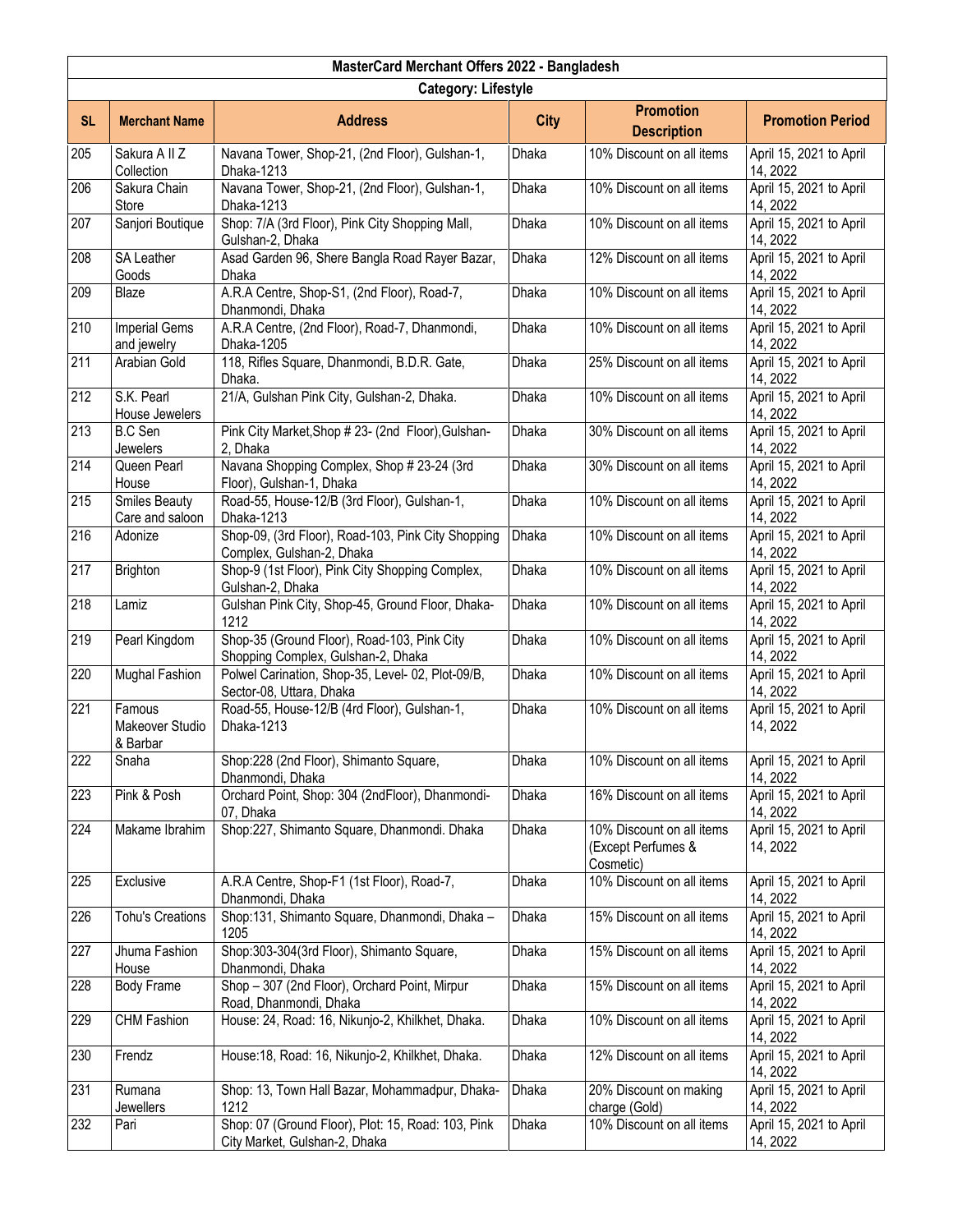| MasterCard Merchant Offers 2022 - Bangladesh |                                    |                                                                                         |              |                                                 |                                              |  |  |
|----------------------------------------------|------------------------------------|-----------------------------------------------------------------------------------------|--------------|-------------------------------------------------|----------------------------------------------|--|--|
|                                              | <b>Category: Lifestyle</b>         |                                                                                         |              |                                                 |                                              |  |  |
| <b>SL</b>                                    | <b>Merchant Name</b>               | <b>Address</b>                                                                          | <b>City</b>  | <b>Promotion</b><br><b>Description</b>          | <b>Promotion Period</b>                      |  |  |
| 233                                          | Aurat                              | Shop: 09 (Ground Floor), Plot: 15, Road: 103, Pink<br>City Market, Gulshan-2, Dhaka     | Dhaka        | 10% Discount on all items                       | April 15, 2021 to April<br>14, 2022          |  |  |
| 234                                          | <b>Brand Hub</b>                   | Shop: 31. Gulshan D.C.C Market (1st Floor),<br>Gulshan -1, Dhaka                        | Dhaka        | 10% Discount on all items                       | April 15, 2021 to April<br>14, 2022          |  |  |
| 235                                          | Art of Fashion                     | Shop: 05, 2nd Floor, Banani Super Market, Banani,<br>Dhaka.                             | Dhaka        | 10% Discount on all items                       | April 15, 2021 to April<br>14, 2022          |  |  |
| 236                                          | Computer<br>Device &<br>Technology | Shop -13/14 (3rd Floor), Suvastu Nazar valley,<br>Shopping Complex, Dhaka               | <b>Dhaka</b> | 10% Discount on service<br>Charge & Accessories | April 15, 2021 to April<br>14, 2022          |  |  |
| 237                                          | Shatarupa<br>Jewellers             | House# 21/5, Road# Salimullah Road,<br>Mohammadpur, Dhaka                               | Dhaka        | 25% Discount on making<br>Charge                | April 15, 2021 to April<br>14, 2022          |  |  |
| 238                                          | <b>Mahin Collection</b>            | Shop: 18 (2nd Floor), Confidence Tower Pragati<br>Sharani Road Gulshan, Dhaka           | Dhaka        | 10% Discount on all items                       | April 15, 2021 to April<br>14, 2022          |  |  |
| 239                                          | Anika                              | Shop-37, Ground Floor, Jamuna Future Park, Kuril,<br>Dhaka                              | Dhaka        | 10% Discount on all items                       | April 15, 2021 to April<br>14, 2022          |  |  |
| 240                                          | Evana                              | 234/1New Elephant Road, Katabom, Dhaka-1205                                             | Dhaka        | 10% Discount on all items                       | April 15, 2021 to April<br>14, 2022          |  |  |
| 241                                          | Masko Shoes                        | 234/1New Elephant Road, Dhaka-1205                                                      | Dhaka        | 10% Discount on all items                       | April 15, 2021 to April<br>14, 2022          |  |  |
| 242                                          | Super Nova                         | Eastern Plaza, Shop# 3/50-51 (2nd Floor), Bir<br>Uttam C.R Datta Road, Hatirpool, Dhaka | <b>Dhaka</b> | 15% Discount on all items                       | April 15, 2021 to April<br>14, 2022          |  |  |
| 243                                          | Alifa                              | Shop- 30, Jamuna Future Park, Dhaka-1229                                                | Dhaka        | 10% Discount on all items                       | September 15, 2021 to<br>September 14, 2022. |  |  |
| 244                                          | Nanata                             | Shop- Ka-244 (Ground Floor), Jamuna Future Park,<br>Dhaka                               | Dhaka        | 10% Discount on all items                       | September 15, 2021 to<br>September 14, 2022. |  |  |
| 245                                          | Triangle                           | Jamuna Future Park, Dhaka                                                               | Dhaka        | 10% Discount on all items                       | September 15, 2021 to<br>September 14, 2022. |  |  |
| 246                                          | World Fashion                      | Shop- C-24 (Ground Floor), Jamuna Future Park,<br>Dhaka                                 | Dhaka        | 10% Discount on all items                       | September 15, 2021 to<br>September 14, 2022. |  |  |
| 247                                          | <b>Cotton Glare</b>                | Cotton Glare, 3/90, Eastern Plaza (2nd Floor),<br>Dhaka                                 | Dhaka        | 10% Discount on all items                       | September 15, 2021 to<br>September 14, 2022. |  |  |
| 248                                          | Star World                         | 3/97, Eastern Plaza (2nd Floor), Dhaka-1205                                             | Dhaka        | 10% Discount on all items                       | September 15, 2021 to<br>September 14, 2022. |  |  |
| 249                                          | <b>Star Plus</b>                   | 3/33, Eastern Plaza (2nd Floor), Dhaka-1205                                             | Dhaka        | 10% Discount on all items                       | September 15, 2021 to<br>September 14, 2022. |  |  |
| 250                                          | Elite Fabrics                      | Sahera Tropical Center, 218 Elephant Road, Dhaka                                        | Dhaka        | 10% Discount on all items                       | September 15, 2021 to<br>September 14, 2022. |  |  |
| 251                                          | La Veil Abaya                      | Shop: 22, Gulshan Pink City (1st Floor), Gulshan-<br>2, Dhaka                           | Dhaka        | 10% Discount on all items                       | September 15, 2021 to<br>September 14, 2022. |  |  |
| 252                                          | Valentine                          | 212 Twin Towers Concord (1st Floor), Cha<br>Malibagh, Shantinagar, Dhaka                | Dhaka        | 15% Discount on all items                       | September 15, 2021 to<br>September 14, 2022. |  |  |
| 253                                          | Gold World                         | Shop: 10-A (1st Floor), 45 Gulshan Avenue,<br>Gulshan-1, Dhaka                          | Dhaka        | 15% Discount on making<br>Charge                | September 15, 2021 to<br>September 14, 2022. |  |  |
| 254                                          | Aman's                             | Shop: 104, Mazbha Uddin Plaza, 91, New Circular<br>Road, Malibagh, Dhaka                | Dhaka        | 10% Discount on all items                       | September 15, 2021 to<br>September 14, 2022. |  |  |
| 255                                          | Fashion & Style                    | M/1 Nurjahan Road, Mohammadpur, Dhaka-1207                                              | Dhaka        | 12% Discount on all items                       | September 15, 2021 to<br>September 14, 2022. |  |  |
| 256                                          | Bangkok Spa                        | Apartment 20/C, Level 20, Navana Tower, 45<br>Gulshan Avenue, Dhaka                     | Dhaka        | 10% Discount on all items                       | September 15, 2021 to<br>September 14, 2022. |  |  |
| 257                                          | Saima's                            | Shop: 18, Darus Salam Road, Mirpur, Dhaka-1216,                                         | Dhaka        | 10% Discount on all items                       | September 15, 2021 to<br>September 14, 2022. |  |  |
| 258                                          | Akash Collection                   | Apartment 20/C, Level 20, Navana Tower, 45<br>Gulshan Avenue, Dhaka                     | Dhaka        | 10% Discount on all items                       | September 15, 2021 to<br>September 14, 2022. |  |  |
| 259                                          | <b>Aurat Collection</b>            | Shop: 09 (Ground Floor), Plot: 15, Road: 103, Pink<br>City Market, Gulshan-2, Dhaka     | Dhaka        | 10% Discount on all items                       | September 15, 2021 to<br>September 14, 2022. |  |  |
| 260                                          | Pari-1                             | Shop: 07, Ground Floor, Plot: 15, Road: 103, Pink<br>City Market, Gulshan-2, Dhaka.     | Dhaka        | 10% Discount on all items                       | September 15, 2021 to<br>September 14, 2022. |  |  |
| 261                                          | La Sunny<br>Furniture              | E-13, D.C.C South Market, Gulshan-1, Dhaka,                                             | Dhaka        | 15% Discount on all items                       | September 15, 2021 to<br>September 14, 2022. |  |  |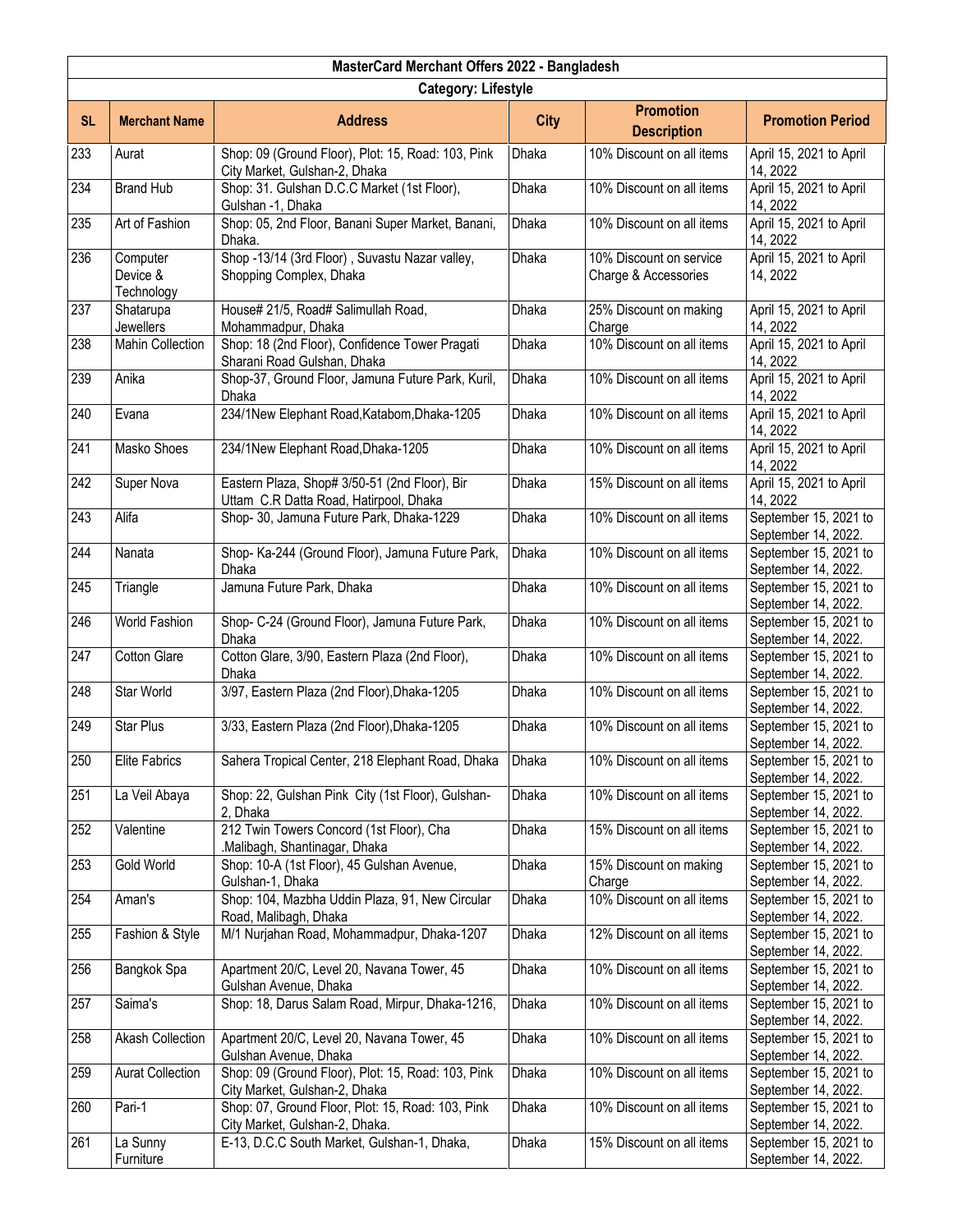| MasterCard Merchant Offers 2022 - Bangladesh |                                   |                                                                                               |              |                                        |                                              |  |  |
|----------------------------------------------|-----------------------------------|-----------------------------------------------------------------------------------------------|--------------|----------------------------------------|----------------------------------------------|--|--|
|                                              | <b>Category: Lifestyle</b>        |                                                                                               |              |                                        |                                              |  |  |
| <b>SL</b>                                    | <b>Merchant Name</b>              | <b>Address</b>                                                                                | <b>City</b>  | <b>Promotion</b><br><b>Description</b> | <b>Promotion Period</b>                      |  |  |
| 262                                          | New Hur                           | Shop: 11/A (3rd Floor), Plot: 15, Road: 103, Pink<br>City Market, Gulshan-2, Dhaka            | Dhaka        | 10% Discount on all items              | September 15, 2021 to<br>September 14, 2022. |  |  |
| 263                                          | <b>Fusion Trading</b><br>Ltd      | 217 Ka, Pragati Sarani, Kuril Chowrasta, Dhaka.                                               | <b>Dhaka</b> | 10% Discount on all items              | September 15, 2021 to<br>September 14, 2022. |  |  |
| 264                                          | Eva Fashion                       | Plot-2, Block-Ka, Section-6, Main Road, Mirpur.                                               | Dhaka        | 10% Discount on all items              | September 15, 2021 to<br>September 14, 2022. |  |  |
| 265                                          | Nadia Ladies<br>Fashion           | Shop-63, Banani Super Market, Dhaka                                                           | Dhaka        | 10% Discount on all items              | September 15, 2021 to<br>September 14, 2022. |  |  |
| 266                                          | Nolak                             | Plot-13, Road-1, Sector-6/Ka, Mirpur, Dhaka                                                   | Dhaka        | 10% Discount on all items              | September 15, 2021 to<br>September 14, 2022. |  |  |
| 267                                          | Soda Collection                   | Suit# 43 (Ground Floor), Banani DCC Unique<br>Complex, 44 Kamal Ataturk Avenue, Banani, Dhaka | Dhaka        | 10% Discount on all items              | September 15, 2021 to<br>September 14, 2022  |  |  |
| 268                                          | Sea Bird                          | Suvastu Arched, 46-48, New Elephant Road<br>(Ground Floor), Shop# 04, Dhaka                   | Dhaka        | 10% Discount on all items              | September 15, 2021 to<br>September 14, 2022  |  |  |
| 269                                          | Civ-les                           | Shop#14 Minita Plaza, 54 New Elephant Road,<br>Dhaka                                          | Dhaka        | 10% Discount on all items              | September 15, 2021 to<br>September 14, 2022  |  |  |
| 270                                          | Fashion<br>Meseum                 | Pink City Shopping Complex, Shop-20/A (3rd<br>Floor), Gulshan-2, Dhaka                        | Dhaka        | 10% Discount on all<br>Product         | September 15, 2021 to<br>September 14, 2022  |  |  |
| 271                                          | Zarib Ladies<br>Fashion           | Pink City Shopping Complex, Shop-18/A (3rd<br>Floor), Gulshan-2, Dhaka                        | <b>Dhaka</b> | 10% Discount on all<br>Product         | September 15, 2021 to<br>September 14, 2022  |  |  |
| 272                                          | Rishan<br><b>Boutiques</b>        | Jamuna Future Park, Shop# GA-031, 244, Kuril<br>Pragati Sharani, Dhaka                        | Dhaka        | 10% Discount on all<br>Product         | September 15, 2021 to<br>September 14, 2022  |  |  |
| 273                                          | Dreams                            | Pink City Shopping Complex, Shop-11 (1st Floor),<br>Gulshan-2, Dhaka                          | Dhaka        | 10% Discount on all<br>Product         | September 15, 2021 to<br>September 14, 2022  |  |  |
| 274                                          | M.Azim tailors                    | Darling Point Super Market, 125, Elephant Road(1st<br>Floor), Dhaka                           | Dhaka        | 10% Discount on all<br>Product         | September 15, 2021 to<br>September 14, 2022  |  |  |
| 275                                          | M.R Tailors &<br>Fabrics          | 39, New Elephant Road, Kazi bhaban (GF), Dhaka-<br>1205                                       | Dhaka        | 10% Discount on all<br>Product         | September 15, 2021 to<br>September 14, 2022  |  |  |
| 276                                          | <b>Style Fabrics</b>              | 74, New Elephant Road, Lily Archade (GF), Dhaka-<br>1205                                      | Dhaka        | 10% Discount on all<br>Product         | September 15, 2021 to<br>September 14, 2022  |  |  |
| 277                                          | Style Tailors &<br>Fabrics        | 74, New Elephant Road, Lily Archade (1st Floor),<br>Dhaka                                     | Dhaka        | 10% Discount on all<br>Product         | September 15, 2021 to<br>September 14, 2022  |  |  |
| 278                                          | Nuha Fabrics                      | 196, Elephant Road, (Ground Floor) Dhaka-1205                                                 | Dhaka        | 10% Discount on all<br>Product         | September 15, 2021 to<br>September 14, 2022  |  |  |
| 279                                          | Euro Star                         | 37, Bir Uttam CR Datta Road Hatirpool, Dhaka-<br>1000                                         | Dhaka        | 10% Discount on all<br>Product         | September 15, 2021 to<br>September 14, 2022  |  |  |
| 280                                          | Al Madina Cloth<br>store          | 107, New Elephant Road, Dhaka-1205                                                            | Dhaka        | 10% Discount on all<br>Product         | September 15, 2021 to<br>September 14, 2022  |  |  |
| 281                                          | Sruty Fashion<br><b>Jewellers</b> | Bashundhara City Shopping Mall, Level # 5, Block #<br>A, Shop # 89,90,90A, Panthapath, Dhaka  | Dhaka        | 30% Discount on Making<br>Charge       | September 15, 2021 to<br>September 14, 2022  |  |  |
| 282                                          | Ayesha                            | Pink City Shopping Mall, Shop: 22, (2nd Floor),<br><b>Dhaka</b>                               | <b>Dhaka</b> | 10% Discount on all<br>Product         | September 15, 2021 to<br>September 14, 2022  |  |  |
| 283                                          | Khajwa Tailors &<br>Fabric        | Shop: 31, Block: D, Gulshan D.C.C Marcket, Dhaka                                              | Dhaka        | 10% Discount on all<br>Product         | September 15, 2021 to<br>September 14, 2022  |  |  |
| 284                                          | Ananda Jeweller                   | Bashundhara City Shopping Mall, Level # 5, Block #<br>A, Shop: 52 Panthapath, Dhaka           | Dhaka        | 30% Discount on making<br>Charge       | September 15, 2021 to<br>September 14, 2022  |  |  |
| 285                                          | M/S Faruk &<br><b>Brothers</b>    | Shop: 18, Block: C, Kacha Bazar, Gulshan D.C.C<br>Marcket, Dhaka                              | Dhaka        | 12% Discount on all<br>Product         | September 15, 2021 to<br>September 14, 2022  |  |  |
| 286                                          | Hossain<br>Enterprise             | Shop: 87 (1st Floor), Block: C, Gulshan D.C.C<br>Marcket, Dhaka                               | Dhaka        | 10% Discount on all<br>Product         | September 15, 2021 to<br>September 14, 2022  |  |  |
| 287                                          | Hossain lighting<br>& furniture   | Shop: 66,67, 1st floor, Gulshan D.C.C Marcket,<br>Dhaka                                       | Dhaka        | 10% Discount on all<br>Product         | September 15, 2021 to<br>September 14, 2022  |  |  |
| 288                                          | M/S Prime<br>Jewellers            | Bashundhara City Shopping Mall, Level # 5, Block #<br>B, Shop No. 43, Panthapath, Dhaka       | Dhaka        | 20% Discount on making<br>Charge       | September 15, 2021 to<br>September 14, 2022  |  |  |
| 289                                          | Shahar Style                      | Shop: 26/A(2nd Floor), Pink City Shopping Mall,<br>Gulshan-2, Dhaka                           | Dhaka        | 10% Discount on all<br>Product         | September 15, 2021 to<br>September 14, 2022  |  |  |
| 290                                          | M/S Top Line                      | Plaza AR, Road #14, House #2, Shop #119<br>(Ground Floor), Dhanmondi, Dhaka                   | Dhaka        | 10% Discount on all<br>Product         | September 15, 2021 to<br>September 14, 2022  |  |  |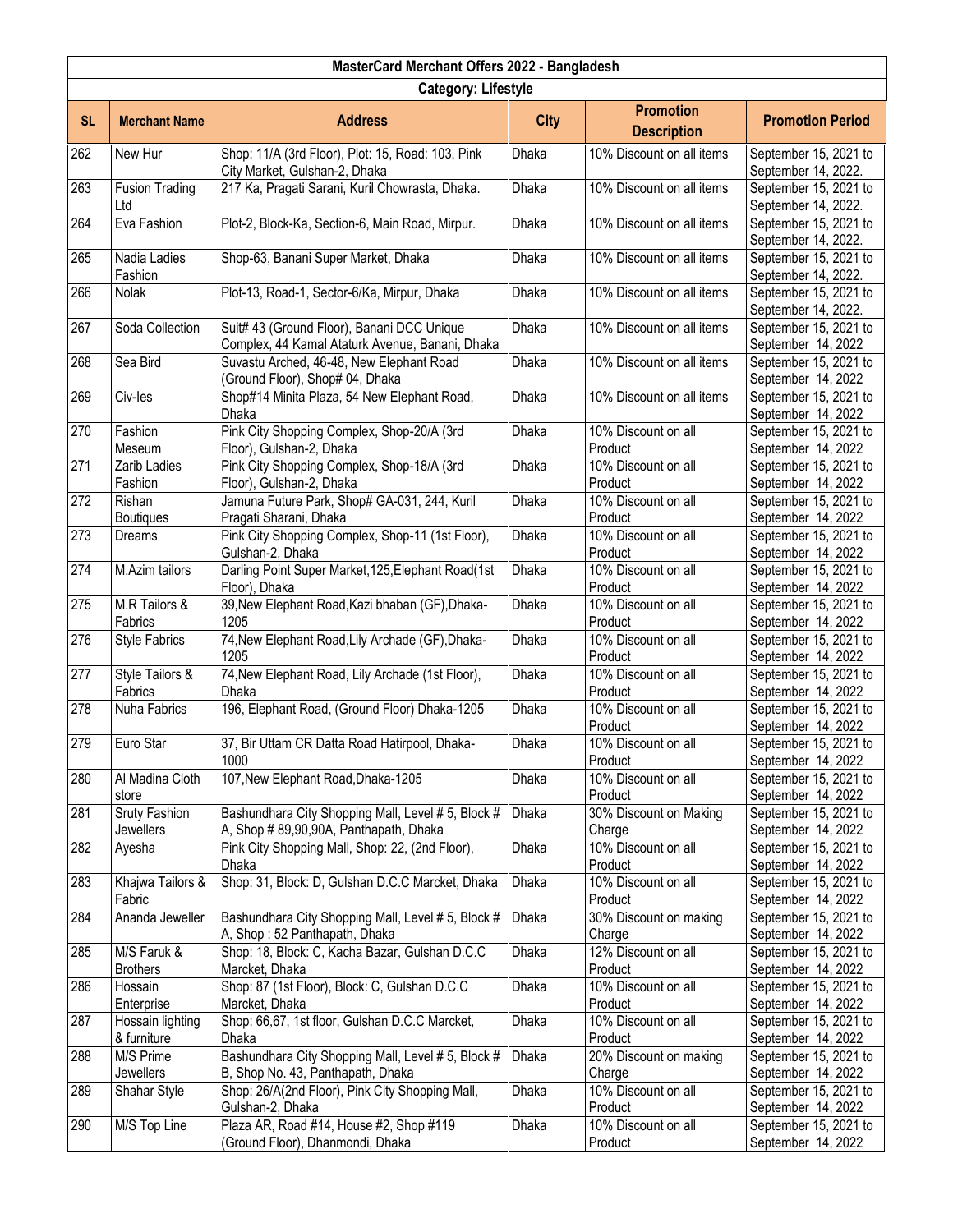|           | MasterCard Merchant Offers 2022 - Bangladesh |                                                                                                                                                                                                                                                                                                                                                                                                                                                                                                                                                                                                                                                        |              |                                        |                                             |  |  |
|-----------|----------------------------------------------|--------------------------------------------------------------------------------------------------------------------------------------------------------------------------------------------------------------------------------------------------------------------------------------------------------------------------------------------------------------------------------------------------------------------------------------------------------------------------------------------------------------------------------------------------------------------------------------------------------------------------------------------------------|--------------|----------------------------------------|---------------------------------------------|--|--|
|           | <b>Category: Lifestyle</b>                   |                                                                                                                                                                                                                                                                                                                                                                                                                                                                                                                                                                                                                                                        |              |                                        |                                             |  |  |
| <b>SL</b> | <b>Merchant Name</b>                         | <b>Address</b>                                                                                                                                                                                                                                                                                                                                                                                                                                                                                                                                                                                                                                         | <b>City</b>  | <b>Promotion</b><br><b>Description</b> | <b>Promotion Period</b>                     |  |  |
| 291       | M/S Manashi                                  | Shop: 109, Mazbha Uddin Plaza 91, New Circular<br>Road, Malibagh, Dhaka                                                                                                                                                                                                                                                                                                                                                                                                                                                                                                                                                                                | Dhaka        | 10% Discount on all<br>Product.        | September 15, 2021 to<br>September 14, 2022 |  |  |
| 292       | Fit & Right<br>Tailors                       | 125, Elephant Road, Darling point Super Market,<br>Dhaka                                                                                                                                                                                                                                                                                                                                                                                                                                                                                                                                                                                               | Dhaka        | 10% Discount on All Items              | September 15, 2021 to<br>September 14, 2022 |  |  |
| 293       | Dong Fashion                                 | 3/1,15A, Gawsia Market, Dhaka-1205                                                                                                                                                                                                                                                                                                                                                                                                                                                                                                                                                                                                                     | Dhaka        | 10% Discount on All Items              | September 15, 2021 to<br>September 14, 2022 |  |  |
| 294       | Mayur Craft<br>Bangladesh                    | 01. Bashundhara City Shopping Mall, Level# 4,<br>Block# A, Shop #74, Panthapath, Dhaka.<br>02. Bashundhara City Shopping Mall, Level# 4,<br>Block# A, Shop# 76, Panthapath, Dhaka.<br>03. Bashundhara City Shopping Mall, Level# 4,<br>Block# A, Shop# 78, Panthapath, Dhaka.<br>04. Bashundhara City Shopping Mall, Level# 4,<br>Block# A, Shop# 82/B, Panthapath, Dhaka<br>05. Tropical alauddin shopping Mall, Shop#<br>302,303, Level# 3, Road# 02, Sector# 03, Uttara,<br>Dhaka 06. Jamuna Future Park, shop# 12,<br>Block# A, Level# Ground Floor, Dhaka 07. Zilla<br>Parishad Community Centre Market, Shop# 01 &<br>02 (Ground Floor), Rangpur | <b>Dhaka</b> | 10% Discount on All Items              | September 15, 2021 to<br>September 14, 2022 |  |  |
| 295       | Barnali Fashion                              | 3/22, Eastern Plaza, Hatirpool, Dhaka-1205                                                                                                                                                                                                                                                                                                                                                                                                                                                                                                                                                                                                             | Dhaka        | 10% Discount on All Items              | September 15, 2021 to<br>September 14, 2022 |  |  |
| 296       | Leather Gallery                              | Mirpur Banijja Bhaban Shopping Complex, Plot-24,<br>Section-6/Ka, Mirpur, Dhaka                                                                                                                                                                                                                                                                                                                                                                                                                                                                                                                                                                        | Dhaka        | 10% Discount on All Items              | September 15, 2021 to<br>September 14, 2022 |  |  |
| 297       | Mridula Shoes                                | Section-06, Block-26, Road-01, Mirpur-10, Dhaka-<br>1216                                                                                                                                                                                                                                                                                                                                                                                                                                                                                                                                                                                               | Dhaka        | 10% Discount on All Items              | September 15, 2021 to<br>September 14, 2022 |  |  |
| 298       | <b>New Pearls</b><br>House                   | Pink City, Shop-2, Gulshan Avenue, Dhaka-1212                                                                                                                                                                                                                                                                                                                                                                                                                                                                                                                                                                                                          | Dhaka        | 10% Discount on All Items              | August 15, 2021 to<br>August 14, 2022.      |  |  |
| 299       | Nidhi                                        | Shah Ali Plaza, Ground floor, Shop-11, Dhaka-1216                                                                                                                                                                                                                                                                                                                                                                                                                                                                                                                                                                                                      | Dhaka        | 10% Discount on All Items              | August 15, 2021 to<br>August 14, 2022.      |  |  |
| 300       | <b>Black Cat</b>                             | Plaza AR, Shop-120, Dhanmondi, Dhaka                                                                                                                                                                                                                                                                                                                                                                                                                                                                                                                                                                                                                   | Dhaka        | 10% Discount on All Items              | August 15, 2021 to<br>August 14, 2022.      |  |  |
| 301       | Option                                       | Tropical Alauddin Tower, Shop-228, Sector-2,<br>Uttara,, Dhaka                                                                                                                                                                                                                                                                                                                                                                                                                                                                                                                                                                                         | Dhaka        | 10% Discount on All Items              | August 15, 2021 to<br>August 14, 2022.      |  |  |
| 302       | <b>Family Choice</b>                         | Tropical Alauddin Tower, Shop-516, Sector-3,<br>Uttara                                                                                                                                                                                                                                                                                                                                                                                                                                                                                                                                                                                                 | Dhaka        | 10% Discount on All Items              | August 15, 2021 to<br>August 14, 2022.      |  |  |
| 303       | <b>Big Boss</b>                              | Polwel Super Market, Shop-2F/49, Paltan, Dhaka-<br>1000                                                                                                                                                                                                                                                                                                                                                                                                                                                                                                                                                                                                | Dhaka        | 10% Discount on All Items              | August 15, 2021 to<br>August 14, 2022.      |  |  |
| 304       | Akorshon                                     | Tropical Alauddin Tower, Shop-512, Sector-3,<br>Uttara                                                                                                                                                                                                                                                                                                                                                                                                                                                                                                                                                                                                 | Dhaka        | 10% Discount on All Items              | August 15, 2021 to<br>August 14, 2022.      |  |  |
| 305       | Agami                                        | Plaza AR, Shop-113, Dhanmondi, Dhaka                                                                                                                                                                                                                                                                                                                                                                                                                                                                                                                                                                                                                   | Dhaka        | 10% Discount on All Items              | August 15, 2021 to<br>August 14, 2022.      |  |  |
| 306       | Priyangon<br>Leather                         | Section-06, Block-Ka, Road-01, Mirpur-10, Dhaka-<br>1216                                                                                                                                                                                                                                                                                                                                                                                                                                                                                                                                                                                               | Dhaka        | 10% Discount on All Items              | August 15, 2021 to<br>August 14, 2022.      |  |  |
| 307       | She Corner                                   | RAK Tower, Jasim Uddin Avenue, Sector-3, Shop-<br>208, Uttara, Dhaka                                                                                                                                                                                                                                                                                                                                                                                                                                                                                                                                                                                   | Dhaka        | 10% Discount on All Items              | August 15, 2021 to<br>August 14, 2022.      |  |  |
| 308       | Shoppers<br>Paradise                         | Rapa Plaza, Shop-15-17, Dhanmondi-R/A, Dhaka-<br>1209                                                                                                                                                                                                                                                                                                                                                                                                                                                                                                                                                                                                  | Dhaka        | 10% Discount on All Items              | August 15, 2021 to<br>August 14, 2022.      |  |  |
| 309       | Silver World                                 | Pink City Shopping Complex, Shop-58, Ground<br>Floor, Gulshan-2, Dhaka                                                                                                                                                                                                                                                                                                                                                                                                                                                                                                                                                                                 | Dhaka        | 10% Discount on All Items              | August 15, 2021 to<br>August 14, 2022.      |  |  |
| 310       | Talbi                                        | Shah Ali Plaza (Ground Floor), Shop-10, Dhaka-<br>1216                                                                                                                                                                                                                                                                                                                                                                                                                                                                                                                                                                                                 | <b>Dhaka</b> | 10% Discount on All Items              | August 15, 2021 to<br>August 14, 2022.      |  |  |
| 311       | Zeenat                                       | House-54, Road-11, Block-F, Banani, Dhaka-1213                                                                                                                                                                                                                                                                                                                                                                                                                                                                                                                                                                                                         | Dhaka        | 10% Discount on All Items              | August 15, 2021 to<br>August 14, 2022.      |  |  |
| 312       | <b>GL Fashion</b>                            | Plaza AR, Shop-322/B, House-02, Road-14,<br>Dhanmondi, Dhaka                                                                                                                                                                                                                                                                                                                                                                                                                                                                                                                                                                                           | Dhaka        | 10% Discount on All Items              | August 15, 2021 to<br>August 14, 2022.      |  |  |
| 313       | Amreen Fashion                               | Jamuna Future Park, Shop-013, Zone - C, Dhaka                                                                                                                                                                                                                                                                                                                                                                                                                                                                                                                                                                                                          | <b>Dhaka</b> | 10% Discount on All Items              | August 15, 2021 to<br>August 14, 2022.      |  |  |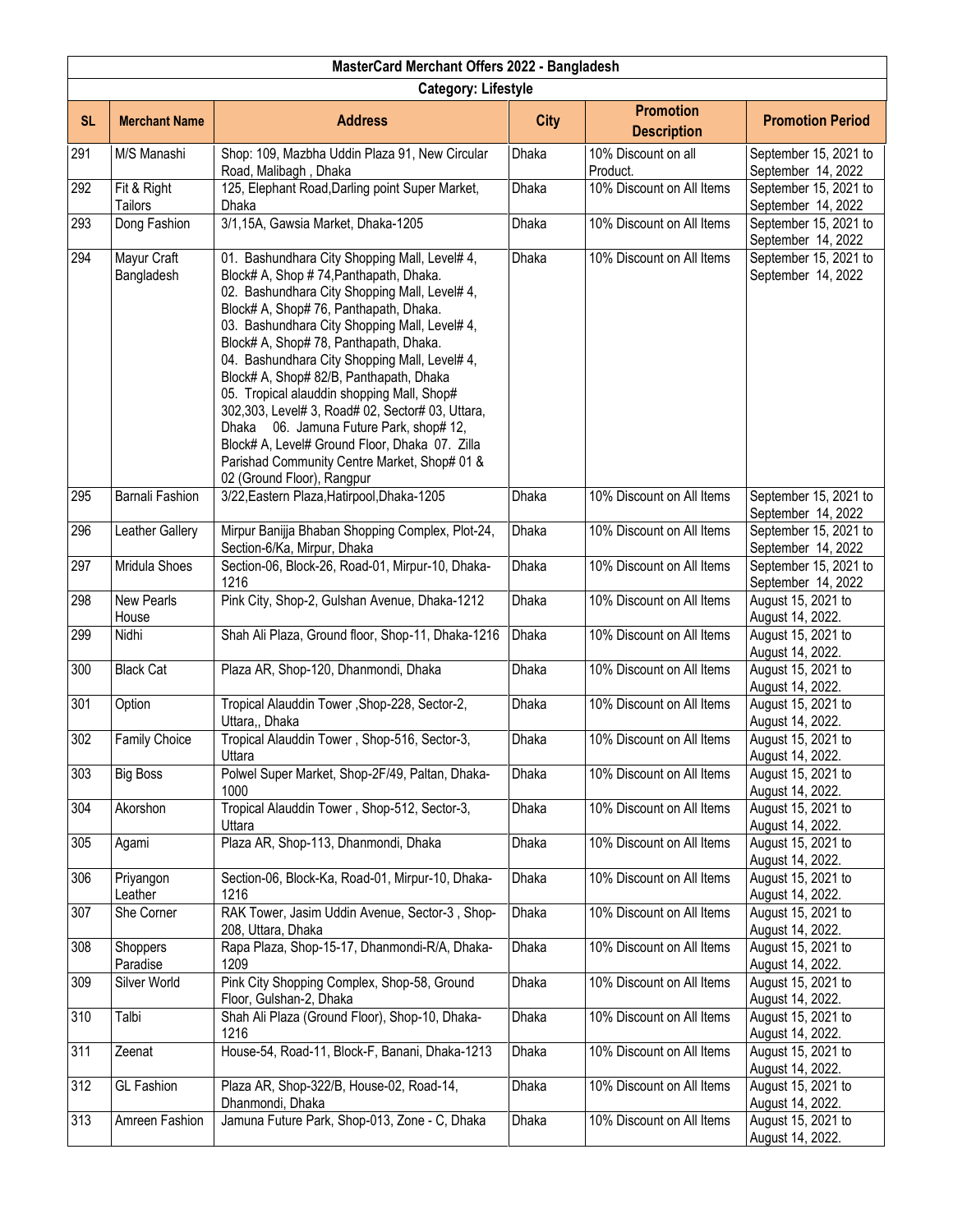|           | MasterCard Merchant Offers 2022 - Bangladesh |                                                                                   |              |                                        |                                           |  |  |
|-----------|----------------------------------------------|-----------------------------------------------------------------------------------|--------------|----------------------------------------|-------------------------------------------|--|--|
|           | <b>Category: Lifestyle</b>                   |                                                                                   |              |                                        |                                           |  |  |
| <b>SL</b> | <b>Merchant Name</b>                         | <b>Address</b>                                                                    | <b>City</b>  | <b>Promotion</b><br><b>Description</b> | <b>Promotion Period</b>                   |  |  |
| 314       | Oishi                                        | Shop-17 (2nd Floor), Razuk Trade Centre,<br>Khilkhet, Dhaka                       | Dhaka        | 12% Discount all items                 | August 15, 2021 to<br>August 14, 2022.    |  |  |
| 315       | Al Arafat Optical                            | House:09(Ground Floor), Block-D, Banasree,<br>Rampura. Dhaka                      | Dhaka        | 10% Discount on All Items              | August 15, 2021 to<br>August 14, 2022.    |  |  |
| 316       | Matching<br>Collection                       | House: 915/C, Chowdhurypara, Khilgaon, Taltola,<br>Dhaka                          | Dhaka        | 10% Discount on All Items              | August 15, 2021 to<br>August 14, 2022.    |  |  |
| 317       | Ananda<br>Furniture                          | House #39, Road #5, Block #C, Banasree,<br>Rampura. Dhaka                         | Dhaka        | 15% Discount on all items              | August 15, 2021 to<br>August 14, 2022.    |  |  |
| 318       | Bashundhara<br><b>Jewellers</b>              | Shop: 26 (2nd Floor), Suvastu Nazar Valley,<br>Shahajadpur, Gulshan, Dhaka        | Dhaka        | 20% Discount on making<br>charge       | August 15, 2021 to<br>August 14, 2022.    |  |  |
| 319       | Nela's Dream                                 | House: 910/C (1nd Floor), Chowdhurypara,<br>Khilgaon, Taltola, Dhaka              | Dhaka        | 10% Discount on All Items              | August 15, 2021 to<br>August 14, 2022.    |  |  |
| 320       | Euro Collection                              | Shop: 31 (1nd Floor), Suvastu Nazar Valley,<br>Shahajadpur, Gulshan, Dhaka        | Dhaka        | 10% Discount on All Items              | August 15, 2021 to<br>August 14, 2022.    |  |  |
| 321       | Thikina Boutique                             | Shop: 18, (1nd Floor), Suvastu Nazar Valley,<br>Shahajadpur, Gulshan, Dhaka       | Dhaka        | 10% Discount on All Items              | August 15, 2021 to<br>August 14, 2022.    |  |  |
| 322       | Bismillah<br>Fabrics                         | Shop: 22 (2nd Floor), Banani Super Market, Dhaka-<br>1213                         | Dhaka        | 12% Discount all items                 | August 15, 2021 to<br>August 14, 2022.    |  |  |
| 323       | Eshita Tailors &<br>Cloth                    | Shop: 14 (2nd Floor), Suvastu Nazar Valley,<br>Shahajadpur, Gulshan, Dhaka        | <b>Dhaka</b> | 10% Discount on All Items              | August 15, 2021 to<br>August 14, 2022.    |  |  |
| 324       | New Al Hasan<br>jewellers                    | Shop:18, (2nd Floor), Banani Supper Market,<br>Banani. Dhaka                      | Dhaka        | 25% Discount on Making<br>Charge       | August 15, 2021 to<br>August 14, 2022.    |  |  |
| 325       | Cologne &<br>Cotton                          | Shop#19/20 (1st Floor), D.C.C Supper Market,<br>Gulshan-1, Dhaka                  | Dhaka        | 10% Discount on All Items              | September 01, 2021 to<br>August 31, 2022. |  |  |
| 326       | Faruque<br><b>Jewellers</b>                  | Shop# 82, (1st Floor), Banani Supper Market Kamal<br>Ataturk Avenue, Dhaka        | Dhaka        | 20% Discount on making<br>charge       | September 01, 2021 to<br>August 31, 2022. |  |  |
| 327       | Ruma Jewellers                               | Shop: 13, (2nd Floor), Navana Shopping Mall,<br>Gulshan 1, Dhaka                  | Dhaka        | 20% Discount on making<br>charge       | September 01, 2021 to<br>August 31, 2022. |  |  |
| 328       | Mizan Enterprise                             | Shop: 34 (1st Floor), D.C.C Market, Gulshan 1,<br>Dhaka                           | Dhaka        | 10% Discount on All Items              | September 01, 2021 to<br>August 31, 2022. |  |  |
| 329       | Salmas Fashion<br>Collection                 | 67/c Road: 11, Block-E, Banani, Dhaka-1213                                        | Dhaka        | 10% Discount on All Items              | September 01, 2021 to<br>August 31, 2022. |  |  |
| 330       | Asia Tailors &<br>Fabric                     | Shop-23, (2nd Floor), Banani Supper Market.<br>Banani, Dhaka                      | Dhaka        | 10% Discount on All Items              | September 01, 2021 to<br>August 31, 2022. |  |  |
| 331       | Orvis Fashion                                | House # 2, 1st Floor), Road # 1, Block # F<br>Banasree, Rampura.                  | Dhaka        | 10% Discount on All Items              | September 01, 2021 to<br>August 31, 2022. |  |  |
| 332       | Gulzan                                       | Shop- 33/A, Block-D (Ground Floor), Jamuna<br>Future Park, Pragati Sharani, Dhaka | Dhaka        | 10% Discount on all items              | September 01, 2021 to<br>August 31, 2022. |  |  |
| 333       | Adore Brand<br>Fashion                       | 2 No., Alauddin Market, Komoldah Road, Urdu<br>Road, Dhaka                        | Dhaka        | 10% Discount on all items              | September 01, 2021 to<br>August 31, 2022. |  |  |
| 334       | Haiya                                        | Shop-2-C-21, South Court, Jamuna Future Park,<br>Pragati Sharani, Dhaka           | <b>Dhaka</b> | 10% Discount on all items              | September 01, 2021 to<br>August 31, 2022. |  |  |
| 335       | <b>Stone Gallery</b>                         | Shop-153, Tokyo Square, Mohammadpur, Dhaka.                                       | Dhaka        | 10% Discount on all items              | September 01, 2021 to<br>August 31, 2022. |  |  |
| 336       | Fendi's                                      | Ta-95, Middle Badda, A.K. Khandakar Road,<br>Badda, Dhaka-1212                    | Dhaka        | 12% Discount on all items              | September 01, 2021 to<br>August 31, 2022. |  |  |
| 337       | Shad Abirs                                   | Shop# 2/73, 2nd Floor, G-2, Shahjadpur, Dhaka-<br>1212                            | Dhaka        | 10% Discount on all items              | September 01, 2021 to<br>August 31, 2022. |  |  |
| 338       | Artizaara                                    | House-G/1 (1st Floor), Mohammadpur, Dhaka                                         | Dhaka        | 10% Discount on all items              | September 01, 2021 to<br>August 31, 2022. |  |  |
| 339       | Nabiha Brand<br>shop                         | Shop-115, Tokyo Square, Mohammadpur, Dhaka.                                       | Dhaka        | 10% Discount on all items              | September 01, 2021 to<br>August 31, 2022. |  |  |
| 340       | Exotic                                       | Shop-143, Tokyo Square, Mohammadpur, Dhaka.                                       | Dhaka        | 10% Discount on all items              | September 01, 2021 to<br>August 31, 2022. |  |  |
| 341       | Ixora Fashion                                | Ka-52, Kuril pragatiSharani, Opposite Jamuna<br>Future Park, Bashundhara, Dhaka   | Dhaka        | 10% Discount on all items              | September 01, 2021 to<br>August 31, 2022. |  |  |
| 342       | Aries                                        | 123, Central Plaza (1st floor) GEC Circle,<br>Chittagong, Bangladesh              | Dhaka        | 10% Discount on Garments<br>Item       | September 01, 2021 to<br>August 31, 2022. |  |  |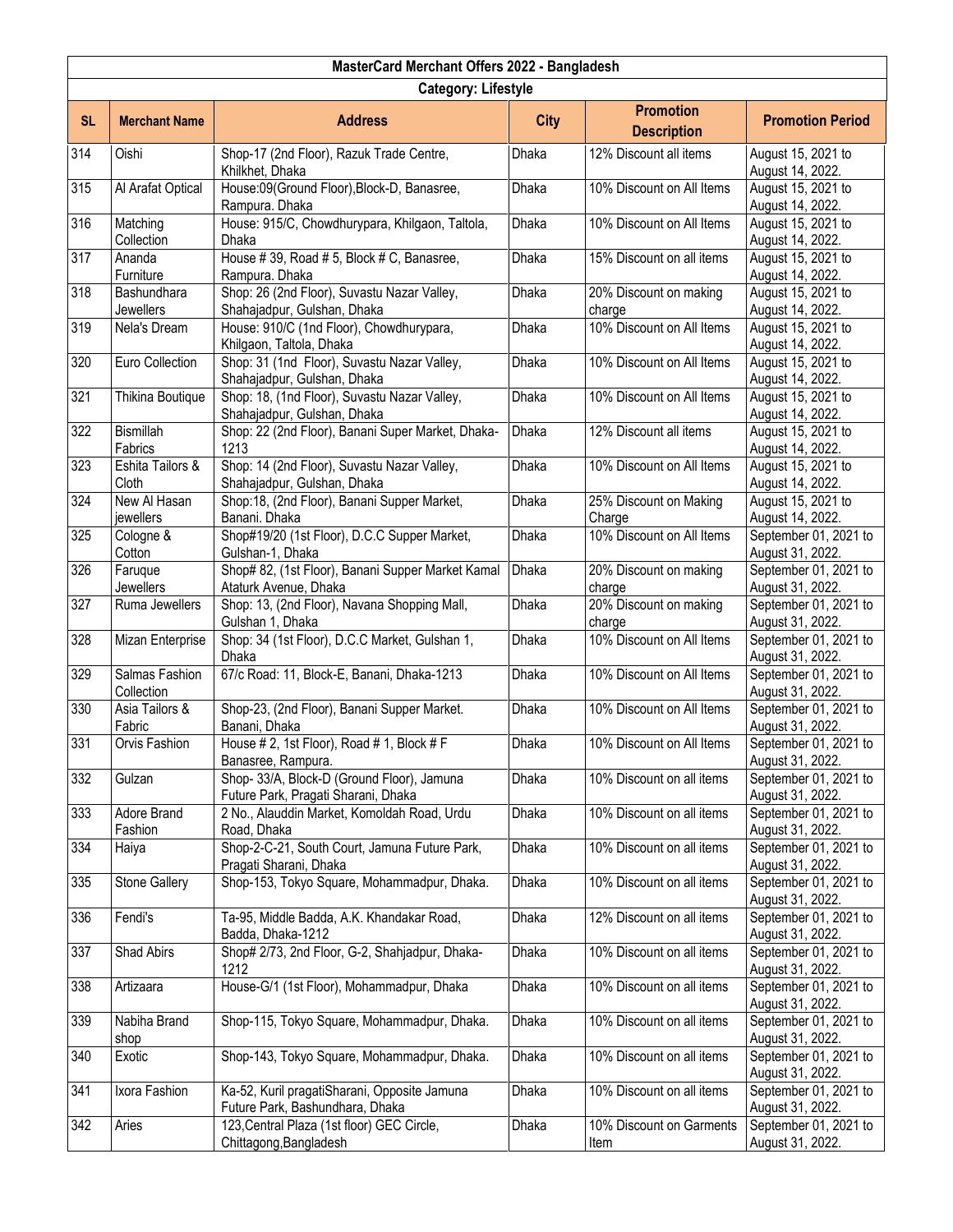|                  | MasterCard Merchant Offers 2022 - Bangladesh |                                                                                       |              |                                        |                                           |  |  |
|------------------|----------------------------------------------|---------------------------------------------------------------------------------------|--------------|----------------------------------------|-------------------------------------------|--|--|
|                  | <b>Category: Lifestyle</b>                   |                                                                                       |              |                                        |                                           |  |  |
| <b>SL</b>        | <b>Merchant Name</b>                         | <b>Address</b>                                                                        | <b>City</b>  | <b>Promotion</b><br><b>Description</b> | <b>Promotion Period</b>                   |  |  |
| 343              | Haque Optics<br>Co.                          | New Shopping Center, 53/B, New Elephant<br>Road, Dhaka                                | Dhaka        | 10% Discount on all items              | September 01, 2021 to<br>August 31, 2022. |  |  |
| 344              | Labonno<br>Creation                          | Level-3, Shop-27-28, Fortune Shopping Mall,<br>Malibagh, Dhaka                        | Dhaka        | 10% Discount on all items              | September 01, 2021 to<br>August 31, 2022. |  |  |
| 345              | Monoroma<br>Sharee                           | Level-2, Shop-22, Fortune Shopping Mall, Malibagh,<br>Dhaka                           | Dhaka        | 10% Discount on all items              | September 01, 2021 to<br>August 31, 2022. |  |  |
| 346              | New Monoroma<br>Sharee                       | Level-2, Shop-8,9 Fortune Shopping Mall, Malibagh,<br>Dhaka                           | <b>Dhaka</b> | 10% Discount on all items              | September 01, 2021 to<br>August 31, 2022. |  |  |
| 347              | Vintage Foot<br>wear                         | Level-5, Shop-16,24, Fortune Shopping Mall,<br>Malibagh, Dhaka                        | Dhaka        | 10% Discount on all items              | September 01, 2021 to<br>August 31, 2022. |  |  |
| 348              | Sanchita                                     | Level-2, Shop-27, Fortune Shopping Mall,<br>Malibagh, Dhaka                           | Dhaka        | 10% Discount on all items              | September 01, 2021 to<br>August 31, 2022. |  |  |
| 349              | Maya Boutique<br>Shop                        | 117, yunusco City Centre (1st Floor), G.E.C,<br>Chittagong                            | Chittagong   | 10% Discount on all items              | September 01, 2021 to<br>August 31, 2022. |  |  |
| 350              | Chumki<br><b>Boutiques</b>                   | 116/1, yunusco City Centre (1st Floor), G.E.C,<br>Chittagong                          | Chittagong   | 10% Discount on all items              | September 01, 2021 to<br>August 31, 2022. |  |  |
| 351              | Fashion Kids                                 | 168, Central Plaza (1st floor) GEC Circle,<br>Chittagong,                             | Chittagong   | 10% Discount on all items              | September 01, 2021 to<br>August 31, 2022. |  |  |
| $\overline{352}$ | Samia fashion                                | 208, Singapore Bangkok Market (1st<br>Floor), Agrabad, G.E.C, Chittagong              | Chittagong   | 10% Discount on all items              | September 01, 2021 to<br>August 31, 2022. |  |  |
| 353              | Lotus Bazar                                  | Shop#108/3, New Elephant Road, Dhaka-1205                                             | Dhaka        | 10% Discount on all items              | September 01, 2021 to<br>August 31, 2022. |  |  |
| 354              | Collection fair<br>Shoes                     | 374, Singapore Bangkok Market (2nd Floor),<br>Agrabad, Chittagong                     | Chittagong   | 10% Discount on all items              | September 01, 2021 to<br>August 31, 2022. |  |  |
| 355              | The Shuvo &<br>Shahi Jewellers               | Level-2, Shop-49/C, Fortune Shopping Mall,<br>Malibagh, Dhaka                         | Dhaka        | 20% Discount on Making<br>charge       | September 01, 2021 to<br>August 31, 2022. |  |  |
| 356              | Raiment                                      | Shop-01/Cha, 88/B, North Badda, Dhaka                                                 | Dhaka        | 10% Discount on all items              | September 01, 2021 to<br>August 31, 2022. |  |  |
| 357              | Space Design                                 | Ta-95, Middle Badda, A.K. Khandakar Road,<br>Badda, Dhaka                             | Dhaka        | 10% Discount on all items              | September 01, 2021 to<br>August 31, 2022. |  |  |
| 358              | <b>Ullash Fashion</b>                        | Plaza AR, Shop-120, Dhanmondi, Dhaka                                                  | <b>Dhaka</b> | 10% Discount on all items              | September 01, 2021 to<br>August 31, 2022. |  |  |
| 359              | Al Haz Textile                               | Kha-37, Shahjadpur, badda, Dhaka                                                      | Dhaka        | 10% Discount on all items              | September 01, 2021 to<br>August 31, 2022. |  |  |
| 360              | <b>Furniture Mart</b>                        | 636/A, Begum Rokeya Sarani,, Kazipara, Mirpur,<br>Dhaka                               | Dhaka        | 10% Discount on all items              | September 01, 2021 to<br>August 31, 2022. |  |  |
| 361              | Nayoree                                      | Plot: 04, Block: Ka, Section: 6, Main Road-1,<br>Mirpur-2, Dhaka                      | Dhaka        | 10% Discount on all items              | September 01, 2021 to<br>August 31, 2022. |  |  |
| 362              | Nila Fashion                                 | 235/1, Ibrahimpur, Kafrul, Dhaka Cantonment.<br>Dhaka                                 | Dhaka        | 10% Discount on all items              | September 01, 2021 to<br>August 31, 2022. |  |  |
| 363              | Green Furniture                              | Plot: 11, Block: Ka, Begum Rokeya Sharani,<br>Shanpara, Mirpur, Dhaka                 | <b>Dhaka</b> | 10% Discount on all items              | September 01, 2021 to<br>August 31, 2022. |  |  |
| 364              | Khaleda<br>Furniture                         | Plot: 04, Block: Ka, Begum Rokeya Sharani,<br>Shanpara, Mirpur, Dhaka-1216            | Dhaka        | 10% Discount on all items              | September 01, 2021 to<br>August 31, 2022. |  |  |
| 365              | Radia Fashion                                | Bashundhara City Shopping Mall, Level # 2, Block #<br>C, Shop # 26, Panthapath, Dhaka | Dhaka        | 12% Discount on all items              | September 01, 2021 to<br>August 31, 2022. |  |  |
| 366              | Hasan Furniture                              | Plot: 09, Block: Ka, Begum Rokeya Sharani,<br>Shanpara, Mirpur, Dhaka                 | Dhaka        | 10% Discount on all items              | September 01, 2021 to<br>August 31, 2022. |  |  |
| 367              | <b>Escot Fashion</b>                         | Plot: 02, Block: Ka, Main Road, Mirpur-1, Dhaka                                       | Dhaka        | 15% Discount on all items              | September 01, 2021 to<br>August 31, 2022. |  |  |
| 368              | Nur HandiCrafts                              | House:03, Main Road, Mohammadia Housing Ltd.,<br>Mohammadpur, Dhaka-1207              | Dhaka        | 15% Discount on all items              | September 01, 2021 to<br>August 31, 2022. |  |  |
| 369              | Alam Enterprise                              | 228/1, Ibrahimpur, Kafrul, Dhaka Cantonment,<br>Dhaka-1206                            | Dhaka        | 10% Discount on all items              | September 01, 2021 to<br>August 31, 2022. |  |  |
| 370              | Sukonna Beauty<br>Parlour                    | House: 15, Main Road, Mohammadia Housing Ltd.,<br>Mohammadpur, Dhaka-1207             | Dhaka        | 12% Discount on all items              | September 01, 2021 to<br>August 31, 2022. |  |  |
| 371              | Nur Fashion                                  | Bashundhara City Shopping Mall, Level # 1, Block #<br>B, Shop #35 Panthapath, Dhaka   | Dhaka        | 10% Discount on all items              | September 01, 2021 to<br>August 31, 2022. |  |  |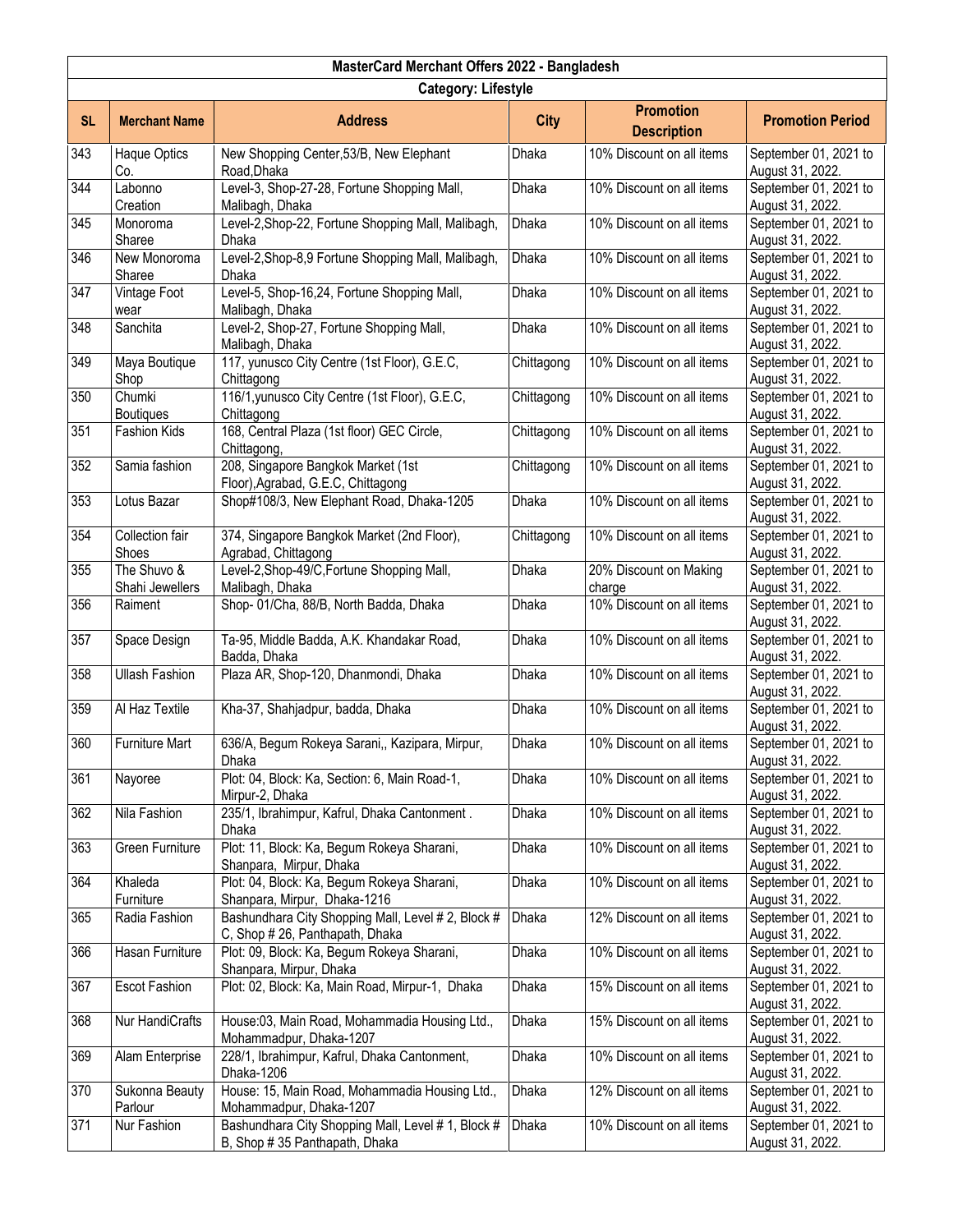|                  | MasterCard Merchant Offers 2022 - Bangladesh |                                                                                                                                                                                                                                                                 |              |                                        |                                           |  |  |
|------------------|----------------------------------------------|-----------------------------------------------------------------------------------------------------------------------------------------------------------------------------------------------------------------------------------------------------------------|--------------|----------------------------------------|-------------------------------------------|--|--|
|                  | <b>Category: Lifestyle</b>                   |                                                                                                                                                                                                                                                                 |              |                                        |                                           |  |  |
| <b>SL</b>        | <b>Merchant Name</b>                         | <b>Address</b>                                                                                                                                                                                                                                                  | <b>City</b>  | <b>Promotion</b><br><b>Description</b> | <b>Promotion Period</b>                   |  |  |
| 372              | Bodhuya<br>Fashion                           | Shop: 06 (2nd Floor), Confidence Tower, Pragati<br>Sharani Road Gulshan, Dhaka                                                                                                                                                                                  | <b>Dhaka</b> | 10% Discount on all items              | September 01, 2021 to<br>August 31, 2022. |  |  |
| $\overline{373}$ | Asma Jewellers                               | Bashundhara City Shopping Mall, Level # 5, Block #<br>D, Shop # 19, Panthapath, Dhaka                                                                                                                                                                           | Dhaka        | 25% Discount on all items              | September 01, 2021 to<br>August 31, 2022. |  |  |
| 374              | <b>Pritom Tailors</b>                        | Darling Point Super Market, Shop: 22(1st Floor),<br>Elephant Road, Dhaka-1205                                                                                                                                                                                   | Dhaka        | 10% Discount on all items              | September 01, 2021 to<br>August 31, 2022. |  |  |
| 375              | <b>Fops Tailors</b>                          | Darling Point Super Market Shop: 03(1st Floor),<br>Elephant Road Dhaka-1205                                                                                                                                                                                     | <b>Dhaka</b> | 15% Discount on all items              | September 01, 2021 to<br>August 31, 2022. |  |  |
| 376              | Rabbi Tailors                                | Darling Point Super Market, Shop: 31(1st Floor),<br>Elephant Road, Dhaka-1205                                                                                                                                                                                   | Dhaka        | 15% Discount on all items              | September 01, 2021 to<br>August 31, 2022. |  |  |
| 377              | Kid's Life                                   | House - 2, 2nd Floor, Mohammadpur, Dhaka                                                                                                                                                                                                                        | Dhaka        | 10% Discount on all Items              | September 01, 2021 to<br>August 31, 2022. |  |  |
| 378              | <b>Brand</b>                                 | Link Road, Dhaka-1212                                                                                                                                                                                                                                           | Dhaka        | 10% Discount on all Items              | September 01, 2021 to<br>August 31, 2022. |  |  |
| 379              | Mim Jewelers                                 | Shop-44, Shah Ali Shopping Complex (1st<br>floor)Mirpur 1                                                                                                                                                                                                       | Dhaka        | 10% Discount on all Items              | September 01, 2021 to<br>August 31, 2022. |  |  |
| 380              | SK Fabrics                                   | 74, (2nd Floor), East side, Line-1, Aziz Market<br>Shahbag, Dhaka                                                                                                                                                                                               | Dhaka        | 10% Discount on all Items              | September 01, 2021 to<br>August 31, 2022. |  |  |
| 381              | Express Leather                              | Tropical Alauddin TowerHouse-31, Road-08,<br>Uttara, Dhaka                                                                                                                                                                                                      | Dhaka        | 10% Discount on all Items              | September 01, 2021 to<br>August 31, 2022. |  |  |
| 382              | <b>Brand Optics</b>                          | 121, Haque Mansion, Zigatola, Dhanmondi, Dhaka                                                                                                                                                                                                                  | Dhaka        | 10% Discount on all Items              | September 01, 2021 to<br>August 31, 2022. |  |  |
| 383              | Part Gift View                               | 2/1, Pallabi, Mirpur, Dhaka                                                                                                                                                                                                                                     | Dhaka        | 10% Discount on all Items              | September 01, 2021 to<br>August 31, 2022. |  |  |
| 384              | Sema Fashion                                 | Shop-27 (1st Floor), Suvastu Nazar valley, Pragati<br>Sarani, Shahzadpur, Dhaka                                                                                                                                                                                 | Dhaka        | 10% Discount on all Items              | September 01, 2021 to<br>August 31, 2022. |  |  |
| 385              | Active Tailors &<br>Fabrics                  | 1. 206, Farmview Super Market (2nd Floor),<br>Farmgate, Dhaka-1215<br>2. 207, Farmview Super Market (2nd Floor),<br>Farmgate, Dhaka-1215                                                                                                                        | Dhaka        | 10% Discount on all Items              | September 01, 2021 to<br>August 31, 2022. |  |  |
| 386              | Shuvo Master<br>Tailors & Fabrics            | 1. 208, Farmview Super Market (2nd Floor),<br>Farmgate, Dhaka-1215<br>2. 209, Farmview Super Market (2nd Floor),<br>Farmgate, Dhaka-1215                                                                                                                        | Dhaka        | 10% Discount on Fabrics &<br>Tailoring | September 01, 2021 to<br>August 31, 2022. |  |  |
| 387              | Nari                                         | 01. Shop:19-20 (1st Floor) Hosaf Shopping<br>Complex, 6/9 Outer Circular Road, Malibagh,<br>Dhaka<br>02. Shop:11/B, Property Plaza Shopping Complex,<br>Selina Parvin Sarak, Mouchak, Dhaka<br>03. 119, Aziz Co-Operative Super market,<br>Shahbagh, Dhaka-1000 | Dhaka        | 10% Discount on all Items              | September 01, 2021 to<br>August 31, 2022. |  |  |
| 388              | Friends<br>Furniture                         | Shop: 04, Block-A, Section-06, Mirpur Dhaka-1216                                                                                                                                                                                                                | Dhaka        | 10% Discount on Fabrics &<br>Tailoring | September 01, 2021 to<br>August 31, 2022. |  |  |
| 389              | Pop's Tailors                                | 1. 73, New Elephant Road (2nd Floor), Dhaka-<br>1205<br>2. 39, New Elephant Road, Kazi Bhaban, Dhaka-<br>1205<br>3. 75-76, New Elephant Road, BS Bhaban, Dhaka-<br>1205                                                                                         | Dhaka        | 10% Discount on all Items              | September 01, 2021 to<br>August 31, 2022. |  |  |
| 390              | <b>Tushin Plaza</b>                          | 1. Shop: 3/80, Eastern Plaza, Sonargaon Road,<br>Hatirpool, Dhaka-1205<br>2. Shop: 3/52, Eastern Plaza, Sonargaon Road,<br>Hatirpool, Dhaka-1205                                                                                                                | Dhaka        | 10% Discount on all Items              | September 01, 2021 to<br>August 31, 2022. |  |  |
| 391              | <b>Balok</b>                                 | Tokyo Square, Japan Garden City, Level-2,<br>Shop:244, Ring Road, Mohammadpur, Dhaka.                                                                                                                                                                           | Dhaka        | 10% Discount on all Items              | September 01, 2021 to<br>August 31, 2022. |  |  |
| 392              | <b>BM Craft</b>                              | Tokyo Square, Japan Garden City, Level-3, Shop:<br>367, Ring Road, Mohammadpur, Dhaka.                                                                                                                                                                          | Dhaka        | 10% Discount on all Items              | September 01, 2021 to<br>August 31, 2022. |  |  |
| 393              | Chader Hat                                   | Tokyo Square, Japan Garden City, Level-3, Shop:<br>319, Ring Road, Mohammadpur, Dhaka-1207.                                                                                                                                                                     | Dhaka        | 10% Discount on all Items              | September 01, 2021 to<br>August 31, 2022. |  |  |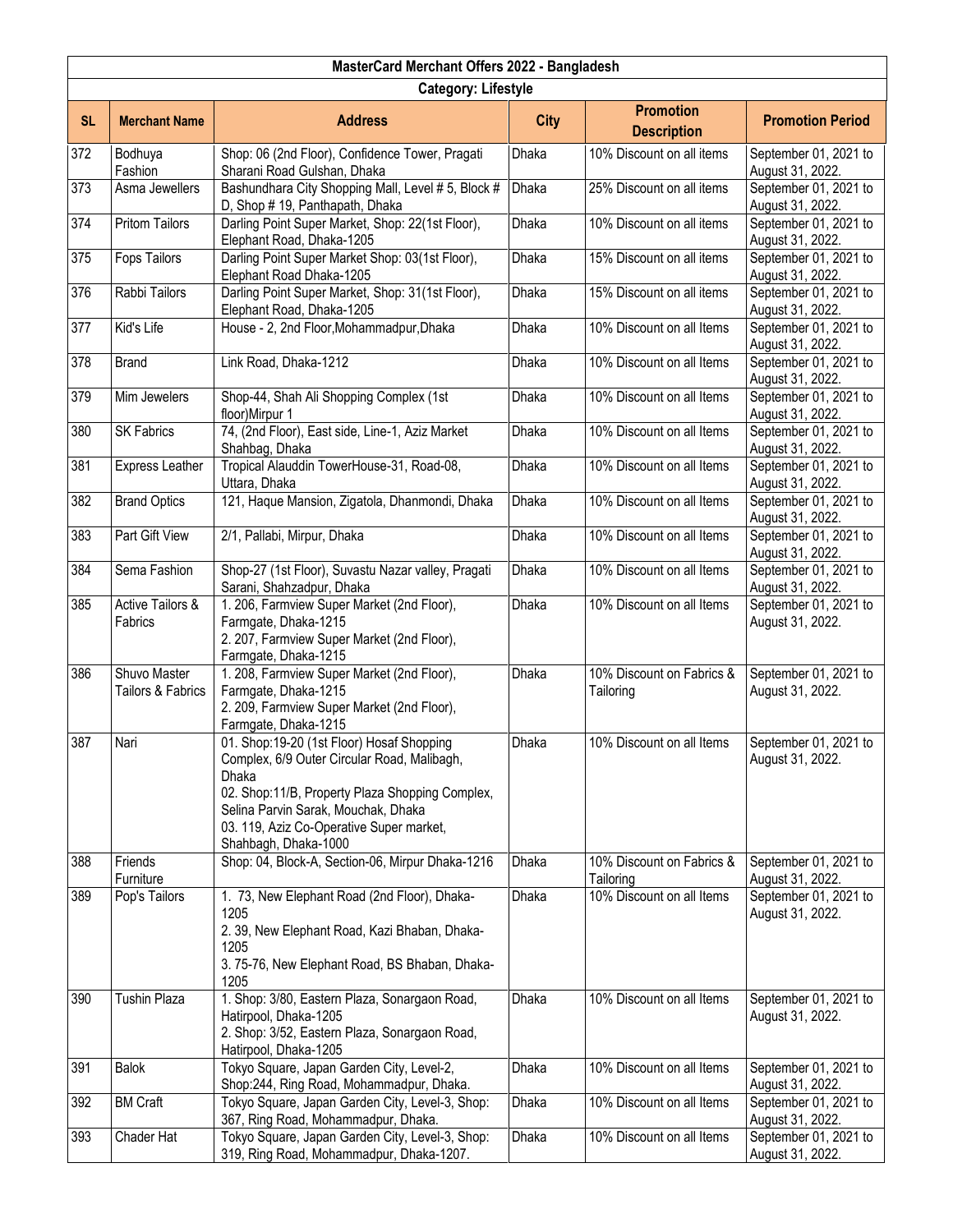| MasterCard Merchant Offers 2022 - Bangladesh |                                     |                                                                                                                                                   |             |                                        |                                           |  |
|----------------------------------------------|-------------------------------------|---------------------------------------------------------------------------------------------------------------------------------------------------|-------------|----------------------------------------|-------------------------------------------|--|
|                                              | <b>Category: Lifestyle</b>          |                                                                                                                                                   |             |                                        |                                           |  |
| <b>SL</b>                                    | <b>Merchant Name</b>                | <b>Address</b>                                                                                                                                    | <b>City</b> | <b>Promotion</b><br><b>Description</b> | <b>Promotion Period</b>                   |  |
| 394                                          | Westery                             | Tokyo Square, Japan Garden City, Level-3, Shop:<br>310, Ring Road, Mohammadpur, Dhaka.                                                            | Dhaka       | 10% Discount on all Items              | September 01, 2021 to<br>August 31, 2022. |  |
| 395                                          | Vertex                              | Tokyo Square, Japan Garden City, Level-3, Shop:<br>308, Ring Road, Mohammadpur, Dhaka.                                                            | Dhaka       | 12% Discount on all Items              | September 01, 2021 to<br>August 31, 2022. |  |
| 396                                          | Reid & Taylor                       | Darling Point Market, Shop: 108, 1st Floor, 125,<br>Elephant Road, Dhaka.                                                                         | Dhaka       | 10% Discount on all Items              | September 01, 2021 to<br>August 31, 2022. |  |
| 397                                          | Jeans Style                         | Jamuna Future Park, Shop-03, Block-D, Level-01,<br>Pragati Sharani, Dhaka                                                                         | Dhaka       | 10% Discount on all Items              | September 01, 2021 to<br>August 31, 2022. |  |
| 398                                          | Soul Gems &<br>Diamond              | Shop: 11-12, Navana Shopping Complex, 3rd Floor,<br>Gulshan-1, Dhaka                                                                              | Dhaka       | 15% Discount on all Items              | September 01, 2021 to<br>August 31, 2022. |  |
| 399                                          | Neel Anchal                         | Shop# 2/26,27,28 (2nd Floor), Eastern Plaza,<br>Sonargaon Road, New Market. Dhaka.                                                                | Dhaka       | 10% Discount on all Items              | September 01, 2021 to<br>August 31, 2022. |  |
| 400                                          | J. J's Collection                   | Shop# 26, Navana Baily Star (2nd Floor), 9 New<br>Baily Road, Shantinagar, Dhaka                                                                  | Dhaka       | 10% Discount on all Items              | September 01, 2021 to<br>August 31, 2022. |  |
| 401                                          | REVE Tex Ltd.                       | REVE Centre, Plot-94, Purbachal Express<br>Highway, Dumni, Khilkhet, Dhaka                                                                        | Dhaka       | 20% Discount on all Items              | September 01, 2021 to<br>August 31, 2022. |  |
| 402                                          | Shahanaz<br><b>Jewellers</b>        | 17, Baitul Mukarram (1st Floor), 67/4/A, Puran<br>Palton, Dhaka.                                                                                  | Dhaka       | 10% Discount on all Items              | September 01, 2021 to<br>August 31, 2022. |  |
| 403                                          | M/S Imperial<br>Gems &<br>Jewellery | A.R.A Centre (2nd Floor), Road-7, Dhanmondi,<br>Dhaka-1205                                                                                        | Dhaka       | 10% Discount on all Items              | September 01, 2021 to<br>August 31, 2022. |  |
| 404                                          | Sarnali<br>Jewellers                | A.R.A. Center Shopping Mall (2nd Floor), Shop: 12,<br>Road: 07, 20 Mirpur Road, New Market, Dhaka                                                 | Dhaka       | 10% Discount on Food                   | September 01, 2021 to<br>August 31, 2022. |  |
| 405                                          | M/S Kakon                           | Tokyo Square, Japan Garden City, Level-3, Shop:<br>345, Ring Road, Mohammadpur, Dhaka.                                                            | Dhaka       | 10% Discount on all Items              | September 01, 2021 to<br>August 31, 2022. |  |
| 406                                          | M/S Classic<br>Center               | Tokyo Square, Japan Garden City, Level-3, Shop:<br>361, Ring Road, Mohammadpur, Dhaka.                                                            | Dhaka       | 20% Discount on all Items              | September 01, 2021 to<br>August 31, 2022. |  |
| 407                                          | A One Collection                    | Shop# 13, Mansur Bhaban, 72, New Elephant<br>Road, Dhaka-1205                                                                                     | Dhaka       | 10% Discount on all Items              | September 01, 2021 to<br>August 31, 2022. |  |
| 408                                          | Mini Dolls                          | 1. Shop:82, Eastern Plaza (2nd Floor), Sonargaon<br>Road, Hatirpool, Dhaka<br>2.87, Sohid Sangbadik Selina Parvin Sarak, Boro<br>Moghbazar, Dhaka | Dhaka       | 25% Discount on all Items              | September 01, 2021 to<br>August 31, 2022. |  |
| 409                                          | Femina Sharee<br>Complex            | House-35, Road-03, Block-C, Banasree, Rampura,<br>Dhaka-1219                                                                                      | Dhaka       | 10% Discount on all Items              | September 01, 2021 to<br>August 31, 2022. |  |
| 410                                          | Saima Fashion                       | Bashundhara City Shopping Mall, Level # 1, Block #<br>C, Shop #25, Panthapath, Dhaka                                                              | Dhaka       | 10% Discount on all Items              | September 01, 2021 to<br>August 31, 2022. |  |
| 411                                          | Shanaz Fashion                      | Bashundhara City Shopping Mall, Level # 1, Block #<br>D, Shop # 11, Panthapath, Dhaka                                                             | Dhaka       | 10% Discount on all Items              | September 01, 2021 to<br>August 31, 2022. |  |
| 412                                          | Rodela                              | Tokyo Square, Japan Garden City, Level-2, Shop:<br>234, Ring Road, Mohammadpur, Dhaka.                                                            | Dhaka       | 10% Discount on all Items              | September 01, 2021 to<br>August 31, 2022. |  |
| 413                                          | Nari Bhunon                         | Shop# 18, Navana Baily Star (1st Floor), 9 New<br>Baily Road, Shantinagar, Dhaka                                                                  | Dhaka       | 10% Discount on all Items              | September 01, 2021 to<br>August 31, 2022. |  |
| 414                                          | Sharee<br>Collection                | Shop: 04 (2nd Floor), Confidence Tower Pragati<br>Sharani Road Gulshan, Dhaka                                                                     | Dhaka       | 10% Discount on all items              | September 01, 2021 to<br>August 31, 2022. |  |
| 415                                          | Sonia Fashion                       | Tokyo Square, Japan Garden City, Level-3, Shop:<br>314, Ring Road, Mohammadpur, Dhaka                                                             | Dhaka       | 10% Discount on all items              | September 01, 2021 to<br>August 31, 2022. |  |
| 416                                          | Crafty                              | 14/A, Pantha Path, Dhanmondi, Dhaka-1205                                                                                                          | Dhaka       | 10% Discount on all items              | September 01, 2021 to<br>August 31, 2022. |  |
| 417                                          | Home<br>Furnishing Ltd.             | Gulshan Palladium, Road- 95, Gulshan-2, Dhaka-<br>1212                                                                                            | Dhaka       | 10% Discount on all items              | September 01, 2021 to<br>August 31, 2022. |  |
| 418                                          | Regal<br>Furnishing                 | Gulshan Tower, Road-53, Guslahn-2, Dhaka-1212                                                                                                     | Dhaka       | 10% Discount on all items              | September 01, 2021 to<br>August 31, 2022. |  |
| 419                                          | Atitude                             | House# 8/B, Road# 1, Gulshan-1, Dhaka - 1212                                                                                                      | Dhaka       | 10% Discount on all items              | September 01, 2021 to<br>August 31, 2022. |  |
| 420                                          | Shams Optics                        | Jagannathpur Super Market, KA/7, Bashundhara<br>Road, Dhaka-1229                                                                                  | Dhaka       | 10% Discount on all items              | September 01, 2021 to<br>August 31, 2022. |  |
| 421                                          | Ladies Fashion                      | Gulshan Pink City, Shop-9, Gulshan-2, Dhaka-1212                                                                                                  | Dhaka       | 10% Discount on all items              | September 01, 2021 to<br>August 31, 2022. |  |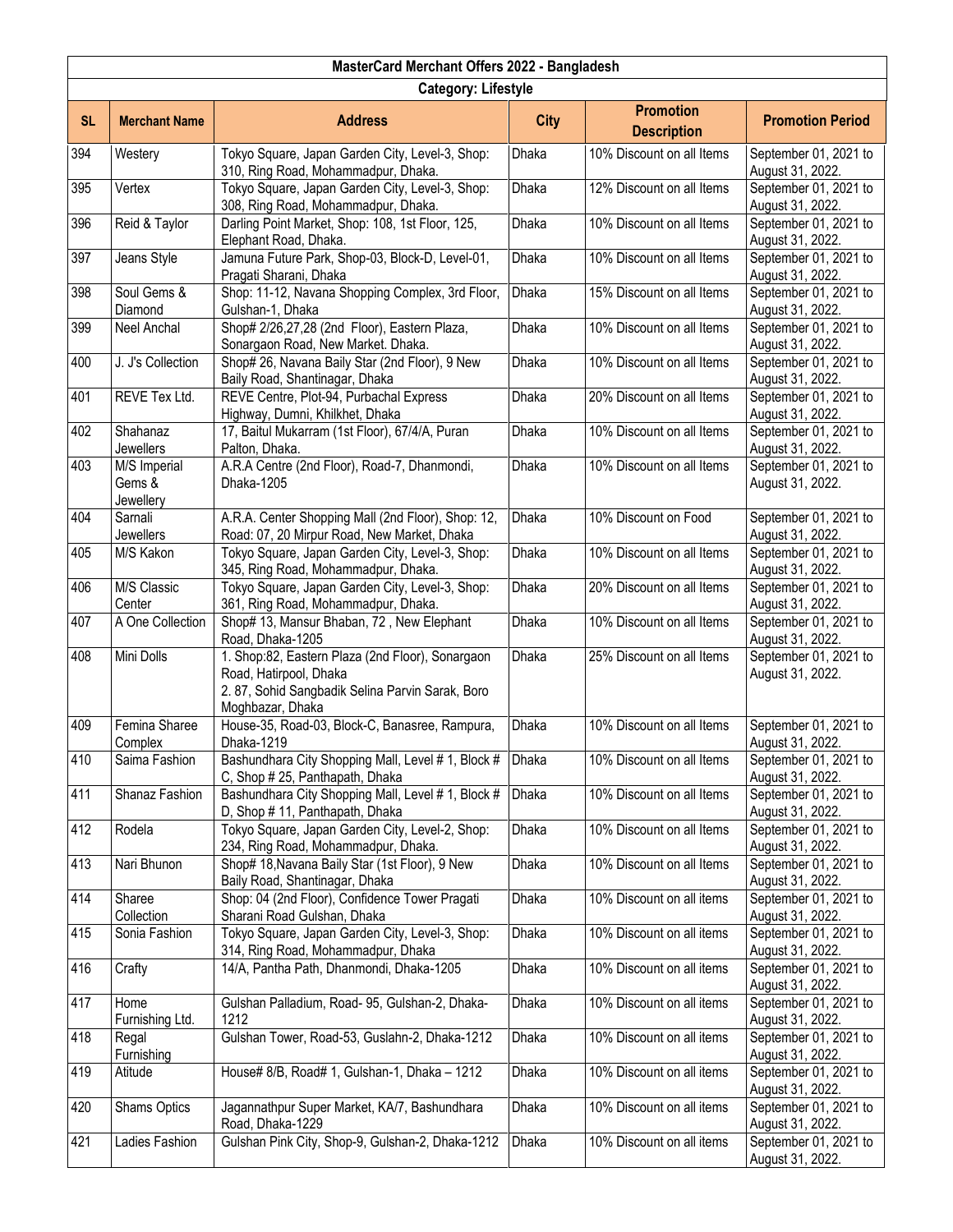|           | MasterCard Merchant Offers 2022 - Bangladesh |                                                                                                                                                                                                                                      |              |                                        |                                           |  |  |
|-----------|----------------------------------------------|--------------------------------------------------------------------------------------------------------------------------------------------------------------------------------------------------------------------------------------|--------------|----------------------------------------|-------------------------------------------|--|--|
|           | <b>Category: Lifestyle</b>                   |                                                                                                                                                                                                                                      |              |                                        |                                           |  |  |
| <b>SL</b> | <b>Merchant Name</b>                         | <b>Address</b>                                                                                                                                                                                                                       | <b>City</b>  | <b>Promotion</b><br><b>Description</b> | <b>Promotion Period</b>                   |  |  |
| 422       | Amin Optics                                  | Mirpur 1, Section, Dhaka.                                                                                                                                                                                                            | Dhaka        | 10% Discount on all items              | September 01, 2021 to<br>August 31, 2022. |  |  |
| 423       | <b>Fashion Maker</b>                         | Banani DCC market, Banani, Dhaka-1213                                                                                                                                                                                                | Dhaka        | 10% Discount on all items              | September 01, 2021 to<br>August 31, 2022. |  |  |
| 424       | <b>Ratul Shoes</b>                           | 187, West Hazipara, Dhaka-1217                                                                                                                                                                                                       | Dhaka        | 10% Discount on all items              | September 01, 2021 to<br>August 31, 2022. |  |  |
| 425       | <b>Amir Tailors</b>                          | 210-211, Malibagh Super Market, Dhaka-1217                                                                                                                                                                                           | Dhaka        | 10% Discount on Tailoring<br>Charge    | September 01, 2021 to<br>August 31, 2022. |  |  |
| 426       | Orpita Jewellers                             | 66, Outer Circular Road, Property Plaza Shopping<br>complex, Shop#1/3, Dhaka                                                                                                                                                         | Dhaka        | 10% Discount on Making<br>Charge       | September 01, 2021 to<br>August 31, 2022. |  |  |
| 427       | Momen Optics                                 | 122/B, Sohid Sangbadik Selina Parvin Road, Boro<br>Moghbazar, Dhaka                                                                                                                                                                  | Dhaka        | 10% Discount on all items              | September 01, 2021 to<br>August 31, 2022. |  |  |
| 428       | Zoom Optics                                  | 149, Sohid Sangbadik Selina Parvin Road, Boro<br>Moghbazar, Dhaka                                                                                                                                                                    | Dhaka        | 10% Discount on all items              | September 01, 2021 to<br>August 31, 2022. |  |  |
| 429       | Soukhin<br>Jewellers                         | 66, Outer Circular Road, Property Plaza Shopping<br>complex, Shop#1/5, Dhaka                                                                                                                                                         | Dhaka        | 10% Discount on Making<br>Charge       | September 01, 2021 to<br>August 31, 2022. |  |  |
| 430       | Madcap                                       | 224, Afmi Plaza (level-3), Nasirabad, Chittagong.                                                                                                                                                                                    | <b>Dhaka</b> | 10% Discount on all items              | September 01, 2021 to<br>August 31, 2022. |  |  |
| 431       | Azdaa                                        | 1. 144, Afmi Plaza (level-1), Nasirabad,<br>Chittagong.2. 354, Biponi Bitan (2nd Floor),<br>Chittagong.3. 317, Sanmar Ocean City (3rd Floor),<br>Chittagong.4. Shah Amanat Building (1st Floor),<br>Barapool, Halishahar, Chittagong | Chittagong   | 10% Discount on all items              | September 01, 2021 to<br>August 31, 2022. |  |  |
| 432       | Konollota<br><b>Jewellers</b>                | Amir Center, 122 Patuatuli, Chowmuhani,<br>Chittagong.                                                                                                                                                                               | Chittagong   | 20% Discount on Making<br>Charge       | September 01, 2021 to<br>August 31, 2022. |  |  |
| 433       | West wood                                    | Baitush Sharaf Jilani Market (4th Floor),<br>Dhanialapara Kadamtali, Chittagong.                                                                                                                                                     | Chittagong   | 10% Discount on all Items              | September 01, 2021 to<br>August 31, 2022. |  |  |
| 434       | <b>SM Fabrics</b>                            | 301, Karnafuly Market (1st Floor), Chowmuhani,<br>Chittagong,                                                                                                                                                                        | Chittagong   | 12% Discount on all Items              | September 01, 2021 to<br>August 31, 2022. |  |  |
| 435       | <b>Smart Shoes</b>                           | 2628/1, CDA Avenue, GEC Circle, Chittagong.                                                                                                                                                                                          | Chittagong   | 10% Discount on all items              | September 01, 2021 to<br>August 31, 2022. |  |  |
| 436       | Saudia Fashion                               | 16/A, Mimi Super Market (1st Floor), Nasirabad,<br>Chittagong.                                                                                                                                                                       | Chittagong   | 10% Discount on all Items              | September 01, 2021 to<br>August 31, 2022. |  |  |
| 437       | Nupur Fashion                                | 115/A, Mimi Super Market (1st Floor), Nasirabad,<br>Chittagong.                                                                                                                                                                      | Chittagong   | 10% Discount on all Items              | September 01, 2021 to<br>August 31, 2022. |  |  |
| 438       | Euro Style Point                             | 142, Mimi Super Market, Nasirabad, Chittagong.                                                                                                                                                                                       | Chittagong   | 10% Discount on all Items              | September 01, 2021 to<br>August 31, 2022. |  |  |
| 439       | Angel                                        | Shop#163 (1st Floor), Sanmar Ocean City,<br>Chittagong                                                                                                                                                                               | Chittagong   | 10% Discount on all items              | September 01, 2021 to<br>August 31, 2022. |  |  |
| 440       | <b>Missy Park</b>                            | Shop#216 (2st Floor), Sanmar Ocean City,<br>Chittagong.                                                                                                                                                                              | Chittagong   | 10% Discount on all items              | September 01, 2021 to<br>August 31, 2022. |  |  |
| 441       | Leepop                                       | 216, Mimi Super Market (2nd Floor), Chittagong                                                                                                                                                                                       | Chittagong   | 10% Discount on all items              | September 01, 2021 to<br>August 31, 2022. |  |  |
| 442       | <b>Bcoz Collection</b>                       | 805/D, CDA Avenue, Chittagong.                                                                                                                                                                                                       | Chittagong   | 10% Discount on all items              | September 01, 2021 to<br>August 31, 2022. |  |  |
| 443       | Sangini<br>Jewellers                         | 149, Mimi Super Market (1st Floor), Nasirabad,<br>Chittagong.                                                                                                                                                                        | Chittagong   | 25% Discount on Making<br>Charge       | September 01, 2021 to<br>August 31, 2022. |  |  |
| 444       | Eastern Shoes                                | 201, Mimi Super Market (1st Floor), Nasirabad,<br>Chittagong.                                                                                                                                                                        | Chittagong   | 10% Discount on all items              | September 01, 2021 to<br>August 31, 2022. |  |  |
| 445       | Sovana<br>Enterprise                         | 115, Mirza Ahmed Super Market (2nd Floor),<br>Chowmuhani, Chittagong.                                                                                                                                                                | Chittagong   | 10% Discount on all items              | September 01, 2021 to<br>August 31, 2022. |  |  |
| 446       | Zero Plus<br>International                   | House-36, Road-3, Block-C, Banasree, Rampura,<br>Dhaka.                                                                                                                                                                              | Dhaka        | 10% Discount on all items              | September 01, 2021 to<br>August 31, 2022. |  |  |
| 447       | Top Fair                                     | House-12/13, Main Road, Block-A, Banasree,<br>Rampura, Dhaka                                                                                                                                                                         | Dhaka        | 10% Discount on all items              | September 01, 2021 to<br>August 31, 2022. |  |  |
| 448       | Shororitu                                    | House-28, Road-04, Block-D, Banasree, Rampura,<br>Dhaka                                                                                                                                                                              | Dhaka        | 10% Discount on all items              | September 01, 2021 to<br>August 31, 2022. |  |  |
| 449       | The Glam Shop                                | House-20, Road-5, Block-C, Banasree, Rampura,<br>Dhaka-1219                                                                                                                                                                          | Dhaka        | 10% Discount on all items              | September 01, 2021 to<br>August 31, 2022. |  |  |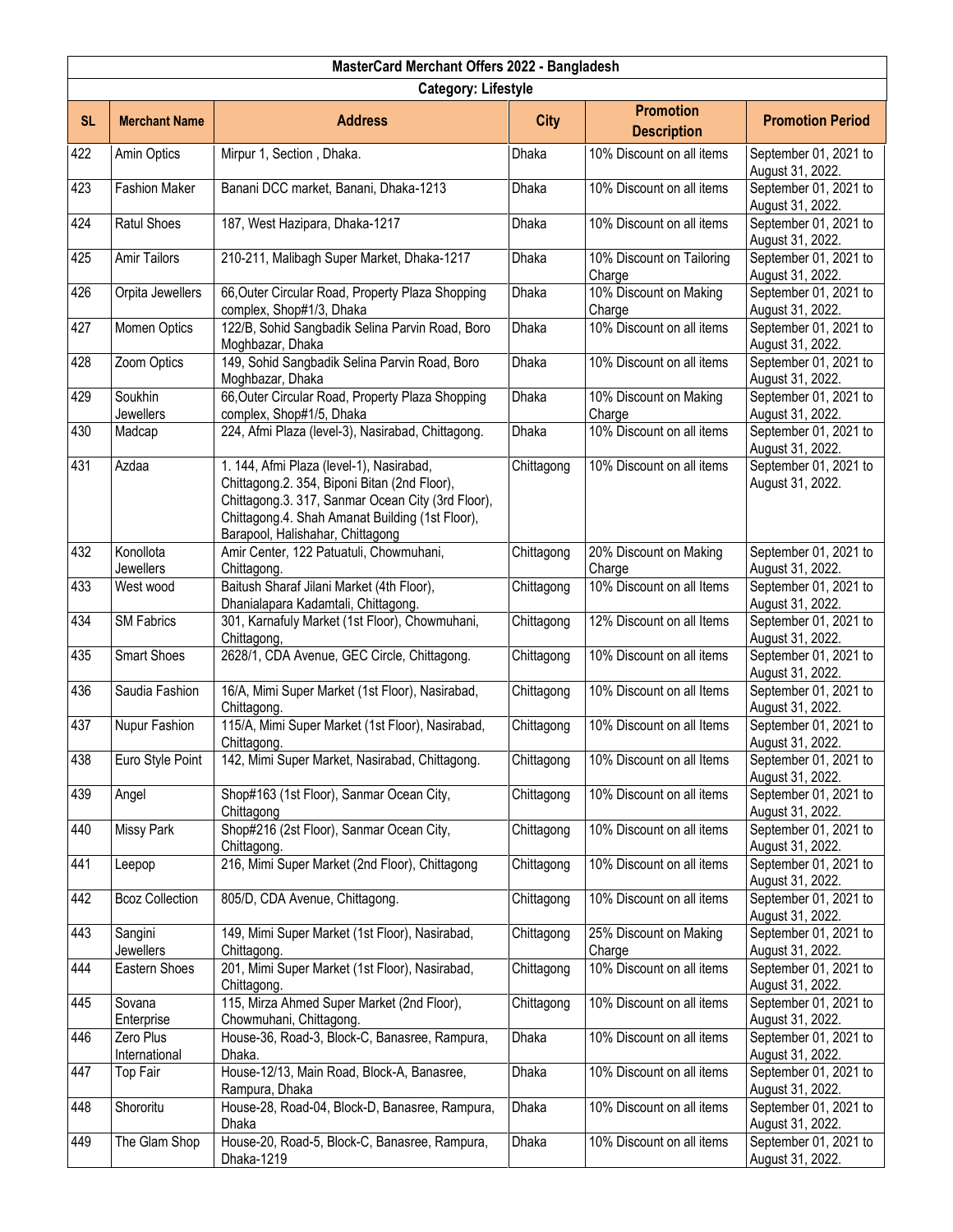|           | MasterCard Merchant Offers 2022 - Bangladesh |                                                                                |              |                                        |                                           |  |  |
|-----------|----------------------------------------------|--------------------------------------------------------------------------------|--------------|----------------------------------------|-------------------------------------------|--|--|
|           | <b>Category: Lifestyle</b>                   |                                                                                |              |                                        |                                           |  |  |
| <b>SL</b> | <b>Merchant Name</b>                         | <b>Address</b>                                                                 | <b>City</b>  | <b>Promotion</b><br><b>Description</b> | <b>Promotion Period</b>                   |  |  |
| 450       | B.C. Sen<br>Fashion                          | Shop # 23- (2nd Floor), Gulshan-2, Dhaka - 1212                                | Dhaka        | 10% Discount on all items              | September 01, 2021 to<br>August 31, 2022. |  |  |
| 451       | Queen Jewellers                              | Navana Shopping Complex, Shop # 23-24(3rd<br>Floor), Gulshan-1, Dhaka          | Dhaka        | 10% Discount on all items              | September 01, 2021 to<br>August 31, 2022. |  |  |
| 452       | <b>Rika Collection</b>                       | House-01, Road-03, Block-D, Banasree, Rampura,<br>Dhaka-1219                   | Dhaka        | 10% Discount on all items              | September 01, 2021 to<br>August 31, 2022. |  |  |
| 453       | Sakura Pearl<br>Store                        | Navana Tower, Shop-21 (2nd Floor), Gulshan-1,<br>Dhaka-1213                    | <b>Dhaka</b> | 10% Discount on all items              | September 01, 2021 to<br>August 31, 2022. |  |  |
| 454       | New Look                                     | Shop:233 (2nd Floor), Shimanto Square,<br>Dhanmodi, Dhaka                      | Dhaka        | 10% Discount on all items              | September 01, 2021 to<br>August 31, 2022. |  |  |
| 455       | Dulhan Sharees                               | Level-4, Block-C, Shop-61-65. Bashundhara City<br>Shopping, Dhaka              | Dhaka        | 10% Discount on all items              | September 01, 2021 to<br>August 31, 2022. |  |  |
| 456       | Fashion Garage                               | Jamuna Future Park, Shop-04 (Ground Floor),<br>Pragati Sharani, Dhaka          | <b>Dhaka</b> | 10% Discount on all items              | September 01, 2021 to<br>August 31, 2022. |  |  |
| 457       | Power Optics                                 | Orchid Plaza, Shop- 108, Dhanmondi, Dhaka-1209                                 | <b>Dhaka</b> | 10% Discount On all Items              | September 01, 2021 to<br>August 31, 2022. |  |  |
| 458       | Shari Niketon                                | Orchid Plaza, Shop- 108, Dhanmondi, Dhaka-1209                                 | Dhaka        | 10% Discount On all Items              | September 01, 2021 to<br>August 31, 2022. |  |  |
| 459       | New Albira                                   | Sunrise Plaza, Shop- 34-35, Lalmatia, Dhaka-1209                               | Dhaka        | 10% Discount On all Items              | September 01, 2021 to<br>August 31, 2022. |  |  |
| 460       | Taranga                                      | Sunrise Plaza, Shop- 16, Lalmatia, Dhaka-1209                                  | Dhaka        | 10% Discount On all Items              | September 01, 2021 to<br>August 31, 2022. |  |  |
| 461       | Desh Bangla<br>Fashion                       | 1/2, Lalmatia, Block-A, Dhaka-1207                                             | Dhaka        | 10% Discount On all Items              | September 01, 2021 to<br>August 31, 2022. |  |  |
| 462       | Pearl Gallery                                | Genetic Plaza, Shop-12, Road-16, Lalmatia,<br>Dhaka-1209                       | Dhaka        | 12% Discount On all Items              | September 01, 2021 to<br>August 31, 2022. |  |  |
| 463       | <b>Shoes Collection</b>                      | Genetic Plaza, Shop-118, Road-27, Lalmatia,<br>Dhaka-1207                      | Dhaka        | 15% Discount On all Items              | September 01, 2021 to<br>August 31, 2022. |  |  |
| 464       | Jamdani Palace                               | Jamdani Palace, Sunrise Plaza, Shop-18, Lalmatia,<br>Dhaka-1207                | <b>Dhaka</b> | 10% Discount On all Items              | September 01, 2021 to<br>August 31, 2022. |  |  |
| 465       | Tenage Fashion                               | Sunrise Plaza, Shop-11, Lalmatia, Dhaka-1207                                   | <b>Dhaka</b> | 10% Discount On all Items              | September 01, 2021 to<br>August 31, 2022. |  |  |
| 466       | Rang Rup                                     | Sunrise Plaza, Shop-21, Shop-3/1 & 3/2, Lalmatia,<br>Dhaka-1207                | Dhaka        | 12% Discount On all Items              | September 01, 2021 to<br>August 31, 2022. |  |  |
| 467       | Shoes Dynasty                                | Rapa Plaza, Shop-1, Road-16, Dhanmondi, Dhaka-<br>1209                         | Dhaka        | 12% Discount On all Items              | September 01, 2021 to<br>August 31, 2022. |  |  |
| 468       | Pacific                                      | Plaza A. R. Shop-120/121, House- 2, Road- 14,<br>Dhanmondi, Dhaka              | Dhaka        | 12% Discount On all Items              | September 01, 2021 to<br>August 31, 2022. |  |  |
| 469       | Dowa                                         | Shop: 1, Plot: 10, Block: Ka/Kha, Section: 3, Main<br>Road-1, Uttara, Dhaka    | Dhaka        | 10% Discount On all Items              | September 01, 2021 to<br>August 31, 2022. |  |  |
| 470       | M. R. Fashion                                | Plaza A. R, Level- 1, Shop- 105, Dhanmondi,<br>Dhaka-1207                      | <b>Dhaka</b> | 10% Discount On all Items              | September 01, 2021 to<br>August 31, 2022. |  |  |
| 471       | Lam-Yea<br>Furniture                         | Plot- 11, Panthapath, Kolabagan, Dhaka                                         | Dhaka        | 10% Discount On all Items              | September 01, 2021 to<br>August 31, 2022. |  |  |
| 472       | <b>Intense Fashion</b>                       | Shop# 30, 31, 32, 33, Level# 01, Block# C, Jamuna<br>Future Park, Dhaka        | Dhaka        | 15% Discount On all Items              | September 01, 2021 to<br>August 31, 2022. |  |  |
| 473       | Radial Fashion                               | House-111, Road-8, Banani, Dhaka-1213                                          | Dhaka        | 10% Discount On all Items              | September 01, 2021 to<br>August 31, 2022. |  |  |
| 474       | Tanhaj                                       | Jamuna Future Park, Shop-2C-003 (2nd Floor),<br>Pragati Sarani, Dhaka          | Dhaka        | 15% Discount On all Items              | September 01, 2021 to<br>August 31, 2022. |  |  |
| 475       | Dana                                         | Jamuna Future Park, Shop- 1B-01(1st Floor),<br>Zone-B, Pragati Sarani, Dhaka   | Dhaka        | 12% Discount On all Items              | September 01, 2021 to<br>August 31, 2022. |  |  |
| 476       | Raima Fashion                                | Jamuna Future Park, Shop- 1B-010 (1st Floor),<br>Zone-B, Pragati Sarani, Dhaka | Dhaka        | 12% Discount On all Items              | September 01, 2021 to<br>August 31, 2022. |  |  |
| 477       | Suchona Verity<br>Store                      | Police Plaza Concord, Shop-319, Gulshan-1,<br>Dhaka-1212                       | Dhaka        | 10% Discount On all Items              | September 01, 2021 to<br>August 31, 2022. |  |  |
| 478       | Nodi Bangla<br>Boutique                      | 207 (1st Floor), Multiplan center, New Elephant<br>Road, Dhaka-1205            | Dhaka        | 10% Discount On all Items              | September 01, 2021 to<br>August 31, 2022. |  |  |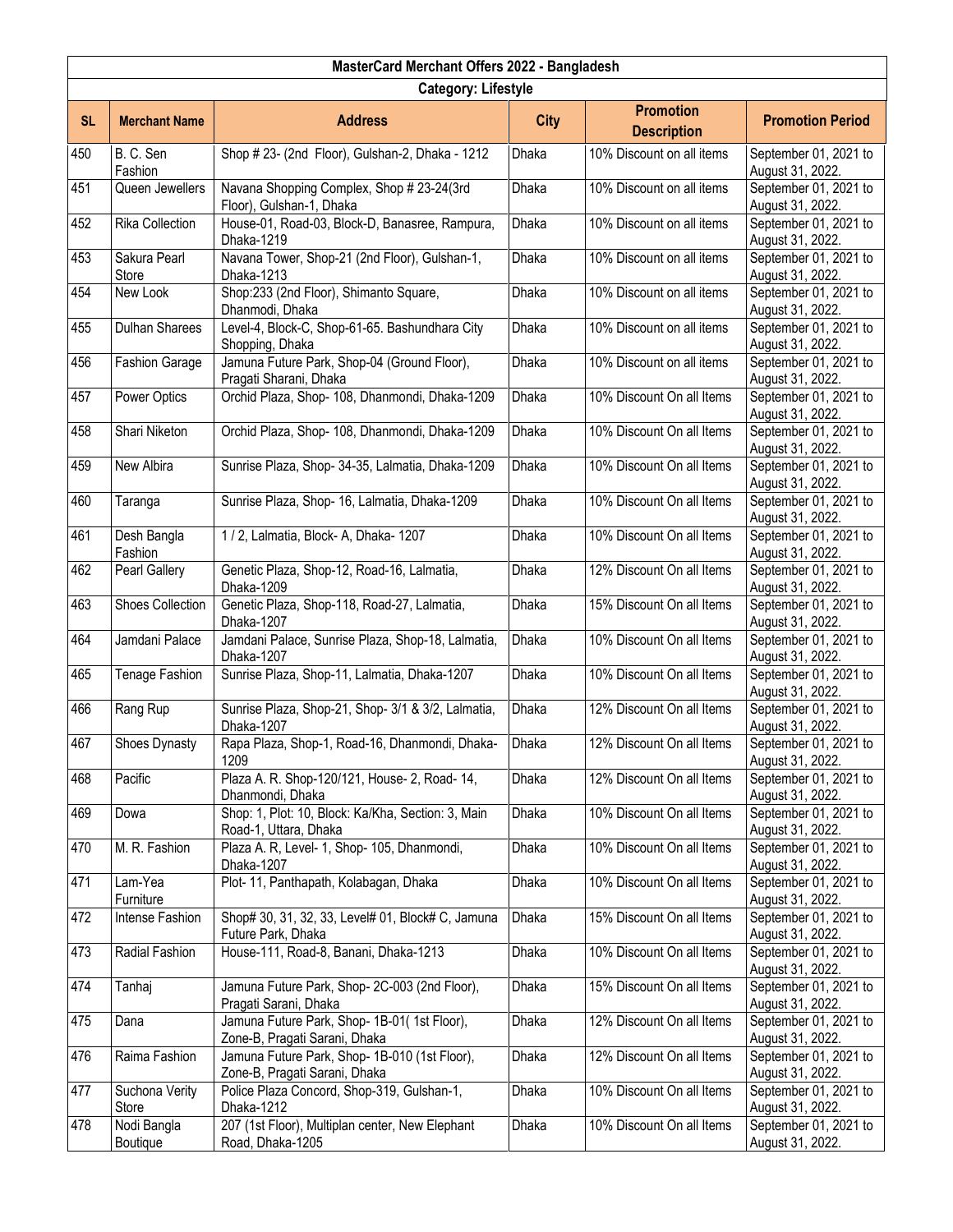| MasterCard Merchant Offers 2022 - Bangladesh |                            |                                                                                       |              |                                        |                                           |  |
|----------------------------------------------|----------------------------|---------------------------------------------------------------------------------------|--------------|----------------------------------------|-------------------------------------------|--|
|                                              | <b>Category: Lifestyle</b> |                                                                                       |              |                                        |                                           |  |
| <b>SL</b>                                    | <b>Merchant Name</b>       | <b>Address</b>                                                                        | <b>City</b>  | <b>Promotion</b><br><b>Description</b> | <b>Promotion Period</b>                   |  |
| 479                                          | Millenium Gift<br>Corner   | 2/17, Noorjahan Road, Mohammadpur, Dhaka-<br>1207                                     | Dhaka        | 10% Discount On all Items              | September 01, 2021 to<br>August 31, 2022. |  |
| 480                                          | RZ Fashion                 | Y/3, Noorjahan road, Mohammadpur, Dhaka-1207                                          | Dhaka        | 10% Discount On all Items              | September 01, 2021 to<br>August 31, 2022. |  |
| 481                                          | Anjan Stone<br>Gallery     | Shop#1/44, Eastern Plaza, Sonargaon Road,<br>Hatirpool, Dhaka                         | Dhaka        | 10% Discount On all Items              | September 01, 2021 to<br>August 31, 2022. |  |
| 482                                          | Anjan Cosmetics            | Shop#2/139, Mouchak Super Market (1st Floor),<br>Dhaka-1217                           | <b>Dhaka</b> | 10% Discount On all Items              | September 01, 2021 to<br>August 31, 2022. |  |
| 483                                          | Gucci Vision               | 167/A, Green Road, Dhanmondi, Dhaka-1205                                              | Dhaka        | 10% Discount On all Items              | September 01, 2021 to<br>August 31, 2022. |  |
| 484                                          | Evergreen<br>fashion       | 82/C, Outer Circular Road, Wireless<br>Mor, Moghbazar, Dhaka-1217                     | Dhaka        | 10% Discount On all Items              | September 01, 2021 to<br>August 31, 2022. |  |
| 485                                          | One Point                  | 17, Sohid Sangbadik Selina Parvin sorok,<br>Moghbazar, Dhaka-1217                     | Dhaka        | 10% Discount On all Items              | September 01, 2021 to<br>August 31, 2022. |  |
| 486                                          | Red Sun Tailors            | R-48, Noorjahan Road, Mohammadpur, Dhaka-<br>1207                                     | Dhaka        | 10% Discount On all Items              | September 01, 2021 to<br>August 31, 2022. |  |
| 487                                          | Royal Fashion<br>mart      | 486/1, DIT Road, Malibagh, Dhaka-1217                                                 | Dhaka        | 10% Discount On all Items              | September 01, 2021 to<br>August 31, 2022. |  |
| 488                                          | Abru Fashion               | 485, DIT Road, Malibagh, Dhaka-1217                                                   | Dhaka        | 10% Discount On all Items              | September 01, 2021 to<br>August 31, 2022. |  |
| 489                                          | <b>Fit Tailors</b>         | 476/2 (1st Floor), DIT Road, Dhaka                                                    | Dhaka        | 10% Discount On all Items              | September 01, 2021 to<br>August 31, 2022. |  |
| 490                                          | <b>Stone Collection</b>    | Level-4, Shop: 18, Fortune Shopping Mall,<br>Malibagh, Dhaka-1217                     | Dhaka        | 15% Discount On all Items              | September 01, 2021 to<br>August 31, 2022. |  |
| 491                                          | Smart Choice               | Shop-09, House-3/A, Mirpur-1, Dhaka                                                   | Dhaka        | 10% Discount On all Items              | September 01, 2021 to<br>August 31, 2022. |  |
| 492                                          | New Dhakar<br>Fashion      | Shop: 02 (2nd Floor), Confidence Tower, pragati<br>Sharani Road Gulshan,<br>Dhaka.    | Dhaka        | 10% Discount On all Items              | September 01, 2021 to<br>August 31, 2022. |  |
| 493                                          | Famous<br>Collection       | Shop:109, Mazbha Uddin Plaza, 91, New Circular<br>Road, Malibagh, Dhaka               | <b>Dhaka</b> | 10% Discount On all Items              | September 01, 2021 to<br>August 31, 2022. |  |
| 494                                          | Nadia Fashion<br>House     | Shop-63 (1st Floor), Banani super market, Banani,<br>Dhaka                            | Dhaka        | 15% Discount On all Items              | September 01, 2021 to<br>August 31, 2022. |  |
| 495                                          | Shahara<br>Fashion         | Shop-A/232, Rongdhonu Shopping Complex,<br>Section-12, Block-A, Road-1, Mirpur, Dhaka | <b>Dhaka</b> | 10% Discount On all Items              | September 01, 2021 to<br>August 31, 2022. |  |
| 496                                          | Al Arafah Optics           | 127/B, Sohid Sangbadik Selina Parvin Road, Boro<br>Moghbazar, Dhaka                   | Dhaka        | 10% Discount On all Items              | September 01, 2021 to<br>August 31, 2022. |  |
| 497                                          | Kids Choice                | Tokkyo Square Shopping Complex, Shop: 146 (1st<br>Floor), Mohammadpur, Dhaka          | Dhaka        | 15% Discount On all Items              | September 01, 2021 to<br>August 31, 2022. |  |
| 498                                          | Nusrat<br>Collection       | House #10, Road # 2, Block # D, Banasree,<br>Rampura, Dhaka                           | Dhaka        | 10% Discount On all Items              | September 01, 2021 to<br>August 31, 2022. |  |
| 499                                          | Jabed Cloth<br>Store       | 145, Shantinagar, Eastern Plus (3rd Floor), Suite #<br>3/1-3, Dhaka                   | Dhaka        | 10% Discount On all Items              | September 01, 2021 to<br>August 31, 2022. |  |
| 500                                          | Jahanara<br>Enterprise     | Tokyo Square, Japan Garden City, Level-3,<br>Shop:344, Ring Road, Mohammadpur, Dhaka  | Dhaka        | 10% Discount On all Items              | September 01, 2021 to<br>August 31, 2022. |  |
| 501                                          | Aktara                     | Shop# 208, 69/71 New Elephant Road, Multiplan<br>Center, Dhaka                        | Dhaka        | 10% Discount On all Items              | September 01, 2021 to<br>August 31, 2022. |  |
| 502                                          | Nice Fashion               | Shop# 2/62-A, Eastern Plaza (1st Floor),<br>Sonargaon Road, Dhaka                     | Dhaka        | 10% Discount On all Items              | September 01, 2021 to<br>August 31, 2022. |  |
| 503                                          | Bangla Mart                | Shop# 38, Aziz Co- Operative Super Market,<br>Shahbagh, Dhaka                         | Dhaka        | 10% Discount On all Items              | September 01, 2021 to<br>August 31, 2022. |  |
| 504                                          | Licon Jewellers            | 231, Bonolota super market, Mouchak, Dhaka-1217                                       | Dhaka        | 20% Discount On Making<br>Charge       | September 01, 2021 to<br>August 31, 2022. |  |
| 505                                          | Gold House                 | Shop#79, Level-D, Block-D, Bashundhara City<br>Shopping Mall, Dhaka                   | Dhaka        | 20% Discount On Making<br>Charge       | September 01, 2021 to<br>August 31, 2022. |  |
| 506                                          | <b>G.Tex Collection</b>    | Shop# 1/66, Eastern Mollika, Elephant Road,<br>Dhaka-1205                             | Dhaka        | 10% Discount On all Items              | September 01, 2021 to<br>August 31, 2022. |  |
| 507                                          | Jasco                      | Level-6, Shop: 11, Fortune Shopping Mall, Mouchk,<br>Malibagh, Dhaka                  | Dhaka        | 10% Discount On Food                   | September 01, 2021 to<br>August 31, 2022. |  |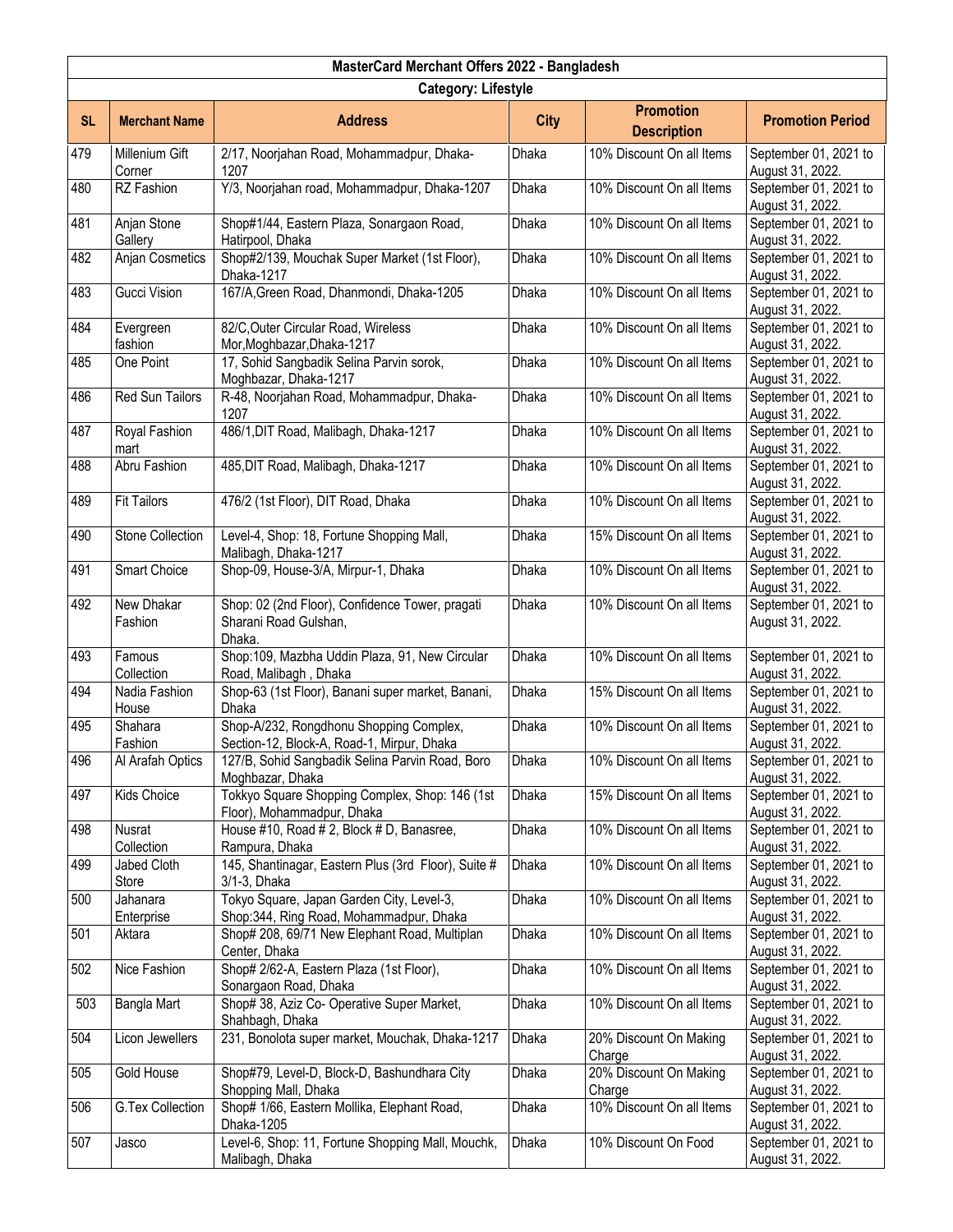| MasterCard Merchant Offers 2022 - Bangladesh |                                   |                                                                                        |              |                                         |                                              |  |
|----------------------------------------------|-----------------------------------|----------------------------------------------------------------------------------------|--------------|-----------------------------------------|----------------------------------------------|--|
|                                              | <b>Category: Lifestyle</b>        |                                                                                        |              |                                         |                                              |  |
| <b>SL</b>                                    | <b>Merchant Name</b>              | <b>Address</b>                                                                         | <b>City</b>  | <b>Promotion</b><br><b>Description</b>  | <b>Promotion Period</b>                      |  |
| 508                                          | Day One<br><b>Fashion Gallery</b> | 16, Sohid Sangbadik Selina Parvin sorok,<br>Moghbazar, Dhaka-1217                      | Dhaka        | 10% Discount On all Items               | September 01, 2021 to<br>August 31, 2022.    |  |
| 509                                          | Prothama                          | Shop: 3/81, Eastern Plaza, Sonargaon Road,<br>Hatirpool, Dhaka-1205                    | Dhaka        | 10% Discount On all Items               | September 01, 2021 to<br>August 31, 2022.    |  |
| 510                                          | Shahara                           | Police Plaza Concord, Shop-308, Gulshan-1,<br>Dhaka-1212                               | Dhaka        | 12% Discount On all Items               | September 01, 2021 to<br>August 31, 2022.    |  |
| 511                                          | Dhara Fashion                     | Police Plaza Concord, Shop-205, Gulshan-1,<br>Dhaka-1212                               | <b>Dhaka</b> | 10% Discount On all Items               | September 01, 2021 to<br>August 31, 2022.    |  |
| 512                                          | Azmir Store                       | Shop: 208 (1st Floor), Road:12, House: 1,<br>Dhanmondi, Dhaka-1205                     | Dhaka        | 10% Discount On all Items               | September 01, 2021 to<br>August 31, 2022.    |  |
| 513                                          | Design Door                       | Shop# 329 (2nd Floor), Orchard Point, Mirpur<br>Road, Dhanmondi-7, Dhaka               | Dhaka        | 15% Discount On all Items               | September 01, 2021 to<br>August 31, 2022.    |  |
| 514                                          | Yasmin Fashion                    | Shop -12, Main Road, Banasree, Rampura. Dhaka -<br>1219                                | <b>Dhaka</b> | 10% Discount On all Items               | September 01, 2021 to<br>August 31, 2022.    |  |
| 515                                          | Jamuna Fashion<br>Collection      | Shop No # 09 (Ground Floor), 3/2, Block - A,<br>Lalmatia, Mirpur Road, Dhaka           | Dhaka        | 15% Discount On all Items               | September 01, 2021 to<br>August 31, 2022.    |  |
| 516                                          | Dress World                       | Shop -11, Main Road (Ground Floor), Banasree,<br>Rampura. Dhaka                        | Dhaka        | 12% Discount On all Items               | September 01, 2021 to<br>August 31, 2022.    |  |
| 517                                          | Touch n Take                      | Bashundhara City, Level # 2, Block # B, Shop # 43,<br>Dhaka-1205                       | Dhaka        | 10% Discount On all Items               | September 01, 2021 to<br>August 31, 2022.    |  |
| 518                                          | Projapoti<br>Fashion              | Shop: 221 (1st floor), Twin Towers, Shantinagar,<br>Dhaka                              | Dhaka        | 10% Discount On all Items               | September 01, 2021 to<br>August 31, 2022.    |  |
| 519                                          | Royal Auto                        | 01 New Eskaton Road1, Moghbazar, Shantinagar,<br>Dhaka                                 | Dhaka        | 10% Discount On Service<br>Charge       | September 01, 2021 to<br>August 31, 2022.    |  |
| 520                                          | Rabeya Décor                      | Commercial Plot: 16, Block: A, Section: 6, Main<br>Road-1, Mirpur, Dhaka               | Dhaka        | 10% Discount On all Items               | September 01, 2021 to<br>August 31, 2022.    |  |
| 521                                          | Momi Fashion                      | Shop-A/215, Rongdhonu Shopping Complex,<br>Section-12, Block-A, Road-1, Mirpur, Dhaka  | Dhaka        | 15% Discount On all Items               | September 01, 2021 to<br>August 31, 2022.    |  |
| 522                                          | <b>Gift View</b>                  | 2/5 Pallabi Mirpur, Dhaka.                                                             | Dhaka        | 12% Discount On all Items               | September 01, 2021 to<br>August 31, 2022.    |  |
| 523                                          | Thyrocare<br>Bangladesh Ltd.      | Confidence center, Shazadpur, Gulshan                                                  | Dhaka        | 25% Discount on all<br>medical services | September 01, 2021 to<br>August 31, 2022.    |  |
| 524                                          | <b>Buna</b>                       | Metro Shopping Mall, Shop- 120, Road-12,<br>Dhanmondi, Dhaka-1205                      | Dhaka        | 10% Discount on all items               | September 01, 2021 to<br>August 31, 2022.    |  |
| 525                                          | Ridoyan<br>Collection             | Pink City, Shop# 4-B (3rd Floor), Gulshan 2,<br>Dhaka-1212                             | Dhaka        | 10% Discount on all Items               | September 01, 2021 to<br>August 31, 2022.    |  |
| 526                                          | Alima's                           | Road- 27, Block-J, House-8, Banani, Dhaka-1213                                         | <b>Dhaka</b> | 10% Discount on all items               | September 01, 2021 to<br>August 31, 2022.    |  |
| 527                                          | Avanti                            | Plaza AR, Shop-322/B, House-02, Road-14,<br>Dhanmondi, Dhaka-1209                      | Dhaka        | 10% Discount on all items               | September 01, 2021 to<br>August 31, 2022.    |  |
| 528                                          | <b>Century Park</b>               | House # 36, Road # 117, Gulshan - 1, Dhaka -<br>1212                                   | <b>Dhaka</b> | 10% Discount on all items               | September 01, 2021 to<br>August 31, 2022.    |  |
| 529                                          | Pearl Fair                        | Plaza AR, Shop-322/B, House-02, Road-14,<br>Dhanmondi, Dhaka-1209                      | Dhaka        | 10% Discount on all items               | September 01, 2021 to<br>August 31, 2022.    |  |
| 530                                          | <b>Quality Shoes</b>              | Plaza AR, Shop-256/A, House-02, Road-14,<br>Dhanmondi, Dhaka-1209                      | Dhaka        | 10% Discount on all items               | September 01, 2021 to<br>August 31, 2022.    |  |
| 531                                          | <b>Brand Eye Wear</b>             | Rajlaxmi, Shop-34/A, Uttara, Dhaka                                                     | Dhaka        | 10% Discount on all items               | September 01, 2021 to<br>August 31, 2022.    |  |
| 532                                          | <b>Empire Classic</b>             | Rajlaxmi, Shop-44, Uttara, Dhaka                                                       | Dhaka        | 10% Discount on all items               | September 01, 2021 to<br>August 31, 2022.    |  |
| 533                                          | Uzair                             | Shop: 13, Suvastu Nazar valley Market (Level 2),<br>Dhaka                              | Dhaka        | 12% Discount on all items               | September 15, 2021 to<br>September 14, 2022. |  |
| 534                                          | Zara Men's<br>Collection          | Anam Rangs Plaza (1st Floor), Shop# 27, House#<br>61, Road# 6/A, Dhanmondi, Dhaka-1209 | Dhaka        | 10% Discount on all items               | September 15, 2021 to<br>September 14, 2022. |  |
| 535                                          | Nadia Sharee                      | Shop-63 (1st Floor), Banani super market, Banani,<br>Dhaka                             | Dhaka        | 10% Discount on all items               | September 15, 2021 to<br>September 14, 2022. |  |
| 536                                          | R.R Corporation                   | Gulshan Dcc Market (1st Floor), Dhaka 1212                                             | Dhaka        | 10% Discount on all items               | September 15, 2021 to<br>September 14, 2022. |  |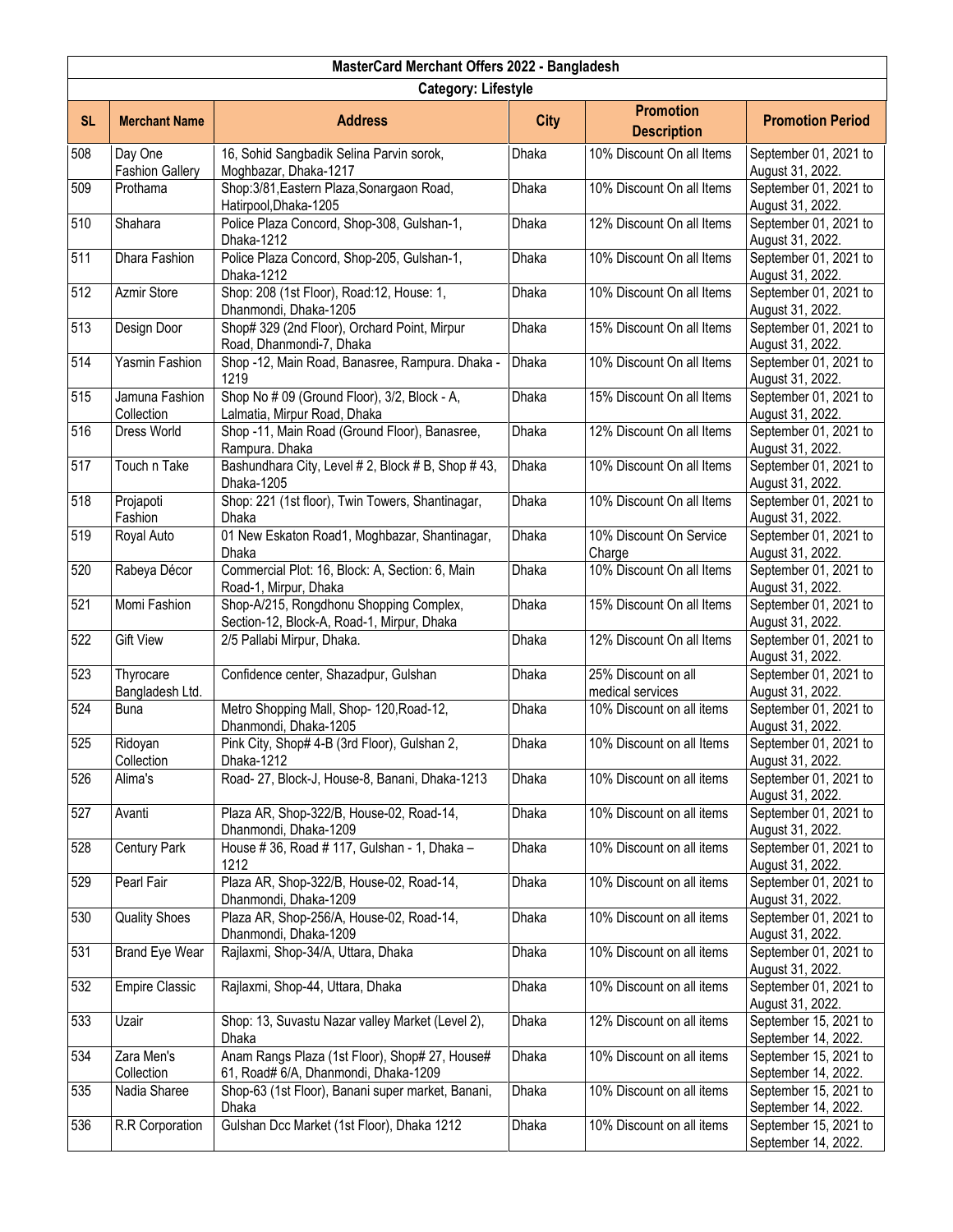|           | MasterCard Merchant Offers 2022 - Bangladesh |                                                                             |              |                                        |                                              |  |  |  |
|-----------|----------------------------------------------|-----------------------------------------------------------------------------|--------------|----------------------------------------|----------------------------------------------|--|--|--|
|           | <b>Category: Lifestyle</b>                   |                                                                             |              |                                        |                                              |  |  |  |
| <b>SL</b> | <b>Merchant Name</b>                         | <b>Address</b>                                                              | <b>City</b>  | <b>Promotion</b><br><b>Description</b> | <b>Promotion Period</b>                      |  |  |  |
| 537       | <b>Swiss Mart</b>                            | Gulshan 1 Circle, Gulshan, Dhaka                                            | Dhaka        | 10% Discount on all items              | September 15, 2021 to<br>September 14, 2022. |  |  |  |
| 538       | Nice Choice                                  | Tokyo Square, Japan Garden City, Mohammadpur,<br>Dhaka                      | Dhaka        | 10% Discount on all items              | September 15, 2021 to<br>September 14, 2022. |  |  |  |
| 539       | Rainbow optics                               | 66, Outer Circular Road, Shop-1/5 B, Property<br>Plaza, Dhaka               | Dhaka        | 15% Discount on all Items              | September 15, 2021 to<br>September 14, 2022. |  |  |  |
| 540       | Mayur                                        | Shop-19-20, Hosaf Shopping Complex, Malibagh,<br>Dhaka                      | <b>Dhaka</b> | 10% Discount on all items              | September 15, 2021 to<br>September 14, 2022. |  |  |  |
| 541       | Ranjons                                      | 3/55, Eastern Malliaka, Elephant Road, Dhaka                                | Dhaka        | 10% Discount on all Items              | September 15, 2021 to<br>September 14, 2022. |  |  |  |
| 542       | Khaza Fabrics                                | 2/61, Eastern Plaza, Dhaka                                                  | Dhaka        | 10% Discount on all Items              | September 15, 2021 to<br>September 14, 2022. |  |  |  |
| 543       | Liza's Collection                            | 1/7/b, West Hajipara, Dhaka                                                 | Dhaka        | 10% Discount on all Items              | September 15, 2021 to<br>September 14, 2022. |  |  |  |
| 544       | Rahin Shoes                                  | level-4, shop: 23, Fortune Shopping Mall, Malibagh,<br>Dhaka-1217           | Dhaka        | 10% Discount on all items              | September 15, 2021 to<br>September 14, 2022. |  |  |  |
| 545       | Rup Rong                                     | shop-23, Hosaf shopping complex, 6/9 Malibagh,<br>Dhaka                     | Dhaka        | 10% Discount on all items              | September 15, 2021 to<br>September 14, 2022. |  |  |  |
| 546       | Lota Cosmetics                               | 66, Outer Circular road, Property plaza shopping<br>complex, Dhaka          | <b>Dhaka</b> | 10% Discount on all items              | September 15, 2021 to<br>September 14, 2022. |  |  |  |
| 547       | Hamim Fabrics                                | Shop-17, Sahera Triopical Centre, 218 Elephant<br>Road, Dhaka               | Dhaka        | 10% Discount on all items              | September 15, 2021 to<br>September 14, 2022. |  |  |  |
| 548       | Bcoz fashion                                 | Shop-26, Hosaf shopping complex, 6/9 Malibagh,<br><b>Dhaka</b>              | Dhaka        | 10% Discount on all items              | September 15, 2021 to<br>September 14, 2022. |  |  |  |
| 549       | Star Boutique                                | 241, ka, Shahid Sangbadik, Selina Parvin Road,<br>Boro Moghbazar, Dhaka     | Dhaka        | 10% Discount on all items              | September 15, 2021 to<br>September 14, 2022. |  |  |  |
| 550       | Nandonik<br>jewellers                        | 66, outer Circular road, Shop-2/7 Property plaza<br>shopping complex, Dhaka | Dhaka        | 15% Discount on Making<br>Charge       | September 15, 2021 to<br>September 14, 2022. |  |  |  |
| 551       | Sri Jewellers                                | Rajlaxmi, Shop-44, Uttara, Dhaka                                            | <b>Dhaka</b> | 10% Discount on Making<br>Charge       | September 15, 2021 to<br>September 14, 2022. |  |  |  |
| 552       | <b>Beauty Fabrics</b>                        | Rajlaxmi-44, Uttara, Dhaka                                                  | Dhaka        | 10% Discount on all items              | September 15, 2021 to<br>September 14, 2022. |  |  |  |
| 553       | Gift Corner                                  | Plaza AR, 322/B, House-2, Dhanmondi, Dhaka                                  | Dhaka        | 10% Discount on all items              | September 15, 2021 to<br>September 14, 2022. |  |  |  |
| 554       | New Pearl<br>Gallery                         | Rajlaxmi, Shop-34 (2nd Floor), Uttara, Dhaka                                | Dhaka        | 10% Discount on all items              | September 15, 2021 to<br>September 14, 2022. |  |  |  |
| 555       | Shari Bitan                                  | Rajlaxmi, Shop-16, Uttara, Dhaka                                            | Dhaka        | 10% Discount on all items              | September 15, 2021 to<br>September 14, 2022. |  |  |  |
| 556       | Shihab Art                                   | Pink City, Shop-56, Gulshan-2, Dhaka                                        | Dhaka        | 10% Discount on all Items              | September 15, 2021 to<br>September 14, 2022. |  |  |  |
| 557       | Kids Zone                                    | Jamuna Future park, Shop-013, Zone-c, Dhaka                                 | <b>Dhaka</b> | 10% Discount on all items              | September 15, 2021 to<br>September 14, 2022. |  |  |  |
| 558       | Momo                                         | Shop-1. Plot-10, Block-ka, Section-6, Main Road,<br>Mirpur, Dhaka           | Dhaka        | 10% Discount on all items              | September 15, 2021 to<br>September 14, 2022. |  |  |  |
| 559       | Saha Jalal<br>Optics                         | 18/2, DIT Road, Rampura, Dhaka-1205                                         | Dhaka        | 10% Discount on all items              | September 15, 2021 to<br>September 14, 2022. |  |  |  |
| 560       | <b>Barnali Dress</b><br>House                | 3/22, Eastern Plaza (2nd Floor) hatirpool, Dhaka-<br>12056                  | Dhaka        | 10% Discount on all items              | September 15, 2021 to<br>September 14, 2022. |  |  |  |
| 561       | Shotorupa<br>Fabrics                         | 3/25, Eastern Plaza (2nd Floor) hatirpool, Dhaka-<br>12056                  | Dhaka        | 10% Discount on all items              | September 15, 2021 to<br>September 14, 2022. |  |  |  |
| 562       | All Fit Tailors                              | Sahara tropical certer, 218, Elephant Road, Dhaka-<br>12056                 | Dhaka        | 10% Discount on all items              | September 15, 2021 to<br>September 14, 2022. |  |  |  |
| 563       | Noor Fabrics                                 | Sahara tropical certer, 218/F, Elephant Road, Dhaka-<br>12056               | Dhaka        | 10% Discount on all Items              | September 15, 2021 to<br>September 14, 2022. |  |  |  |
| 564       | <b>Concept Shoes</b>                         | 266, New Elephant Road, Multiplan Centre, Dhaka-<br>1205                    | Dhaka        | 10% Discount on all Items              | September 15, 2021 to<br>September 14, 2022. |  |  |  |
| 565       | Hello Fashion                                | 267/B, New Elephant Road, Multiplan Centre,<br>Dhaka-1205                   | Dhaka        | 10% Discount on all items              | September 15, 2021 to<br>September 14, 2022. |  |  |  |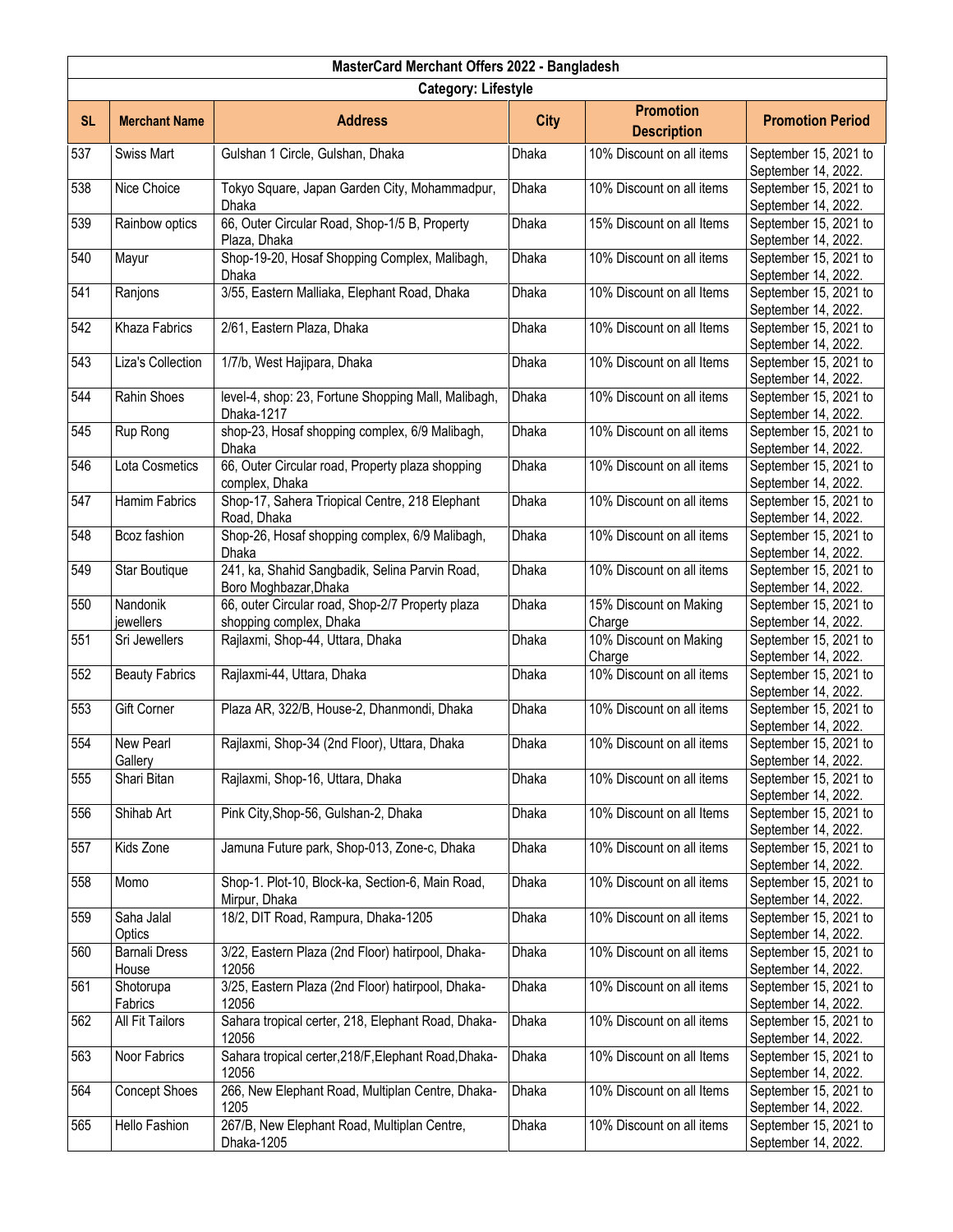|           | MasterCard Merchant Offers 2022 - Bangladesh |                                                                     |              |                                        |                                              |  |  |  |
|-----------|----------------------------------------------|---------------------------------------------------------------------|--------------|----------------------------------------|----------------------------------------------|--|--|--|
|           | <b>Category: Lifestyle</b>                   |                                                                     |              |                                        |                                              |  |  |  |
| <b>SL</b> | <b>Merchant Name</b>                         | <b>Address</b>                                                      | <b>City</b>  | <b>Promotion</b><br><b>Description</b> | <b>Promotion Period</b>                      |  |  |  |
| 566       | Crown Shoes                                  | BTI Center Plaza, Shop:06, Green Road, Dhaka-<br>1215               | Dhaka        | 10% Discount on all Items              | September 15, 2021 to<br>September 14, 2022. |  |  |  |
| 567       | <b>Green Vision</b>                          | 165, Green Road, Dhanmondi, Dhaka-1205                              | Dhaka        | 10% Discount on all Items              | September 15, 2021 to<br>September 14, 2022. |  |  |  |
| 568       | RB Fashion                                   | 314, Shyamoli Squire, Shyamoli, Dhaka, 1207                         | Dhaka        | 10% Discount on all Items              | September 15, 2021 to<br>September 14, 2022. |  |  |  |
| 569       | Mukta Jewellers                              | 209, Farmview Super market, farmgate, Dhaka                         | Dhaka        | 20% Discount on Making<br>Charge       | September 15, 2021 to<br>September 14, 2022. |  |  |  |
| 570       | <b>Tanis Collection</b>                      | Road-49, Noorjahan Road, Mohammadpur, Dhaka-<br>1207                | Dhaka        | 10% Discount on all Items              | September 15, 2021 to<br>September 14, 2022. |  |  |  |
| 571       | Grameen<br>Ornaments                         | 66/2, C Hazipara, DIT Road, Rampura, Dhaka-1219                     | Dhaka        | 15% Discount on Making<br>Charge       | September 15, 2021 to<br>September 14, 2022. |  |  |  |
| 572       | Ayesha<br><b>Boutiques</b>                   | 241, Shahid Sangbadik Selina Parvin Sarak, Boro<br>Moghbazar, Dhaka | Dhaka        | 10% Discount on all items              | September 15, 2021 to<br>September 14, 2022. |  |  |  |
| 573       | <b>Fashion Craft</b>                         | 12, Hossaf Shopping Complex, Malibagh, Dhaka-<br>1219               | Dhaka        | 10% Discount on all items              | September 15, 2021 to<br>September 14, 2022. |  |  |  |
| 574       | Fashion hut                                  | 21, Shantinagar More, Shantinagar, Dhaka-1219                       | Dhaka        | 10% Discount on all items              | September 15, 2021 to<br>September 14, 2022. |  |  |  |
| 575       | Mayabini                                     | 418/B, Plaza A R, Dhanmondi, Dhaka                                  | Dhaka        | 10% Discount on all items              | September 15, 2021 to<br>September 14, 2022. |  |  |  |
| 576       | Puspo                                        | 502, Plaza A R, Dhanmondi, Dhaka                                    | Dhaka        | 10% Discount on all items              | September 15, 2021 to<br>September 14, 2022. |  |  |  |
| 577       | Rakhi Jewellers                              | 137, Chadni chawk super market (2nd Floor),<br>Dhaka-1205           | Dhaka        | 20% Discount on Making<br>Charge       | September 15, 2021 to<br>September 14, 2022. |  |  |  |
| 578       | Diva sharee<br>Ghor                          | 67, Chadni chawk super market (1st Floor), Dhaka-<br>1205           | Dhaka        | 10% Discount on all items              | September 15, 2021 to<br>September 14, 2022. |  |  |  |
| 579       | Shahid tailors                               | 17, Jasimuddin Road, Kamalapur, Motijheel,<br>Dhaka-1000            | Dhaka        | 10% Discount on all items              | September 15, 2021 to<br>September 14, 2022. |  |  |  |
| 580       | Trap                                         | 119/B, Malibagh (Main Road), Dhaka-1219                             | Dhaka        | 10% Discount on all items              | September 15, 2021 to<br>September 14, 2022. |  |  |  |
| 581       | Blue                                         | 214-D, Polwel Super Market, Purana Paltan,<br>Dhaka-1000            | Dhaka        | 10% Discount on all items              | September 15, 2021 to<br>September 14, 2022. |  |  |  |
| 582       | Sharee Ghor                                  | 301-South, Mouchak Market, Dhaka-1219                               | Dhaka        | 10% Discount on all items              | September 15, 2021 to<br>September 14, 2022. |  |  |  |
| 583       | Mithun Fabrics                               | 132, Bangabondhu Avenue, Gulisthan, Dhaka                           | Dhaka        | 10% Discount on all items              | September 15, 2021 to<br>September 14, 2022. |  |  |  |
| 584       | Art Angel                                    | Shop-13, 14, Main Road, Banasree, Rampura,<br>Dhaka                 | Dhaka        | 12% Discount on all items              | September 15, 2021 to<br>September 14, 2022. |  |  |  |
| 585       | Bornali                                      | Pink City, Shop-65, Gulshan-2, Dhaka                                | Dhaka        | 10% Discount on all items              | September 15, 2021 to<br>September 14, 2022. |  |  |  |
| 586       | Dhakama                                      | Shop-34, Sunrise Plaza, Mirpur, Lalmatia, Dhaka                     | <b>Dhaka</b> | 15% Discount on all items              | September 15, 2021 to<br>September 14, 2022. |  |  |  |
| 587       | Dress Haven                                  | Shop-47, Shimanto Square, Dhanmondi, Dhaka                          | Dhaka        | 10% Discount on all items              | September 15, 2021 to<br>September 14, 2022. |  |  |  |
| 588       | <b>Festive Fashion</b>                       | Shop-222,223 (1st Floor), Road-31, Metro<br>Shopping Mall, Dhaka    | Dhaka        | 10% Discount on all items              | September 15, 2021 to<br>September 14, 2022. |  |  |  |
| 589       | Fortune                                      | Ka-1/B, Bashundhara R/A, Vatara, Dhaka-1229.                        | Dhaka        | 10% Discount on all items              | September 15, 2021 to<br>September 14, 2022. |  |  |  |
| 590       | <b>High Heels</b>                            | Shop-212, Metro Shoping Mall, Dhanmondi, Dhaka                      | Dhaka        | 10% Discount on all items              | September 15, 2021 to<br>September 14, 2022. |  |  |  |
| 591       | Lili Fahsion                                 | 147, Alpona Plaza, Elephant Road, Dhaka                             | Dhaka        | 15% Discount on all items              | September 15, 2021 to<br>September 14, 2022. |  |  |  |
| 592       | Mini Shop                                    | Pink City, Shop-12, Gulshan-2, Dhaka                                | Dhaka        | 15% Discount on all items              | September 15, 2021 to<br>September 14, 2022. |  |  |  |
| 593       | Ochen Blue                                   | Shop-C-9, pink City, Gulshan-2, Dhaka                               | Dhaka        | 10% Discount on all items              | September 15, 2021 to<br>September 14, 2022. |  |  |  |
| 594       | Shoppers<br>Corner                           | Sunrise plaza, 11, 3/1, block, Lalmatia, Dhaka                      | Dhaka        | 10% Discount on all items              | September 15, 2021 to<br>September 14, 2022. |  |  |  |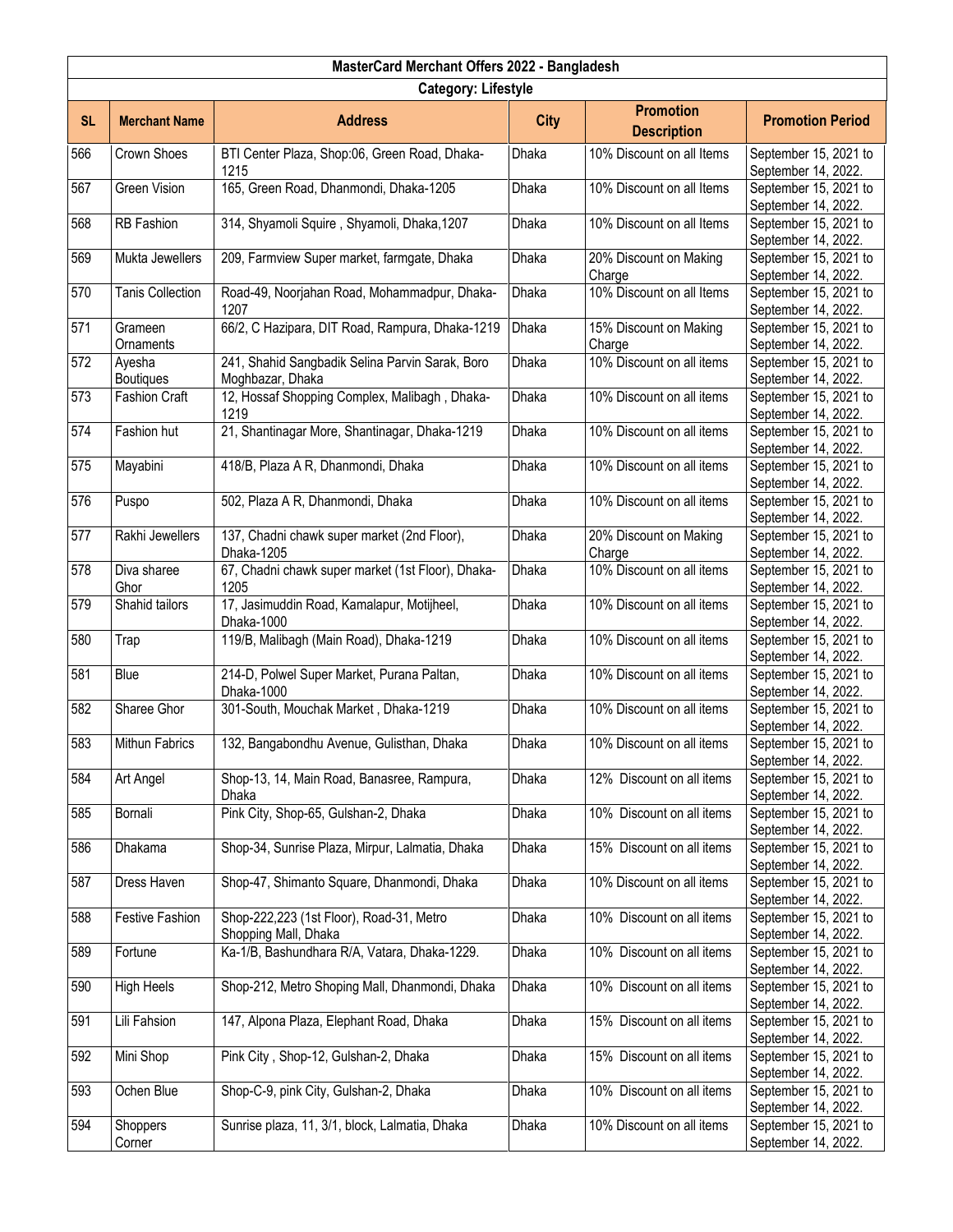|                  | MasterCard Merchant Offers 2022 - Bangladesh |                                                                                               |              |                                        |                                              |  |  |
|------------------|----------------------------------------------|-----------------------------------------------------------------------------------------------|--------------|----------------------------------------|----------------------------------------------|--|--|
|                  | <b>Category: Lifestyle</b>                   |                                                                                               |              |                                        |                                              |  |  |
| <b>SL</b>        | <b>Merchant Name</b>                         | <b>Address</b>                                                                                | <b>City</b>  | <b>Promotion</b><br><b>Description</b> | <b>Promotion Period</b>                      |  |  |
| 595              | Tazrin                                       | Police Plaza Concord, Dhaka                                                                   | Dhaka        | 10% Discount on all items              | September 15, 2021 to<br>September 14, 2022. |  |  |
| 596              | Troyee Fashion                               | Shop-4, Jabbar Tower, Gulshan-1, Dhaka                                                        | Dhaka        | 15% Discount on all items              | September 15, 2021 to<br>September 14, 2022. |  |  |
| 597              | Golden Pearl                                 | Shop-C/21, Jamuna Future park Dhaka                                                           | Dhaka        | 10% Discount on all items              | September 15, 2021 to<br>September 14, 2022. |  |  |
| 598              | Western Boy                                  | Shop-33/A, Block-D (Ground Floor), Jamuna Future<br>park, Dhaka                               | <b>Dhaka</b> | 10% Discount on all items              | September 15, 2021 to<br>September 14, 2022. |  |  |
| 599              | <b>RR</b> Fabrics                            | Shop-9 (1st Floor), Pink City Gulshan-2, Dhaka                                                | Dhaka        | 10% Discount on all items              | September 15, 2021 to<br>September 14, 2022. |  |  |
| 600              | <b>Matching Centre</b>                       | Shop-221, Priyangon Shopping Center, Dhaka-<br>1205                                           | Dhaka        | 10% Discount on all items              | September 15, 2021 to<br>September 14, 2022. |  |  |
| 601              | <b>Friends Tailors</b><br>& Fabrics          | Gp-Ka/23, Pragati Sarani, Kuril, Vatara, Dhaka-<br>1229                                       | Dhaka        | 10% Discount on all items              | September 15, 2021 to<br>September 14, 2022. |  |  |
| 602              | Ajmeri Mahinur<br>Boutique                   | 1D-09, Level-01, Jamuna Future Park, Dhaka                                                    | Dhaka        | 10% Discount on all items              | September 15, 2021 to<br>September 14, 2022. |  |  |
| 603              | Style Lanvin                                 | Shop-206 (1st Floor), Plot-02, Gulshan-1, Dhaka-<br>1212                                      | Dhaka        | 15% Discount on all items              | July 15, 2021 to July<br>14, 2022            |  |  |
| 604              | Happy Octopus                                | Police plaza Concord, Shop-269 (1st Floor), Plot-<br>02, Gulshan-1, Dhaka                     | <b>Dhaka</b> | 10% Discount on all Items              | July 15, 2021 to July<br>14, 2022            |  |  |
| 605              | <b>Export Bazar</b>                          | M/1 Nurjahan Road, Mohammadpur, Dhaka-1207,                                                   | Dhaka        | 10% Discount on all items              | July 15, 2021 to July<br>14, 2022            |  |  |
| 606              | Erric                                        | Suit# 43 (Ground Floor), Banani DCC Unique<br>Complex, 44 Kamal Ataturk Avenue, Banani, Dhaka | Dhaka        | 10% Discount on all items              | July 15, 2021 to July<br>14, 2022            |  |  |
| 607              | Bee Fashion                                  | Shop# 02 (Ground Floor), Banani Super Market, 44<br>Kamal Ataturk Avenue, Banani, Dhaka       | Dhaka        | 20% Discount on Making<br>Charge       | July 15, 2021 to July<br>14, 2022            |  |  |
| 608              | Doll House                                   | Commercial Plot: 13, Block: A, Section: 6, Main<br>Road-1, Mirpur, Dhaka                      | Dhaka        | 10% Discount on all items              | July 15, 2021 to July<br>14, 2022            |  |  |
| 609              | Razdhani<br>Fabrics                          | 72, New Elephant Road, Dhaka-1205                                                             | Dhaka        | 10% Discount on all items              | July 15, 2021 to July<br>14, 2022            |  |  |
| 610              | Zoom Plus<br>Optics                          | 149, Sohid Sangbadik Selina Parvin Road, Boro<br>Moghbazar, Dhaka                             | Dhaka        | 10% Discount on all items              | July 15, 2021 to July<br>14, 2022            |  |  |
| $\overline{611}$ | Reload Fashion                               | 82, Siddeswari Circular Road, Malibagh, Dhaka-<br>1217                                        | Dhaka        | 10% Discount on all items              | July 15, 2021 to July<br>14, 2022            |  |  |
| 612              | Megh Boutique's                              | Shop# 135, Aziz Co-Operative Super Market,<br>Shahbagh, Dhaka                                 | Dhaka        | 10% Discount on all items              | July 15, 2021 to July<br>14, 2022            |  |  |
| 613              | Deshiya Fashion                              | Shop# 93, Aziz Co-Operative Super Market,<br>Shahbagh, Dhaka                                  | Dhaka        | 10% Discount on all items              | July 15, 2021 to July<br>14, 2022            |  |  |
| 614              | <b>Active Watch</b><br>Gallery               | Shop# 93 (Level 6), Block# C, Bashundhara City<br>Shopping Mall, Phanthapath, Dhaka           | Dhaka        | 10% Discount on all items              | July 15, 2021 to July<br>14, 2022            |  |  |
| 615              | <b>Milky Shoes</b>                           | Shop# 44, (Level 6), Block# C, Bashundhara City<br>Shopping Mall, Phanthapath, Dhaka          | <b>Dhaka</b> | 10% Discount on all items              | July 15, 2021 to July<br>14, 2022            |  |  |
| 616              | New Pearl<br>House Jewellers                 | Shop# 47, (Level 5), Block# A, Bashundhara City<br>Shopping Mall, Phanthapath, Dhaka          | Dhaka        | 20% Discount on Making<br>Charge       | July 15, 2021 to July<br>14, 2022            |  |  |
| 617              | Maamoni<br>Jewellers                         | Shop# 33, (Level 5), Block# A, Bashundhara City<br>Shopping Mall, Phanthapath, Dhaka          | Dhaka        | 20% Discount on Making<br>Charge       | July 15, 2021 to July<br>14, 2022            |  |  |
| 618              | Dhakai Fashion                               | Shop# 53, (Level 6), Block# A, Bashundhara City<br>Shopping Mall, Phanthapath, Dhaka          | <b>Dhaka</b> | 10% Discount on all items              | July 15, 2021 to July<br>14, 2022            |  |  |
| 619              | Barnali Cloth<br>Store                       | Shop# 3/19, Eastern Mollika, Elephant Road,<br>Dhaka                                          | Dhaka        | 10% Discount on all items              | July 15, 2021 to July<br>14, 2022            |  |  |
| 620              | Madina Panjabi                               | Shop# 22, 126 Ayesha Super Market, Malibagh,<br>Dhaka                                         | Dhaka        | 10% Discount on all items              | July 15, 2021 to July<br>14, 2022            |  |  |
| 621              | Soil Craft                                   | Shop# 65, Aziz Super Market (1st Floor),<br>Shahbagh, Dhaka                                   | Dhaka        | 10% Discount on all items              | July 15, 2021 to July<br>14, 2022            |  |  |
| 622              | Zetro Leather<br>Craft                       | Shop# 43, 69/71 Multiplan Center, New Elephant<br>Road, Dhaka                                 | Dhaka        | 10% Discount on all items              | July 15, 2021 to July<br>14, 2022            |  |  |
| 623              | Neela Style                                  | Shop# 19, City Super Market, 95 New Elephant<br>Road, Dhaka                                   | <b>Dhaka</b> | 10% Discount on all items              | July 15, 2021 to July<br>14, 2022            |  |  |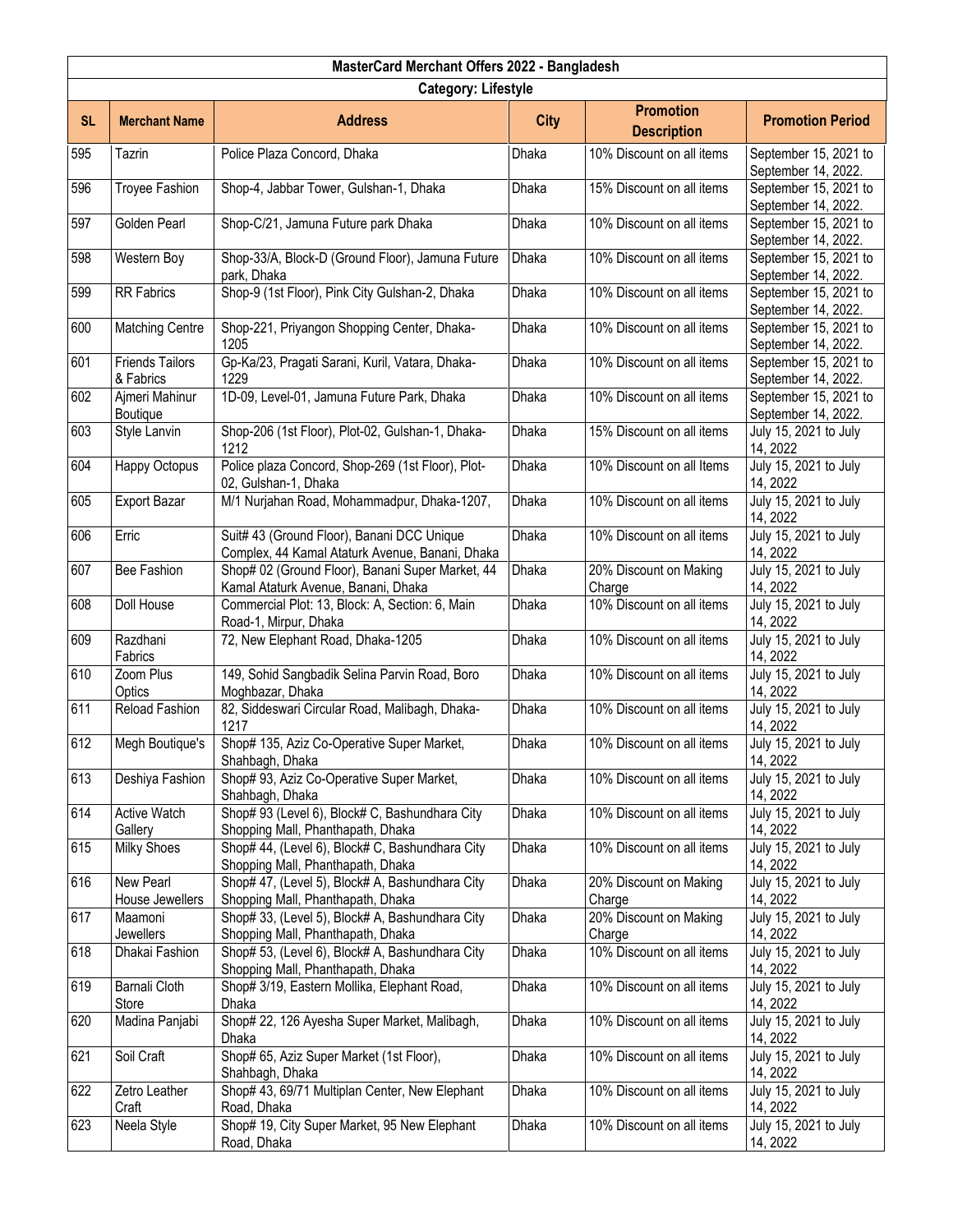| MasterCard Merchant Offers 2022 - Bangladesh |                                   |                                                                                    |              |                                        |                                           |  |  |
|----------------------------------------------|-----------------------------------|------------------------------------------------------------------------------------|--------------|----------------------------------------|-------------------------------------------|--|--|
|                                              | <b>Category: Lifestyle</b>        |                                                                                    |              |                                        |                                           |  |  |
| <b>SL</b>                                    | <b>Merchant Name</b>              | <b>Address</b>                                                                     | <b>City</b>  | <b>Promotion</b><br><b>Description</b> | <b>Promotion Period</b>                   |  |  |
| 624                                          | Versona                           | Shop# 66, Aziz Super Market (1st Floor),<br>Shahbagh, Dhaka                        | Dhaka        | 10% Discount on all items              | July 15, 2021 to July<br>14, 2022         |  |  |
| 625                                          | <b>Music Plus</b>                 | Shop# 311, 69/71 Multiplan Center, New Elephant<br>Road, Dhaka                     | Dhaka        | 10% Discount on all items              | July 15, 2021 to July<br>14, 2022         |  |  |
| 626                                          | Jusco Fashion                     | 69-71 Multiplan center (Level-1), Shop-108, New<br>Elephant Road, Dhaka            | Dhaka        | 10% Discount on all items              | July 15, 2021 to July<br>14, 2022         |  |  |
| 627                                          | Kohinoor<br>Departmental<br>Store | 69-71 Multiplan center (Level-1), Shop-101/A, New<br>Elephant Road, Dhaka          | Dhaka        | 10% Discount on all items              | July 15, 2021 to July<br>14, 2022         |  |  |
| 628                                          | Kohinoor                          | 69-71 Multiplan center (Level-1), Shop-101/B, New<br>Elephant Road, Dhaka          | Dhaka        | 10% Discount on all items              | July 15, 2021 to July<br>14, 2022         |  |  |
| 629                                          | Evana Fashion                     | 234/2, New Elephant Road Katabon, Dhaka-1205                                       | Dhaka        | 10% Discount on all items              | July 15, 2021 to July<br>14, 2022         |  |  |
| 630                                          | U-2 Men's Wear                    | 234/A, New Elephant Road Khairunnesa Mansion,<br>Katabon More, Dhaka               | Dhaka        | 10% Discount on all items              | July 15, 2021 to July<br>14, 2022         |  |  |
| 631                                          | <b>Sikder Optics</b>              | Level# 5, Block# C, Shop-70, Bashundhara City<br>Shopping Mall, Panthapath, Dhaka  | <b>Dhaka</b> | 10% Discount on all items              | July 15, 2021 to July<br>14, 2022         |  |  |
| 632                                          | Musa men's<br>wear                | Suvastu Arched, 46-48, New Elephant Road (GF),<br>Shop#G.F.15, Dhaka               | Dhaka        | 10% Discount on all items              | July 15, 2021 to July<br>14, 2022         |  |  |
| 633                                          | Signature<br>Fashion              | Shop#11, 54 New Elephant Road, Minita Plaza<br>Market, Dhaka - 1205                | <b>Dhaka</b> | 10% Discount on all items              | July 15, 2021 to July<br>14, 2022         |  |  |
| 634                                          | <b>Next Fashion</b><br>mart       | 2/63 Eastern Plaza (1st Floor), Sonargaon Road,<br><b>Dhaka</b>                    | Dhaka        | 10% Discount on all items              | July 15, 2021 to July<br>14, 2022         |  |  |
| 635                                          | Tipu fabrics                      | 39, New Elephant Road, Kazi Bhaban (Ground<br>Floor), Dhaka-1205                   | Dhaka        | 10% Discount on all items              | July 15, 2021 to July<br>14, 2022         |  |  |
| 636                                          | Discover<br>Fashion               | 69 Hakim Centre (1st Floor), C.R.Datta Biruttam<br>Road, Hatirpool, Dhaka          | Dhaka        | 10% Discount on all items              | July 15, 2021 to July<br>14, 2022         |  |  |
| 637                                          | Nari baron<br>sharee              | 2/35, Eastern Plaza, Sonargaon Road, Dhaka-1205                                    | Dhaka        | 10% Discount on all items              | July 15, 2021 to July<br>14, 2022         |  |  |
| 638                                          | Sikder Watch                      | Level# 5, Block# C, Shop-71, Bashundhara City<br>Shopping Mall, Panthapath, Dhaka  | Dhaka        | 10% Discount on all items              | July 15, 2021 to July<br>14, 2022         |  |  |
| 639                                          | Fashion<br>Boutique's             | 12, Hosaf Shopping Complex, Malibagh, Dhaka                                        | Dhaka        | 10% Discount on all items              | July 15, 2021 to July<br>14, 2022         |  |  |
| 640                                          | Shanaf                            | Shop-81 (Leve-1), Block-D, Bashundhara City<br>Shopping Mall, Dhaka                | Dhaka        | 10% Discount on all items              | July 15, 2021 to July<br>14, 2022         |  |  |
| 641                                          | Mahin fashion<br>Mart             | 51, New Elephant Road, Shop-110, Dhaka-1205                                        | Dhaka        | 10% Discount on all items              | July 15, 2021 to July<br>14, 2022         |  |  |
| 642                                          | Hossain Fashion                   | Shop-325, Shyamoli Square Shopping Mall, Mirpur<br>Road, Shyamoli, Dhaka           | Dhaka        | 10% Discount on all items              | July 15, 2021 to July<br>14, 2022         |  |  |
| 643                                          | Angel ZT                          | Shop# 436; (Level 4), Shymoli Square Shopping<br>Mall, Mirpur Road, Shymoli, Dhaka | Dhaka        | 10% Discount on all items              | July 15, 2021 to July<br>14, 2022         |  |  |
| 644                                          | Metro Sports                      | 403, Noorjahan Road, Mohammadpur, Dhaka                                            | Dhaka        | 10% Discount on all items              | September 01, 2021 to<br>August 31, 2022. |  |  |
| 645                                          | Sania                             | Shop-17/83, Leve-2, Block-C, Bashundhara City,<br>Panthapath, Dhaka                | Dhaka        | 10% Discount on all items              | September 01, 2021 to<br>August 31, 2022. |  |  |
| 646                                          | Silver Stone                      | Shop-07, Leve-02, Block-C, Bashundhara City,<br>Dhaka                              | Dhaka        | 10% Discount on all items              | September 01, 2021 to<br>August 31, 2022. |  |  |
| 647                                          | Eros                              | Shop-41, Leve-02, Block-C, Bashundhara City,<br>Dhaka                              | Dhaka        | 10% Discount on all items              | September 01, 2021 to<br>August 31, 2022. |  |  |
| 648                                          | Saimon Clothing                   | Jamuna Future Park, Level-1, Block-GF, Shop-34,<br>Pragati Sharoni, Dhaka          | Dhaka        | 10% Discount on all items              | September 01, 2021 to<br>August 31, 2022. |  |  |
| 649                                          | Niharika                          | Jamuna Future Park, Level-1, Block-D, Shop-66,<br>Pragati Sharoni, Dhaka           | Dhaka        | 10% Discount on all items              | September 01, 2021 to<br>August 31, 2022. |  |  |
| 650                                          | Parineeta                         | Rajlaxmi Complex, Shop-30, Level-1, Uttara, Dhaka                                  | Dhaka        | 10% Discount on all items              | September 01, 2021 to<br>August 31, 2022. |  |  |
| 651                                          | Dress Bazar                       | Rajlaxmi Complex, Shop-23, Level-2, Uttara, Dhaka                                  | Dhaka        | 10% Discount on all items              | August 15, 2021 to<br>August 14, 2022.    |  |  |
| 652                                          | Ragpur Fashion                    | Shop- 214 (2nd Floor), Tokyo Square Complex,<br>Mohammadpur, Dhaka                 | Dhaka        | 10% Discount on all items              | August 15, 2021 to<br>August 14, 2022.    |  |  |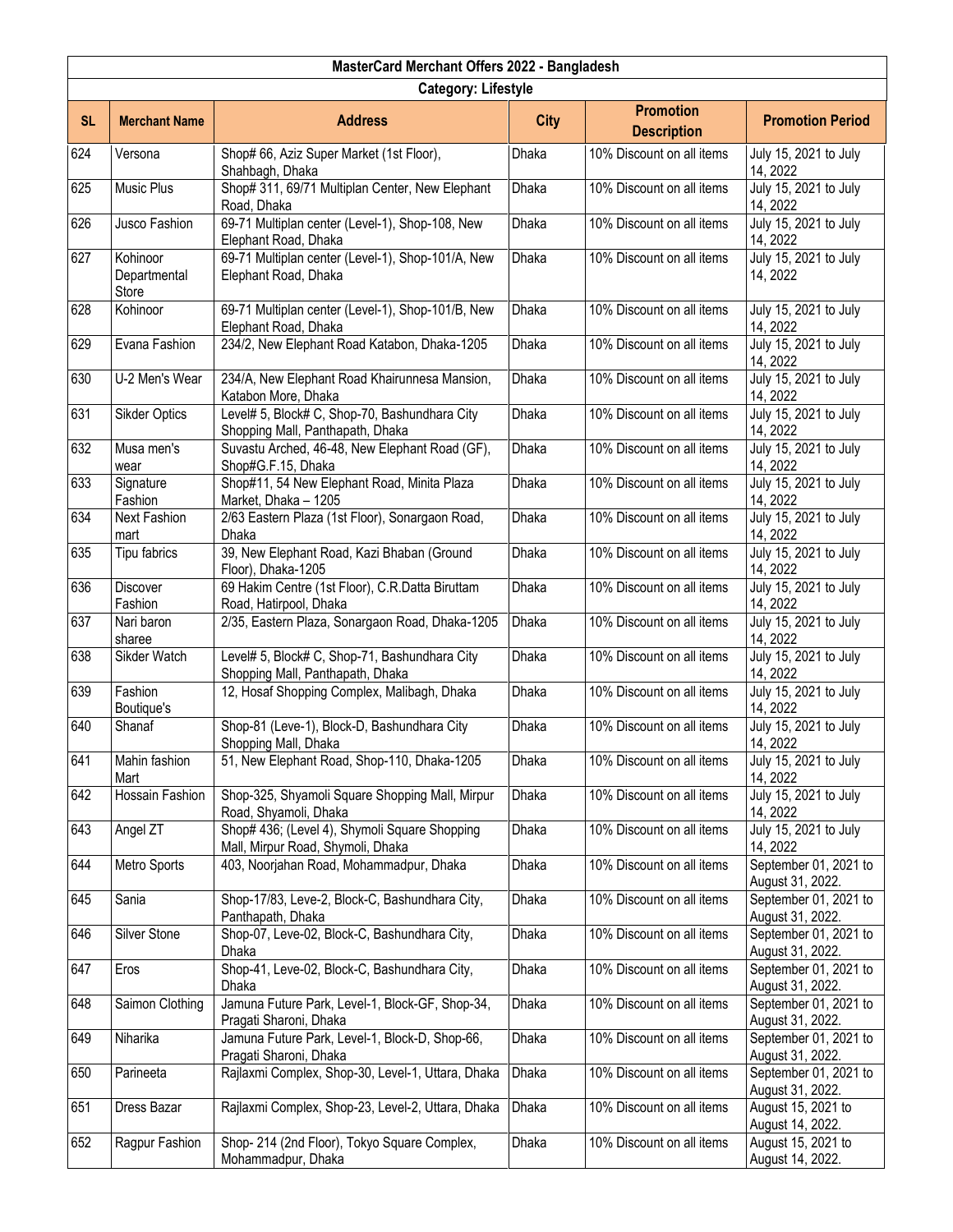|           | MasterCard Merchant Offers 2022 - Bangladesh |                                                                        |              |                                        |                                        |  |  |
|-----------|----------------------------------------------|------------------------------------------------------------------------|--------------|----------------------------------------|----------------------------------------|--|--|
|           | <b>Category: Lifestyle</b>                   |                                                                        |              |                                        |                                        |  |  |
| <b>SL</b> | <b>Merchant Name</b>                         | <b>Address</b>                                                         | <b>City</b>  | <b>Promotion</b><br><b>Description</b> | <b>Promotion Period</b>                |  |  |
| 653       | Kids Fair                                    | Shop- 136, (Ground Floor), Tokyo Square Complex,<br>Mohammadpur, Dhaka | Dhaka        | 10% Discount on all items              | August 15, 2021 to<br>August 14, 2022. |  |  |
| 654       | <b>Shelly Fabrics</b>                        | Shop- T-10 (2nd Floor), Tokyo Square Complex,<br>Mohammadpur, Dhaka    | Dhaka        | 10% Discount on all items              | August 15, 2021 to<br>August 14, 2022. |  |  |
| 655       | Maria Fashion                                | Shop- 346 (3rd Floor), Tokyo Square Complex,<br>Mohammadpur, Dhaka     | Dhaka        | 10% Discount on all items              | August 15, 2021 to<br>August 14, 2022. |  |  |
| 656       | Lapstone<br>Leather                          | Shop- 444 (3rd Floor), Tokyo Square Complex,<br>Mohammadpur, Dhaka     | <b>Dhaka</b> | 10% Discount on all items              | August 15, 2021 to<br>August 14, 2022. |  |  |
| 657       | Trina                                        | Shop- 117 (GRound Floor), Tokyo Square<br>Complex, Mohammadpur, Dhaka  | Dhaka        | 10% Discount on all items              | August 15, 2021 to<br>August 14, 2022. |  |  |
| 658       | Craft Square                                 | Shop- 319 (2nd Floor), Shyamoli Square,<br>Mohammadpur, Dhaka          | Dhaka        | 10% Discount on all items              | August 15, 2021 to<br>August 14, 2022. |  |  |
| 659       | <b>Textured</b>                              | Shop- 318 (3rd Floor), Tokyo Square Complex,<br>Mohammadpur, Dhaka     | <b>Dhaka</b> | 10% Discount on all items              | August 15, 2021 to<br>August 14, 2022. |  |  |
| 660       | Nexus                                        | Shop- 546 (4th Floor), Tokyo Square Complex,<br>Mohammadpur, Dhaka     | <b>Dhaka</b> | 10% Discount on all items              | August 15, 2021 to<br>August 14, 2022. |  |  |
| 661       | Rhituchua                                    | Shop- 344 (2nd Floor), Tokyo Square Complex,<br>Mohammadpur, Dhaka     | Dhaka        | 10% Discount on all items              | August 15, 2021 to<br>August 14, 2022. |  |  |
| 662       | Trina's<br>Collection                        | Shop- 118 (G. Floor, Tokyo Square Complex,<br>Mohammadpur, Dhaka       | Dhaka        | 10% Discount on all items              | August 15, 2021 to<br>August 14, 2022. |  |  |
| 663       | Sky Brand                                    | Nator Tower, 32/D, Sector-3, Uttar, Dhaka-1230                         | Dhaka        | 10% Discount on all items              | August 15, 2021 to<br>August 14, 2022. |  |  |
| 664       | Prottasha                                    | Shop- 324, Level-3, Shyamoli Square,<br>Mohammadpur, Dhaka             | Dhaka        | 10% Discount on all items              | August 15, 2021 to<br>August 14, 2022. |  |  |
| 665       | Tex Art                                      | Shop- 48 & 34, Level-2, Bashundhara City,<br>Panthapath, Dhaka         | Dhaka        | 10% Discount on all items              | August 15, 2021 to<br>August 14, 2022. |  |  |
| 666       | Ten Sports                                   | Shop- 13/Ka/1, Level-2, Bashundhara City,<br>Panthapath, Dhaka         | Dhaka        | 10% Discount on all items              | August 15, 2021 to<br>August 14, 2022. |  |  |
| 667       | <b>River Sports</b>                          | Shop- 53, Level-2, Bashundhara City, Panthapath,<br>Dhaka              | <b>Dhaka</b> | 10% Discount on all items              | July 01, 2021 to June<br>30, 2022.     |  |  |
| 668       | Cicago                                       | Shop-76, Level-2, Bashundhara City, Panthapath,<br>Dhaka               | Dhaka        | 10% Discount on all items              | July 01, 2021 to June<br>30, 2022.     |  |  |
| 669       | Sruty Fashion                                | Shop- 32, Level-3, Bashundhara City, Panthapath,<br>Dhaka              | Dhaka        | 10% Discount on all items              | July 01, 2021 to June<br>30, 2022.     |  |  |
| 670       | Free Hit                                     | Shop- 121, New Elephant Road, Dhaka                                    | Dhaka        | 10% Discount on all items              | July 01, 2021 to June<br>30, 2022.     |  |  |
| 671       | <b>Baby House</b>                            | East Raza Bazar, Panthapath, Dhaka                                     | Dhaka        | 10% Discount on all items              | July 01, 2021 to June<br>30, 2022.     |  |  |
| 672       | <b>Tarif Shoes</b>                           | Shop-243, Level-1, Tokyo square, Mohammadpur,<br>Dhaka                 | Dhaka        | 10% Discount on all items              | July 01, 2021 to June<br>30, 2022.     |  |  |
| 673       | Inspiration                                  | Shop-325, Level-2, Tokyo square, Mohammadpur,<br>Dhaka                 | <b>Dhaka</b> | 10% Discount on all items              | July 01, 2021 to June<br>30, 2022.     |  |  |
| 674       | Gold Plaza                                   | 140, Central Plaza (1st Floor) O.R Nizam Road,<br>Chittagong           | Chittagong   | 10% Discount on Making<br>Charge       | July 01, 2021 to June<br>30, 2022.     |  |  |
| 675       | Diamond<br>Heaven                            | Afmi Plaza, 251 (2nd Floor), Chittagong                                | Chittagong   | 10% Discount on all items              | July 01, 2021 to June<br>30, 2022.     |  |  |
| 676       | Outlook                                      | Shop# 355, Sanmar Ocean City, G.E.C Circle,<br>Chittagong              | Chittagong   | 10% Discount on all items              | July 01, 2021 to June<br>30, 2022.     |  |  |
| 677       | Look                                         | Shop# 360, Sanmar Ocean City, G.E.C Circle,<br>Chittagong              | Chittagong   | 10% Discount on all items              | July 01, 2021 to June<br>30, 2022.     |  |  |
| 678       | Noor Collection                              | Shop# 57, Jolsha Shopping Complex, Bazar,<br>Chittagong                | Chittagong   | 10% Discount on all items              | July 01, 2021 to June<br>30, 2022.     |  |  |
| 679       | Moon Walker                                  | 860, Sobhan Villa, Middle Rampur, Halishahar,<br>Chittagong            | Chittagong   | 10% Discount on all items              | July 01, 2021 to June<br>30, 2022.     |  |  |
| 680       | Ruposhi Bangla                               | 118, Younusco city center, GEC circle, Chittagong                      | Chittagong   | 10% Discount on all items              | July 01, 2021 to June<br>30, 2022.     |  |  |
| 681       | Onyx                                         | Shop# 230, Mimi Super Market, Nasirabad,<br>Chittagong                 | Chittagong   | 10% Discount on Making<br>Charge       | July 01, 2021 to June<br>30, 2022.     |  |  |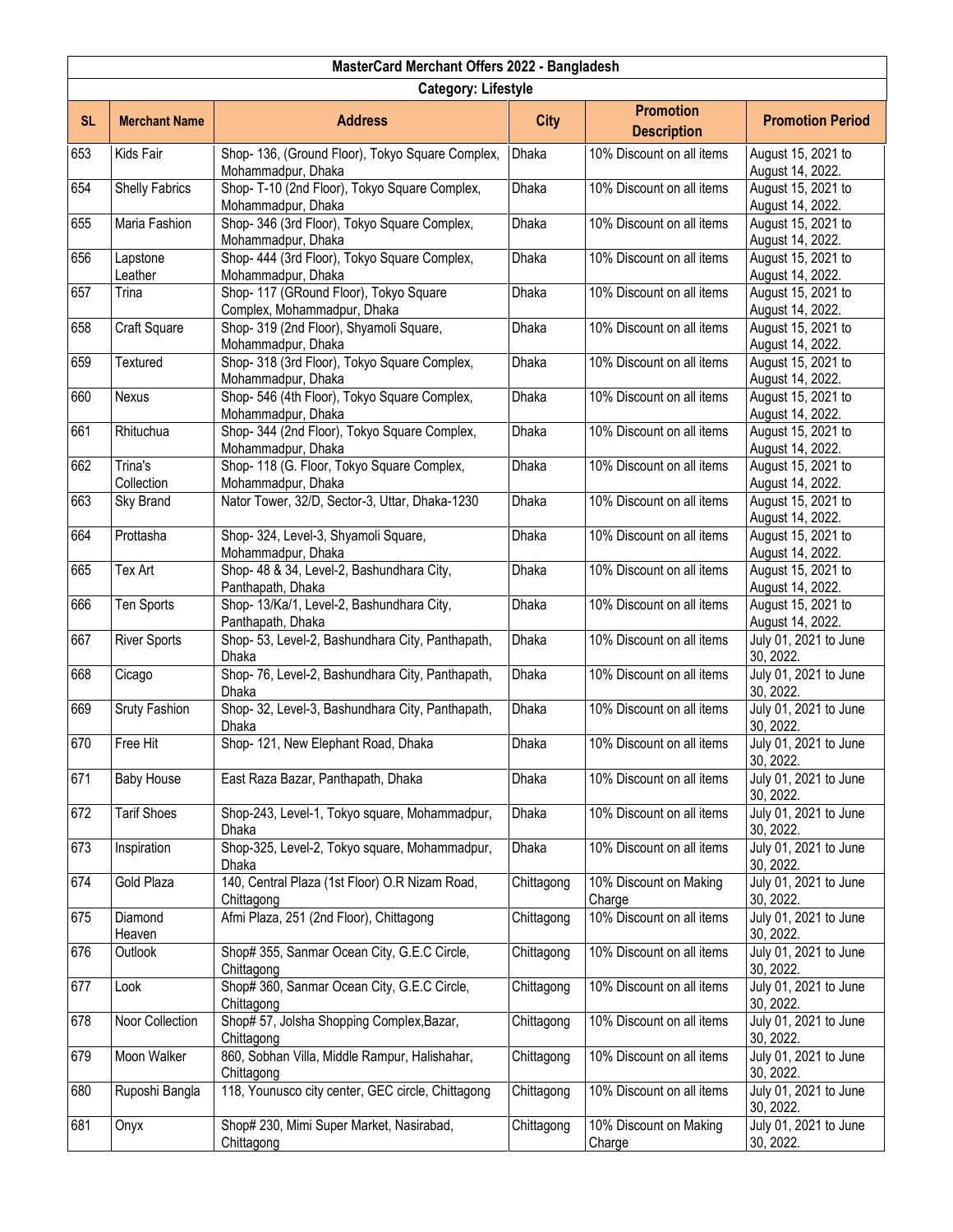|           | MasterCard Merchant Offers 2022 - Bangladesh |                                                                         |              |                                        |                                    |  |  |
|-----------|----------------------------------------------|-------------------------------------------------------------------------|--------------|----------------------------------------|------------------------------------|--|--|
|           | <b>Category: Lifestyle</b>                   |                                                                         |              |                                        |                                    |  |  |
| <b>SL</b> | <b>Merchant Name</b>                         | <b>Address</b>                                                          | <b>City</b>  | <b>Promotion</b><br><b>Description</b> | <b>Promotion Period</b>            |  |  |
| 682       | Mostafa                                      | Shop# 341, Aktaruzzaman Center, Agrabad,<br>Chittagong                  | Chittagong   | 10% Discount on all items              | July 01, 2021 to June<br>30, 2022. |  |  |
| 683       | Nahar Trading<br>Agency                      | Shop# 341, Aktaruzzaman Center, Agrabad,<br>Chittagong                  | Chittagong   | 10% Discount on all items              | July 01, 2021 to June<br>30, 2022. |  |  |
| 684       | Ally's                                       | Shop# 343, Level# 4, Afmi Plaza, Nasirabad,<br>Chittagong               | Chittagong   | 10% Discount on all items              | July 01, 2021 to June<br>30, 2022. |  |  |
| 685       | Arzaa                                        | Center Plaza, O.R Nizam Road, Chittagong                                | Chittagong   | 10% Discount on all items              | July 01, 2021 to June<br>30, 2022. |  |  |
| 686       | Style Girl                                   | 134, Younesco city Center, G.E.C Circle,<br>Chittagong                  | Chittagong   | 10% Discount on all items              | July 01, 2021 to June<br>30, 2022. |  |  |
| 687       | Saat Rong                                    | 107, Younesco city Center, G.E.C Circle,<br>Chittagong                  | Chittagong   | 10% Discount on all items              | July 01, 2021 to June<br>30, 2022. |  |  |
| 688       | Anggan<br>Boutique                           | 252, Sanmar Ocean City, Nasirabad, Chittagong                           | Chittagong   | 10% Discount on all items              | July 01, 2021 to June<br>30, 2022. |  |  |
| 689       | Tata Bazar                                   | Shop# 14, 3 No Gate, Chittagong Shopping<br>Complex, Chittagong         | Chittagong   | 10% Discount on all items              | July 01, 2021 to June<br>30, 2022. |  |  |
| 690       | Mas Fashion                                  | 318, Sanmar Ocean City, Chittagong                                      | Chittagong   | 10% Discount on all items              | July 01, 2021 to June<br>30, 2022. |  |  |
| 691       | Ray Bangladesh                               | 361, Sanmar Ocean City, 997 C.D.A Avenue, East<br>Nasirabad, Chittagong | Chittagong   | 10% Discount on all items              | July 01, 2021 to June<br>30, 2022. |  |  |
| 692       | Ferrari                                      | 320, Sanmar Ocean City, 997 C.D.A Avenue, East<br>Nasirabad, Chittagong | Chittagong   | 10% Discount on all items              | July 01, 2021 to June<br>30, 2022. |  |  |
| 693       | Snow White                                   | 332, Younesco city Center, G.E.C Circle,<br>Chittagong                  | Chittagong   | 10% Discount on all items              | July 01, 2021 to June<br>30, 2022. |  |  |
| 694       | The Dhaka<br><b>Jewellers</b>                | 211, Dhaka New Market, Dhaka-1205                                       | Dhaka        | 10% Discount on Making<br>Charge       | July 01, 2021 to June<br>30, 2022. |  |  |
| 695       | Sami Fabrics                                 | 160, Central Plaza (Ground Floor) GEC Circle,<br>Chittagong             | Chittagong   | 10% Discount on all items              | July 01, 2021 to June<br>30, 2022. |  |  |
| 696       | Game Zone                                    | 69-71, Multiplan Center, Shop# 431, New Elephant<br>Road, Dhaka         | <b>Dhaka</b> | 10% Discount on all items              | July 01, 2021 to June<br>30, 2022. |  |  |
| 697       | TexBee                                       | 69-71, Multiplan Center, Shop# 205, New Elephant<br>Road, Dhaka         | Dhaka        | 10% Discount on all items              | July 01, 2021 to June<br>30, 2022. |  |  |
| 698       | The JS Treasure                              | Bashundhara City, Level-3, Block-93, Panthapath,<br>Dhaka-1215          | Dhaka        | 10% Discount on all items              | July 01, 2021 to June<br>30, 2022. |  |  |
| 699       | M-Club                                       | Alpana Plaza, Shop-102, New Elephant Road,<br>Dhaka-1205                | Dhaka        | 10% Discount on all items              | July 01, 2021 to June<br>30, 2022. |  |  |
| 700       | Nur Butick's                                 | 3/90, Eastern Plaza, Sonargoan Road, Hatirpul,<br>Dhaka-1205            | Dhaka        | 10% Discount on all items              | July 01, 2021 to June<br>30, 2022. |  |  |
| 701       | Taruni                                       | Bashundhara City, Shop-81, Level-3, Block-A,<br>Panthapath, Dhaka       | Dhaka        | 10% Discount on all items              | July 01, 2021 to June<br>30, 2022. |  |  |
| 702       | Friend's Club                                | Bashundhara City, Shop-92, Level-3, Block-D,<br>Panthapath, Dhaka       | <b>Dhaka</b> | 10% Discount on all items              | July 01, 2021 to June<br>30, 2022. |  |  |
| 703       | Nazar                                        | Shop-49, Level-2, Block-C, Panthapath, Dhaka-<br>1215                   | Dhaka        | 10% Discount on all items              | July 01, 2021 to June<br>30, 2022. |  |  |
| 704       | <b>Taiabh Fabrics</b>                        | Bashundhara City, Shop-43, Level-3, Block-A,<br>Panthapath, Dhaka       | Dhaka        | 10% Discount on all items              | July 01, 2021 to June<br>30, 2022. |  |  |
| 705       | Hoimonti<br>Fashion                          | Bashundhara City, Shop-70, Level-3, Block-A,<br>Panthapath, Dhaka       | Dhaka        | 10% Discount on all items              | July 01, 2021 to June<br>30, 2022. |  |  |
| 706       | B. S. Enterprise                             | Bashundhara City, Shop-36, Level-3, Block-B,<br>Panthapath, Dhaka       | Dhaka        | 10% Discount on all items              | July 01, 2021 to June<br>30, 2022. |  |  |
| 707       | <b>Best Choice</b>                           | 15 Zakir Hossain Road, Mohammadpur, Dhaka-<br>1207.                     | Dhaka        | 10% Discount on all items              | July 01, 2021 to June<br>30, 2022. |  |  |
| 708       | Raha Enterprise                              | Bashundhara City, Shop-82, Level-3, Block-3,<br>Panthapath, Dhaka       | Dhaka        | 15% Discount on all items              | July 01, 2021 to June<br>30, 2022. |  |  |
| 709       | Niltori                                      | Pink City Shopping Complex, Shop-12,13 (1st<br>Floor), Gulshan-2, Dhaka | Dhaka        | 10% Discount on all items              | July 01, 2021 to June<br>30, 2022. |  |  |
| 710       | Baby Bazar                                   | Tokyo Square, Shop-507, Level-5, Mohammadpur,<br>Dhaka                  | Dhaka        | 20% Discount on all items              | July 01, 2021 to June<br>30, 2022. |  |  |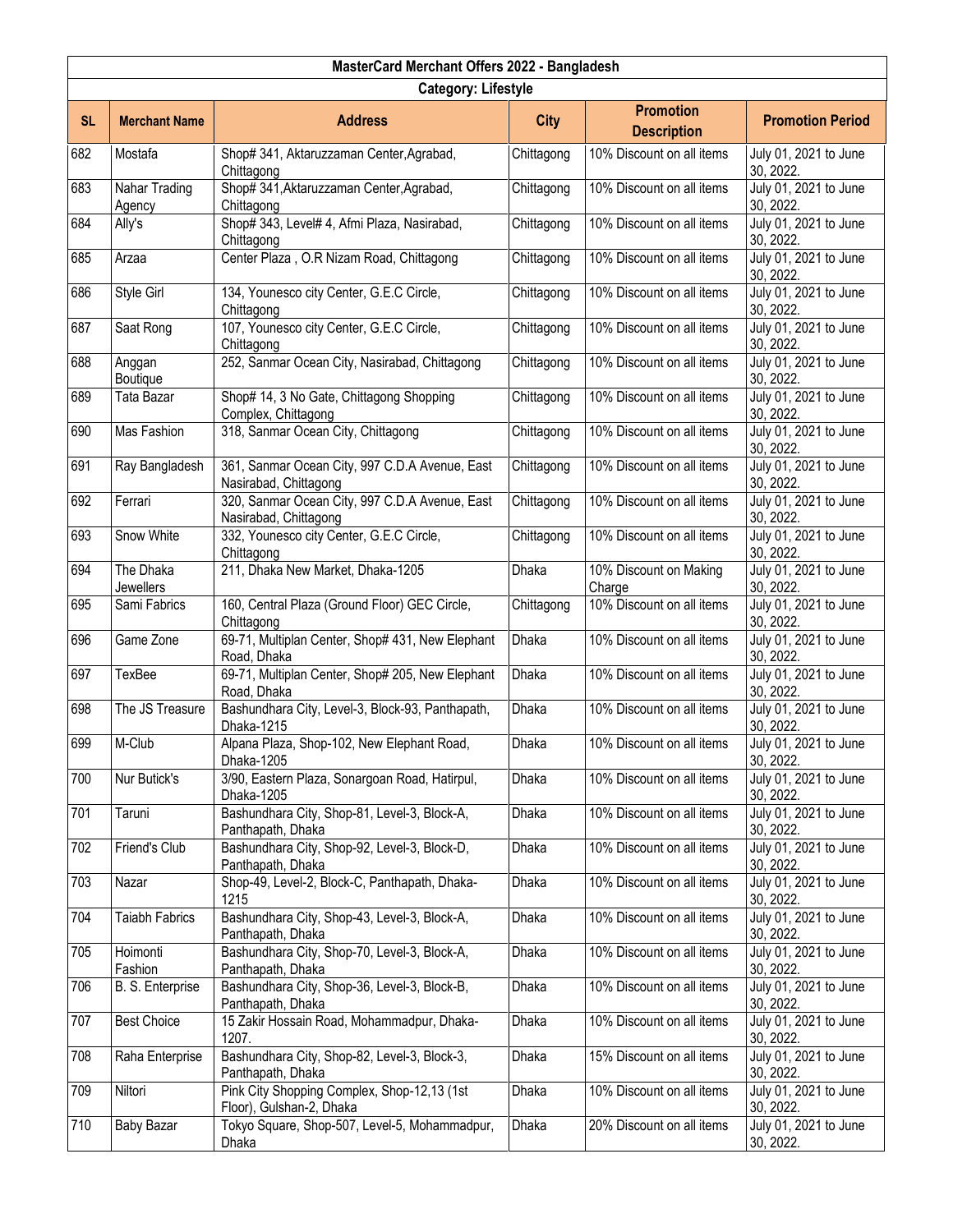|                  | MasterCard Merchant Offers 2022 - Bangladesh |                                                                                                     |              |                                        |                                    |  |  |
|------------------|----------------------------------------------|-----------------------------------------------------------------------------------------------------|--------------|----------------------------------------|------------------------------------|--|--|
|                  | <b>Category: Lifestyle</b>                   |                                                                                                     |              |                                        |                                    |  |  |
| <b>SL</b>        | <b>Merchant Name</b>                         | <b>Address</b>                                                                                      | <b>City</b>  | <b>Promotion</b><br><b>Description</b> | <b>Promotion Period</b>            |  |  |
| 711              | Nandan<br>Jewellers Itd                      | Bashundhara City Shopping Mall, Level # 5, Block #<br>A, Shop No. 61, 62, 72, 73, Panthapath, Dhaka | Dhaka        | 10% Discount on all items              | July 01, 2021 to June<br>30, 2022. |  |  |
| $\overline{712}$ | Land Mark                                    | Shop: 139/140, Multiplan Center, New Elephant<br>Road, Dhaka                                        | <b>Dhaka</b> | 10% Discount on all items              | July 01, 2021 to June<br>30, 2022. |  |  |
| 713              | Mim Fashion                                  | Rapa Plaza, Shop-41 (2nd Floor), Dhanmondi,<br>Dhaka                                                | Dhaka        | 10% Discount on all items              | July 01, 2021 to June<br>30, 2022. |  |  |
| 714              | Top One                                      | 105, Malibagh Super market, Dhaka                                                                   | Dhaka        | 10% Discount on all items              | July 01, 2021 to June<br>30, 2022. |  |  |
| 715              | Menz Mart                                    | Shop No-2, 83 Siddeswari Circular Road, Dhaka                                                       | Dhaka        | 10% Discount on all items              | July 01, 2021 to June<br>30, 2022. |  |  |
| 716              | Tuli Jewellers                               | D-4/1, Mouchak Market, Dhaka-1217                                                                   | Dhaka        | 10% Discount on all items              | July 01, 2021 to June<br>30, 2022. |  |  |
| 717              | Rita Fashion                                 | Shop-13, Level# 2, Fortune Shopping mall,<br>Mouchak, Dhaka                                         | Dhaka        | 10% Discount on food                   | July 01, 2021 to June<br>30, 2022. |  |  |
| 718              | Munni fabrics                                | Shop-15, Level# 2, Fortune Shopping mall,<br>Mouchak, Dhaka                                         | Dhaka        | 10% Discount on all items              | July 01, 2021 to June<br>30, 2022. |  |  |
| 719              | New Alia fashion                             | Shop No.3/87, Eastern Plaza, Dhaka-1205                                                             | Dhaka        | 10% Discount on all items              | July 01, 2021 to June<br>30, 2022. |  |  |
| 720              | Mouchak<br>Fabrics                           | 143, Siddeshweri road, Mouchak, Dhaka                                                               | Dhaka        | 10% Discount on Making<br>Charge       | July 01, 2021 to June<br>30, 2022. |  |  |
| 721              | Kings Fashion<br>Mart                        | 73, Aziz Super Market, Shahbagh, Dhaka-1000                                                         | Dhaka        | 10% Discount on all items              | July 01, 2021 to June<br>30, 2022. |  |  |
| 722              | Alam Furniture                               | 228/1, Ibrahimpur, Kafrul, Dhaka Cantonment,<br><b>Dhaka</b>                                        | Dhaka        | 10% Discount on all items              | April 01, 2021 to May<br>31, 2022  |  |  |
| 723              | Hanif fabrics                                | House:6, Main Road, Mohammadia Housing Ltd.<br>Mohammadpur, Dhaka                                   | Dhaka        | 10% Discount on all items              | April 01, 2021 to May<br>31, 2022  |  |  |
| 724              | Fit plus tailors                             | 476/2 (1st Floor), DIT Road, Malibagh, Dhaka-1217                                                   | <b>Dhaka</b> | 10% Discount on all items              | April 01, 2021 to May<br>31, 2022  |  |  |
| 725              | <b>Best Collection</b>                       | Shop-49 (G Floor), Pink City Shopping Complex,<br>Gulshan-2, Dhaka                                  | Dhaka        | 10% Discount on Making<br>Charge       | April 01, 2021 to May<br>31, 2022  |  |  |
| 726              | Colour's                                     | 4/19, Eastern Mollika Shopping Complex, Dhaka -<br>1205                                             | Dhaka        | 10% Discount on all items              | April 01, 2021 to May<br>31, 2022  |  |  |
| 727              | Mitua shoes                                  | Bashundhara City, Level # 2, Block # C, Shop #<br>76,87, Dhaka-1205                                 | Dhaka        | 10% Discount on all items              | April 01, 2021 to May<br>31, 2022  |  |  |
| 728              | <b>Hayat Fabrics</b>                         | Shop-2-C-21, South Court, Jamuna Future Park,<br>Pragati Sharani, Dhaka                             | Dhaka        | 10% Discount on all items              | April 01, 2021 to May<br>31, 2022  |  |  |
| 729              | Humayra<br>Fashion                           | House: 06, Main Road, Mohammadia Housing Ltd.,<br>Mohammadpur, Dhaka                                | Dhaka        | 10% discount on all<br>products        | April 01, 2021 to May<br>31, 2022  |  |  |
| 730              | Zarsa                                        | 115, Mirza Ahmed Super Market (2nd Floor),<br>Chowmuhani, Chittagong                                | Chittagong   | 10% discount on all<br>products        | April 01, 2021 to May<br>31, 2022  |  |  |
| 731              | Eyelish                                      | House-36, Road-3, Block-C, Banasree, Rampura,<br>Dhaka                                              | <b>Dhaka</b> | 10% discount on all<br>products        | April 01, 2021 to May<br>31, 2022  |  |  |
| 732              | Nur-e-Jannat<br>Jewellers                    | House-12/13, Main Road, Block-A, Banasree,<br>Rampura, Dhaka-1219                                   | Dhaka        | 20% Discount on Gold<br>making charge  | April 01, 2021 to May<br>31, 2022  |  |  |
| 733              | Dhaka Fashion                                | House-35, Road-03, Block-C, Banasree Rampura,                                                       | Dhaka        | 10% discount on all                    | April 01, 2021 to May              |  |  |
|                  | Zone                                         | Dhaka-1219                                                                                          |              | products                               | 31, 2022                           |  |  |
| 734              | Magnolia                                     | House-23, Block-E, Road-3, Banasree, Dhaka                                                          | Dhaka        | 10% discount on all<br>products        | April 01, 2021 to May<br>31, 2022  |  |  |
| 735              | Extra Glam                                   | Pink City Shopping Complex, Shop-12,13 (1st<br>Floor), Gulshan-2, Dhaka                             | Dhaka        | 10% discount on all<br>products        | April 01, 2021 to May<br>31, 2022  |  |  |
| 736              | Surat fashion                                | Shop# 54, Hossaf Shopping mall, Malibagh, Dhaka-<br>1217                                            | Dhaka        | 15% Discount on own items              | April 01, 2021 to May<br>31, 2022  |  |  |
| 737              | Libbas                                       | Shop# 03, Amena Mansion, Elephant Road, Dhaka-<br>1205                                              | Dhaka        | 10% Discount on all items              | April 01, 2021 to May<br>31, 2022  |  |  |
| 738              | Nayeem Optics                                | Level# 4, Shop# 21, Block# C, Bashundhara City<br>Shopping Mall, Dhaka                              | Dhaka        | 10% Discount on all items              | April 01, 2021 to May<br>31, 2022  |  |  |
| 739              | Rodela Sharee                                | Shop# 32, Eastern Plaza, Level#2, Hatirpool,<br>Dhaka-1205                                          | Dhaka        | 10% Discount on all items              | April 01, 2021 to May<br>31, 2022  |  |  |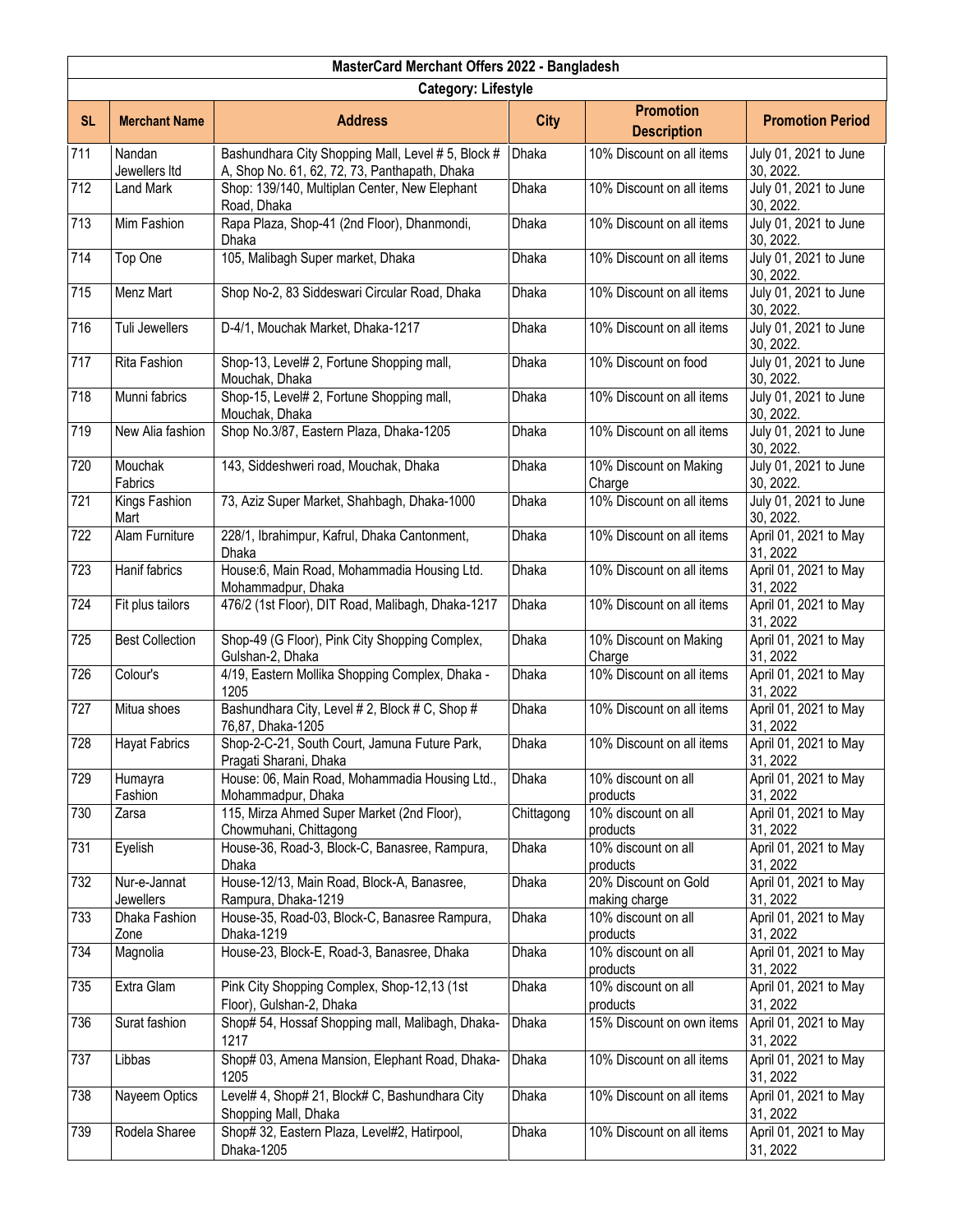|           | MasterCard Merchant Offers 2022 - Bangladesh |                                                                                    |              |                                                                                                                            |                                   |  |  |
|-----------|----------------------------------------------|------------------------------------------------------------------------------------|--------------|----------------------------------------------------------------------------------------------------------------------------|-----------------------------------|--|--|
|           | <b>Category: Lifestyle</b>                   |                                                                                    |              |                                                                                                                            |                                   |  |  |
| <b>SL</b> | <b>Merchant Name</b>                         | <b>Address</b>                                                                     | <b>City</b>  | <b>Promotion</b><br><b>Description</b>                                                                                     | <b>Promotion Period</b>           |  |  |
| 740       | Noor Tailors                                 | 218/F, Elephant Road, Dhaka                                                        | Dhaka        | 10% Discount on all items                                                                                                  | April 01, 2021 to May<br>31, 2022 |  |  |
| 741       | Riya Shoes                                   | 97, New Elephant Road, Dhaka-1205                                                  | Dhaka        | 10% Discount on all items                                                                                                  | April 01, 2021 to May<br>31, 2022 |  |  |
| 742       | Shova Parda<br><b>Bitan</b>                  | 43, Bata Signal New Elephant Road, Dhaka-1205                                      | Dhaka        | 10% Discount on all items                                                                                                  | April 01, 2021 to May<br>31, 2022 |  |  |
| 743       | Ratna Jewellers                              | Shop# 56, Chadni Chawk, Dhaka-1205                                                 | Dhaka        | 10% Discount on all items                                                                                                  | April 01, 2021 to May<br>31, 2022 |  |  |
| 744       | Aparna Fashion                               | Shop: 66,67 (1st Floor), Gulshan D.C.C Marcket,<br>Dhaka-1212                      | Dhaka        | 10% Discount on all items                                                                                                  | April 01, 2021 to May<br>31, 2022 |  |  |
| 745       | Rajdhani                                     | Bashundhara City Shopping Mall, Level# 5, Block#<br>B, Shop# 43, Panthapath, Dhaka | Dhaka        | 10% Discount on all items                                                                                                  | April 01, 2021 to May<br>31, 2022 |  |  |
| 746       | Suborna<br><b>Boutiques</b>                  | Shop: 26/A (2nd Floor), Pink City Shopping Mall,<br>Gulshan-2, Dhaka               | <b>Dhaka</b> | 10% Discount on all items                                                                                                  | April 01, 2021 to May<br>31, 2022 |  |  |
| 747       | Asha Optics                                  | Plaza AR, Road# 14, House# 2, Shop# 119<br>(Ground Floor), Dhanmondi, Dhaka        | Dhaka        | 10% Discount on all items                                                                                                  | April 01, 2021 to May<br>31, 2022 |  |  |
| 748       | <b>Hasan Fashion</b><br>House                | Shop: 109, Mazbha Uddin Plaza, 91 New Circular<br>Road, Malibagh, Dhaka            | Dhaka        | 10% Discount on all items                                                                                                  | April 01, 2021 to May<br>31, 2022 |  |  |
| 749       | Kids Kingdom                                 | Shop# 208,69/71, New Elephant Road, Multiplan<br>Center, Dhaka                     | <b>Dhaka</b> | 10% Discount on all items                                                                                                  | April 01, 2021 to May<br>31, 2022 |  |  |
| 750       | Raima Jewellers                              | Shop# 2/62-A, Eastern Plaza (1st Floor),<br>Sonargaon Road, Dhaka                  | Dhaka        | 10% Discount on Making<br>Charge                                                                                           | April 01, 2021 to May<br>31, 2022 |  |  |
| 751       | Shahjadi                                     | Shop# 38, Aziz Co- Operative Super Market,<br>Shahbagh, Dhaka                      | Dhaka        | 10% Discount on all items                                                                                                  | April 01, 2021 to May<br>31, 2022 |  |  |
| 752       | Rimjim<br>Collection                         | Plot-13, Road-1, Sector-6/Ka, Mirpur, Dhaka-1230                                   | Dhaka        | 10% Discount on all items                                                                                                  | April 01, 2021 to May<br>31, 2022 |  |  |
| 753       | Labib Fashion                                | C/A, Plot-18, Road-1, Sector-6/Ka, Mirpur, Dhaka-<br>1230                          | Dhaka        | 10% Discount on all items                                                                                                  | April 01, 2021 to May<br>31, 2022 |  |  |
| 754       | Shoukhin<br>Jewellers                        | C/A, Plot-12, Road-1, Sector-6/Ka, Mirpur, Dhaka-<br>1230                          | Dhaka        | 10% Discount on Making<br>Charge                                                                                           | April 01, 2021 to May<br>31, 2022 |  |  |
| 755       | <b>Tanha Fabrics</b>                         | 2/62 Eastern Plaza (1st Floor), Sonargaon Road,<br>Dhaka-1205                      | <b>Dhaka</b> | 10% Discount on all items                                                                                                  | April 01, 2021 to May<br>31, 2022 |  |  |
| 756       | <b>Binimoy tailors</b>                       | 234/B, New Elephant Road Khairunnesa Mansion,<br>Katabon More, Dhaka               | <b>Dhaka</b> | 10% Discount on all items                                                                                                  | April 01, 2021 to May<br>31, 2022 |  |  |
| 757       | Gang Star<br>Fashion                         | 39, New Elephant Road, Kazi Bhaban(Ground<br>Floor), Dhaka-1205                    | Dhaka        | 10% Discount on all items                                                                                                  | April 01, 2021 to May<br>31, 2022 |  |  |
| 758       | Look Line                                    | 2/34, Eastern Plaza, Sonargaon Road, Dhaka-1205                                    | Dhaka        | 10% Discount on all items                                                                                                  | April 01, 2021 to May<br>31, 2022 |  |  |
| 759       | <b>Matin Tailors</b>                         | Shop: 253 (1st Floor), Tokyo Square, Ring Road,<br>Mohammadpur, Dhaka              | <b>Dhaka</b> | 10% Discount on all items                                                                                                  | April 01, 2021 to May<br>31, 2022 |  |  |
| 760       | Mark Shoes                                   | Tropical AlauddinTower, Shop-228, Sector-2,<br>Uttara, Dhaka                       | Dhaka        | 10% Discount on all items                                                                                                  | April 01, 2021 to May<br>31, 2022 |  |  |
| 761       | Eastern Fashion                              | Tropical Alauddin Tower, Shop-516, Sector-3,<br>Uttara, Dhaka                      | <b>Dhaka</b> | 10% Discount on all items                                                                                                  | April 01, 2021 to May<br>31, 2022 |  |  |
| 762       | Dole Fabrics                                 | Polwel Super Market, Shop-2F/49, Paltan, Dhaka-<br>1000                            | Dhaka        | 10% Discount on all items                                                                                                  | April 01, 2021 to May<br>31, 2022 |  |  |
| 763       | Fitness Plus Bd                              | Habib Super Market, 50 Gulshan South Avenue,<br>Gulshan Circle-1, Dhaka            | Dhaka        | • 20% Discount on yearly<br>membership<br>• 10% Discount on half<br>yearly membership<br>• 15% Discount on all<br>products | April 01, 2021 to May<br>31, 2022 |  |  |
| 764       | <b>ME</b>                                    | Pink City Shopping Complex, Gulshan-2, Dhaka-<br>1212                              | Dhaka        | •20% Discount on all<br>products                                                                                           | April 01, 2021 to May<br>31, 2022 |  |  |
| 765       | Sreeja Gold<br>Palace (Pvt) Ltd.             | Shop No- (3rd Floor), Navana Tower Shopping<br>Complex, Gulshan-1, Dhaka           | <b>Dhaka</b> | · 25% Discount on all<br>Diamond Jewellery.                                                                                | April 01, 2021 to May<br>31, 2022 |  |  |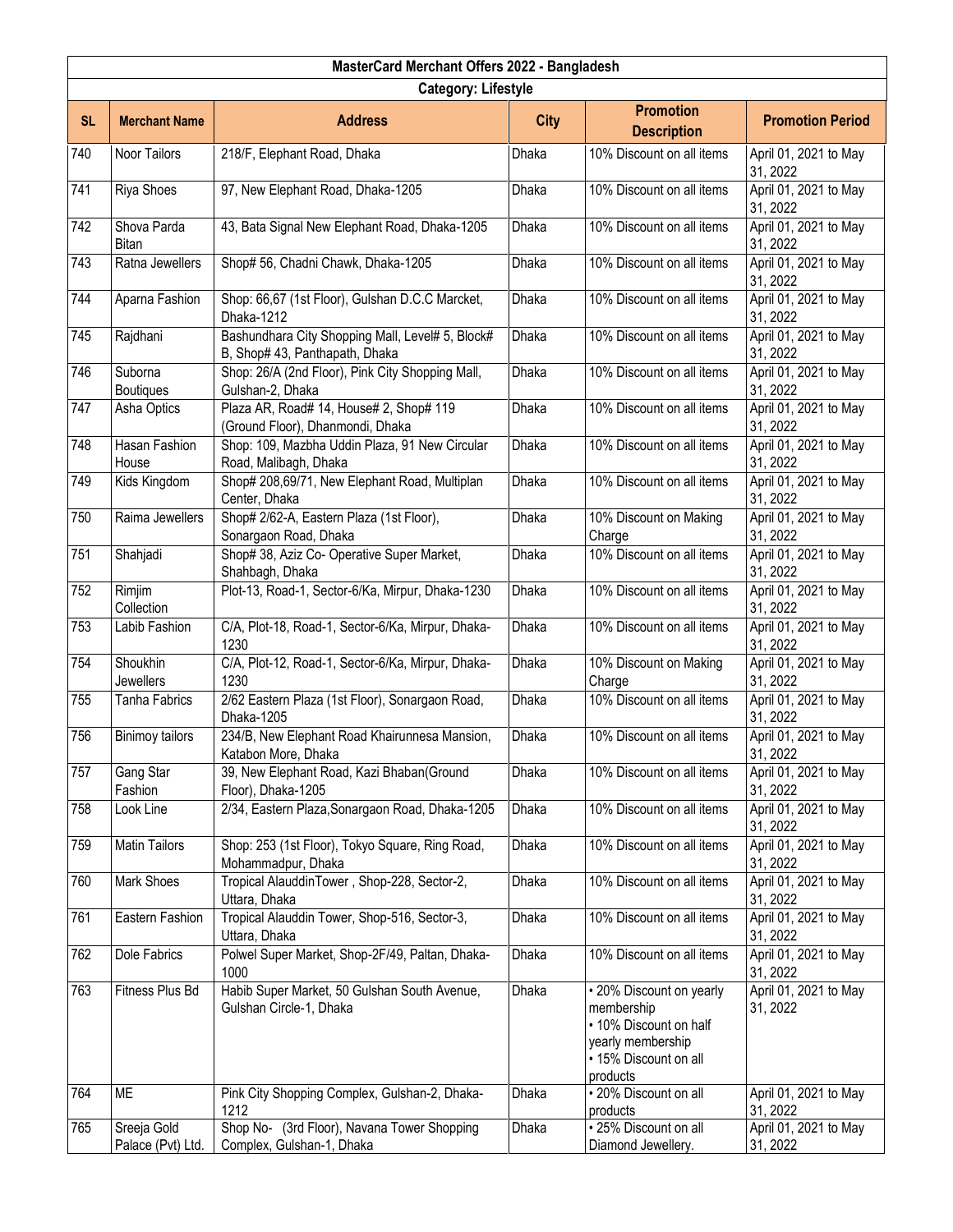|           | MasterCard Merchant Offers 2022 - Bangladesh |                                                                                  |              |                                                                                       |                                   |  |  |
|-----------|----------------------------------------------|----------------------------------------------------------------------------------|--------------|---------------------------------------------------------------------------------------|-----------------------------------|--|--|
|           | <b>Category: Lifestyle</b>                   |                                                                                  |              |                                                                                       |                                   |  |  |
| <b>SL</b> | <b>Merchant Name</b>                         | <b>Address</b>                                                                   | <b>City</b>  | <b>Promotion</b><br><b>Description</b>                                                | <b>Promotion Period</b>           |  |  |
|           |                                              |                                                                                  |              | • 30% Discount on gold<br>making charge                                               |                                   |  |  |
| 766       | New Taat Ghar                                | Shop-321 (2nd Floor), Jabbar Tower, Gulshan-1,<br>Dhaka-1212                     | Dhaka        | · 10% Discount on all<br>products                                                     | April 01, 2021 to May<br>31, 2022 |  |  |
| 767       | New Bikrampur<br>Jewellers                   | 4/59, Eastern Plaza, Hatirpool, Dhaka-1207                                       | Dhaka        | · 30% Discount on gold<br>making charges.                                             | April 01, 2021 to May<br>31, 2022 |  |  |
| 768       | <b>Islam Optics</b>                          | Tarakalok Complex, 25/3 Green Road, Dhaka-1215                                   | <b>Dhaka</b> | • 10% Discount on all items                                                           | April 01, 2021 to May<br>31, 2068 |  |  |
| 769       | Prothoma<br><b>Jewellers</b>                 | 4/65, Eastern Plaza, Hatirpool, Dhaka-1205                                       | Dhaka        | · 30% Discount on gold<br>making charges.                                             | April 01, 2021 to May<br>31, 2022 |  |  |
| 770       | <b>Big Bell</b>                              | Mew Shopping Centre, 53/B, New Elephant Road,<br>Dhaka-1205                      | Dhaka        | • 10% Discount on all items                                                           | April 01, 2021 to May<br>31, 2022 |  |  |
| 771       | <b>HFM Furniture</b>                         | 42-43, Probal Housing Ltd, Ring Road, Adabar,<br>Dhaka-1207.                     | Dhaka        | 15% discount on all<br>Furniture Item                                                 | April 01, 2021 to May<br>31, 2022 |  |  |
| 772       | Arabian's Gold                               | 118, Shimanto Square, (1st Floor) Dhanmondi,<br>B.G.B Gate, Dhaka.               | <b>Dhaka</b> | 35% Discount on Gold<br><b>Making Charge</b>                                          | April 01, 2021 to May<br>31, 2022 |  |  |
| 773       | Diamond Plaza                                | Shop# 411 (3rd Floor), Shyamoli Square Shopping<br>Mall, Shamoly, Dhaka          | <b>Dhaka</b> | 30% discount on Diamond<br>Jewellery.<br>50% Discount on Gold<br><b>Making Charge</b> | April 01, 2021 to May<br>31, 2022 |  |  |
| 774       | Fair & Care                                  | Shop: 102 (Ground Floor), Tokyo Square, Japan<br>Garden City, Mohammadpur, Dhaka | Dhaka        | 10% discount on all item.                                                             | April 01, 2021 to May<br>31, 2022 |  |  |
| 775       | <b>Gallery Tours</b><br>Footwear             | 316, Shimanto Square (3rd Floor), Dhanmondi,<br>Dhaka-1205.                      | Dhaka        | 10% discount on all Item                                                              | April 01, 2021 to May<br>31, 2022 |  |  |
| 776       | Mohini A<br><b>Branded Art</b><br>Jewellery  | Shop #131 (1st Floor), Shimanto Square, Road #<br>02, Dhanmondi, Dhaka           | <b>Dhaka</b> | 15% Discount on all<br>Jewellery Item.                                                | April 01, 2021 to May<br>31, 2022 |  |  |
| 777       | Optics 2000<br>Plus                          | 37/4, New Elephant Road, Dhaka-1205.                                             | <b>Dhaka</b> | 10% Discount on all item.                                                             | April 01, 2021 to May<br>31, 2022 |  |  |
| 778       | Alifa Fashion                                | Shop-30, Block-A, Level-GF, Jamuna Future Park,<br>Dhaka-1229                    | Dhaka        | 30% discount on all<br>products                                                       | April 01, 2021 to May<br>31, 2022 |  |  |
| 779       | <b>Beauty Hub</b>                            | Shop-33/A, Block-A, Level-GF, Jamuna Future<br>Park, Dhaka-1229                  | <b>Dhaka</b> | 10% discount on all<br>Cosmetics                                                      | April 01, 2021 to May<br>31, 2022 |  |  |
| 780       | Cosmetics Zone                               | Shop-103, Plot-23, 25, Grand Zam Zam Tower,<br>Uttara, Dhaka-1230                | Dhaka        | 10% discount on all<br>Cosmetics                                                      | April 01, 2021 to May<br>31, 2022 |  |  |
| 781       | Kiddy Town                                   | House-47, Road-27, Sector-07, Uttara, Dhaka-1230                                 | Dhaka        | 10% discount on all<br>products                                                       | April 01, 2021 to May<br>31, 2022 |  |  |
| 782       | Mim Boutiques                                | Shop-GC-12, Ground Floor, Jamuna Future Park,<br>Dhaka-1229                      | Dhaka        | 15 % discount on all<br>products                                                      | April 01, 2021 to May<br>31, 2022 |  |  |
| 783       | Muslim<br>Jewellers                          | 2A-004, Level-2, Jamuna Future Park, Dhaka-1229                                  | Dhaka        | 30% discount on gold<br>making charge                                                 | April 01, 2021 to May<br>31, 2022 |  |  |
| 784       | Nishita<br>Enterprise                        | Shop# UC-13, Upper Basement, Jamuna Future<br>Park, Dhaka-1229                   | Dhaka        | 15% discount on all<br>products                                                       | April 01, 2021 to May<br>31, 2022 |  |  |
| 785       | <b>Optics World</b>                          | Kh/1-C, Jagannathpur, Bashundhara Road, Vatara,<br>Dhaka-1219                    | Dhaka        | 20% discount on all<br>Products                                                       | April 01, 2021 to May<br>31, 2022 |  |  |
| 786       | <b>OTO</b>                                   | Ka-244, Kuril, Shop-4D-003, Jamuna Future Park,<br>Dhaka-1229                    | <b>Dhaka</b> | 10% discount on all<br>products                                                       | April 01, 2021 to May<br>31, 2022 |  |  |
| 787       | Raw Nation                                   | 153/A, Gulshan Avenue (5th Floor), Gulshan North<br>C/A, Dhaka-1212              | Dhaka        | 10% discount on all<br>products                                                       | April 01, 2021 to May<br>31, 2022 |  |  |
| 788       | Rose Berry<br><b>Beauty</b>                  | Shop- GC13 (Ground Floor), Jamuna Future Park,<br>Dhaka-1229                     | Dhaka        | 20% discount on all<br>Clothing.<br>30% discount on Cosmetics                         | April 01, 2021 to May<br>31, 2022 |  |  |
| 789       | Shurovi Jamdani<br>House                     | Jabbar Tower, Road-135, Shop-09 (1st Floor),<br>Gulshan-1, Dhaka                 | Dhaka        | 15% discount on all<br>products                                                       | April 01, 2021 to May<br>31, 2022 |  |  |
| 790       | Syed Emporium                                | Shop-006, Block-C, Level-2, Jamuna Future Park,<br>Dhaka-1229                    | Dhaka        | 10% discount on all<br>products                                                       | April 01, 2021 to May<br>31, 2022 |  |  |
| 791       | Taiba Enterprise                             | Shop- UC12, Block- A, Level-1 (Upper Basement),<br>Jamuna Future Park, Dhaka     | Dhaka        | 15% discount on all<br>products                                                       | April 01, 2021 to May<br>31, 2022 |  |  |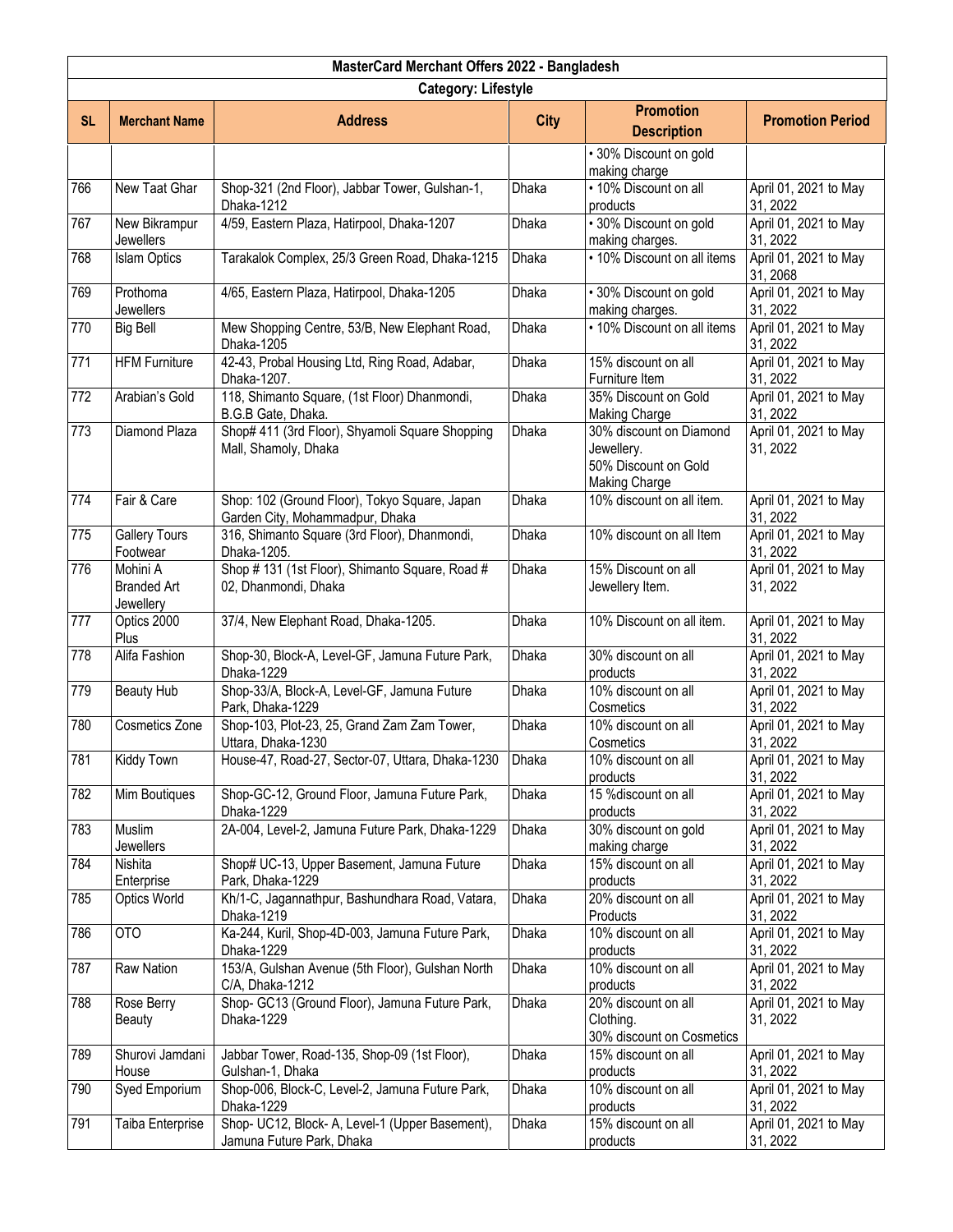|           | MasterCard Merchant Offers 2022 - Bangladesh |                                                                                               |              |                                              |                                   |  |  |
|-----------|----------------------------------------------|-----------------------------------------------------------------------------------------------|--------------|----------------------------------------------|-----------------------------------|--|--|
|           | <b>Category: Lifestyle</b>                   |                                                                                               |              |                                              |                                   |  |  |
| <b>SL</b> | <b>Merchant Name</b>                         | <b>Address</b>                                                                                | <b>City</b>  | <b>Promotion</b><br><b>Description</b>       | <b>Promotion Period</b>           |  |  |
| 792       | Yudo Design<br>Source                        | Shop# 28-29, Level# 01, Zone# A, Jamuna Future<br>Park, Dhaka-1229                            | <b>Dhaka</b> | 10% discount on all<br>products              | April 01, 2021 to May<br>31, 2022 |  |  |
| 793       | <b>Best Eye</b><br>Women                     | Capital Siraj Center, Shop # 3 & 6 (1st Floor), New<br>Baily Road, Dhaka.                     | Dhaka        | 10% discount on Clothings                    | April 01, 2021 to May<br>31, 2022 |  |  |
| 794       | Best One                                     | Capital Siraj Center, Shop # 7 & 8(1st Floor), New<br>Baily Road, Dhaka.                      | Dhaka        | 10% discount on Clothings                    | April 01, 2021 to May<br>31, 2022 |  |  |
| 795       | <b>Heronz Furniture</b>                      | 8/12, Pallabi, Mirpur-11.5, Dhaka- 1216.                                                      | <b>Dhaka</b> | 10% discount on Furniture<br>Products        | April 01, 2021 to May<br>31, 2022 |  |  |
| 796       | <b>INFANCY</b>                               | Navana Baily Star, Shop # 13 (1st Floor), New Baily<br>Road, Shantinagar, Dhaka.              | Dhaka        | 10% discount on Clothings                    | April 01, 2021 to May<br>31, 2022 |  |  |
| 797       | <b>KIDS DREAM</b>                            | Kulsul Apartment 3-B, 40-41, Siddeswari Circular<br>Road, Shantinagar, Dhaka.                 | Dhaka        | 10% discount on Clothings                    | April 01, 2021 to May<br>31, 2022 |  |  |
| 798       | Kid's Gallery                                | Capital Siraj Center, Shop # 4 (1st Floor), New<br>Baily Road, Dhaka.                         | Dhaka        | 10% discount on Clothings                    | April 01, 2021 to May<br>31, 2022 |  |  |
| 799       | <b>Krazy Wings</b>                           | Kulsul Apartment, 3-B, 40-41, Siddeswari Circular<br>Road, Shantinagar, Dhaka.                | <b>Dhaka</b> | 10% Discount on Part<br>Booking              | April 01, 2021 to May<br>31, 2022 |  |  |
| 800       | Lake Terrace                                 | 25/E, Lake Drive Road, Sector- 7, Uttara, Dhaka-<br>1230.                                     | Dhaka        | 12% Discount on Food &<br>Beverage.          | April 01, 2021 to May<br>31, 2022 |  |  |
| 801       | Sachatan<br>Lifestyle Brand                  | Kulsul Apartment, 3-B, 40-41, Siddeswari Circular<br>Road, Shantinagar, Dhaka.                | Dhaka        | 10% Discount on all<br>products              | April 01, 2021 to May<br>31, 2022 |  |  |
| 802       | Singapore<br><b>Jewellers</b>                | Tokyo Square, Shop# 437 (Level-4), Japan Garden<br>City, Mohammadpur, Dhaka.                  | Dhaka        | 50% Discount on Gold<br><b>Making Charge</b> | April 01, 2021 to May<br>31, 2022 |  |  |
| 803       | Sriniketon                                   | Tokyo Square, Shop # 304-305, Level # 3, Japan<br>Garden City, Ring Road, Mohammadpur, Dhaka. | Dhaka        | 15% Discount on all<br>products              | April 01, 2021 to May<br>31, 2022 |  |  |
| 804       | Hongkong Foot<br>Massage                     | 99 Burmese Market, kolatali Sea Beach Road,<br>Cox's Bazar.                                   | Cox's Bazar  | 20% Discount on all Foot<br>Massage          | April 01, 2021 to May<br>31, 2022 |  |  |
| 805       | Smart City                                   | Shop- 01,02 (1st Floor), Capital Siraj Market, Baily<br>Road, Dhaka                           | Dhaka        | 10% Discount on Clothing.                    | April 01, 2021 to May<br>31, 2022 |  |  |
| 806       | Lisbon<br>Collection                         | Shop- 01,08 (2nd Floor), Capital Siraj Market, Baily<br>Road, Dhaka                           | Dhaka        | 10% Discount on Clothing.                    | April 01, 2021 to May<br>31, 2022 |  |  |
| 807       | <b>ARB Gallery</b>                           | Shop-10, Level-1, Block-A, pragati Sarani, Dhaka.                                             | <b>Dhaka</b> | 20% Discount on all<br>products.             | April 01, 2021 to May<br>31, 2022 |  |  |
| 808       | Candra Bindu<br>Shari House                  | Shop-230, Tokyo Square Shopping Complex,<br>Mohammadpur, Dhaka.                               | Dhaka        | 10% Discount on all<br>products.             | April 01, 2021 to May<br>31, 2022 |  |  |
| 809       | 7 days Super<br>Shop                         | 1111/C Ring Road, Adabar, Dhaka-1207.                                                         | Dhaka        | 10% Discount on all<br>Products              | April 01, 2021 to May<br>31, 2022 |  |  |
| 810       | Rumas<br>Collection                          | Shop-124-125, Tokyo Square Shopping Complex,<br>Mohammadpur, Dhaka                            | Dhaka        | 10% Discount on Selected<br>products         | April 01, 2021 to May<br>31, 2022 |  |  |
| 811       | Fatema<br>Cosmetics                          | Shop-110, Tokeyo Square shopping Complex,<br>Mohammadpur, Dhaka.                              | Dhaka        | 10% Discount on Selected<br>products         | April 01, 2021 to May<br>31, 2022 |  |  |
| 812       | <b>Alam Cosmetics</b>                        | Shop-112, Tokeyo Square shopping Complex,<br>Mohammadpur, Dhaka.                              | <b>Dhaka</b> | 10% Discount on Selected<br>products         | April 01, 2021 to May<br>31, 2022 |  |  |
| 813       | Sristi                                       | Shop-114, Tokeyo Square shopping Complex,<br>Mohammadpur, Dhaka.                              | Dhaka        | 12% Discount on jewellery<br>Item.           | April 01, 2021 to May<br>31, 2022 |  |  |
| 814       | <b>Toru Furniture</b>                        | Hoque Garage, Ring Road, Shyamoli, Dhaka                                                      | Dhaka        | 15% Discount on Furniture.                   | April 01, 2021 to May<br>31, 2022 |  |  |
| 815       | Rupsagar<br>Textile                          | Shop-231,232, Tokyo Square Shopping Complex,<br>Mohammadpur Dhaka                             | Dhaka        | 12% Discount on Clothing                     | April 01, 2021 to May<br>31, 2022 |  |  |
| 816       | Napit Bari                                   | N. Islam Tower (1st Floor), Block-F, Ring Road,<br>Shyamoli, Dhaka.                           | Dhaka        | 10% Discount on Hair Cut                     | April 01, 2021 to May<br>31, 2022 |  |  |
| 817       | Ma Furniture                                 | 30, Probal Housing, Krishi Market, Ring Road,<br>Mohammadpur, Dhaka.                          | Dhaka        | 12% Discount on Furniture.                   | April 01, 2021 to May<br>31, 2022 |  |  |
| 818       | Coshma Bazar                                 | 94, New Elephant Road, Dhaka                                                                  | Dhaka        | 10% Discount on all<br>product.              | April 01, 2021 to May<br>31, 2022 |  |  |
| 819       | <b>Grameen Optics</b>                        | G.M Plaza, 93 New Elephant road, Dhaka                                                        | Dhaka        | 10% Discount on all<br>product.              | April 01, 2021 to May<br>31, 2022 |  |  |
| 820       | Foot Touch                                   | 4/3, Eastern Plaza, Hatirpool, Dhaka.                                                         | Dhaka        | 10% Discount on Footwear                     | April 01, 2021 to May<br>31, 2022 |  |  |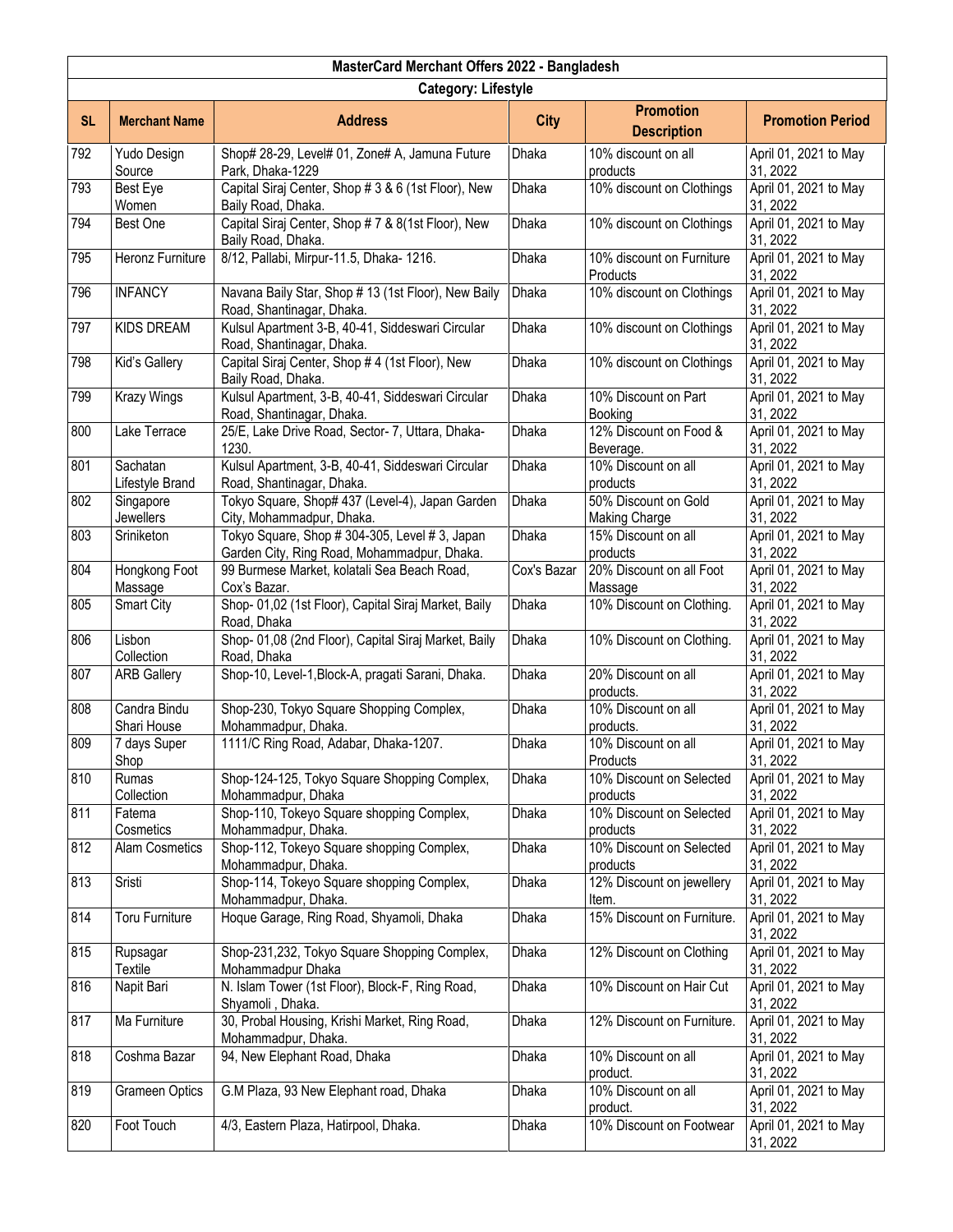|           | MasterCard Merchant Offers 2022 - Bangladesh      |                                                                          |              |                                              |                                             |  |  |
|-----------|---------------------------------------------------|--------------------------------------------------------------------------|--------------|----------------------------------------------|---------------------------------------------|--|--|
|           | <b>Category: Lifestyle</b>                        |                                                                          |              |                                              |                                             |  |  |
| <b>SL</b> | <b>Merchant Name</b>                              | <b>Address</b>                                                           | <b>City</b>  | <b>Promotion</b><br><b>Description</b>       | <b>Promotion Period</b>                     |  |  |
| 821       | Platinum(Thai<br><b>Products Sales</b><br>Center) | 19/5, Ground Floor, C Block, Tajmahal Road,<br>Mohammadpur, Dhaka.       | Dhaka        | 12% Discount on all<br>product.              | April 01, 2021 to May<br>31, 2022           |  |  |
| 822       | Isra                                              | House-1/2, Road-01, Senpara, Mirpur-10, Dhaka-<br>1216.                  | Dhaka        | 10% discount on all<br>products              | April 01, 2021 to May<br>31, 2022           |  |  |
| 823       | Kapor Chupor                                      | 67B, Rabindra Sarani, Atiq Tower, Sector-07,<br>Dhaka-1230               | <b>Dhaka</b> | 15% discount on all<br>products              | April 01, 2021 to May<br>31, 2022           |  |  |
| 824       | Mayor                                             | Shop-007, Block-B, Ground Floor, Jamuna Future<br>Park, Dhaka-1230       | Dhaka        | 10% discount on Lifestyle<br>products        | April 01, 2021 to May<br>31, 2022           |  |  |
| 825       | Mumbai Fashion                                    | Shop-GB-009, Ground Floor, Jamuna Future Park,<br>Dhaka-1229             | Dhaka        | 10% discount on all<br>products.             | April 01, 2021 to May<br>31, 2022           |  |  |
| 826       | <b>Active Curtain</b>                             | 55-57 New Elephant Road, Dhaka-1205                                      | <b>Dhaka</b> | 10% discount on all<br>products              | April 01, 2021 to May<br>31, 2022           |  |  |
| 827       | <b>Ark Collection</b>                             | 336 (2nd Floor), Mirpur Shopping Complex, Mirpur,<br>Dhaka-1216          | <b>Dhaka</b> | 12% discount on all<br>products              | April 01, 2021 to May<br>31, 2022           |  |  |
| 828       | Envoy Fashion<br>House                            | 222/A (1st Floor), Rangdhanu Shopping Complex,<br>Pallabi, Dhaka-1216    | Dhaka        | 15% discount on all<br>products              | April 01, 2021 to May<br>31, 2022           |  |  |
| 829       | Fashion Icon                                      | Shop-39-40 Rajlokkhi Shopping Complex, Uttara,<br>Dhaka-1230             | Dhaka        | 15% discount on selected<br>products         | April 01, 2021 to May<br>31, 2022           |  |  |
| 830       | Insole Collection                                 | 48 DIT Road, Hajipara, Rampura, Dhaka-1219                               | <b>Dhaka</b> | 10% discount on all<br>products              | April 01, 2021 to May<br>31, 2022           |  |  |
| 831       | M/S J Fashion                                     | Tejgaon Industrial Area, Dhaka-1215                                      | Dhaka        | 12% discount on all<br>products              | April 01, 2021 to May<br>31, 2022           |  |  |
| 832       | Jewel Optics                                      | 48 New Elephant Road, Dhaka-1205                                         | Dhaka        | 10% discount on all<br>products              | April 01, 2021 to May<br>31, 2022           |  |  |
| 833       | Meet n Treat<br>Restaurant                        | Rangdhanu Shopping Complex (3rd Floor), Pallabi,<br>Dhaka-1216           | Dhaka        | 15% discount on main<br>dishes               | April 01, 2021 to May<br>31, 2022           |  |  |
| 834       | My Closet                                         | ADC Empire Plaza, Dhanmondi, Dhaka-1209                                  | Dhaka        | 12% discount on all<br>products              | April 01, 2021 to May<br>31, 2022           |  |  |
| 835       | <b>UFS Collection</b>                             | 201-202 (1st Floor), Rangdhanu Shopping<br>Complex, Pallabi, Dhaka       | Dhaka        | 15% discount on selected<br>products         | April 01, 2021 to May<br>31, 2022           |  |  |
| 836       | Victress Trade<br>Int.                            | Level-3, Shop-308, Jamuna Future Park, Dhaka-<br>1229                    | Dhaka        | 12% discount on all<br>products              | April 01, 2021 to May<br>31, 2022           |  |  |
| 837       | East Way                                          | 10/1, Avoy Das Lane, Tikatuli, Wari, Dhaka-1203                          | Dhaka        | 10% discount on all<br>products              | July 15, 2021 to July<br>14, 2022           |  |  |
| 838       | Collected                                         | Shop-116 (Ground Floor), Rangdhanu Shopping<br>Complex, Dhaka-1216       | Dhaka        | 15% discount on all<br>products              | July 15, 2021 to July<br>14, 2022           |  |  |
| 839       | Desar                                             | Shop-37, Level-01, Block-E, Road-12, Banani,<br>Dhaka-1213               | Dhaka        | 15% discount on all<br>products.             | July 15, 2021 to July<br>14, 2022           |  |  |
| 840       | <b>Envy Fashion</b>                               | Shop-306,307,308, Level-2, Zamzam Tower,<br>Uttara, Dhaka-1230           | Dhaka        | 15% discount on all<br>products.             | July 15, 2021 to July<br>14, 2022           |  |  |
| 841       | Orbit Mart                                        | Shop-C-11, Level-01, South Court, Jamuna Future<br>Park, Dhaka-1229      | Dhaka        | 10% discount on all<br>products              | July 15, 2021 to July<br>14, 2022           |  |  |
| 842       | Cloth Track                                       | Elias Tower (Ground Floor), Baridhara, Dhaka-1212                        | Dhaka        | 15% discount on all<br>products              | July 15, 2021 to July<br>14, 2022           |  |  |
| 843       | Famous                                            | Shop-221,207,208, Zam Zam Tower (1st Floor),<br>Sector-13, Uttara, Dhaka | Dhaka        | 10% discount on all<br>products              | July 15, 2021 to July<br>14, 2022           |  |  |
| 844       | Look Style                                        | Shop-518, Level-4, Zam Zam Tower, Uttara,<br>Dhaka-1230                  | <b>Dhaka</b> | 15% discount on all<br>products              | July 15, 2021 to July<br>14, 2022           |  |  |
| 845       | New Pink World                                    | House-79, Sector-7, Uttara, Dhaka-1230                                   | Dhaka        | 10% discount on all<br>products              | July 15, 2021 to July<br>14, 2022           |  |  |
| 846       | <b>Teens World</b>                                | Shop-14C, Level-1, Jamuna Future Park, Dhaka-<br>1229                    | Dhaka        | 10% discount on all<br>products              | July 15, 2021 to July<br>14, 2022           |  |  |
| 847       | Alive                                             | Bangladesh Overseas Centre, Zindabazar, Sylhet-<br>3100                  | Dhaka        | $12\%$ discount on all<br>Products           | July 15, 2021 to July<br>14, 2022           |  |  |
| 848       | Nari Bhashan                                      | G-13/14, Anik Plaza, Mirpur-11 1/2, Pallabi, Dhaka-<br>1216              | Dhaka        | 10% discount on all Sharee<br>& Salwar Kamiz | July 15, 2021 to July<br>14, 2022           |  |  |
| 849       | <b>Bismillah</b><br>Leather                       | Shop-56, Block-C, Level-6, Bashundhara, City,<br>Dhaka-1205              | Dhaka        | 15% Discount on all<br>products.             | September 15, 2021 to<br>September 14, 2022 |  |  |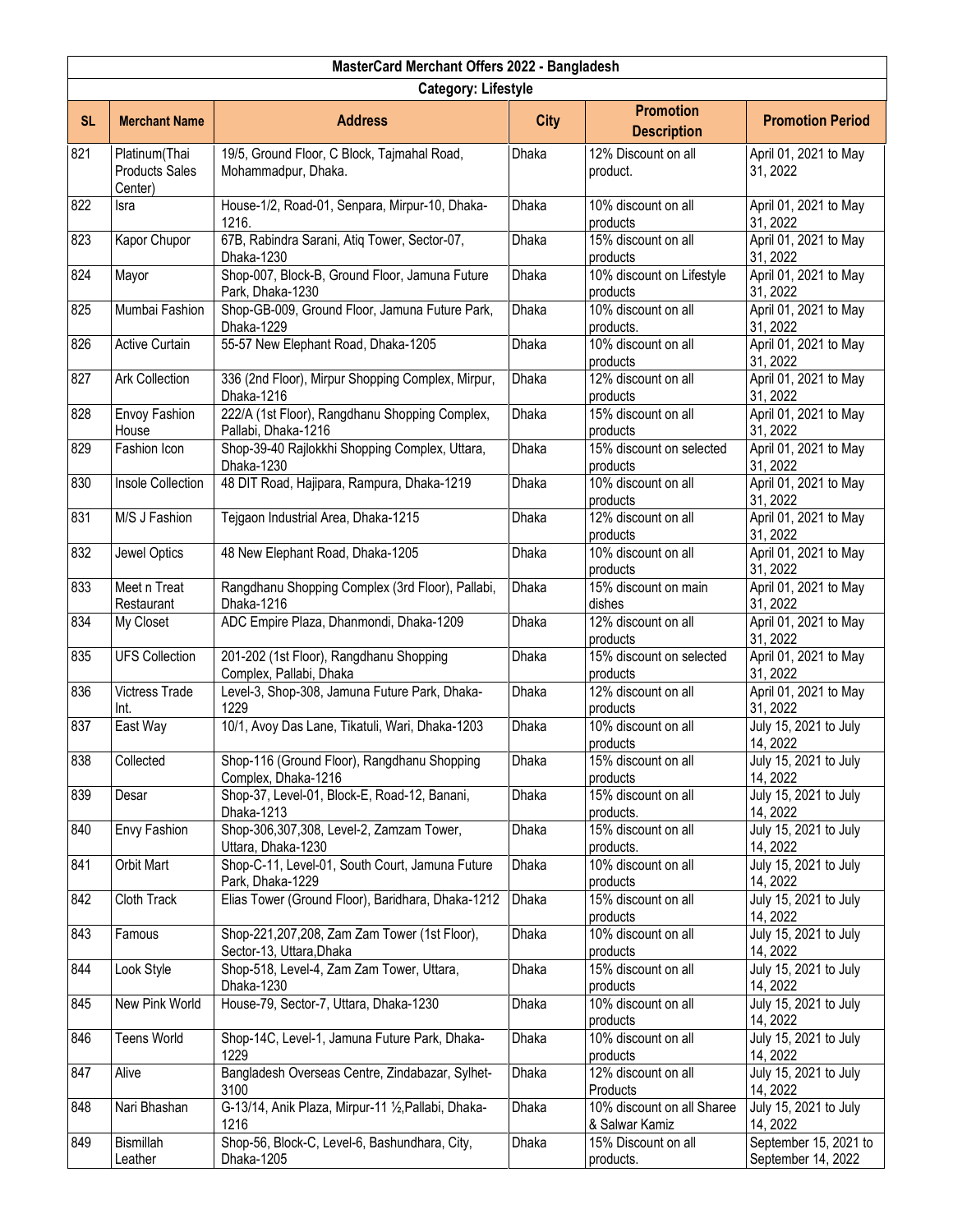| MasterCard Merchant Offers 2022 - Bangladesh |                                       |                                                                                        |              |                                                                                   |                                             |  |  |
|----------------------------------------------|---------------------------------------|----------------------------------------------------------------------------------------|--------------|-----------------------------------------------------------------------------------|---------------------------------------------|--|--|
|                                              | <b>Category: Lifestyle</b>            |                                                                                        |              |                                                                                   |                                             |  |  |
| <b>SL</b>                                    | <b>Merchant Name</b>                  | <b>Address</b>                                                                         | <b>City</b>  | <b>Promotion</b><br><b>Description</b>                                            | <b>Promotion Period</b>                     |  |  |
| 850                                          | Doyel Sharees                         | Shop- 21-23, Block-C, Level-4, Bashundhara, City,<br><b>Dhaka</b>                      | Dhaka        | 10% Discount on all<br>products.                                                  | September 15, 2021 to<br>September 14, 2022 |  |  |
| 851                                          | Golden World<br><b>Jewellers</b>      | Shop-17, (2nd Floor), Pink City, Gulshan-2, Dhaka-<br>1212                             | Dhaka        | 45% Discount on all<br>products.                                                  | September 15, 2021 to<br>September 14, 2022 |  |  |
| 852                                          | Zee Zara                              | Shop- 33-34, Block-B, Level-3, Bashundhara City,<br>Dhaka-1205                         | Dhaka        | 10% Discount on all<br>products.                                                  | September 15, 2021 to<br>September 14, 2022 |  |  |
| 853                                          | Dhaka Casual<br>Mart                  | 204/B-1, Gulshan Tejgaon Link Road, Gulshan-<br>1, Dhaka-1212.                         | <b>Dhaka</b> | 15% Discount on Selected<br>products                                              | April 01, 2021 to March<br>31, 2022         |  |  |
| 854                                          | N.N. Crockeries                       | House: 06, Road: 05, Block: C, Banasree,<br>Rampura, Dhaka.                            | <b>Dhaka</b> | 10% Discount on all<br>Products                                                   | April 01, 2021 to May<br>31, 2022           |  |  |
| 855                                          | Smart Look In                         | 98 East Basabo (1st Floor), Sabujbagh, Dhaka-<br>1214.                                 | <b>Dhaka</b> | 15% Discount on All<br>Products.                                                  | April 01, 2021 to May<br>31, 2022           |  |  |
| 856                                          | Welcome Bd<br>Collection              | House: 22,24, Road: 05, Block: C, Banasree,<br>Rampura, Dhaka.                         | Dhaka        | 15% Discount on<br>Bag, shoes & Cloth Items.<br>10% Discount on All<br>Cosmetcis. | April 01, 2021 to May<br>31, 2022           |  |  |
| 857                                          | Apsora Art Of<br>Fashion              | House: 30, Road: 01, Mohanagar Project,<br>Rampura, Dhaka-1219.                        | Dhaka        | 10% Discount on all<br>Products                                                   | April 01, 2021 to May<br>31, 2022           |  |  |
| 858                                          | Artifact                              | 48/Kha (1st Floor), Shahjadpur, pragati Sharani,<br>Shahjadpur, Gulshan, Dhaka         | <b>Dhaka</b> | 10% Discount on all<br>Products                                                   | April 01, 2021 to March<br>31, 2022         |  |  |
| 859                                          | <b>Fabrics View</b><br>Ltd.           | Plot# 11A, Road# 48, CWN (A), Gulshan 2, Dhaka.                                        | <b>Dhaka</b> | up to 20 % Discount on All<br>Products.                                           | April 01, 2021 to March<br>31, 2022         |  |  |
| 860                                          | <b>Fashion World</b>                  | Shop: 359,360 (2nd Floor), Police Plaza Concord<br>Shopping Mall, Gulshan-1, Dhaka.    | Dhaka        | up to 20 % Discount on All<br>Products.                                           | April 01, 2021 to March<br>31, 2022         |  |  |
| 861                                          | Jarvhera Beauty<br>Saloon & Spa       | House: 11/A, Apt No: 8/B, Road: 130, Gulshan-1,<br>Dhaka-1212.                         | Dhaka        | 10% Discount on all<br>Sevices                                                    | March 01, 2020 to<br>February 28, 2021      |  |  |
| 862                                          | Sithis Collection                     | House: 07, Road: 04, Block: E, Banasree,<br>Rampura, Dhaka-1219                        | Dhaka        | up to 10 % Discount on<br>Selected Products.                                      | April 01, 2021 to March<br>31, 2022         |  |  |
| 863                                          | The Dental<br>Studio                  | House: 4/A, Simon Center (Ground Floor), Road:<br>22, Gulshan-1, Dhaka.                | Dhaka        | 10% Discount on all<br>Sevices                                                    | April 01, 2021 to March<br>31, 2022         |  |  |
| 864                                          | Monariz Fashion                       | Shop 46 (1st Floor), Gulshan Pink City Shopping<br>Complex, Gulshan-2, Dhaka.          | Dhaka        | 10% Discount on all 3pcs<br>Item.                                                 | April 01, 2021 to March<br>31, 2022         |  |  |
| 865                                          | S.S Boutique                          | Shop 12B& 25B (3rd Floor), Gulshan Pink City<br>Shopping Complex,<br>Gulshan-2, Dhaka. | <b>Dhaka</b> | 20% Discount on all<br>Products                                                   | April 01, 2021 to March<br>31, 2022         |  |  |
| 866                                          | Silver Gym                            | House: 7-8, Block: A, Main Road, Banasree,<br>Rampura, Dhaka-1219.                     | Dhaka        | 20 % Discount on Yearly<br>Package.<br>15% Discount on Half<br>Yearly Package.    | April 01, 2021 to March<br>31, 2022         |  |  |
| 867                                          | Silver Jeans                          | House: 72, Block: K, Road: 21, South Banasree<br>Project, Dhaka-1219.                  | Dhaka        | 15% Discount on all<br>Products                                                   | April 01, 2021 to March<br>31, 2022         |  |  |
| 868                                          | Lovas Spa &<br><b>Beauty Solution</b> | 6/D, DIT Road (2nd Floor), Rampura, Dhaka-1219.                                        | Dhaka        | 15% Discount on all<br>Packages                                                   | April 01, 2021 to March<br>31, 2022         |  |  |
| 869                                          | Kids Club                             | Shop: 54-58, City Plaza (Ground Floor), Gohata<br>Road, Jashore, Khulna.               | Jashore      | up to 10 % Discount on All<br>Products.                                           | April 01, 2021 to March<br>31, 2022         |  |  |
| 870                                          | Baby Jeans<br>Bazar                   | Shop: 39-40, City Plaza (Ground Floor), Jashore,<br>Khulna                             | Jashore      | 10% Discount on all<br>Products                                                   | April 01, 2021 to March<br>31, 2022         |  |  |
| 871                                          | Ara Fashion                           | 60, Jail Road, East of the Queens Hospital, Ghop,<br>Jashore, Khulna.                  | Jashore      | up to 10 % Discount on All<br>Products.                                           | April 01, 2021 to March<br>31, 2022         |  |  |
| 872                                          | Reblon<br>Collection                  | A-48 (2nd Floor), Majid Sarani Road, Shibbari,<br>Khulna -9100.                        | Khulna       | 20% Discount on all<br>Products                                                   | April 01, 2021 to March<br>31, 2022         |  |  |
| 873                                          | Saadmim                               | 178/1 (1st Floor), Khan's Coat Building, Shibbari,<br>Khulna -9100.                    | Khulna       | 15% Discount on all<br>Products                                                   | April 01, 2021 to March<br>31, 2022         |  |  |
| 874                                          | Farzana'S Style                       | Ferdous Plaza (1st Floor), 47 Majid Sarani,<br>Shibbari, Khulna -9100.                 | Khulna       | 12% Discount on all<br>Products                                                   | April 01, 2021 to March<br>31, 2022         |  |  |
| 875                                          | Versatile                             | Shop: 229 (1st Floor), Khulna New Market, (In Front<br>Of Jhinuk Cinema Hall), Khulna. | Khulna       | 20% Discount on all<br>Products                                                   | April 01, 2021 to March<br>31, 2022         |  |  |
| 876                                          | New Style Zone                        | KDA New Market (1st Floor), Shop: 221, Khulna -<br>9100.                               | Khulna       | 10% Discount on all<br>Products                                                   | April 01, 2021 to March<br>31, 2022         |  |  |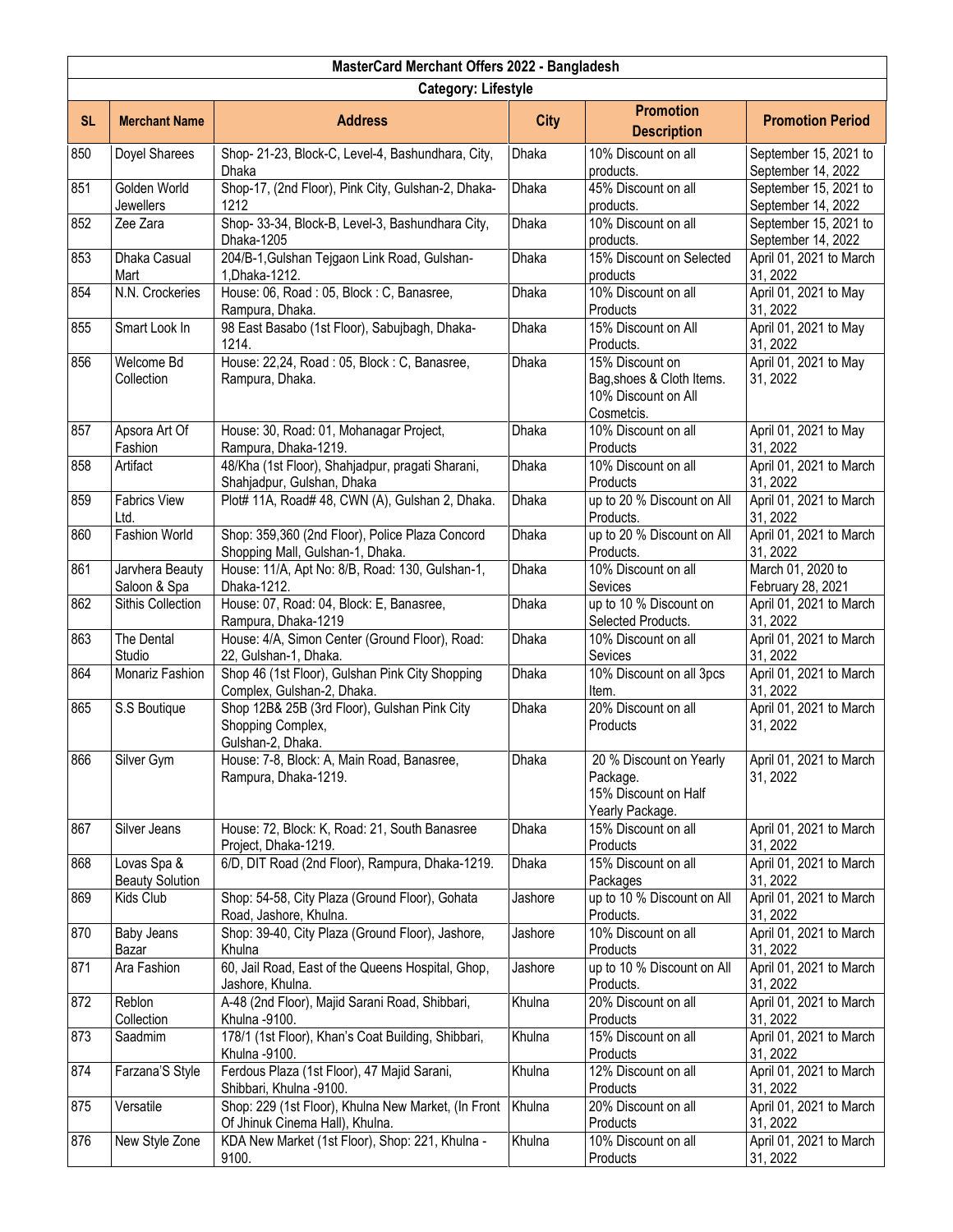| MasterCard Merchant Offers 2022 - Bangladesh                                                                                            |                                        |                                                                                                |              |                                                                                 |                                      |  |
|-----------------------------------------------------------------------------------------------------------------------------------------|----------------------------------------|------------------------------------------------------------------------------------------------|--------------|---------------------------------------------------------------------------------|--------------------------------------|--|
|                                                                                                                                         | <b>Category: Lifestyle</b>             |                                                                                                |              |                                                                                 |                                      |  |
| <b>Promotion</b><br><b>SL</b><br><b>Merchant Name</b><br><b>Address</b><br><b>City</b><br><b>Promotion Period</b><br><b>Description</b> |                                        |                                                                                                |              |                                                                                 |                                      |  |
| 877                                                                                                                                     | Jeans Gallery                          | 102/1 Ka (1st Floor), Goborchaka Cross Road,<br>(Beside City Inn Hotel), Mojid Saroni, Khulna. | Khulna       | 20% Discount on all<br>Products                                                 | April 01, 2021 to March<br>31, 2022  |  |
| 878                                                                                                                                     | Superior<br><b>Jewellers</b>           | 147, Bipani Bitan (2nd Floor), Chittagang.                                                     | Chittagong   | 15% Discount on gold<br>making Charge                                           | April 01, 2021 to March<br>31, 2022  |  |
| 879                                                                                                                                     | <b>Style Park</b>                      | 241, Bipani Bitan (2nd Floor), Chittagang.                                                     | Chittagong   | 10% Discount on all<br>Products                                                 | April 01, 2021 to March<br>31, 2022  |  |
| 880                                                                                                                                     | Unitex Dabrics &<br>Tailors            | 334/BMM Ali Road, Lalkhan Bazar, Chittagong.                                                   | Chittagong   | 10% Discount on all<br>Fabrics                                                  | April 01, 2021 to March<br>31, 2022  |  |
| 881                                                                                                                                     | <b>Scissors</b><br>Overcomb            | House-1051, OR Nizam Road, Golpahar Circle,<br>Chittagong.                                     | Chittagong   | 15% Discount on all<br>Services                                                 | April 01, 2021 to March<br>31, 2022  |  |
| 882                                                                                                                                     | Rajbodhu<br>Jewellers                  | 284, Bipani Bitan (1st Floor), Chittagong.                                                     | Chittagong   | 50% Discount on gold<br>making Charge                                           | April 01, 2021 to March<br>31, 2022  |  |
| 883                                                                                                                                     | Mens Park                              | Shop: 53, Level -03, Finlay Square,<br>Nasirabad, Chittagong.                                  | Chittagong   | 10% Discount on Clothing.                                                       | April 01, 2021 to March<br>31, 2022  |  |
| 884                                                                                                                                     | Shokhen                                | shop: 63, Level-03, Amin centre, lalkhan Bazar,<br>Chittagong.                                 | Chittagong   | 10% Discount on all<br>Products.                                                | April 01, 2021 to March<br>31, 2022  |  |
| 885                                                                                                                                     | Kuti fashion                           | Ferdous Plaza (1st Floor), 47 Majid Sarani,<br>Shibbari, Khulna -9100.                         | Chittagong   | 12% Discount On selected<br>Item.                                               | April 01, 2021 to March<br>31, 2022  |  |
| 886                                                                                                                                     | <b>Elite Collection</b>                | Shop: 33, Level-03, Afmi Plaza, Chittagong.                                                    | Chittagong   | 12% Discount On selected<br>Item.                                               | April 01, 2021 to March<br>31, 2022  |  |
| 887                                                                                                                                     | Ferdous<br><b>Jewellers</b>            | 174/B, Biponi Bitan, New Market (1st Floor),<br>Chittagong.                                    | Chittagong   | 20% Discount on gold<br>making charge.                                          | April 01, 2021 to March<br>31, 2022  |  |
| 888                                                                                                                                     | Look & See                             | Shop: 42, Level -02, Finlay Square, Nasirabad,<br>Chittagong.                                  | Chittagong   | 12% Discount On Clothing.                                                       | April 01, 2021 to March<br>31, 2022  |  |
| 889                                                                                                                                     | Dhaka Meena<br>House                   | 259, Biponi Bitan, New Market (3rd Floor),<br>Chittagong.                                      | Chittagong   | 30% Discount on gold<br>making charge.                                          | April 01, 2021 to March<br>31, 2022  |  |
| 890                                                                                                                                     | Dress Up                               | 135 (1st Floor), Younusco City centre, Gec Circle,<br>Chittagong.                              | Chittagong   | 10% Discount On Clothing.                                                       | April 01, 2021 to March<br>31, 2022  |  |
| 891                                                                                                                                     | <b>B.K Jewellers</b>                   | 137/B, Biponi Bitan, New Market (1st Floor),<br>Chittagong.                                    | Chittagong   | 30% Discount on gold<br>making charge.                                          | April 01, 2021 to March<br>31, 2022  |  |
| 892                                                                                                                                     | Alozza Ltd                             | House-02, Road-2, Block-k, Halishohor, Chitagong.                                              | Chittagong   | 10% Discount On All<br>Servoice.                                                | April 01, 2021 to March<br>31, 2022  |  |
| 893                                                                                                                                     | Badhumita<br>Jewellers                 | 139/A, Biponi Bitan, New Market (1st Floor),<br>Chittagong.                                    | Chittagong   | 30% Discount on gold<br>making charge.                                          | April 01, 2021 to March<br>31, 2022  |  |
| 894                                                                                                                                     | All The Best<br>Beauty Saloon &<br>Spa | House: 25, Flat No: D4, Road: 47, Gulshan-2,<br>Dhaka-1212.                                    | Dhaka        | 10 % Discount on All<br>Packages.                                               | April 01, 2021 to March<br>31, 2022. |  |
| 895                                                                                                                                     | <b>ASPIRATION</b>                      | House: 40, Road: 12, Block: E, Banani, Dhaka-<br>1213.                                         | Dhaka        | 10% Discount on all<br>Products                                                 | April 01, 2021 to March<br>31, 2022. |  |
| 896                                                                                                                                     | <b>REINE</b>                           | Shop # 123, 124, Genetic Plaza (ground floor),<br>Road # 27, Dhaka.                            | Dhaka        | 10 % Discount on All<br>Products.                                               | April 01, 2021 to March<br>31, 2022. |  |
| 897                                                                                                                                     | Jarwa House<br>(Pvt) Ltd               | Molly Capital Center, 76 Gulshan Avenue, Gulshan-<br>1, Dhaka-1212                             | <b>Dhaka</b> | 20% Discount on Gold<br>Making Charge, 10%<br>Discount on Diamond<br>Jewellery. | April 01, 2021 to March<br>31, 2022. |  |
| 898                                                                                                                                     | Athena'S<br>Furniture &<br>Home Décor  | House #77, Road #24, Gulshan-1, Dhaka-1212.                                                    | Dhaka        | 15% Discount on all Items.                                                      | April 01, 2021 to March<br>31, 2022. |  |
| 899                                                                                                                                     | <b>Stitches</b><br>Bangladesh          | House: 142, Block: E, Road: 12, Banani, Dhaka-<br>1213.                                        | Dhaka        | 10% Discount on all<br>Products                                                 | April 01, 2021 to March<br>31, 2022. |  |
| 900                                                                                                                                     | Anzara Fashion                         | House: 66, Road: 10, Block: D, Banani, Dhaka-<br>1213.                                         | Dhaka        | 15% Discount On Bridal<br>Outfit, 10% Discount on<br>Regular Outfit.            | April 01, 2021 to March<br>31, 2022. |  |
| 901                                                                                                                                     | Nilpori Fashion<br>House               | Shop: 226 (1st Floor), Grand Zamzam Tower,<br>Sector: 13, Uttara, Dhaka                        | Dhaka        | 25% Discount on all<br>Products                                                 | April 01, 2021 to March<br>31, 2022. |  |
| 902                                                                                                                                     | Shwapno<br><b>Beauty Care</b>          | 51, Shah Makdum Avenue, Sector: 12, Uttara,<br>Dhaka-1230.                                     | Dhaka        | 10 % Discount on All<br>Packages.                                               | April 01, 2021 to March<br>31, 2022. |  |
| 903                                                                                                                                     | Park Hill                              | House: 101, Fulu Tower, Airport Road, Kakoli,<br>Banani, Dhaka.                                | Dhaka        | 10% Discount on all<br>Products                                                 | April 01, 2021 to March<br>31, 2022. |  |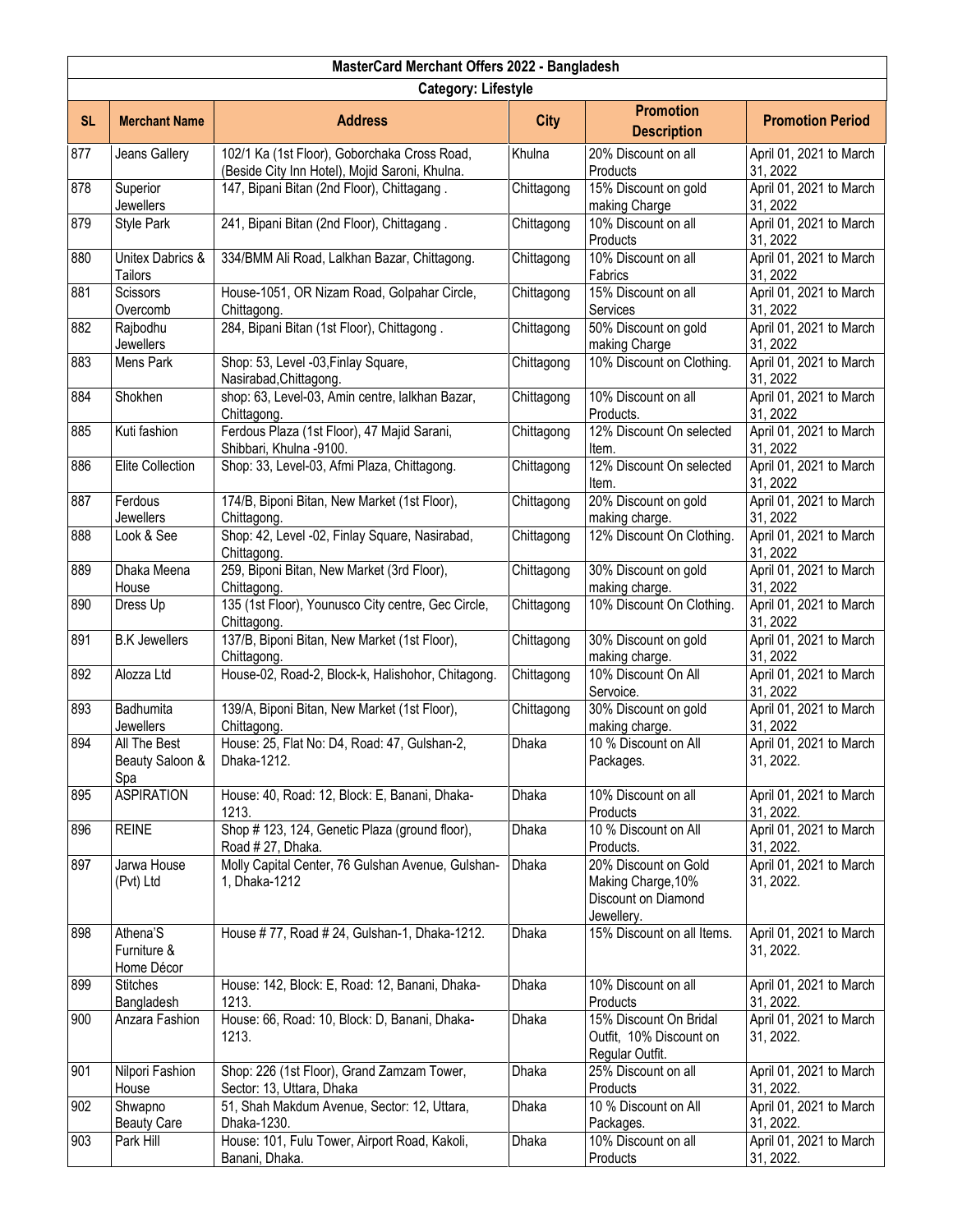|           | MasterCard Merchant Offers 2022 - Bangladesh |                                                                                             |              |                                                                                              |                                      |  |  |
|-----------|----------------------------------------------|---------------------------------------------------------------------------------------------|--------------|----------------------------------------------------------------------------------------------|--------------------------------------|--|--|
|           | <b>Category: Lifestyle</b>                   |                                                                                             |              |                                                                                              |                                      |  |  |
| <b>SL</b> | <b>Merchant Name</b>                         | <b>Address</b>                                                                              | <b>City</b>  | <b>Promotion</b><br><b>Description</b>                                                       | <b>Promotion Period</b>              |  |  |
| 904       | <b>Stitch Gallery</b>                        | House: 06, Lake Drive Road, Sector: 07, Uttara,<br>Dhaka-1230.                              | Dhaka        | 10% Discount on all<br>Products                                                              | April 01, 2021 to March<br>31, 2022. |  |  |
| 905       | Sangini<br>Diamond<br>Jewellery              | Shop: 68,79 ; Level -5, Block : A, Bashundhara<br>City, Panthapath, Dhaka                   | Dhaka        | 35% Discount on Gold<br><b>Making Charge</b>                                                 | April 01, 2021 to March<br>31, 2022. |  |  |
| 906       | Arno Shoes                                   | Shop: 134 (Ground Floor), Metro Shopping Mall,<br>Dhanmondi, Dhaka                          | Dhaka        | 30 % Discount on All<br>Products.                                                            | April 01, 2021 to March<br>31, 2022. |  |  |
| 907       | Aarmiya'S                                    | Shop: 323 (2nd Floor), Grand Zamzam Tower,<br>Sector: 13, Uttara, Dhaka                     | Dhaka        | 10 % Discount on All<br>Products.                                                            | April 01, 2021 to March<br>31, 2022. |  |  |
| 908       | Tweet                                        | House: 101, Fulu Tower, Airport Road, Kakoli,<br>Banani, Dhaka-1213.                        | Dhaka        | 10 % Discount on All<br>Products.                                                            | April 01, 2021 to March<br>31, 2022. |  |  |
| 909       | Bondonshop<br>Woman'S<br>Fashion             | Shop: 309,310 (2nd Floor), Grand Zamzam Tower,<br>Sector: 13, Uttara, Dhaka                 | <b>Dhaka</b> | 10 % Discount on All<br>Products.                                                            | April 01, 2021 to March<br>31, 2022. |  |  |
| 910       | Cover Girl                                   | Shop: 13/B (1st Floor), Pink City, Road: 103,<br>Gulshan-2, Dhaka.                          | Dhaka        | 10% Discount on All<br>Products.                                                             | April 01, 2021 to March<br>31, 2022. |  |  |
| 911       | Pipra                                        | Shop: 332 (2nd Floor), Grand Zamzam Tower,<br>Sector: 13, Uttara, Dhaka                     | Dhaka        | 15 % Discount on All<br>Products.                                                            | April 01, 2021 to March<br>31, 2022. |  |  |
| 912       | Barberia Salon                               | Plot: 15 (5th Floor), Pink City Shopping Center,<br>Gulshan-2, Dhaka.                       | <b>Dhaka</b> | 10% Discount on All<br>Services.                                                             | April 01, 2021 to March<br>31, 2022. |  |  |
| 913       | Benex Club                                   | Shop: GB-012 (Ground Floor), Block: B, Jamuna<br>Future Park, Kuril, Vatara, Dhaka          | <b>Dhaka</b> | 10% Discount on All<br>Products.                                                             | April 01, 2021 to March<br>31, 2022. |  |  |
| 914       | Bio-Xin<br>Cosmeceuticals                    | House: 579, Level-06, Road: 09, Mirpur DOHS,<br>Mirpur-12, Dhaka                            | <b>Dhaka</b> | 10% Discount on All<br>Products.                                                             | April 01, 2021 to March<br>31, 2022. |  |  |
| 915       | Iconic Fashion<br>Garage                     | Shop: GC 004 (Ground Floor), Jamuna Future<br>Park, Kuril, Dhaka.                           | Dhaka        | Up To 20% Discount on All<br>Products.                                                       | April 01, 2021 to March<br>31, 2022. |  |  |
| 916       | Priyo                                        | Rupayan Golden Age, 99 Gulshan Avenue, House<br># 6, Gulshan-2, Dhaka                       | Dhaka        | 20 % Discount on Sharee &<br>3pcs.<br>10 % Discount on Ladies<br>Sandal & Gents Item         | April 01, 2021 to March<br>31, 2022. |  |  |
| 917       | Expression<br>Boutique                       | Shop: 25-26,1st Floor, Pink City Shopping Center,<br>Gulshan-2, Dhaka.                      | Dhaka        | 10% Discount on All<br>Products.                                                             | April 01, 2021 to March<br>31, 2022. |  |  |
| 918       | Good Luck                                    | Shop: 47 (1st Floor), Pink City Shopping Center,<br>Gulshan-2, Dhaka.                       | <b>Dhaka</b> | 10% Discount on All<br>Products.                                                             | April 01, 2021 to March<br>31, 2022. |  |  |
| 919       | Tunazzina<br>Jabed Couture                   | Shop: 44 (Ground Floor), Pink City Shopping<br>Center, Gulshan-2, Dhaka.                    | Dhaka        | 10% Discount on All<br>Products.                                                             | April 01, 2021 to March<br>31, 2022. |  |  |
| 920       | Perfect Textile<br>Ltd.                      | 52, New Eskaton Road, Dhaka-1217.                                                           | Dhaka        | 10% Discount on Clothings.                                                                   | April 01, 2021 to March<br>31, 2022. |  |  |
| 921       | D'Damas                                      | Shop #20 (2nd Floor), Gulshan Pink City, Gulshan<br>$-2$ , Dhaka - 1212.                    | Dhaka        | 35% Discount on making<br>charge (only for Gold)<br>35% Discount on all<br>Diamond Jewellery | April 01, 2021 to March<br>31, 2022. |  |  |
| 922       | Aarmoire                                     | Shop: 18/B (3rd Floor), Gulshan Pink City Shopping<br>Center, Gulshan-2, Dhaka.             | Dhaka        | 10% Discount on All<br>Products.                                                             | April 01, 2021 to March<br>31, 2022. |  |  |
| 923       | Esporta Gym                                  | House: 33, Road: 07/B, Sector: 03, Uttara, Dhaka-<br>1230.                                  | Dhaka        | 20% Discount on Monthly<br>Fees.                                                             | April 01, 2021 to March<br>31, 2022. |  |  |
| 924       | Pink Touch                                   | Shop: 15 (4th Floor), Gulshan Pink City Shopping<br>Center, Gulshan-2, Dhaka                | Dhaka        | 10% Discount on All<br>Products.                                                             | July 15, 2021 to July<br>14, 2022    |  |  |
| 925       | Vega                                         | GA-2/1, pragati Sharani, Bir Uttam Rafiqul Islam<br>Sharani, Shahjadpur, Gulshan, Dhaka.    | Dhaka        | 10% Discount on All<br>Products.                                                             | July 15, 2021 to July<br>14, 2022    |  |  |
| 926       | Stylee                                       | House: 39, Block: B, Road: 5, Banasree, Rampura,<br>Dhaka.                                  | Dhaka        | 10% Discount on All<br>Products.                                                             | July 15, 2021 to July<br>14, 2022    |  |  |
| 927       | Maa Boishakhi<br>Crockeries                  | House: 36, Block: C, Road: 3, Banasree, Rampura,<br>Dhaka.                                  | <b>Dhaka</b> | 10% Discount on Selected<br>Products.                                                        | July 15, 2021 to July<br>14, 2022    |  |  |
| 928       | Dream Blue Bird<br>Fashion                   | Shop: 256 (1st Floor) Police Plaza Concord<br>Shopping Mall, Gulshan Ave, Gulshan-1, Dhaka. | Dhaka        | 10% Discount on All<br>Products.                                                             | July 15, 2021 to July<br>14, 2022    |  |  |
| 929       | Anarchy Fashion                              | House: 2, Road: 24, Gulshan Avenue, Gulshan -1,<br>Dhaka-1212.                              | Dhaka        | 10% Discount on All<br>Products.                                                             | July 15, 2021 to July<br>14, 2022    |  |  |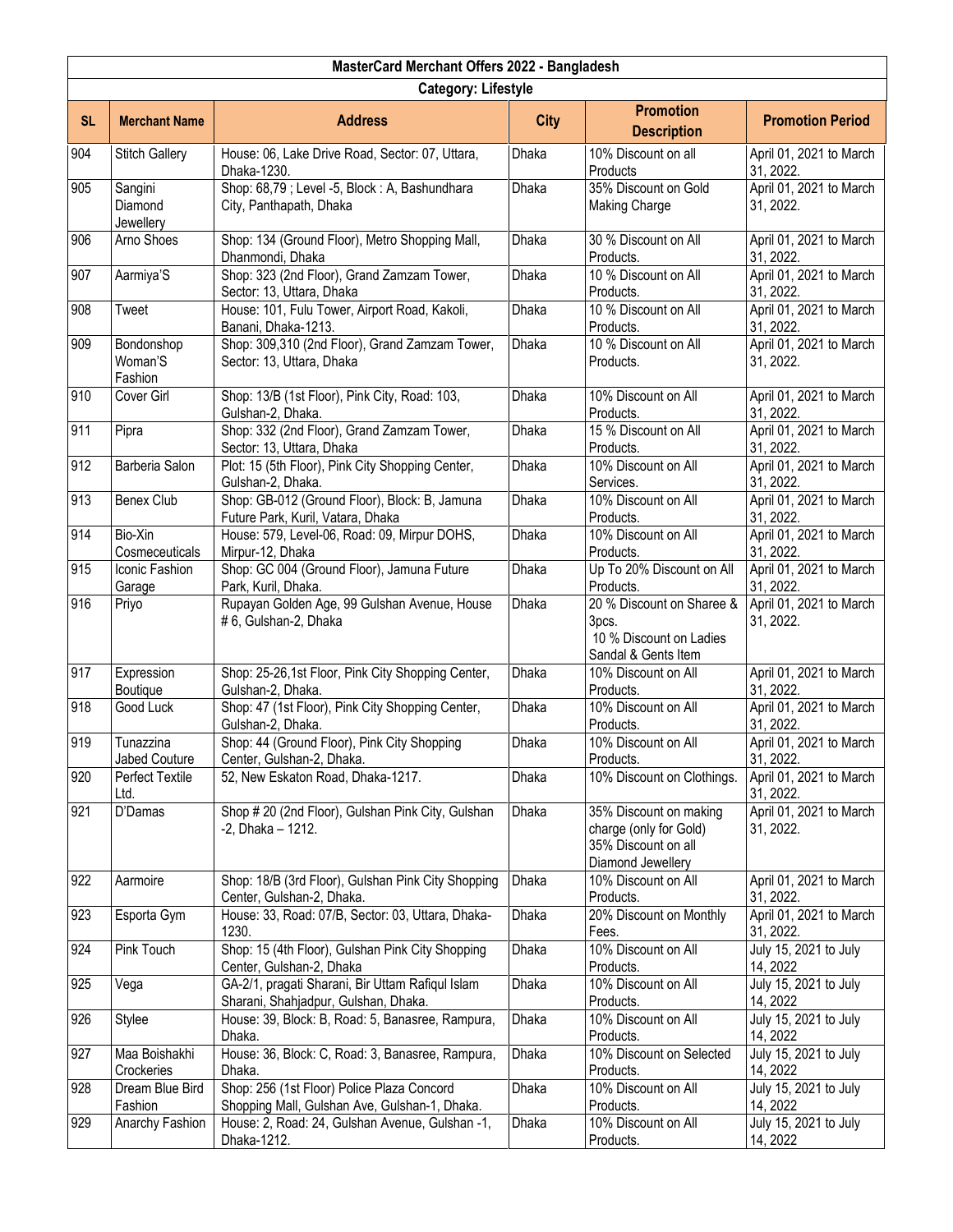| MasterCard Merchant Offers 2022 - Bangladesh |                                            |                                                                                                   |              |                                             |                                             |  |
|----------------------------------------------|--------------------------------------------|---------------------------------------------------------------------------------------------------|--------------|---------------------------------------------|---------------------------------------------|--|
| <b>Category: Lifestyle</b>                   |                                            |                                                                                                   |              |                                             |                                             |  |
| <b>SL</b>                                    | <b>Merchant Name</b>                       | <b>Address</b>                                                                                    | <b>City</b>  | <b>Promotion</b><br><b>Description</b>      | <b>Promotion Period</b>                     |  |
| 930                                          | Simply Me                                  | House: 2, Road: 24, Gulshan Avenue, Gulshan -1,<br>Dhaka-1212.                                    | <b>Dhaka</b> | 10% Discount on All<br>Products.            | September 15, 2021 to<br>September 14, 2022 |  |
| 931                                          | Arnaz Fashion-2                            | Shop: 2 (1st Floor), Banani Super Market, Banani<br>D.NC.C Unique Complex, Banani, Dhaka.         | Dhaka        | 10% Discount on All<br>Products.            | July 15, 2021 to July<br>14, 2022           |  |
| 932                                          | A Like Boutiques<br>Design &<br>Tailorings | House-41, Road-01, Block-E, Banasree, Rampura,<br>Dhaka-1219.                                     | <b>Dhaka</b> | 20% Discount on All<br>Products.            | July 15, 2021 to July<br>14, 2022           |  |
| 933                                          | Lavisho Lifestyle                          | Shop: 310-311 (2nd Floor), Police Plaza Concord<br>Shopping Mall, Gulshan Ave, Gulshan-1, Dhaka.  | Dhaka        | Up to 15% Discount on All<br>Products.      | February 01, 2021 to<br>January 31, 2022.   |  |
| 934                                          | Fahim Fashion                              | Shop 345 (2nd Floor), Police Plaza Concord,<br>Gulshan 1, Dhaka.                                  | Dhaka        | 10% Discount on All<br>Products.            | September 15, 2021 to<br>September 14, 2022 |  |
| 935                                          | Nn Shoes                                   | Shop -101 (Ground Floor), Configur Bapari tower,<br>Middle Badda, Dhaka                           | <b>Dhaka</b> | 10% Discount on All<br>Products.            | September 15, 2021 to<br>September 14, 2022 |  |
| 936                                          | Desire                                     | Shop-25 (1st Floor), 4 Kamal Ataturk Avenue,<br>Moitree Complex, Banani, Dhaka                    | Dhaka        | 15% Discount on All<br>Products.            | July 15, 2021 to July<br>14, 2022           |  |
| 937                                          | Sole Touch                                 | Shop-29, Banani Super Market, West Side, Banani,<br>Dhaka                                         | Dhaka        | 10% Discount on All<br>Products.            | April 01, 2021 to March<br>31, 2022.        |  |
| 938                                          | Alline Fashion                             | Shehora, Charpara, Mymensingh-2200.                                                               | Mymensing    | 15% Discount on All<br>Products.            | September 15, 2021 to<br>September 14, 2022 |  |
| 939                                          | Calcata Bazar                              | Suchona Center Point Shopping Mall (2nd Floor),<br>23, Station Road, Mymensingh.                  | Mymensing    | 10% Discount on All<br>Products.            | September 15, 2021 to<br>September 14, 2022 |  |
| 940                                          | <b>Back Door</b>                           | Shop-: 112 & 136 (1st Floor), Suchona Center Point<br>Shopping Mall, 23 Station Road, Mymensingh. | Mymensing    | 20% Discount on All<br>Products.            | September 15, 2021 to<br>September 14, 2022 |  |
| 941                                          | <b>Balika</b>                              | Shop- 123/24 (1st Floor), Suchona Center Point<br>Shopping Mall, 23 Station Road, Mymensingh      | Mymensing    | 10% Discount on All<br>Products.            | September 15, 2021 to<br>September 14, 2022 |  |
| 942                                          | Alim Jewellers                             | 16, Imperial Super Market, 122 A.B Guha Road,<br>Ganginarpar, Mymensingh                          | Mymensing    | 25% Discount on Gold<br>making Charge.      | September 15, 2021 to<br>September 14, 2022 |  |
| 943                                          | Badshahi<br>Furniture                      | 4/B, C.K.Gosh Road, Mymensingh-2200.                                                              | Mymensing    | 15% Discount on All<br>Products.            | September 15, 2021 to<br>September 14, 2022 |  |
| 944                                          | The Divas<br>Collection                    | Shop: 334, Level 3, Mofiz Uddin Index Plaza, Natun<br>Bazar, Mymensingh                           | Mymensing    | 15% Discount on All<br>Products.            | September 15, 2021 to<br>September 14, 2022 |  |
| 945                                          | Mazarine<br>Fashion                        | Shop: 205 & 206, Suchona Center Point Shopping<br>Mall (2nd Floor), 23 Station Road, Mymensingh   | Mymensing    | 30% Discount on All<br>Products.            | September 15, 2021 to<br>September 14, 2022 |  |
| 946                                          | New Noborupa<br><b>Tat Shilpo</b>          | Shaheb Ali Road, Natun Bazar, Mymensingh-2200.                                                    | Mymensing    | 20% Discount on All<br>Products.            | September 15, 2021 to<br>September 14, 2022 |  |
| 947                                          | Balaka                                     | 12/F, A.B Guha Road, Ganginarpar, Mymensingh                                                      | Mymensing    | Up to 10% Discount on<br>Selected Products. | September 15, 2021 to<br>September 14, 2022 |  |
| 948                                          | Classy                                     | 117, A.B Guha Road, Ganginarpar, Mymensingh                                                       | Mymensing    | 10% Discount on All<br>Products.            | September 15, 2021 to<br>September 14, 2022 |  |
| 949                                          | Inside                                     | Bari Plaza (2nd Floor), Ganginarpar, Mymensingh-<br>2200.                                         | Mymensing    | 10% Discount on All<br>Products.            | September 15, 2021 to<br>September 14, 2022 |  |
| 950                                          | Aparupa                                    | 1-2 Nisha Tower, Race Course (1st Floor), Cumilla-<br>3500.                                       | Cumilla      | 10% Discount on All<br>Products.            | September 15, 2021 to<br>September 14, 2022 |  |
| 951                                          | J.F. Fashion<br>Mart                       | 20,1st Kandirpar, Pubali chattar, Cumilla-3500.                                                   | Cumilla      | Up to 15% Discount on All<br>Products.      | September 15, 2021 to<br>September 14, 2022 |  |
| 952                                          | Dew Drops                                  | QR Tower (1st Floor), Badurtola, Cumilla-3500.                                                    | Cumilla      | 10% Discount on All<br>Products.            | September 15, 2021 to<br>September 14, 2022 |  |
| 953                                          | Rupantor                                   | Goni Bhuiyan Mansion, A.K.M. Fazlul Haque Road,<br>Monoharpur, Cumilla                            | Cumilla      | 10% Discount on All<br>Products.            | September 15, 2021 to<br>September 14, 2022 |  |
| 954                                          | Didimoni Stone<br>Jewellery                | Shop-E/410, Khondokar Haque Tower (3rd Floor),<br>Kandirpar, Cumilla                              | Cumilla      | 10% Discount on All<br>Products.            | September 15, 2021 to<br>September 14, 2022 |  |
| 955                                          | Khadi Bhaban                               | Monoharpur, Cumilla-3500.                                                                         | Cumilla      | Up to 10% Discount on All<br>Products.      | September 15, 2021 to<br>September 14, 2022 |  |
| 956                                          | Pearl Palace                               | Khondokar Haque Tower (Basement Floor),<br>kandirpar, Cumilla                                     | Cumilla      | 20% Discount on All<br>Products.            | September 15, 2021 to<br>September 14, 2022 |  |
| 957                                          | <b>Armany Shoes</b>                        | Sattar Khan Complex, Level-3, Kandirpar, Cumilla-<br>3500.                                        | Cumilla      | 10% Discount on All<br>Products.            | September 15, 2021 to<br>September 14, 2022 |  |
| 958                                          | Saju Guju<br>Cosmatic                      | Sattar Khan Complex, Level-3, Kandirpar, Cumilla-<br>3500.                                        | Cumilla      | 10% Discount on All<br>Products.            | September 15, 2021 to<br>September 14, 2022 |  |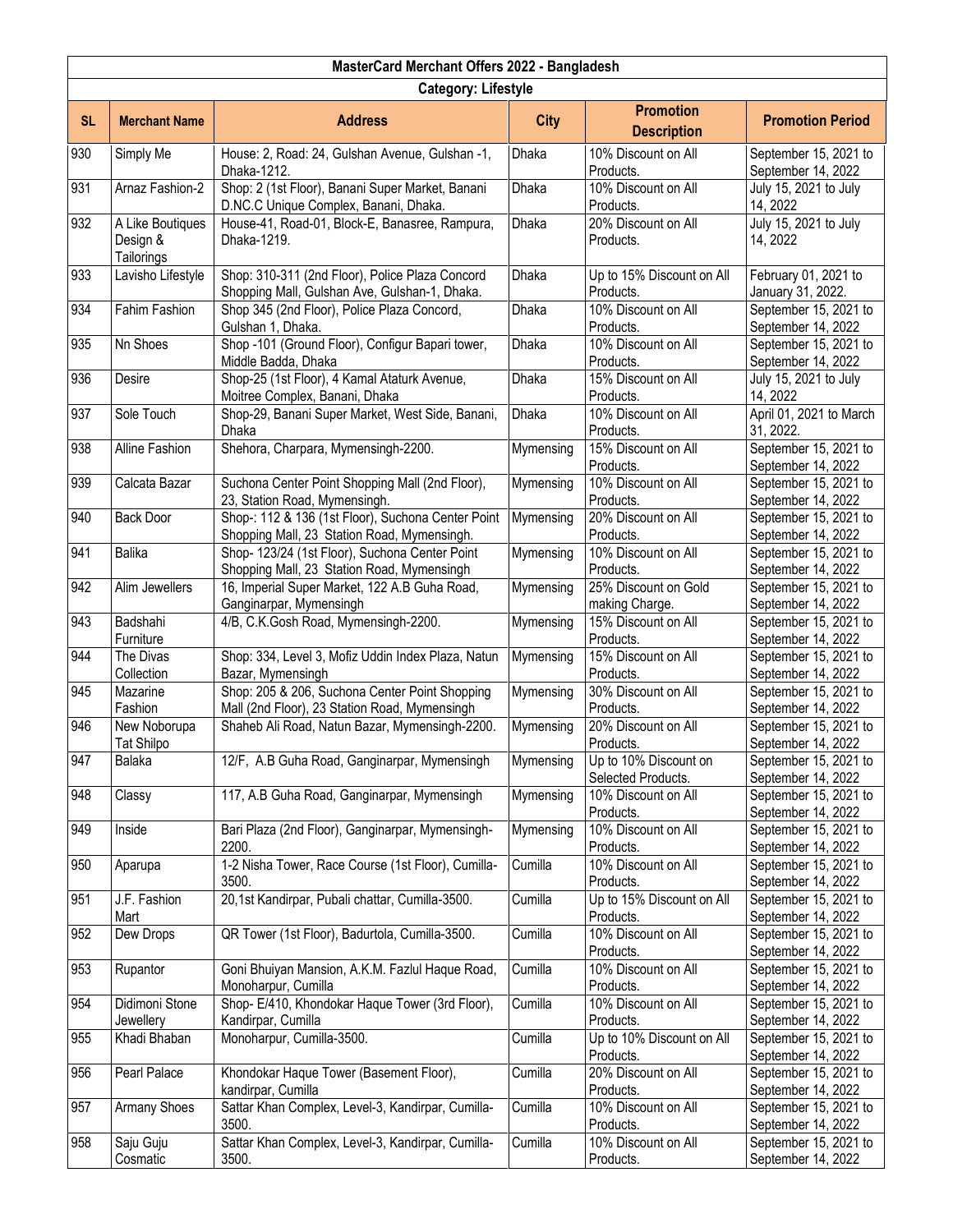| MasterCard Merchant Offers 2022 - Bangladesh |                               |                                                                                                                                                                                                                                                                                                                                                                                                                                                                                                                                                                                  |                |                                                         |                                                            |  |
|----------------------------------------------|-------------------------------|----------------------------------------------------------------------------------------------------------------------------------------------------------------------------------------------------------------------------------------------------------------------------------------------------------------------------------------------------------------------------------------------------------------------------------------------------------------------------------------------------------------------------------------------------------------------------------|----------------|---------------------------------------------------------|------------------------------------------------------------|--|
| <b>Category: Lifestyle</b>                   |                               |                                                                                                                                                                                                                                                                                                                                                                                                                                                                                                                                                                                  |                |                                                         |                                                            |  |
| <b>SL</b>                                    | <b>Merchant Name</b>          | <b>Address</b>                                                                                                                                                                                                                                                                                                                                                                                                                                                                                                                                                                   | <b>City</b>    | <b>Promotion</b><br><b>Description</b>                  | <b>Promotion Period</b>                                    |  |
| 959                                          | Noor Jewellers                | Khondokar Haque Tower, (Basement Floor),<br>kandirpar, Cumilla.                                                                                                                                                                                                                                                                                                                                                                                                                                                                                                                  | Cumilla        | 50% Discount on Gold<br>making Charge.                  | September 15, 2021 to<br>September 14, 2022                |  |
| 960                                          | Arisha<br><b>Boutiques</b>    | Khandaker Haque Tower (1st Floor), Kandirpar,<br>Cumilla-3500.                                                                                                                                                                                                                                                                                                                                                                                                                                                                                                                   | Cumilla        | 10% Discount on All<br>Products.                        | September 15, 2021 to<br>September 14, 2022                |  |
| 961                                          | Queen'S<br>Makeover<br>Saloon | 689/Ka, Jhawtola, Cumilla-3500.                                                                                                                                                                                                                                                                                                                                                                                                                                                                                                                                                  | Cumilla        | 10% Discount on All<br>Services.                        | September 15, 2021 to<br>September 14, 2022                |  |
| 962                                          | Jugantor<br>Fashion           | Shop- 5, 1260 Khandaker Amin Uddin Market,, 100<br>feet Road, Madani Avenue, Dhaka                                                                                                                                                                                                                                                                                                                                                                                                                                                                                               | Dhaka          | 20% Discount on All<br>Products.                        | September 15, 2021 to<br>September 14, 2022                |  |
| 963                                          | Sikder Optics &<br>Watch      | Shop- 70/71, Level- 5, Bashundhara City Shopping<br>Mall, Block- C, Panthapath, Dhaka                                                                                                                                                                                                                                                                                                                                                                                                                                                                                            | Dhaka          | 10% Discount on All<br>Products.                        | September 15, 2021 to<br>September 14, 2022                |  |
| 964                                          | <b>Beauty Buzz</b>            | shop 421 (3rd Floor), police plaza, Gulshan-1,<br>Dhaka-1212.                                                                                                                                                                                                                                                                                                                                                                                                                                                                                                                    | <b>Dhaka</b>   | 10% Discount on All<br>Products.                        | September 15, 2021 to<br>September 14, 2022                |  |
| 965                                          | Tasmia Clothing               | House# 17, Road# 6, Block# H, Banasree,<br>Rampura, Dhaka-1219.                                                                                                                                                                                                                                                                                                                                                                                                                                                                                                                  | Dhaka          | 10% Discount on All<br>Products.                        | September 15, 2021 to<br>September 14, 2022                |  |
| 966                                          | Abir Boutiges                 | Ka-24, Badda, Dhaka-1212.                                                                                                                                                                                                                                                                                                                                                                                                                                                                                                                                                        | Dhaka          | 10% Discount on All<br>Products.                        | September 15, 2021 to<br>September 14, 2022                |  |
| 967                                          | Parda Garden                  | G.P.T-106, Bir Uttam A.K Khandaker Road, Middle<br>Badda (link Road), Gulshan, Dhaka.                                                                                                                                                                                                                                                                                                                                                                                                                                                                                            | Dhaka          | 10% Discount on All<br>Products.                        | September 15, 2021 to<br>September 14, 2022                |  |
| 968                                          | Vxix Leather<br>Collection    | KA-32/7, Shahjadpur, Gulshan, Dhaka-1212.                                                                                                                                                                                                                                                                                                                                                                                                                                                                                                                                        | <b>Dhaka</b>   | 20% Discount on All<br>Products.                        | September 15, 2021 to<br>September 14, 2022                |  |
| 969                                          | Article Fashion               | House 2, Block D, Road 3, Banasree, Dhaka 1219.                                                                                                                                                                                                                                                                                                                                                                                                                                                                                                                                  | Dhaka          | 10% Discount on All<br>Products.                        | September 15, 2021 to<br>September 14, 2022                |  |
| 970                                          | <b>Street Fashion</b>         | House 4, Block D, Road 4, Banasree, Dhaka 1219.                                                                                                                                                                                                                                                                                                                                                                                                                                                                                                                                  | Dhaka          | 10% Discount on All<br>Products.                        | September 15, 2021 to<br>September 14, 2022                |  |
| 971                                          | Diva Fashion                  | House 01, Block C, Road 05, Banasree, Dhaka<br>1219.                                                                                                                                                                                                                                                                                                                                                                                                                                                                                                                             | Dhaka          | 12% Discount on All<br>Products.                        | September 15, 2021 to<br>September 14, 2022                |  |
| 972                                          | Noborup                       | Shop 8 (1st Floor), 143/A Assign Quashem<br>Paradise Shopping Mall, New Bailey Road, Dhaka                                                                                                                                                                                                                                                                                                                                                                                                                                                                                       | <b>Dhaka</b>   | 15% Discount on All<br>Products.                        | September 15, 2021 to<br>September 14, 2022                |  |
| 973                                          | Ellen Salon &<br>Spa          | 1. House: 08, Road: 02, Bir uttam MA Rob Sarak,<br>(Opposite to Popular Hospital Emergency),<br>Dhanmondi, Dhaka.<br>2.67/2, Zigatola, Dhanmondi, Dhaka-1205.<br>3. House: 07, Road: 16, DIT Project, Merul Badda,<br>Badda, Dhaka-1212.                                                                                                                                                                                                                                                                                                                                         | Dhaka          | 30% Discount on All<br>Services.                        | March 01, 2021 to<br>February 28, 2022.                    |  |
| 974                                          | Giordano<br>Bangladesh        | 1. Shop-242, Police Plaza Concord Shopping Mall,<br>Gulshan-1, Dhaka.<br>2. Bashundhara City, Panthapath, Dhaka<br>3. Anam Rangs Plaza, Dhanmondi, Dhaka<br>4. House: 54, Block: F, Road No: 11, Banani,<br>Dhaka-1213.<br>5. SKF Shoping Complex, Mohakhali<br>DOHS <dhaka-1212.< td=""><td>Dhaka</td><td>20% Discount on All<br/>products</td><td>March 01, 2021 to<br/>February 28, 2022.</td></dhaka-1212.<>                                                                                                                                                                 | Dhaka          | 20% Discount on All<br>products                         | March 01, 2021 to<br>February 28, 2022.                    |  |
| 975<br>976                                   | Bowling<br>Footwears          | 1/3 west Hazi Para, D.I.T. Road Rampura, Dhaka<br>4/1, Hare Street, Wari, Dhaka - 1203.<br>Caa- 107/1 Ka, Uttar Badda, Pragati Soroni Road,<br>Dhaka.<br>329, Zilla Sadar Road, Akur Takur, Tangail<br>Alamin Tower, (1st Floor), Nimtola, P.O. - Dinajpur,<br>Dinajpur Sadar, Dinajpur Pouroshova, Dinajpur.<br>Holding No. - 0024, Janani Mansion, G.L. Roy<br>Road, Jahaz Company More, Rangpur Sadar,<br>Rangpur.<br>88/A, C. K. Ghosh road, Mymensingh Sadar,<br>Mymensingh.<br>Choto Bazar, Netrokona Sadar, Netrokona.<br>Confidence Centre (12th floor), Kha-9, Pragati, | Dhaka<br>Dhaka | 10% Discount on All<br>products<br>50% discount will be | April 15,2021 to April<br>14,2022<br>April 01, 2021 to May |  |
|                                              | Thyrocare<br>Bangladesh       | Prof. Abdullah Sarani, Dhaka                                                                                                                                                                                                                                                                                                                                                                                                                                                                                                                                                     |                | applicable for our health<br>screening/full body        | 31, 2022                                                   |  |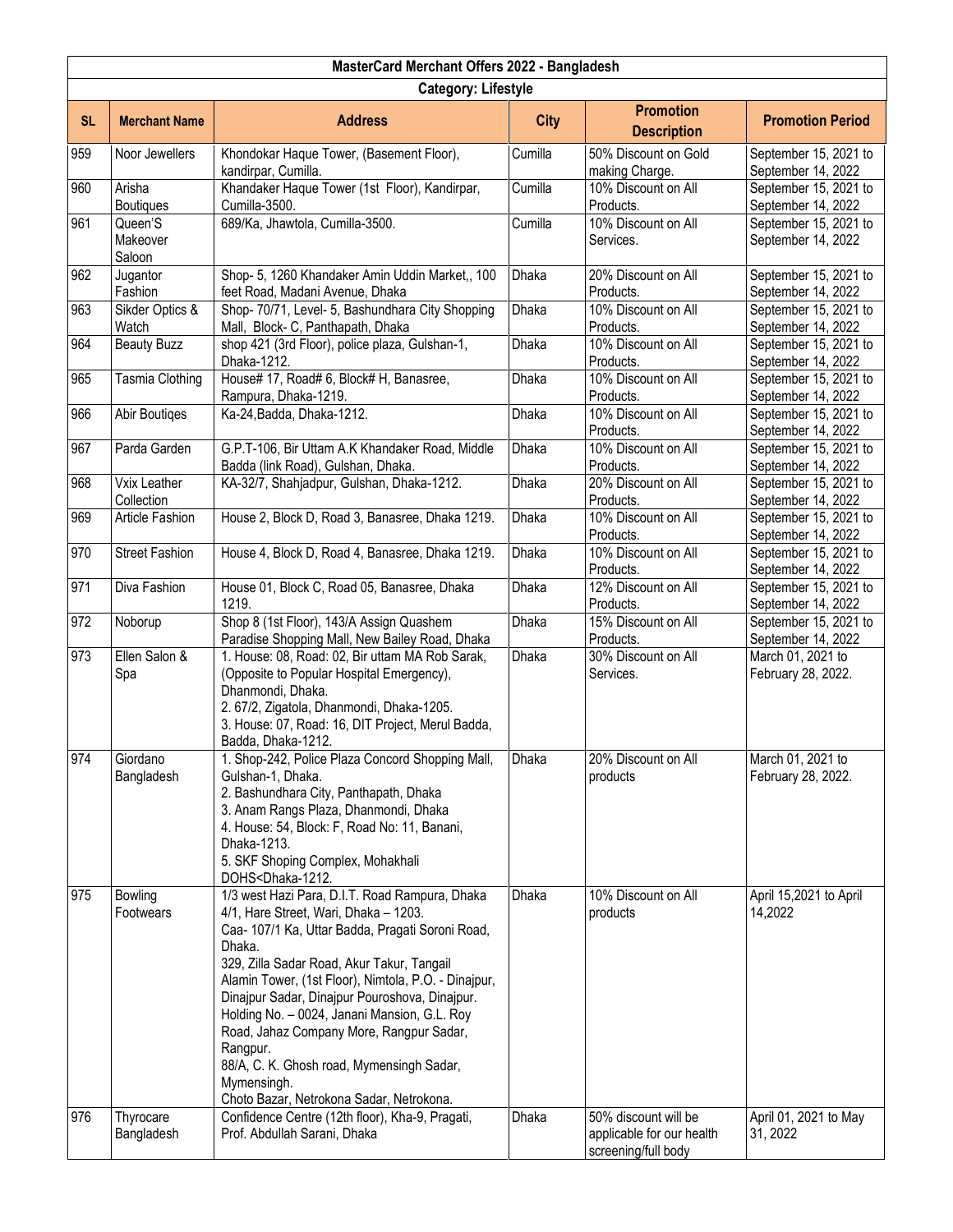| MasterCard Merchant Offers 2022 - Bangladesh |                                |                                                                                                   |              |                                                                                                                      |                                           |  |
|----------------------------------------------|--------------------------------|---------------------------------------------------------------------------------------------------|--------------|----------------------------------------------------------------------------------------------------------------------|-------------------------------------------|--|
| <b>Category: Lifestyle</b>                   |                                |                                                                                                   |              |                                                                                                                      |                                           |  |
| <b>SL</b>                                    | <b>Merchant Name</b>           | <b>Address</b>                                                                                    | <b>City</b>  | <b>Promotion</b><br><b>Description</b>                                                                               | <b>Promotion Period</b>                   |  |
|                                              |                                |                                                                                                   |              | checkup packages<br>25% discount will be<br>applicable for other regular<br>test MRP price to<br>Mastercard holders. |                                           |  |
| 977                                          | Pavilion Lifestyle             | 2-B/17, Pallabi, Dhaka-1216                                                                       | Dhaka        | 10% discount on Lifestyle<br>products (Except Perfumes<br>& Leather bags).                                           | April 01, 2021 to May<br>31, 2022         |  |
| 978                                          | $\overline{KZ}$                | 74/B/1, Green Road, Farmgate, Dhaka-1205                                                          | Dhaka        | 10% discount on all<br>products.                                                                                     | April 01, 2021 to May<br>31, 2022         |  |
| 979                                          | Shajgoj Limited                | Ka-24, Majid Tower, Pragati Avenue, Dhaka-1229                                                    | Dhaka        | 12% discount on regular<br>products (Not on Sale)                                                                    | April 01, 2021 to May<br>31, 2022         |  |
| 980                                          | The Mall Bd                    | Road-12, House-06, Nikunjo-2, Dhaka-1229                                                          | Dhaka        | 10% Discount on all<br>products.                                                                                     | April 01, 2021 to May<br>31, 2022         |  |
| 981                                          | Nikhut Fashion                 | Shop-15, Level-2, Mukto Bangla Shopping<br>Complex, Dhaka-1216                                    | Dhaka        | 10% discount on all<br>products                                                                                      | March 01, 2021 to<br>February 28, 2022.   |  |
| 982                                          | Rupali Hizab<br>Ghar           | Shop-121, Level-1, Mirpur Shopping Center, Dhaka                                                  | <b>Dhaka</b> | 15% discount on all product                                                                                          | March 01, 2021 to<br>February 28, 2022.   |  |
| 983                                          | Mir Standard<br>Tailors        | Shop-76-77, Mazar Road, Dhaka-1216                                                                | Dhaka        | 10% discount on all<br>products                                                                                      | March 01, 2021 to<br>February 28, 2022.   |  |
| 984                                          | Vasavi                         | F-151, Mohakhali Gulshan Road, Dhaka-1212.                                                        | <b>Dhaka</b> | 15% Discount on all<br>Products                                                                                      | March 01, 2021 to<br>February 28, 2022.   |  |
| 985                                          | Central Hearing<br>Care Centre | 26/1 Tropical Razia Complex, Shantinagar, Dhaka.                                                  | Dhaka        | 10% Discount on Hearing<br>Equipment.                                                                                | February 01, 2021 to<br>January 31, 2022. |  |
| 986                                          | Dhamaka<br>shopping.com        | 51-52, Green Delta AIMS Tower (13th Floor), Bir<br>Uttam AK Khandaker Road, Mohakhali C/A, Dhaka. | Dhaka        | 20% Discount up to 2000<br>Tk.                                                                                       | February 01, 2021 to<br>January 31, 2022. |  |
| 987                                          | Sutoy Bona                     | Mujib Sarak, Railgate, Jashore.                                                                   | Jashore      | 10% Discount on all<br>Products                                                                                      | March 01, 2021 to<br>February 28, 2022.   |  |
| 988                                          | Amin garments                  | KDA New Market, Khulna -9100.                                                                     | Khulna       | 10% Discount on all<br>Products                                                                                      | March 01, 2021 to<br>February 28, 2022.   |  |
| 989                                          | <b>Arex Shoe</b>               | City Plaza shopping mall, Jashore.                                                                | Jashore      | 10% Discount on all<br>Products                                                                                      | March 01, 2021 to<br>February 28, 2022.   |  |
| 990                                          | Audio Spot                     | KDA New Market, Khulna -9100.                                                                     | Khulna       | 10% Discount on all<br>Products                                                                                      | March 01, 2021 to<br>February 28, 2022.   |  |
| 991                                          | Fashion Fair                   | City Plaza shopping mall, Jashore.                                                                | Khulna       | 10% Discount on all<br>Products                                                                                      | March 01, 2021 to<br>February 28, 2022.   |  |
| 992                                          | Rangdhanu<br>Fashion           | Dawlatpur, Khulna.                                                                                | Khulna       | 10% Discount on all<br>Products                                                                                      | March 01, 2021 to<br>February 28, 2022.   |  |
| 993                                          | <b>AQX Collection</b>          | Dawlatpur, Khulna.                                                                                | Khulna       | 10% Discount on all<br>Products                                                                                      | March 01, 2021 to<br>February 28, 2022.   |  |
| 994                                          | Roja Fashion<br>House          | 64 Jess Tower (1st Floor), M. K Road, Jashore-<br>7400.                                           | Jashore      | 10% Discount on all<br>Products                                                                                      | March 01, 2021 to<br>February 28, 2022.   |  |
| 995                                          | Sheetal                        | City Plaza shopping mall, Jashore.                                                                | Jashore      | 10% Discount on all<br>Products                                                                                      | March 01, 2021 to<br>February 28, 2022.   |  |
| 996                                          | Safa                           | KDA New Market, Khulna -9100.                                                                     | Khulna       | 10% Discount on all<br>Products                                                                                      | March 01, 2021 to<br>February 28, 2022.   |  |
| 997                                          | Swastik fashion                | City Plaza shopping mall, Jashore.                                                                | Jashore      | 10% Discount on all<br>Products                                                                                      | March 01, 2021 to<br>February 28, 2022.   |  |
| 998                                          | Terracotta<br>Boutique         | KDA New Market, Khulna -9100.                                                                     | Khulna       | 10% Discount on all<br>Products                                                                                      | March 01, 2021 to<br>February 28, 2022.   |  |
| 999                                          | Abir Enterprise                | KDA New Market, Khulna -9100.                                                                     | Khulna       | 10% Discount on all<br>Products                                                                                      | March 01, 2021 to<br>February 28, 2022.   |  |
| 1000                                         | <b>SM Collection</b>           | KDA New Market, Khulna -9100.                                                                     | Jashore      | 10% Discount on all<br>Products                                                                                      | March 01, 2021 to<br>February 28, 2022.   |  |
| 1001                                         | Success                        | KDA New Market, Khulna -9100.                                                                     | Khulna       | 10% Discount on all<br>Products                                                                                      | March 01, 2021 to<br>February 28, 2022.   |  |
| 1002                                         | Shoe Park                      | KDA New Market, Khulna -9100.                                                                     | Khulna       | 10% Discount on all<br>Products                                                                                      | March 01, 2021 to<br>February 28, 2022.   |  |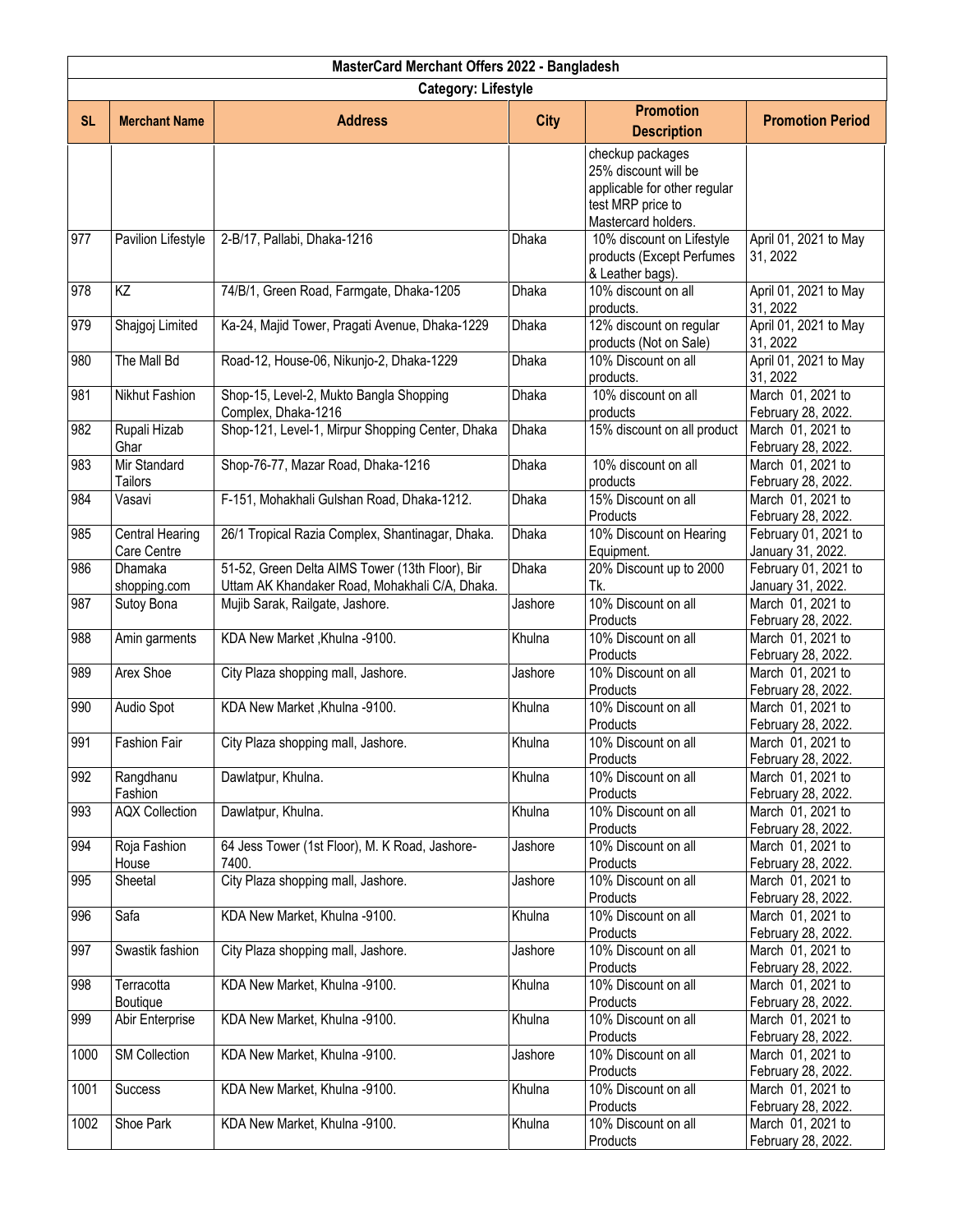| MasterCard Merchant Offers 2022 - Bangladesh |                                |                                                                                                                                                                          |             |                                               |                                         |  |
|----------------------------------------------|--------------------------------|--------------------------------------------------------------------------------------------------------------------------------------------------------------------------|-------------|-----------------------------------------------|-----------------------------------------|--|
| <b>Category: Lifestyle</b>                   |                                |                                                                                                                                                                          |             |                                               |                                         |  |
| <b>SL</b>                                    | <b>Merchant Name</b>           | <b>Address</b>                                                                                                                                                           | <b>City</b> | <b>Promotion</b><br><b>Description</b>        | <b>Promotion Period</b>                 |  |
| 1003                                         | Western fashion                | KDA New Market, Khulna -9100.                                                                                                                                            | Khulna      | 10% Discount on all<br>Products               | March 01, 2021 to<br>February 28, 2022. |  |
| 1004                                         | Srejoni                        | 10 Jess Tower (Ground Floor), M. K Road,<br>Jashore-7400                                                                                                                 | Jashore     | 10% Discount on all<br>Products               | March 01, 2021 to<br>February 28, 2022. |  |
| 1005                                         | <b>Tryotel Travels</b>         | Gulshan-1, Dhaka.                                                                                                                                                        | Dhaka       | up to 10% Discount on<br>Ticketing/base fair. | March 01, 2021 to<br>February 28, 2022. |  |
| 1006                                         | Eorange.shop                   | Mohakhali, Dhaka                                                                                                                                                         | Dhaka       | up to 20% discount on all<br>products         | May 01, 2021 to April<br>30, 2022.      |  |
| 1007                                         | New Unish Kuri                 | Mofiz Uddin Index Plaza (Ground Floor), Ram Babu<br>Road, Natun Bazar, Mymensingh.                                                                                       | Mymensing   | 10% Discount on all<br>Products               | March 01,2021 to<br>February 28,2022.   |  |
| 1008                                         | Sharp Leather                  | Mofiz Uddin Index Plaza (Ground Floor), Ram Babu<br>Road, Natun Bazar, Mymensingh.                                                                                       | Mymensing   | 30% Discount on all<br>Products               | March 01,2021 to<br>February 28,2022.   |  |
| 1009                                         | <b>Cotton Gallery</b>          | 2/3, Hera Trade Centre, Trunk Patti, Mymensingh.                                                                                                                         | Mymensing   | 10% Discount on Selected<br>Products          | March 01,2021 to<br>February 28,2022.   |  |
| 1010                                         | Srabonti<br><b>Jewellers</b>   | Golondaz Market, Basabri Road, Trank Potti,<br>Mymensing.                                                                                                                | Mymensing   | 20% Discount on Gold<br>making Charges.       | March 01,2021 to<br>February 28, 2022.  |  |
| 1011                                         | Style Off                      | Shibabri, Joydevpur, Gazipur                                                                                                                                             | Gazipur     | 10% Discount on all<br>Products               | March 01,2021 to<br>February 28,2022.   |  |
| $\frac{1012}{2}$                             | <b>Basan Mela</b>              | Shibabri, Joydevpur, Gazipur                                                                                                                                             | Gazipur     | 10% Discount on all<br>Products               | March 01,2021 to<br>February 28,2022.   |  |
| 1013                                         | Sisly Fashion<br>Wear          | Station Road, Gazipur.                                                                                                                                                   | Gazipur     | 12% Discount on all<br>Products               | March 01,2021 to<br>February 28,2022.   |  |
| 1014                                         | Nil Achol                      | Shibabri, Joydevpur, Gazipur                                                                                                                                             | Gazipur     | 10% Discount on all<br>Products               | March 01, 2021 to<br>February 28,2022.  |  |
| 1015                                         | Gentleman<br>fashion           | Shibabri, Joydevpur, Gazipur                                                                                                                                             | Gazipur     | 10% Discount on all<br>Products               | March 01,2021 to<br>February 28,2022.   |  |
| 1016                                         | GoodFill                       | Shibabri, Joydevpur, Gazipur                                                                                                                                             | Gazipur     | 10% Discount on all<br>Products               | March 01,2021 to<br>February 28,2022.   |  |
| 1017                                         | M/s. Hamida<br>Bostraloy       | Shibabri, Joydevpur, Gazipur                                                                                                                                             | Gazipur     | 10% Discount on all<br>Products               | March 01,2021 to<br>February 28,2022.   |  |
| 1018                                         | Solasta                        | 1. Shop- 42-43 (1st Floor), Gawsia Twin Peak, Sat<br>Masjid Road, Dhanmondi, Dhaka<br>2. Shop: 1-4, 12-15, Level: 2, Block: C,<br>Bashundhara City Shopping mall, Dhaka. | Dhaka       | 15% Discount on all<br>Products               | April 15,2021 to April<br>14,2022       |  |
| 1019                                         | Nur Jahan<br>Fashion           | Shop-13, Level# 2, Yunesco City Centre,<br>Chattogram                                                                                                                    | Chittagong  | 10% Discount on all<br>Products.              | April 15,2021 to April<br>14,2022       |  |
| 1020                                         | Monisha                        | Shop-17, Level# 2, Yunesco City Centre,<br>Chattogram                                                                                                                    | Chittagong  | 10% additional Discount on<br>all Products    | April 15,2021 to April<br>14,2022       |  |
| 1021                                         | Priya Ladies<br><b>Tailors</b> | Shop-23, Level#3, Yunesco City Centre,<br>Chattogram                                                                                                                     | Chittagong  | 10% Discount on Clothings.                    | April 15,2021 to April<br>14,2022       |  |
| 1022                                         | Abeda                          | Shop-25, Level# 3, Yunesco City Centre,<br>Chattogram                                                                                                                    | Chittagong  | 15% Discount on Clothings                     | April 15,2021 to April<br>14,2022       |  |
| 1023                                         | Aungshuk                       | Shop-29, Level# 3, Yunesco City Centre,<br>Chattogram                                                                                                                    | Chittagong  | 12% Discount on all<br>Products.              | April 15,2021 to April<br>14,2022       |  |
| 1024                                         | Ana-Nova<br>Fashion            | Shop-35, Level# 3, Yunesco City Centre,<br>Chattogram                                                                                                                    | Chittagong  | 15% Discount on Clothings                     | April 15,2021 to April<br>14,2022       |  |
| 1025                                         | Evan Plus                      | Shop-38, Level# 4, Yunesco City Centre,<br>Chattogram                                                                                                                    | Chittagong  | 10% Discount on all<br>Products.              | April 15,2021 to April<br>14,2022       |  |
| 1026                                         | Highlight U                    | Shop-39, Level# 4, Yunesco City Centre,<br>Chattogram                                                                                                                    | Chittagong  | 12% Discount on Selected<br>Items.            | April 15,2021 to April<br>14,2022       |  |
| 1027                                         | Rowshan<br>Optical             | Shop-43, Level# 4, Yunesco City Centre,<br>Chattogram                                                                                                                    | Chittagong  | 10% Discount on all<br>Products.              | April 15,2021 to April<br>14,2022       |  |
| 1028                                         | Cotton Bazar                   | Shop-47, Level# 4, Yunesco City Centre,<br>Chattogram                                                                                                                    | Chittagong  | 12% Discount on Selected<br>Item.             | April 15,2021 to April<br>14,2022       |  |
| 1029                                         | Sundari Salwar<br>Suit         | Shop-51, Level# 4, Yunesco City Centre,<br>Chattogram                                                                                                                    | Chittagong  | 12% Discount on Clothings.                    | April 15,2021 to April<br>14,2022       |  |
| 1030                                         | <b>Central Mart</b>            | Shop-46, Level# 1, Central Plaza, Chattogram                                                                                                                             | Chittagong  | 10% discount on all Item                      | April 15,2021 to April<br>14,2022       |  |